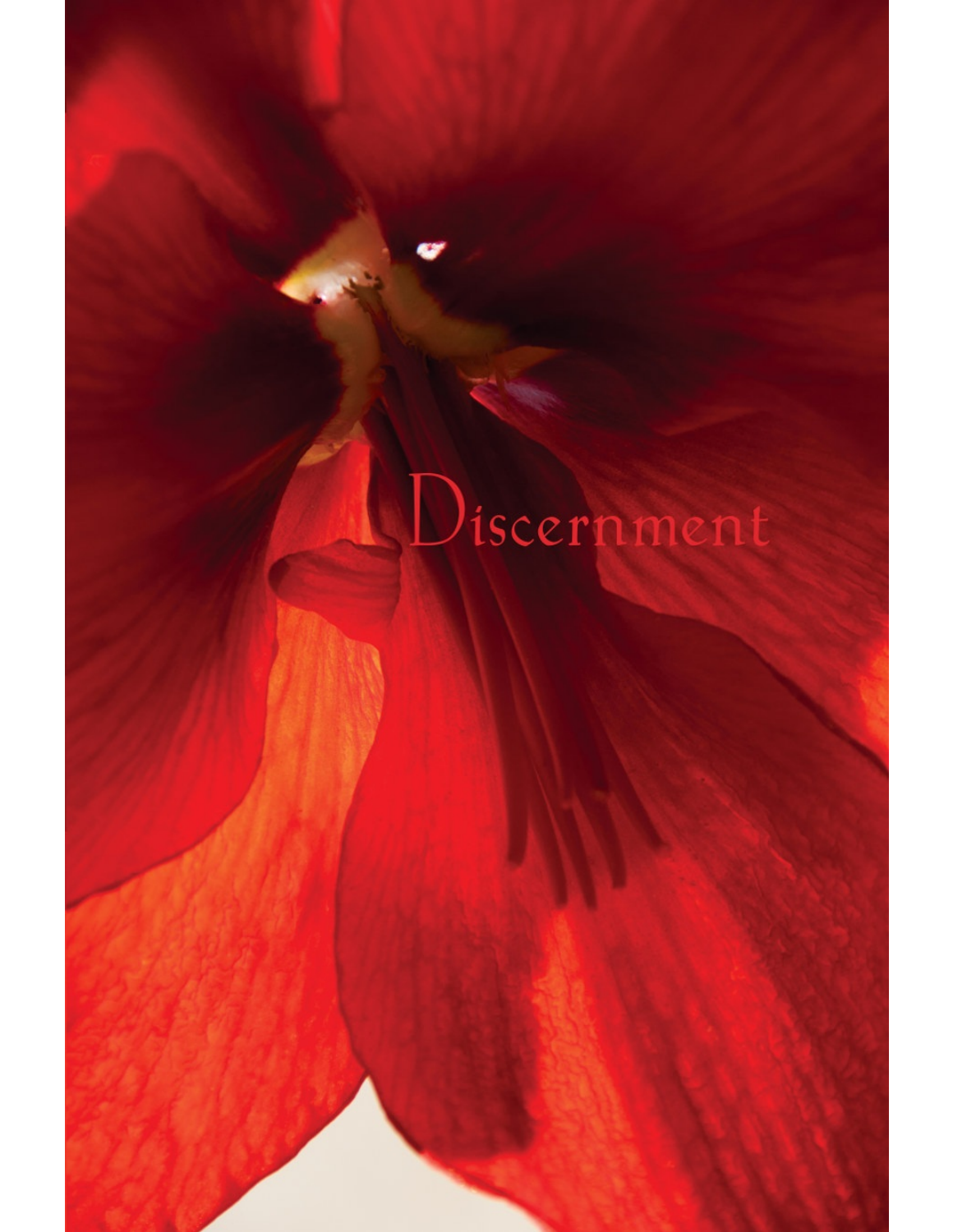# *Discernment*

THE BUDDHA'S **STRATEGIES** FOR HAPPINESS : II

> *a study guide prepared by*

*Thanissaro Bhikkhu*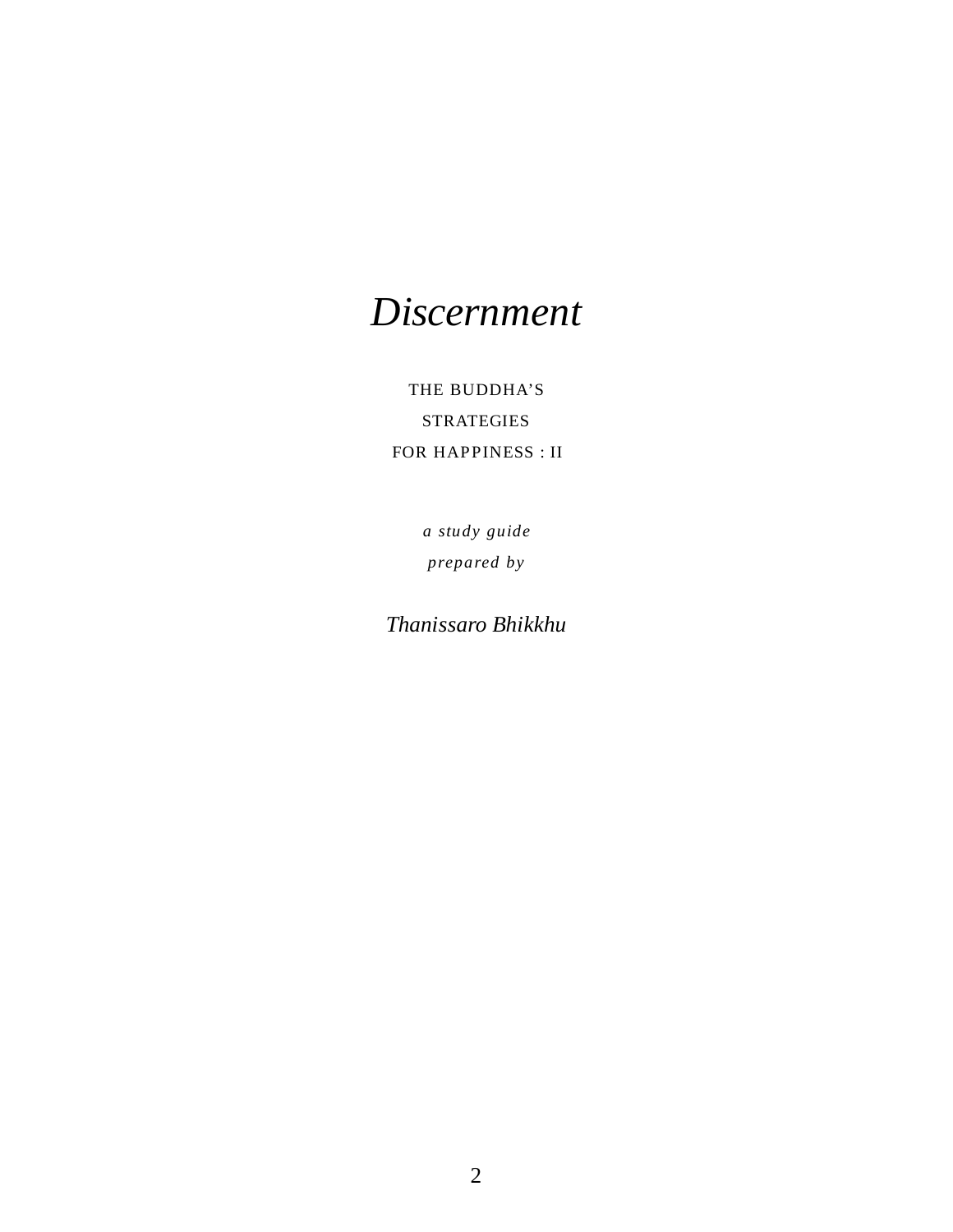#### copyright

Copyright © 2013 Thanissaro Bhikkhu.

#### for free distribution

You may copy, reformat, reprint, republish, and redistribute this work in any medium whatsoever without the author's permission, provided that: (1) such copies, etc. are made available *free of any charge*; (2) any translations of this work state that they are derived herefrom; (3) any derivations of this work state that they are derived and differ herefrom; and (4) you include the full text of this license in any copies, translations or derivations of this work. Otherwise, all rights reserved.

#### additional resources

More Dhamma talks, books and translations by Thanissaro Bhikkhu are available to download in digital audio and various ebook formats at [dhammatalks.org](http://www.dhammatalks.org/) and [accesstoinsight.org.](http://www.accesstoinsight.org/lib/authors/thanissaro/)

#### printed copy

A paperback copy of this book is available free of charge. To request one write to: Book Request, Metta Forest Monastery, PO Box 1409, Valley Center, CA 92082 USA.

#### questions

Questions regarding this book may be addressed to: The Abbot, Metta Forest Monastery, PO Box 1409, Valley Center, CA 92082 USA.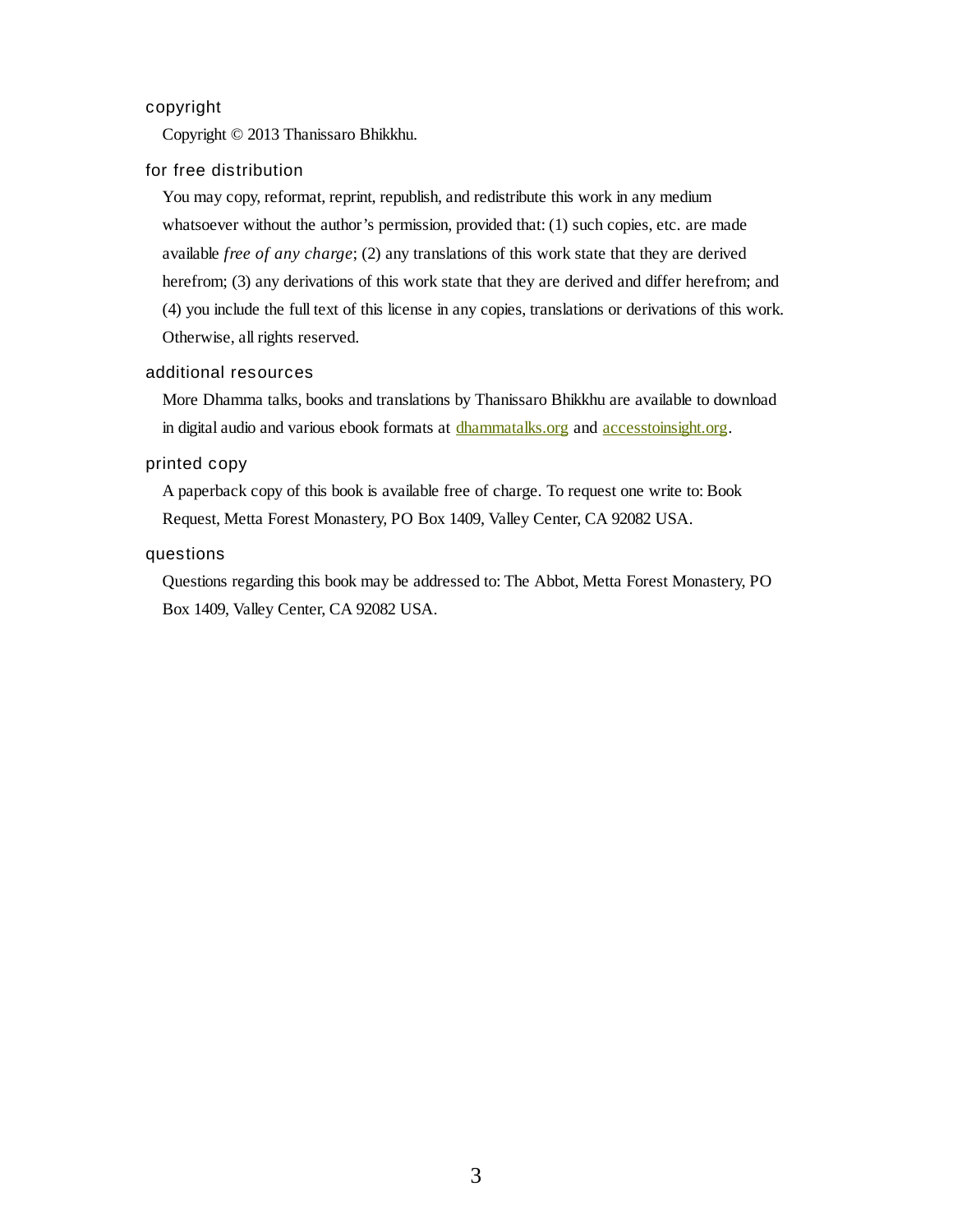### *Introduction*

This book is an introduction to the Buddha's teachings on how to use discernment to find an unending happiness. The main body of the book consists of passages selected from the Pali Canon—the earliest extant record of the Buddha's teachings—in which the Buddha and his disciples tell how to develop discernment and apply it to the search for that happiness. The purpose of this introduction is to provide context for the passages, making them more accessible to anyone who wants to put their teachings to use.

The Pali word for happiness, *sukha,* has many levels of meaning: everything from "ease" and "pleasure," through "happiness," and on to outright "bliss." All of these meanings are relevant here. Keep in mind that when any of these words are used in this book, they all refer to the same Pali word. I've chosen the English rendering that seems most appropriate in any given context, but if you prefer, you can replace my choice with any of the others.

The Pali word for discernment, *pañña,* is often translated as "wisdom." However, there are two connected reasons for translating it as "discernment" instead. The first relates to the place of *pañña* in the Pali language. It's related to the verb *pajanati,* which refers to the mental act that discerns events and actions, detecting when they are distinct from one another and when they are connected as causes and effects. *Pajanati* also refers to the act of judging intentions by their effects and discerning subtle phenomena that are ordinarily hard to detect. Although these mental acts contain an element of wisdom, there is no appropriate English verb related to wisdom that covers all of these functions. The English verb "discern," however, does cover these functions, and so—to keep the connection between the verb and the noun clear—it seems best to translate *pajanati* as "discern" and *pañña* as "discernment."

The second reason for translating *pañña* as "discernment" relates to its role in the practice. As we will see, the Buddha's strategy for finding true happiness is to focus discernment on the processes of intentional action, to determine whether they are skillful—conducive to long-lasting happiness—or not. Part of this strategy, especially at the highest stages of the practice, is to regard discernment itself as an intentional action. This helps you gauge when to foster it and when to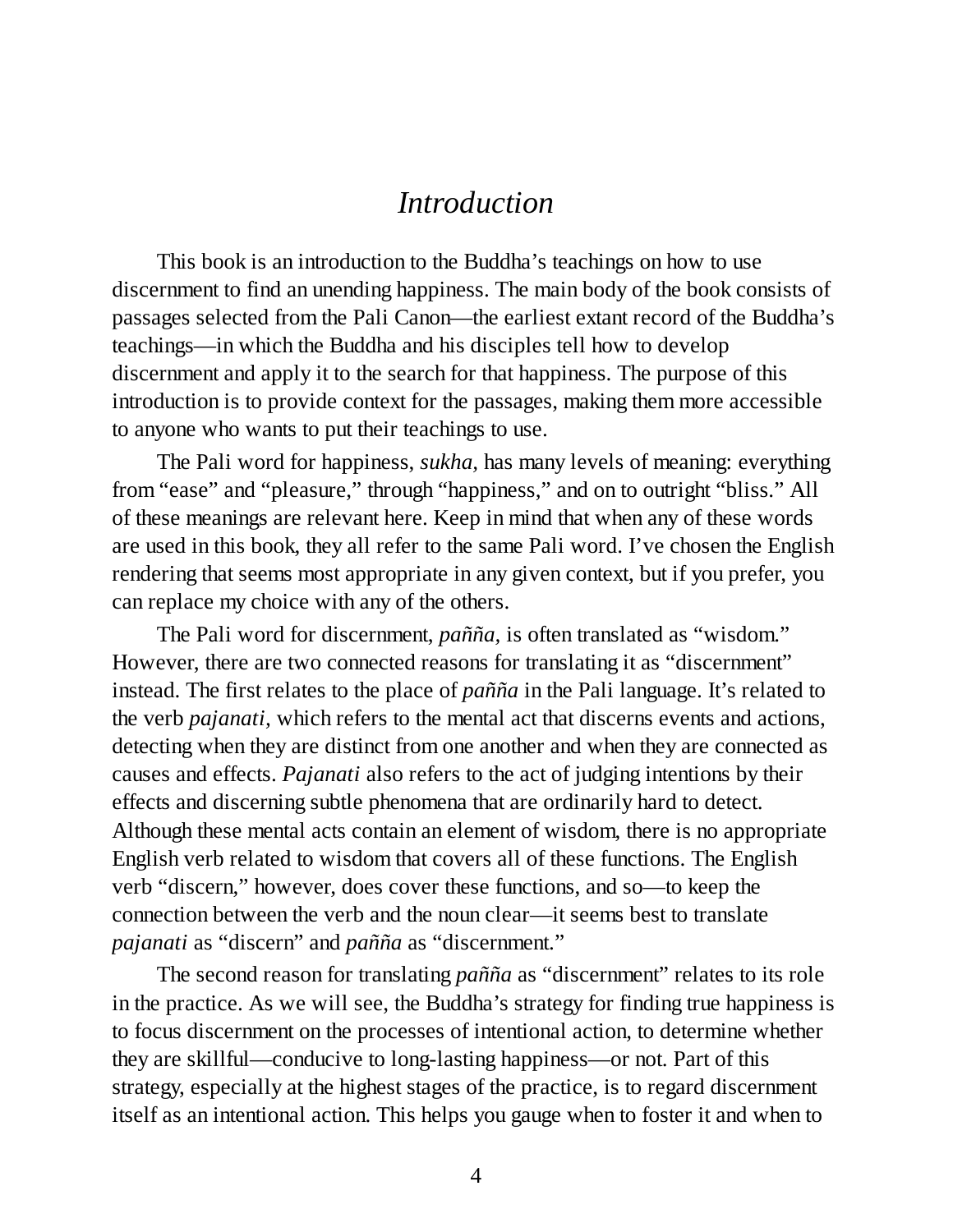abandon it for a higher purpose: total release. Because wisdom is hard to think of as an action, "discernment" seems to work better in practice as a translation for *pañña.*

The Buddha taught that discernment begins by seeking out knowledgeable contemplatives—people who have trained their minds to gain personal experience of the highest happiness—and asking them, "What, when I do it, will lead to my long-term welfare and happiness?" To do this demonstrates discernment in four important ways:

- It shows that you know enough to ask the advice of people more experienced than you.
- You realize that happiness comes from your own actions.
- You realize that long-term is better than short-term.
- Above all, you realize that the search for long-term happiness is the most worthy use of your discernment—the search for true happiness is a noble pursuit—and that you need discernment to do it right.

As the question makes clear, "doing it right" means searching for a happiness that lasts. The Buddha discovered in the course of his awakening that two kinds of happiness meet these qualifications: one that's created by your intentional actions, and one that's totally uncreated. His terms for these two types of experience are *fabricated (sankhata)* and *unfabricated (asankhata).* These two terms are central to his teachings in general, and to his instructions on happiness in particular, so it's important to understand them.

The term "fabrication" refers both to intentional actions—mental or physical —as well as to the mental or physical conditions they shape. All experience at the senses—the five physical senses and the mind taken as a sixth sense—is fabricated through past and present intentional actions in thought, word, or deed. Past actions provide the raw material for present experience. From this raw material, your present intentions—sometimes consciously, sometimes subconsciously—select and shape what you actually experience in the present. These present intentions also add to the range of raw material from which you will select and shape experiences in the future.

Because no intentions are constant or permanent, they can't create a constant or permanent happiness. The best they can create, when they're trained to be skillful, is a happiness that's relatively long-lasting and harmless.

The only happiness not subject to change is unfabricated happiness, a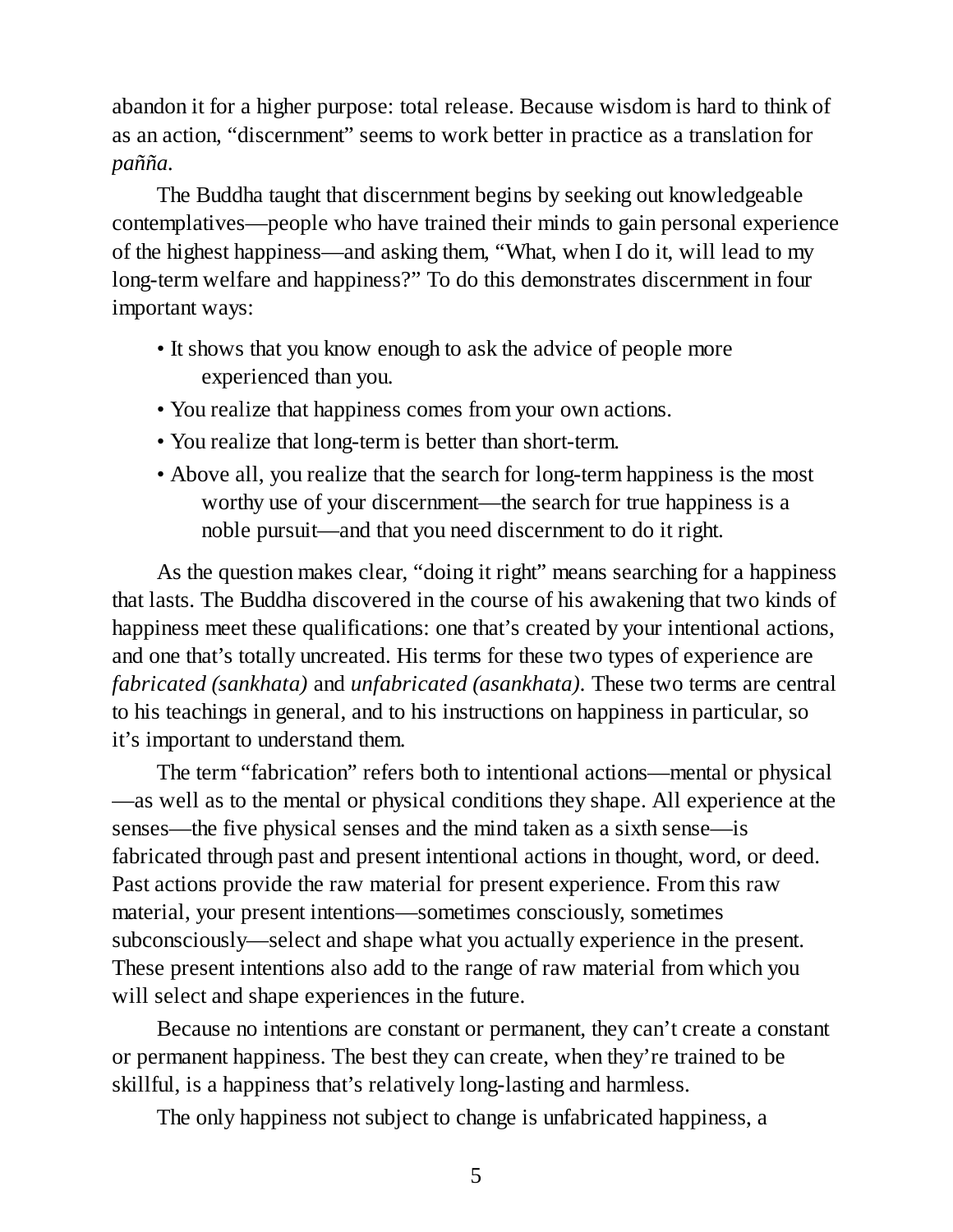happiness that does not depend on intentional actions for its existence. *Nibbana (nirvana)* is the most famous term for this happiness. It literally means "unbinding" or "freeing." But the Buddha describes this happiness metaphorically with other terms as well. These include: peace, the deathless, exquisite, bliss, rest, the wonderful, the marvelous, security, the unafflicted, purity, the island, shelter, harbor, refuge, the ultimate.

Even though intentional actions cannot create this happiness, they can be trained to a heightened level of skill where they allow all fabrications—even themselves—to fall still, revealing the unfabricated dimension that they've been hiding all along. A traditional metaphor for this process is the desire to go to a park. The desire doesn't cause the park to be, but it's what gets you there. Once you've arrived, the desire is no longer needed and so falls away on its own  $\lceil \frac{850}{9} \rceil$ .

The most skillful use of discernment, of course, is to pursue unfabricated happiness. But this doesn't mean that fabricated happiness has no value on the path. The Buddha gave detailed instructions on how to use discernment in pursuing long-term happiness of both sorts. The skills needed for long-term fabricated happiness he taught under the term, "acts of merit" because they produce happiness while causing no one any harm. These acts include generosity, virtue, and the development of universal goodwill. I have already provided a detailed account of these skills in the companion to this book, the study guide named *Merit.* Here I will provide a short account of what the pursuit of merit and the pursuit of nibbana have in common and where they part ways. Their common features are important, for the pursuit of merit gives preliminary training to discernment in many of the more difficult skills needed to succeed in the pursuit of nibbana. However, their differences are also important, for the pleasant results of meritorious actions can be so satisfying that they can interfere with the desire to go further. When this happens, the Buddha terms the pursuit of merit "ignoble"  $\lceil \frac{88}{1} \rceil$ . This is why discernment needs further training in realizing the drawbacks of fabricated happiness so that it will be motivated to search for something even more satisfying and reliable, something truly noble and worthwhile.

#### THE LESSONS OF MERIT

The pursuit of merit is an important precondition for the entire path of practice both internally and externally. On the external level, acts of generosity and virtue done with an attitude of unlimited goodwill help to provide social and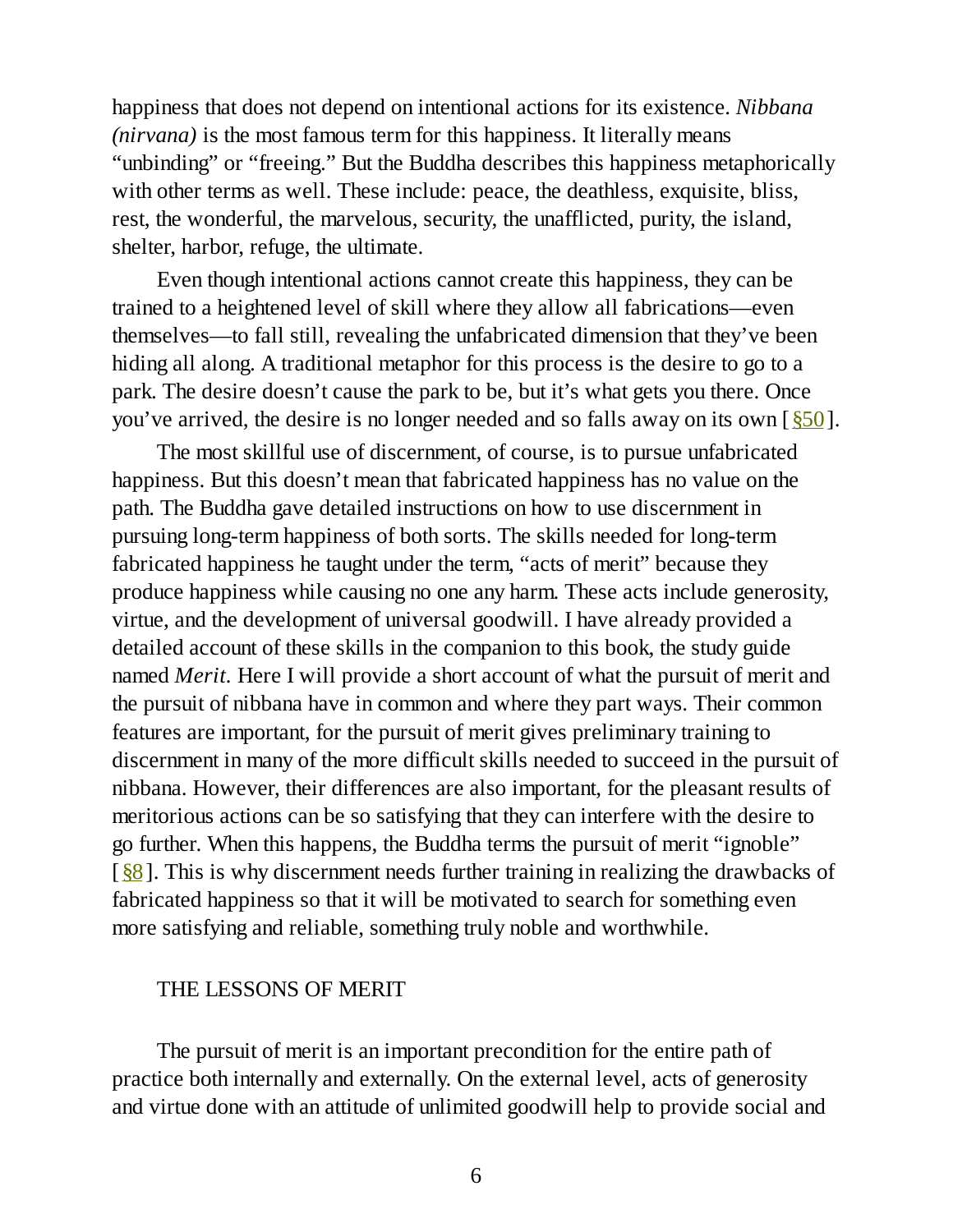physical circumstances that are conducive to the practice. You create an environment where your basic needs are met and you are free from strife. On the internal level, acts of merit function as parts of the path to nibbana. This path is composed of eight factors  $\lceil \frac{834}{931} \rceil$ , of which three are covered by virtue: speech, right action, and right livelihood. The practice of virtue also exercises three of the qualities necessary for the factor of right mindfulness: *ardency,* in the effort to keep to the precepts; *alertness,* in the ability to keep watch over your actions as they're happening to make sure they conform to the precepts; and *mindfulness,* in the ability to keep your precepts in mind at all times. Meditation on universal goodwill can be used to develop the factor of right concentration, and it also plays a role in the factors of right resolve, right effort, and right mindfulness.

Acts of merit also exercise your discernment. To begin with, they show you the value and importance of your own actions: that you have the ability to choose how you act, and that your actions have consequences in bringing about pleasure or pain. You see for yourself that when you choose to do acts of merit, you gain a more long-lasting happiness than the pleasure that would come from choosing to act in opposite ways: being stingy, acting harmfully, and acting from ill will. Although some of these results take time to appear, others appear in the immediate present. For instance, you see that, when dealing with another person, if you bring an attitude of goodwill to the situation, you experience a very different situation than if you had approached that person with hostility. You're shaping your experiences right in the here and now.

Seeing this leads to an attitude that the Buddha calls *heedfulness (appamada):* the realization that, given the power of all your actions, you have to be careful in how you choose to act right now, all the time. This, he says, is the attitude underlying all skillful action  $\left[\frac{S}{2}\right]$ . You see the need to use discernment in motivating yourself (1) to act skillfully even in cases where you don't feel like it, and (2) to avoid unskillful actions even when you feel like doing them  $\lceil \frac{6}{56} \rceil$ .

As you develop discernment by acting on this attitude of heedfulness, you foster two aspects of a healthy sense of self that are necessary all along the path: the ability to delay present gratification for the sake of a more reliable happiness in the future, and a sense of confidence—and competence—that you can withstand any unskillful urges that used to get in the way of acting in your own true best interest.

These are all lessons and abilities that you need to bring to the pursuit of an unfabricated happiness as well. Your sense of the power of your actions, as it gets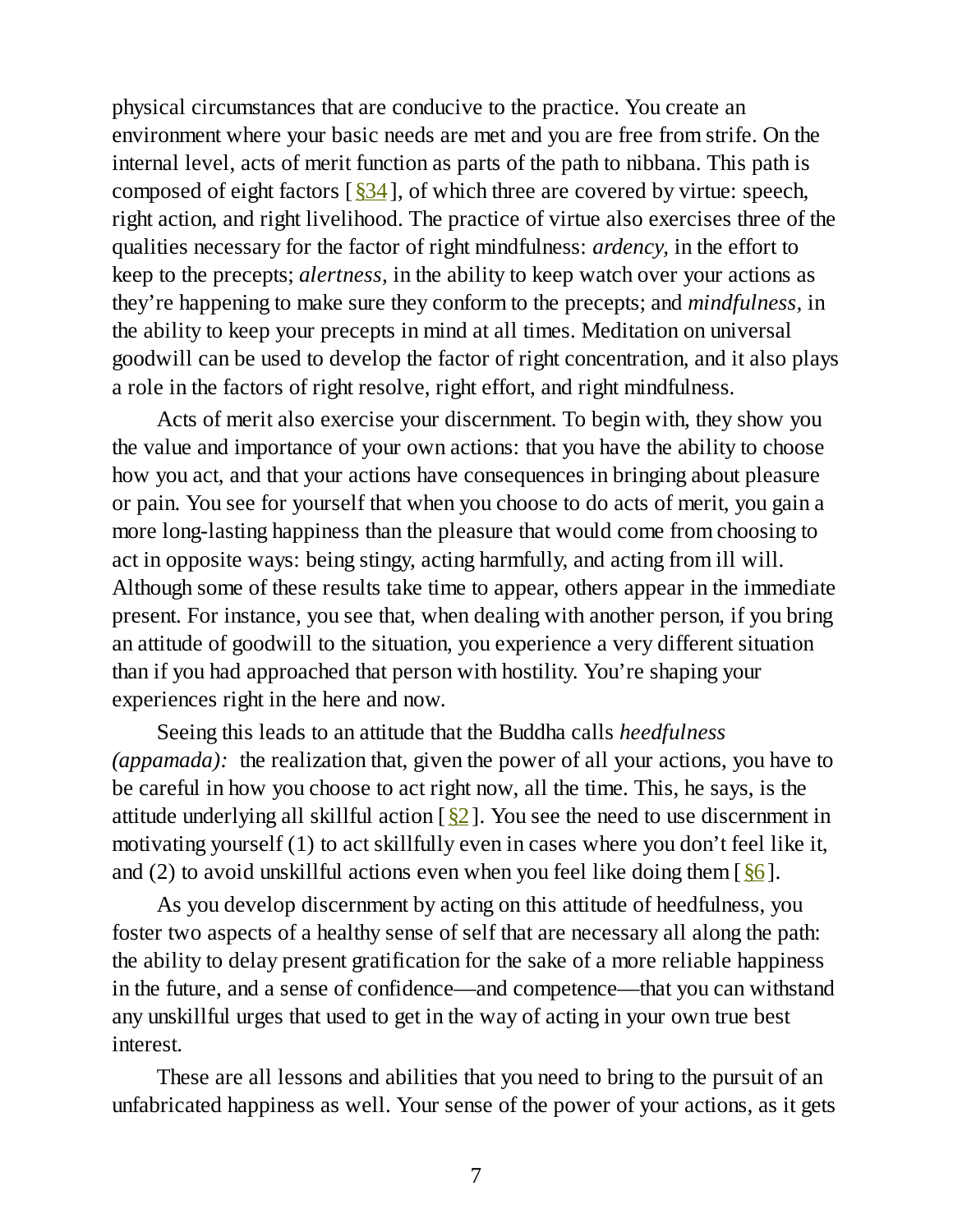more refined, gives you insight into the way you fabricate even your immediate experiences in the present—even something as simple as seeing an object or hearing a sound. Because of your many past actions bearing potential fruit in the present, the present offers many different potentials—various feelings in the body and mind. Which potentials you choose to focus on and how you choose to deal with them can radically shape what you perceive as actually happening in the present. A face that you may perceive as friendly when you're in an expansive mood, for instance, might strike you as hostile or ridiculous when you're feeling threatened or snide.

Heedfulness helps you see the need to be careful even on this immediate level, for a moment of desire or dislike can lead you to see things in ways that will impel you to act unskillfully now and on into the future. Heedfulness also teaches you that if you want an unending happiness, you can't depend on happiness created by fabrication. You have to dig deeper, to something unfabricated, if you want to find a happiness that's truly reliable. As passage  $\S$  shows, when you reflect further that all levels of being are subject to the vagaries of action, heedfulness grows stronger, into a sense of urgency *(samvega)* that gives rise to the factors of the path to the unfabricated, leading beyond levels of being of every sort.

As for the healthy sense of self developed in the pursuit of merit, both aspects are useful in the pursuit of nibbana. (1) You need to be able to deny yourself certain pleasures in the present for the sake of the ultimate pleasure of nibbana. This requires the discernment to know how to keep yourself motivated in that direction. When you read the selections from the Canon, take note of how often they discuss ways of keeping your motivation strong. (2) Because the pursuit of nibbana requires overcoming desires that lead in other directions, the sense of your own competence in overcoming unskillful desires while pursuing merit gives a boost to your confidence that you, too, can follow the path all the way to nibbana.

#### THE DRAWBACKS OF FABRICATION

These are some of the ways in which the pursuit of merit provides the external wellbeing conducive to the pursuit of nibbana and gives training in the internal skills needed for that pursuit. However, the joy of fabricating acts of merit, along with the fabricated happiness they produce, can prove so satisfying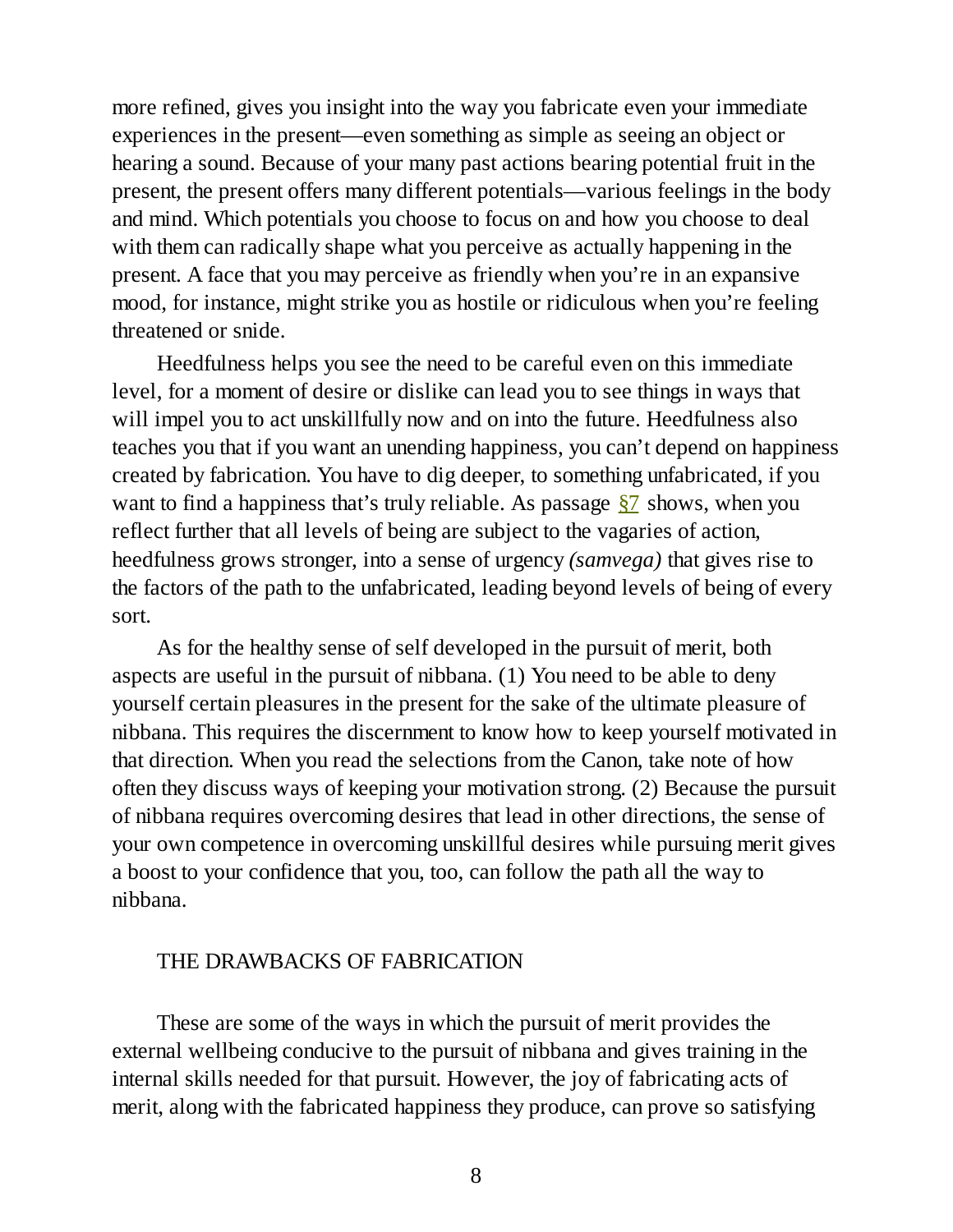that they lead you to put the pursuit of nibbana aside. Rather than gambling on an unfabricated happiness you have yet to experience, you content yourself with fabricated acts of merit and their fabricated results that you already know.

This is why the next stage of discernment is devoted to developing dispassion for all fabrications. This stage is so important that Ven. Sariputta once singled it out as the best first answer when an intelligent newcomer asks, "What does the Buddha teach?" To paraphrase his answer, the Buddha teaches the subduing of passion and desire for fabrications  $\lceil \frac{810}{910} \rceil$ . Notice that, from this point of view, the Buddha's central teaching deals with a skill. Subduing these mental states is something you learn to *do.* Everything else in the Buddha's teachings is aimed at showing you how to do this well. Because the central teaching is a skill, the logical next question focuses on motivation: Why develop this skill? And the answer is that, if you don't, you suffer when fabrications change. If you do develop the skill, then even though fabrications change, their change won't cause you to suffer. That's as far as Ven. Sariputta's answers go in that particular passage. Other passages make the point that the subduing of passion and desire for fabrications not only avoids suffering, but also leads to the highest happiness  $\left[\frac{\$18}{\$18}-\frac{22}{\$18}\right]$ , which—because it's unfabricated—is not subject to change.

All of these passages are based on two pairs of premises about the nature of experience. The first pair is this: that fabrications—both the processes of fabrication and the fabricated experiences that result—inevitably change, and that all experienced change is a sign of fabrication. The second pair is this: that an unfabricated, unchanging happiness is possible, and that lack of change is a sign of the unfabricated  $\left[\frac{870}{2}\right]$ . These two pairs underlie the entire program for developing discernment in pursuit of nibbana. And they're fairly radical. If every change you experience comes from fabrication, then you're fabricating your experience in ways you don't even realize. This gives some idea of how difficult it is to reach the unfabricated, for it will involve sensitizing yourself to many of the deeply hidden processes of your own mind. Yet this very premise is what makes the experience of a deathless happiness possible, for if change comes from within, then the end of change can come from within as well. If suffering comes from what you do, then you can end it by changing what you do. The path is within your power. Without these premises, the idea of a path to the end of suffering and stress wouldn't make sense. This is why these premises are basic to the path.

These premises also give focus to your practice. You sharpen your discernment by training it to look for change, particularly in any experience that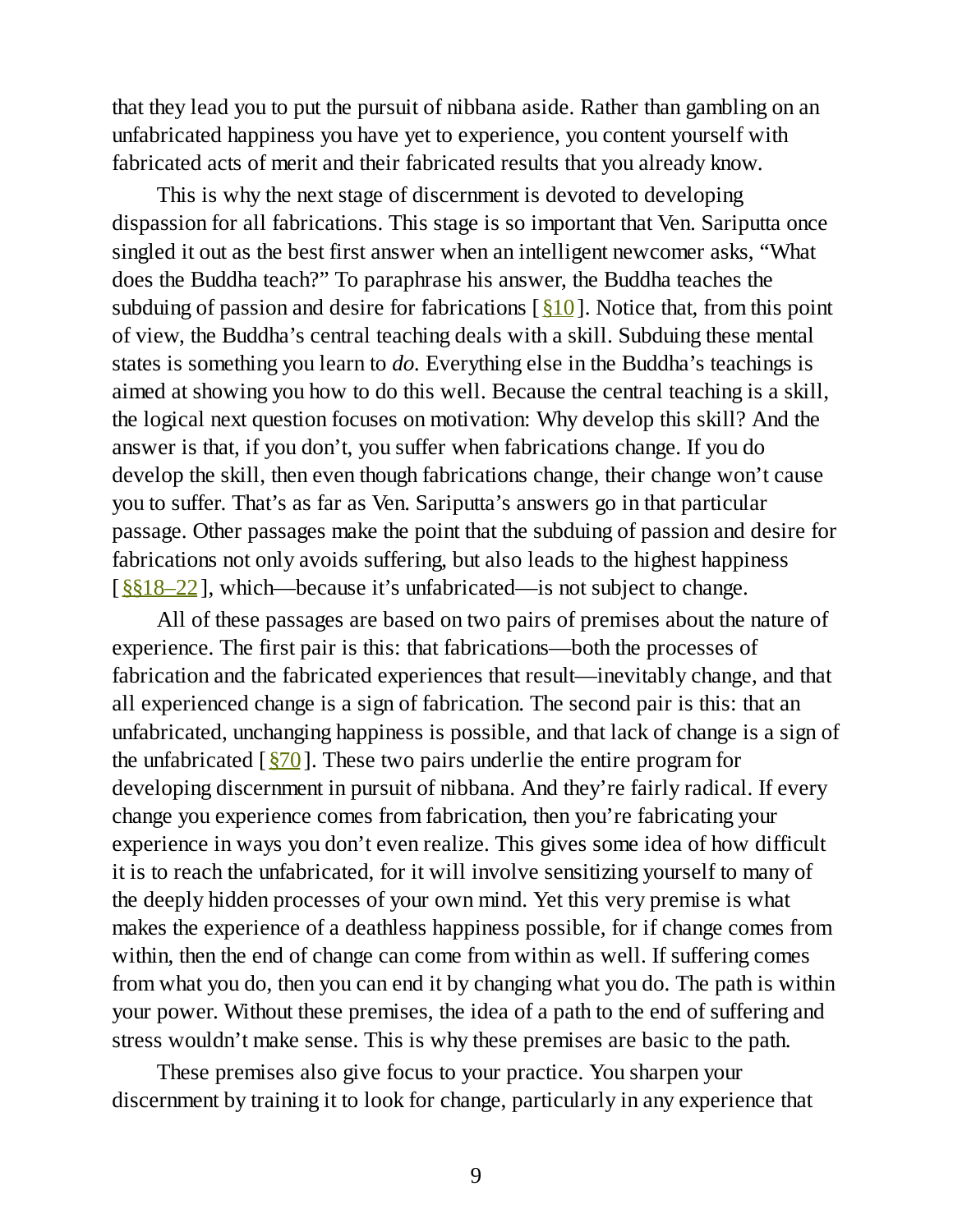seems to be unchanging. If you catch sight of anything arising or passing away, you've detected an instance of fabrication—a sign that you need to look deeper into the mind to see what's causing that change and how to let it go. When you reach a dimension of experience where fabrication and change are impossible, then you can know for yourself if it's really happiness. That's when you can decide whether the Buddha's premises really work.

Your motivation for doing this, of course, is the fact that the reliability of your happiness is at stake. If unchanging happiness is possible, you don't want to mistake a happiness that changes for one that doesn't. Because there are no outside guarantors for whether you've reached a truly unchanging happiness, your only guarantor is internal: the sharpness and reliability of your own discernment into the presence or absence of change.

The Buddha's program for developing your discernment in this direction follows two simultaneous tracks. The first track is learning to sensitize yourself to the extent that you are already fabricating your experience. The second track is using fabrications to develop the qualities of mind that foster dispassion for all fabrications—including, ultimately, the fabrications underlying those qualities of mind and the qualities themselves. The two tracks often overlap, and are separate only in that the first is focused primarily on the *fact* of fabrication, whereas the second is focused primarily on evaluating fabrications as to their *worth.*

To sensitize you to the *fact* of fabrication, the Buddha employs a twopronged approach. First he provides several ways of classifying fabrications to help sensitize you to the wide variety of ways in which they function. Then he asks you to fabricate a path of practice so that you can gain direct "hands-on" experience in how fabrications work, how they differ in subtlety, and where their limitations are.

The Buddha's most common way of classifying fabrications is into a set of five *khandhas,* a word that can be translated as "heap," "mass," or—most commonly—"aggregate." The use of the term "aggregate" for *khandha* apparently comes from a distinction popular in eighteenth and nineteenth century Europe, between conglomerates of things that work together in an organic unity—called "systems"—and conglomerates that are just random collections of things, called "aggregates." This translation conveys the useful point that experiences you might ordinarily see as having an organic unity are actually shaped by discrete choices and their results.

The five aggregates are: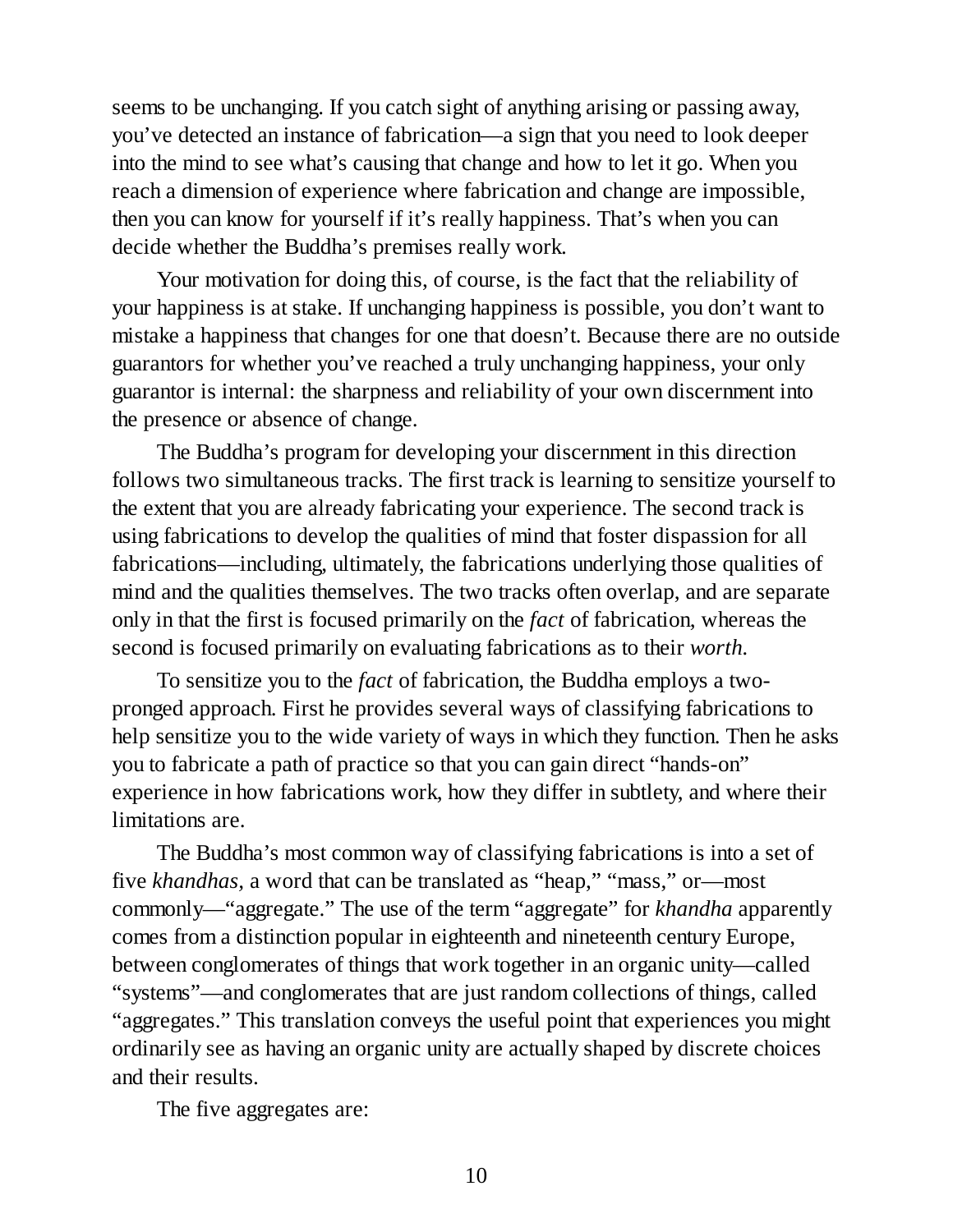- *form:* any physical phenomenon (although the Buddha's focus here is less on the physical object in itself, and more on your *experience* of the object);
- *feeling*: feeling-tones of pleasure, pain, or neither pleasure nor pain;
- *perception:* the act of recognizing, mentally labeling, and identifying experiences;
- *fabrication:* the intentional shaping of experience;
- *consciousness:* awareness at the six senses.

There's something of an anomaly in that the term "fabrication" covers all five aggregates and yet is listed as one of the five. Passage  $$11$  helps to explain why: The mental act of fabrication shapes the actual experience of all physical and mental experiences in the dimensions of space and time. It chooses among the potentials for any of the aggregates made available by past actions, and turns them into the actual experience of those aggregates in the present. "Fabrication" as a name for one of the aggregates refers specifically to this mental process. As a term for all five aggregates, "fabrication" covers both the processes of fabrication and the fabricated phenomena—physical and mental—that result.

Because the Buddha provides many lists of mental and physical functions, there's the question of why he chose to focus special attention on these five aggregates. The apparent answer is that these are the activities involved in one of life's most basic processes: the act of feeding. This act is one of the Buddha's most pervasive images for how the mind relates to its experiences, so when he talks about feeding he's referring both to the feeding of the body and the feeding of the mind. The five aggregates are involved in both kinds of feeding in the following ways:

• *Form* covers both the form of the body that needs to be nourished (and that will be used to look for food), as well as the physical objects that will be used as food. When feeding takes place in the mind, "form" applies to whatever form you assume for yourself in the imagination—how you picture yourself—and to whatever imaginary sights, sounds, etc., you take pleasure from.

• *Feeling* covers the painful feelings of lack or hunger that drive you to search for food; the painful feelings of anxiety you feel when you can't find food; the pleasant feeling of satisfaction that comes when you've found something to eat; and the added pleasure when you actually eat it.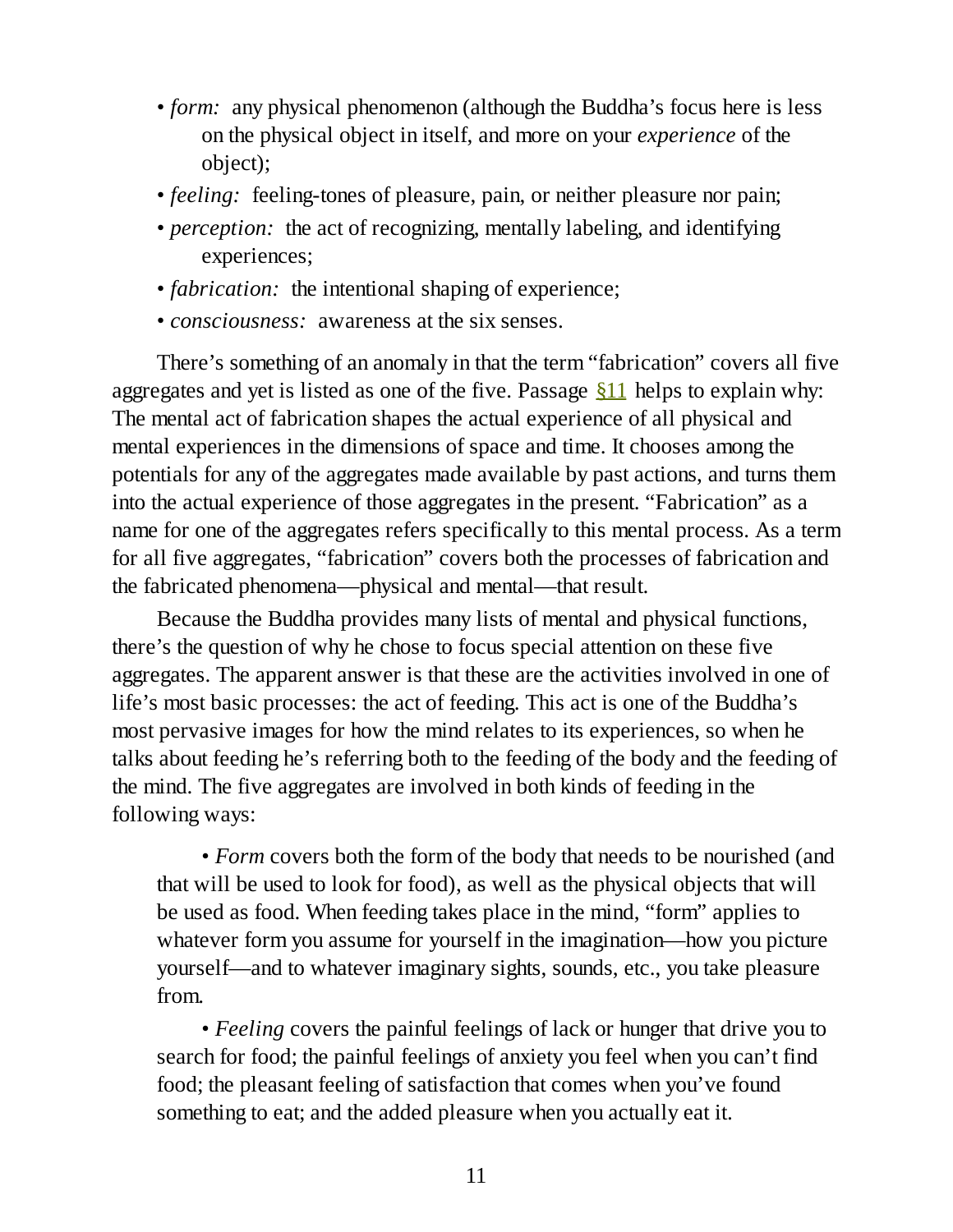• *Perception* covers the ability to identify the type of hunger you feel, and to identify which things in your world of experience will satisfy that hunger. Perception also plays a central role in identifying what is and isn't food. This, in fact, is one of the ways we first learn to exercise our perceptions as children. Our first reaction on encountering something is to put it into our mouth to see if it's edible. If it is, we label it with the perception of "food." If it's not, we label it as "not food."

• *Fabrications* relate to feeding in the way we think about and evaluate strategies for finding food, for taking possession of it when we find it, and for fixing it if it's not edible in its raw state. For example, if you want to enjoy an orange, you have to figure out how to remove the peel. If your first attempt doesn't work, you have to evaluate why it didn't and to figure out new strategies until you find one that does.

• *Consciousness* refers to the act of being aware of all these activities.

These five ways of fabricating are so central to our way of relating to the world—both in the way we manipulate the world and in what we get out of it that we feed mentally off of the five aggregates, just as we feed off the food they procure. To distinguish this second level of feeding, the Buddha gives it a special name: *upadana,* which can mean both the act of taking sustenance from something, and the act of clinging. (The underlying image here is drawn from how people in the Buddha's time viewed fire. As they saw it, the fire element burned because it fed off fuel to which it clung; if it let go, it was no longer nourished and so had to go out.) This clinging can take many forms, but the most tenacious is using the five aggregates as the raw material from which we create our sense of who we are. We identify who we are by how we feed. In the Buddha's analysis, this second level of feeding—regardless of how we cling—is where we suffer. In fact, his short definition of stress and suffering is clinging to the five aggregates. We engage in them repeatedly because we feel passion for the food they provide, and yet the very act of engaging in them inevitably leads to stress and suffering—both in the hunger that drives the need to feed and in the anxiety that comes from trying to ensure a lasting source of food.

This gives some idea of why the skill that Ven. Sariputta saw as central to the Buddha's teaching—subduing passion and desire for the five aggregates—is so difficult to master, or even, for a beginner, to see as something positive. The Buddha is asking us to wean ourselves from the food we've been creating—the only food we know—as well as from the identity we've developed around the

12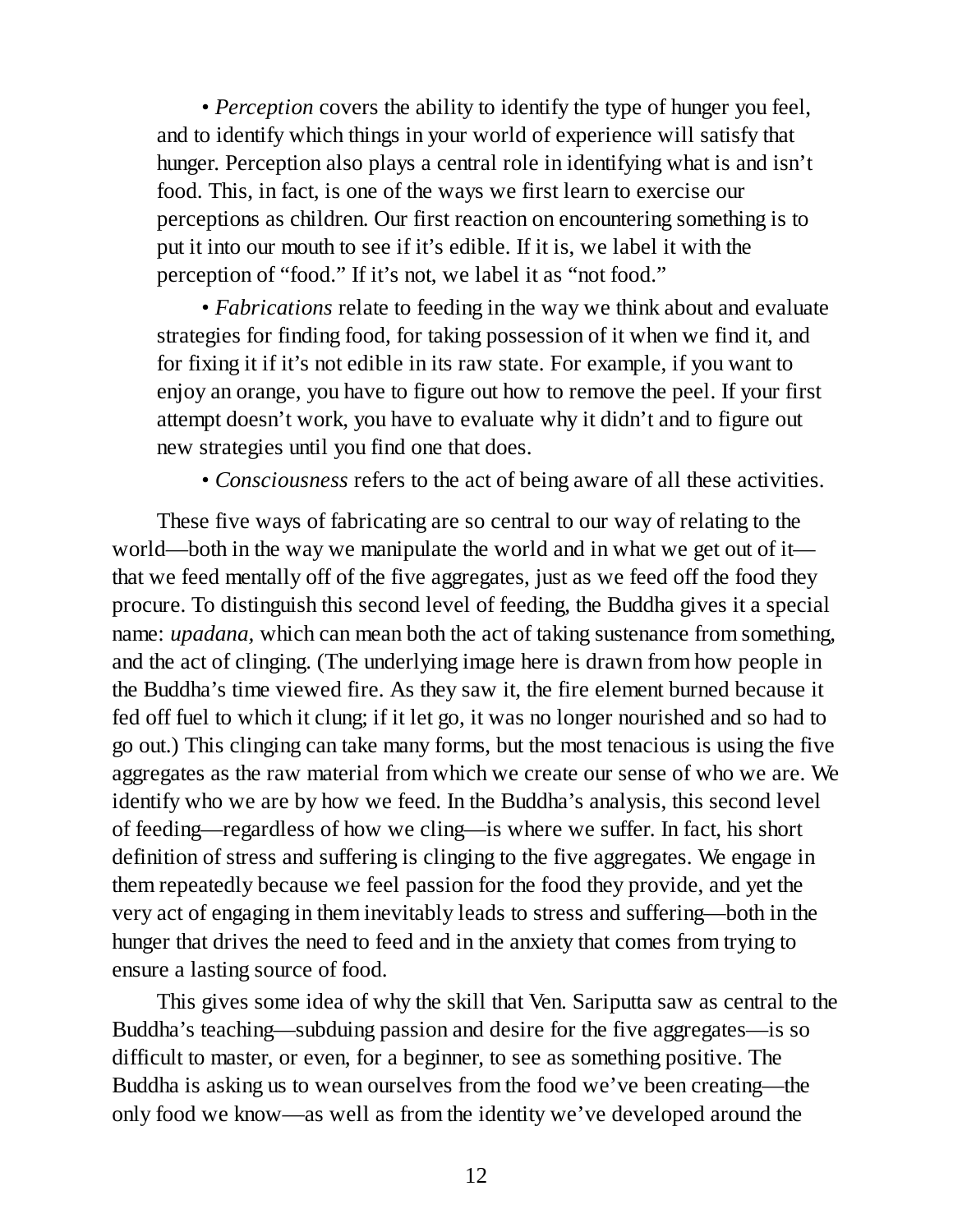ways in which we look for and enjoy our mental and physical food. A strong part of the mind will naturally resist.

To help us overcome this resistance, the Buddha's strategy—the second prong of his approach—is to teach us how to use the five aggregates to create a path of practice off of which we can feed, taking us to higher and higher levels of fabricated food. In the course of developing this path, we learn for ourselves that many of the higher levels of happiness can be attained only if we're willing to overcome our tendency to cling to lower forms of food. This teaches the important lesson that letting go leads to better pleasures than those provided by clinging. Then, as we become more familiar with the higher pleasures provided by the aggregates in the form of the path, we see that they, too, have their drawbacks. We begin to sense the stress that even they entail. Thus sensitized, we will become more willing to let them go as well in favor of something unfabricated.

Of the eight factors of the path, right concentration is the one that the Buddha cited explicitly as a type of food. It is also the only one that he cited explicitly as being composed of the five aggregates. Right concentration is defined as the four jhanas: states of strong, single-minded mental absorption in a sense of full-body awareness  $\lceil \frac{557}{1} \rceil$ . There are also four formless attainments, based on the fourth jhana, that some texts cite as forms of right concentration as well  $\left[\frac{8111}{8111}\right]$ . Each of the jhanas is characterized by pleasure, although in the levels beginning with the fourth jhana the pleasure is so subtle that it's formally described as equanimity. In addition, the first two jhanas are characterized by rapture—a sense of intense refreshment—along with the pleasure.

The pleasure and rapture are the food provided by the jhanas. And just as the five aggregates are active in acquiring and enjoying physical food, they are active in acquiring and enjoying the jhanas:

• *Form* here applies to the sense of the body felt from within as the mind settles in concentration. If the object of concentration is the breath, that would come under "form" as well.

• *Feeling* here applies to the feelings of pleasure and equanimity experienced in the jhanas.

• *Perception* covers the mental label that identifies the object of concentration, allowing you to keep it in mind. The role of perception in maintaining concentration is so central that the Buddha calls the four jhanas and the first three formless attainments based on the fourth jhana "perceptionattainments."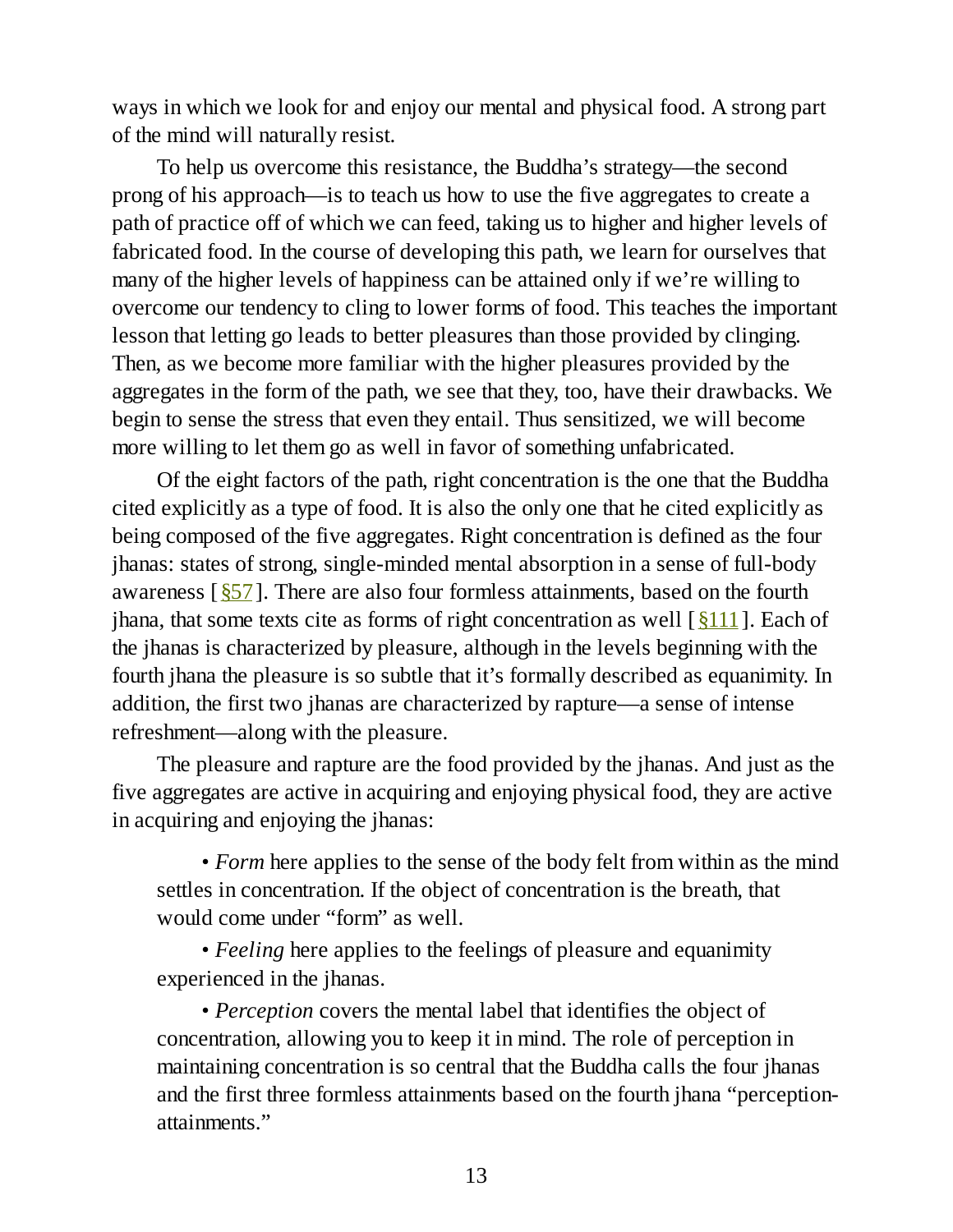• *Fabrications* cover the acts of intention needed to enter jhana and stay there. These acts are present in all levels of jhana. In addition, in the first jhana, "fabrications" also cover acts of directed thought and evaluation that adjust the mind and its object so that they can stay together snugly without further adjustment in the higher jhanas.

• *Consciousness* again refers to the act of being aware of all these activities.

When you first attempt to develop right concentration, your attention is primarily focused on the object of concentration. However, the difficulties in staying with the object begin to sensitize you more and more to the mental fabrications that either help or hinder your attempts to get the mind to settle down. As you grow more skilled in staying settled, you eventually reach a stage where you can pull out slightly from full concentration and observe the activities of fabrication—subtly arising and passing away—there in the concentration itself. Nourished with the sense of wellbeing provided by the jhanas, the mind is now in the best position to observe both the uses and the limitations of fabrication. At this point, the Buddha's two-pronged strategy for sensitizing you to fabrication—the first track in his program for developing discernment—is now complete.

As you have been following this track, he has also encouraged you to follow a second track alongside it. This track, as noted above, focuses on evaluating the *worth* of fabrications. Its strategy involves fostering the two qualities needed to develop dispassion for fabrications. The first quality is *samatha,* or tranquility. The second is *vipassana,* or insight. These two qualities actually function in both tracks. For example, both tranquility and insight are needed to develop jhana; jhana, in turn, helps both qualities to grow and mature  $\lceil \frac{865}{9} \rceil$  so that they can be more effective in evaluating not only the pleasure produced by jhana but also the possibility of a higher release.

As the Buddha notes, tranquility is the mental quality that directly enables the mind to develop dispassion for fabrications  $\lceil \frac{866}{1} \rceil$ . When the mind can find pleasure in growing tranquil, it's in a position to see that pleasure doesn't have to require the effort put into the activity of fabrication. This helps to undercut the passion that drives the mind to keep fabricating. However, tranquility on its own is not enough to overcome the tendency to feed emotionally or intellectually on the pleasure it provides. It's possible, for instance, for the tranquil mind to identify with the tranquility, or to interpret it as a higher reality to which you then become attached.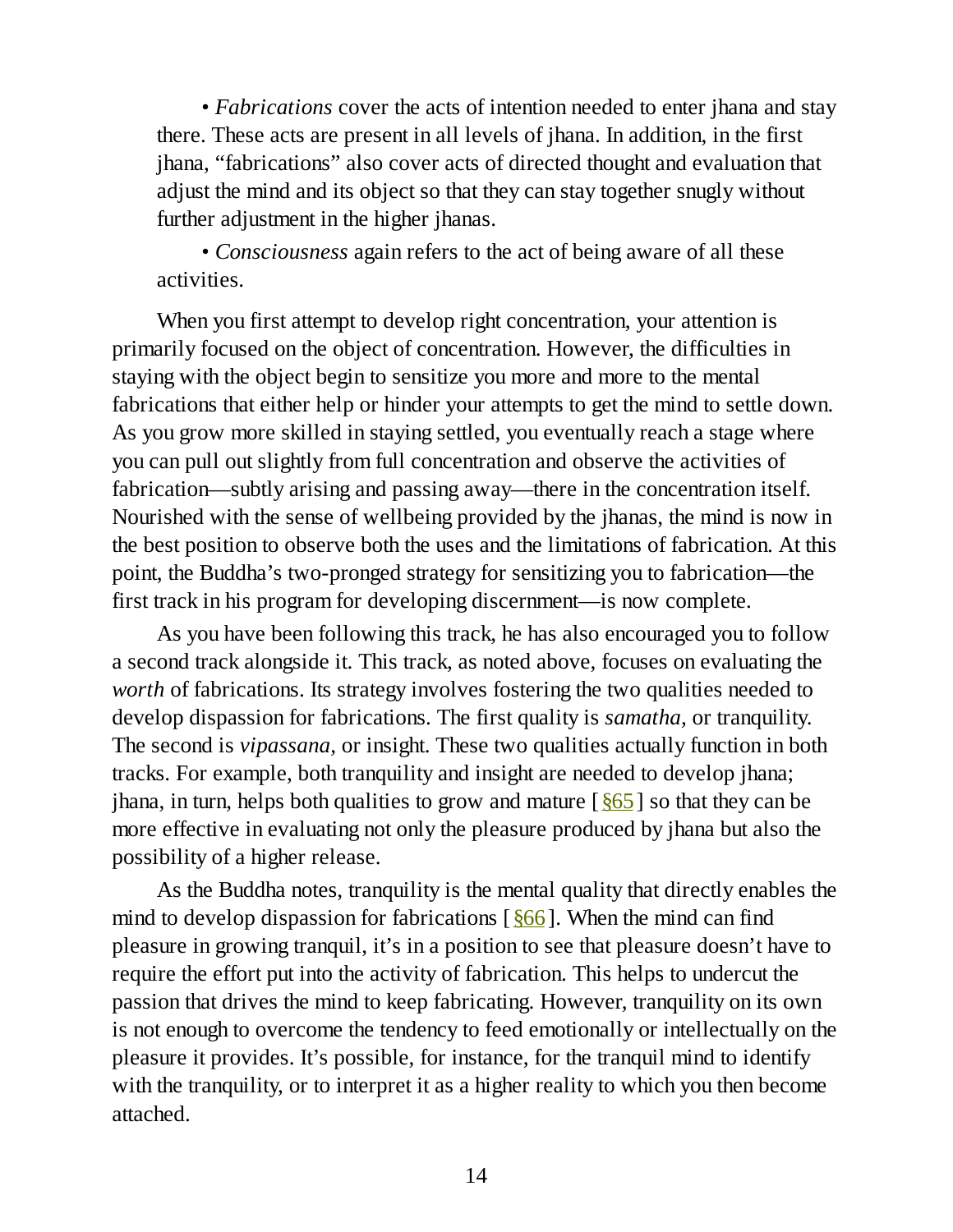To overcome this tendency, insight—the quality that directly overcomes ignorance—is also required. Insight is what looks for stress and for the fabrications that cause it. As the mind grows tranquil, insight is able to see subtle levels of fabrication that are invisible when the mind is not still. Its search for the stress arising and passing away in the midst of tranquility helps to uncover levels of fabrication that might be hidden in ignorance. When the mind, seeing these levels, can grow tranquil in the face of any desire to continue participating in them, that brings dispassion to a deeper level. Without this tranquility, insight lacks the strength to bring dispassion about  $[§56]$  $[§56]$ .

This is how these two qualities work together to develop the skill central to the Buddha's teaching: abandoning passion and delight for the five aggregates.

The Buddha's primary tool for developing insight is one of the aggregates itself: perception. This is a common pattern throughout his strategy. You develop and use skillful versions of the fabrications that eventually you will abandon. Here, the perceptions he encourages are of two sorts: *negative,* those that focus on the drawbacks of fabrication; and *positive,* those that focus on the desirability of letting fabrications cease.

When contemplating the negative perceptions, it's important to remember at all times that only their form is negative, whereas their purpose is positive. They're meant to lead to an [experience](#page-89-0) of the ultimate happiness  $\lceil \frac{8879}{84}, \frac{91}{91} \rceil$ 93].

The Pali Canon provides long lists of negative perceptions that can be applied to fabrications  $\left[\frac{\$42}{\$42},\frac{71}{\$72},\frac{78}{\$84},\frac{103}{\$84}\right]$  $\left[\frac{\$42}{\$42},\frac{71}{\$72},\frac{78}{\$84},\frac{103}{\$84}\right]$  $\left[\frac{\$42}{\$42},\frac{71}{\$72},\frac{78}{\$84},\frac{103}{\$84}\right]$  $\left[\frac{\$42}{\$42},\frac{71}{\$72},\frac{78}{\$84},\frac{103}{\$84}\right]$  $\left[\frac{\$42}{\$42},\frac{71}{\$72},\frac{78}{\$84},\frac{103}{\$84}\right]$ , such as the perceptions of the unattractive aspects of the body and the drawbacks of having a body, to counteract specific unskillful fabrications such as lust and physical pride. But primarily it focuses on three perceptions to be applied to *all* fabrications: the perception of inconstancy, the perception of stress in what's inconstant; and the perception of not-self in what's stressful. Each of these perceptions requires a bit of explanation.

*• Inconstant.* The Pali term here is *anicca,* which is sometimes translated as "impermanent," but that's not what it really means. Its opposite, *nicca,* describes something that's done constantly and reliably. You can depend on it. If something is *anicca,* it's unreliable. Remember that these perceptions are used to evaluate the happiness provided by fabrications, to question the extent to which that happiness is worth the effort involved in fabricating it. There are many instances in which mind can satisfy itself with things that are only relatively permanent, so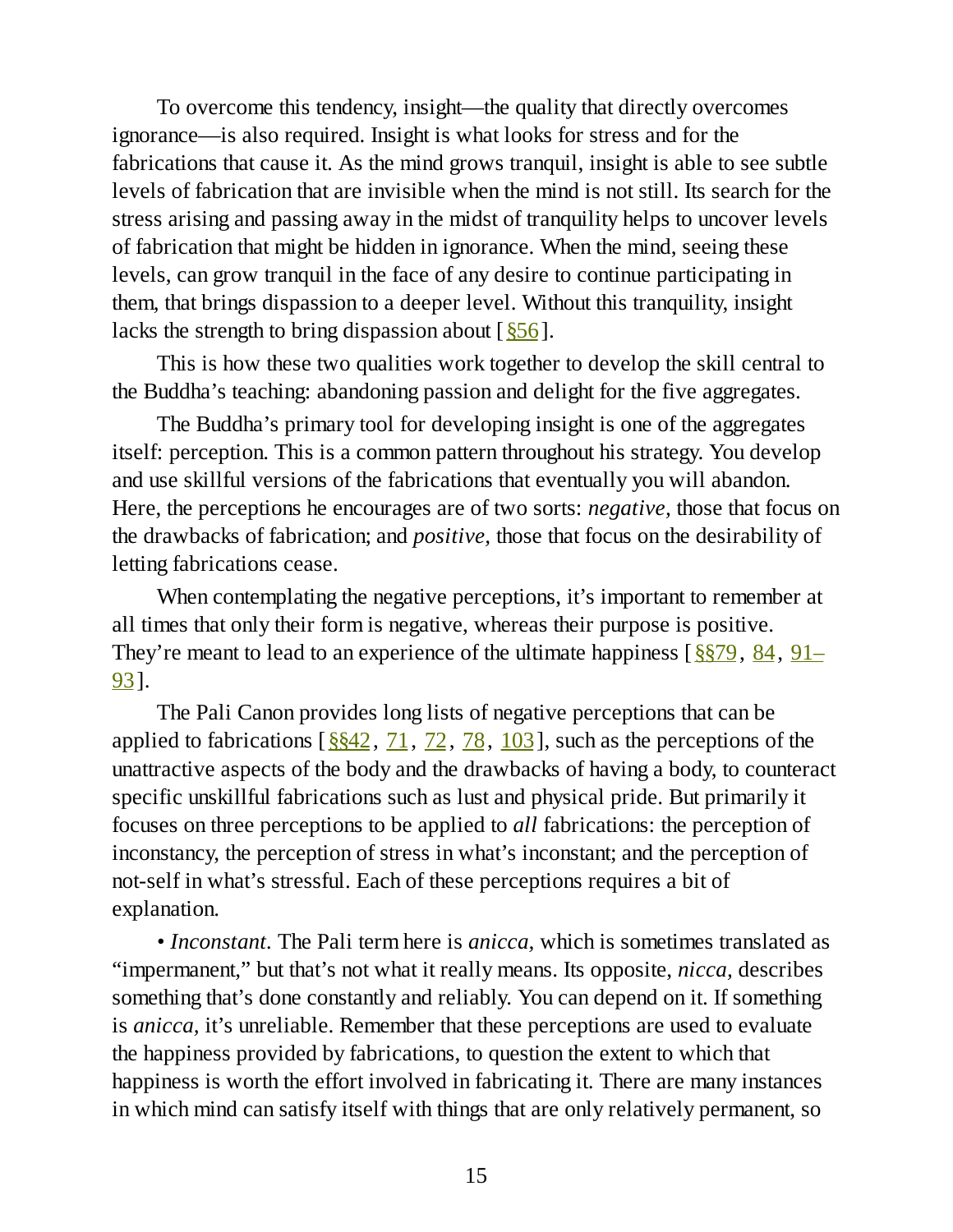impermanence is not automatically a sign that a particular happiness is not worth the effort. But if you focus on the unreliability of a particular happiness, it's easier to develop dispassion for it.

*• Stressful.* The Pali term here—*dukkha*—can also mean "suffering" or "pain." "Stress" and "stressful" seem to be the best translations in this context because they can be applied even to subtle states of concentration, where blatant pain and suffering are not present. The Buddha doesn't deny that there can be pleasure in fabrications—he even recommends the pleasures of jhana—but he does note that focusing on those pleasures is an obstacle to developing dispassion  $\left[\frac{888}{1}\right]$ . The purpose of the perception of stress is to draw attention to the fact that any pleasure that's inconstant is inherently stressful—like trying to find rest while sitting on a chair with wobbly, uneven legs.

*• Not-self.* The Pali term here is *anatta.* Note that this term is an adjective. The perception of not-self is not meant to assert that there is no self. (As shown by passage [§45,](#page-53-0) the Buddha refused to get involved in the question of whether there is or is not a self.) Instead, this perception is a value judgment: If a pleasure is inconstant and stressful, it's not worth claiming as "me," "mine," or "my self." This judgment holds regardless of how you define your self—as separate or connected, individual or cosmic  $\left[\frac{\$98}{\$98}\right]$ —because every sense that "I am this" is an expression of clinging and passion.

The perception of not-self is the one that leads directly from insight to tranquility, as it induces you to let go of any participation in the pleasure you've identified as inconstant and stressful. From this tranquility, two other qualities grow. The first is *nibbida,* disenchantment, a sense that you are no longer hungry for that particular kind of food. When you lose interest in that food, you feel *viraga,* dispassion, toward the idea of putting energy into the fabrication of that food. These two qualities are what allow fabrications to cease.

The perception of not-self differs from the other two in one important respect. The Buddha recommends applying it not only to fabricated phenomena, but also to unfabricated phenomena  $\left[\frac{\$874-75}{\$103}\right]$ . This is because, as passage  $\frac{\$103}{\$103}$ notes, it's possible, on first experiencing the deathless, to feel passion and delight for it. "Passion-and-delight" is another term for clinging. In other words, the mind has not fully abandoned its habit of feeding, and so perceives the deathless as an object on which to feed. The perception of not-self in this instance is needed to help overcome the last traces of your feeding habit so that dispassion can be complete.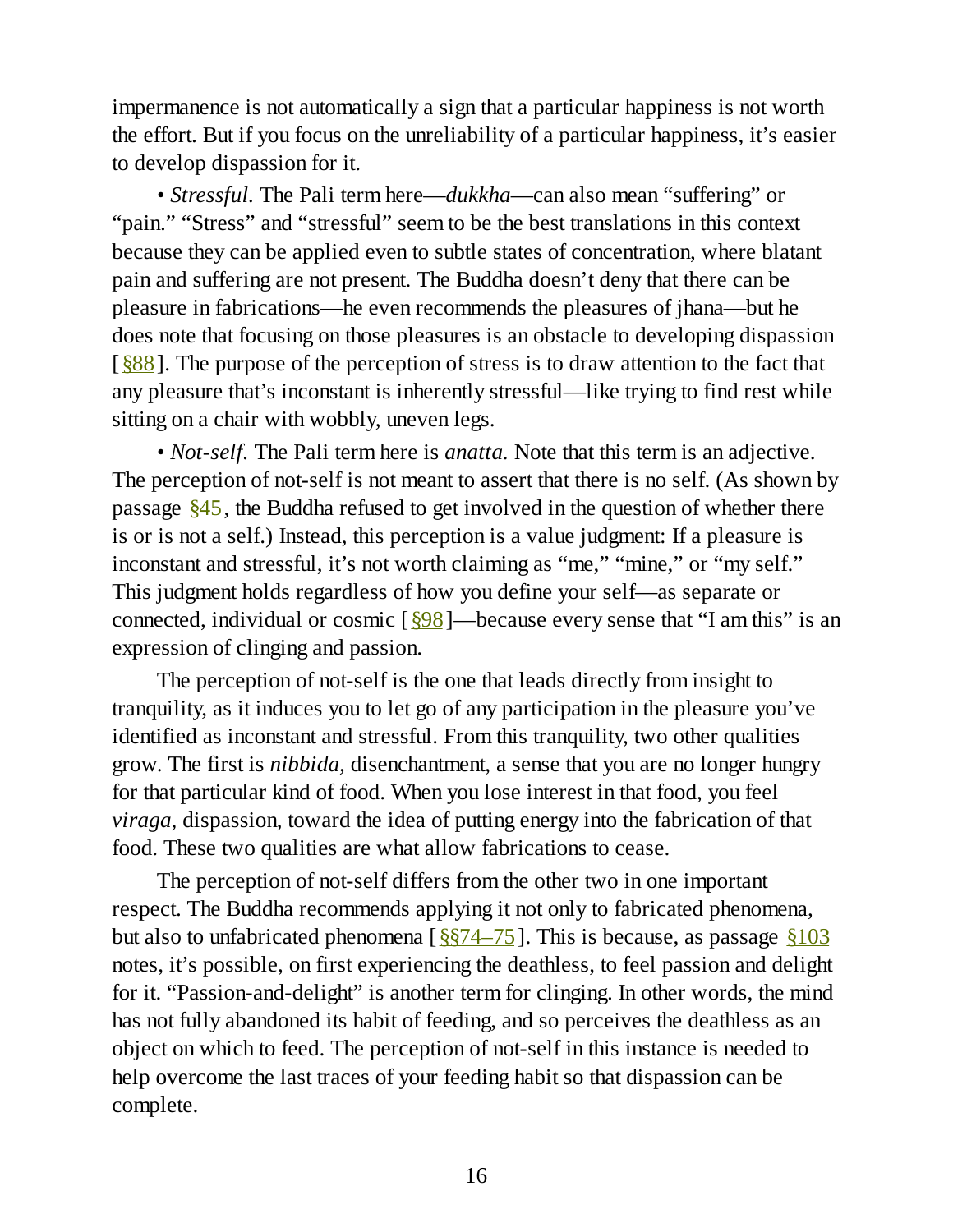Because the Buddha offers so many different instructions on how to contemplate the negative aspects of fabrications, there is the question as to why he focused so much attention on the perceptions of "inconstant," "stressful," and "not-self."

One explanation is that they form a refinement of the question that underlies the development of discernment: "What, when I do it, will lead to my long-term welfare and happiness?" The perception of inconstancy is meant to lead to the realization that *long-term* happiness, as long as it's fabricated, is no longer good enough. You want something totally reliable. Because fabricated happiness is unreliable, it's not really *happiness.* It contains elements of stress. And because it's stressful, it's no longer good enough for you to want to call it *"my."* To discern these insights removes any motivation to do whatever is needed to keep that happiness going.

Another explanation for why the Buddha focused attention on these three perceptions is suggested by passage  $\S9$ . There, the perception of inconstancy is related to aging, the perception of stress to illness, and the perception of not-self to death. In this way, these three perceptions connect directly to the Buddha's original search when he was a bodhisatta—a Buddha-to-be—for a happiness free from aging, illness, and death. They are the test questions you apply to any happiness that might be offered to satisfy that search. If any of these characteristics can be discerned in that happiness, then it fails the test.

To help motivate you in applying these negative perceptions to fabrications, the Buddha also has you develop positive perceptions toward the happiness found when fabrications cease. These positive perceptions include not only the perception of dispassion and the perception of cessation mentioned in passage [§78,](#page-75-0) but also any of the statements in the Canon that speak positively of nibbana and of the bliss and freedom coming when [fabrications](#page-102-0) are stilled  $\lceil \frac{8820-22}{2}, 111-$ 118].

Both the negative and the positive perceptions can be developed at any point in the practice of meditation, but *how* you apply them depends on *where* you are in your practice. When your mastery of concentration is still weak, you don't apply the negative perceptions directly to the concentration itself, for that might discourage you from developing it further. After all, in developing concentration, you're actually pushing against these perceptions, to create a state of mind that is relatively constant, pleasant, and under your control. So at this stage you apply the negative perceptions just to distractions that would pull you away from the object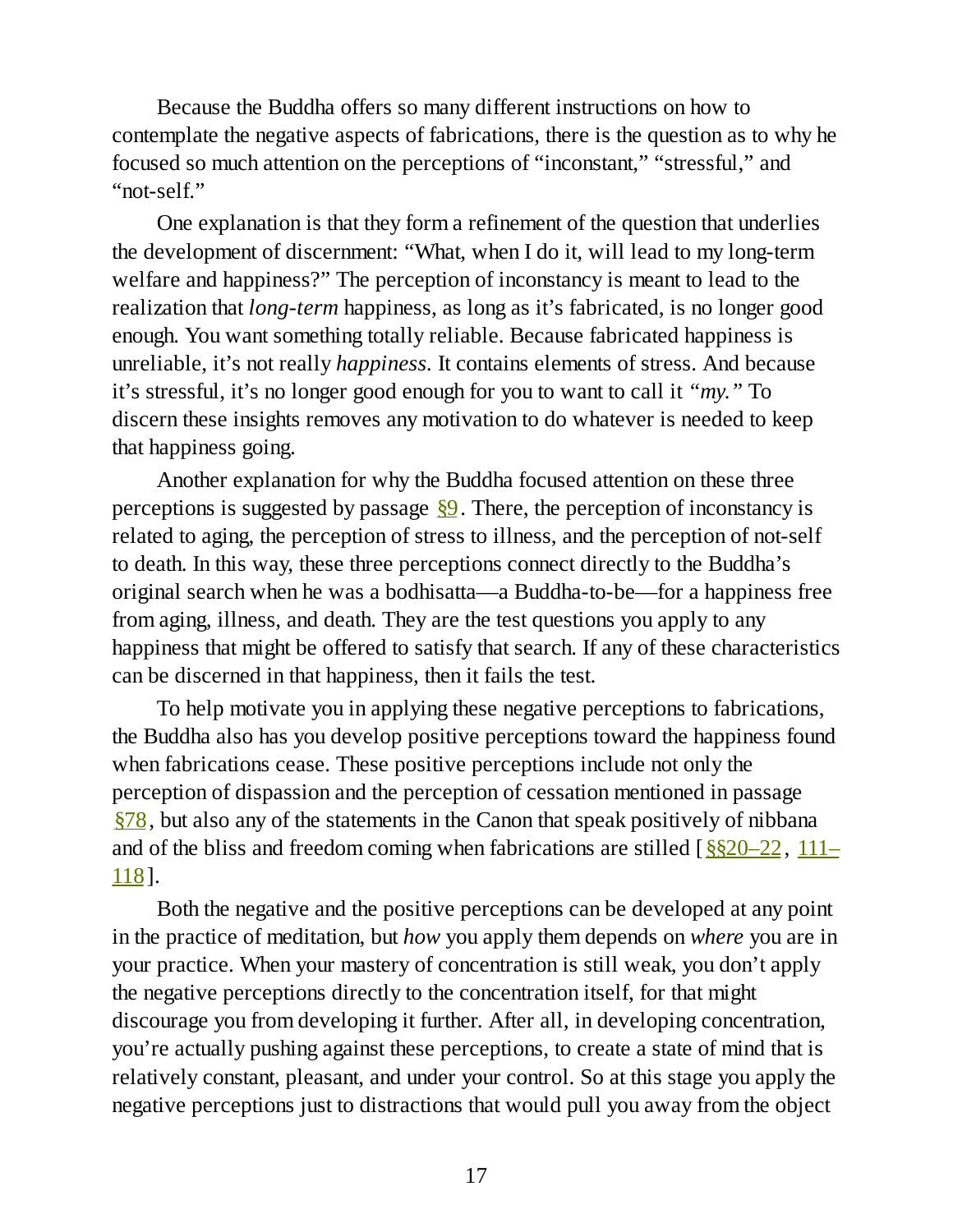of your concentration. Only when your mastery is strong should you apply these perceptions to all fabrications, even those that go into creating and maintaining concentration. As passage  $$103$  shows, this is one of the ways in which full awakening can be attained.

#### DEVELOPING DISCERNMENT

The mind's first direct experience of the unfabricated is its first taste of awakening. This experience is the result of an act of discernment. Because the unfabricated neither arises nor passes away, it's always potentially discernible. This is why awakening occurs in the flash of a moment. But because ordinary human discernment is weak and unreliable, it has to be trained and developed to discern for sure the subtlety of what's always there. This is why the path of practice is gradual, and why there are stages in its development  $\left[\frac{849}{84}\right]$ .

The Buddha lists three ways of developing discernment: through listening, through thinking, and through the development of the mind through meditation  $\lceil \frac{23}{3} \rceil$ . He expands on this list in passage  $\frac{24}{3}$ , where he lists four factors that lead to the first experience of awakening: associating with people of integrity, listening to the Dhamma, applying appropriate attention to what you've heard, and then practicing the Dhamma in accordance with the Dhamma.

*People of integrity.* The Buddha places a great deal of emphasis on finding a reliable person to teach you the Dhamma. At present, most people tend to read books about Dhamma rather than learning it directly from a person, but there are at least four reasons why even reliable books are no substitute for reliable people.

• Because many of the values of the Dhamma seem counterintuitive to our normal approach to happiness, we can easily wonder if a person who no longer feeds on mental and physical pleasures could really be happy. An important impetus in the practice comes from associating with such a person and realizing that he or she is actually happy in a very profound and consistent way.

• Many aspects of the Dhamma can't be conveyed in books or verbal teachings, but can be absorbed only through the direct example of a person who has mastered the path.

• A person experienced on the path can gauge your strengths and weaknesses, and recommend the appropriate level of Dhamma for where you are on the path. In particular, because the negative perceptions recommended by the texts can, when misused, lead to depression, apathy, or unhealthy aversion, you need an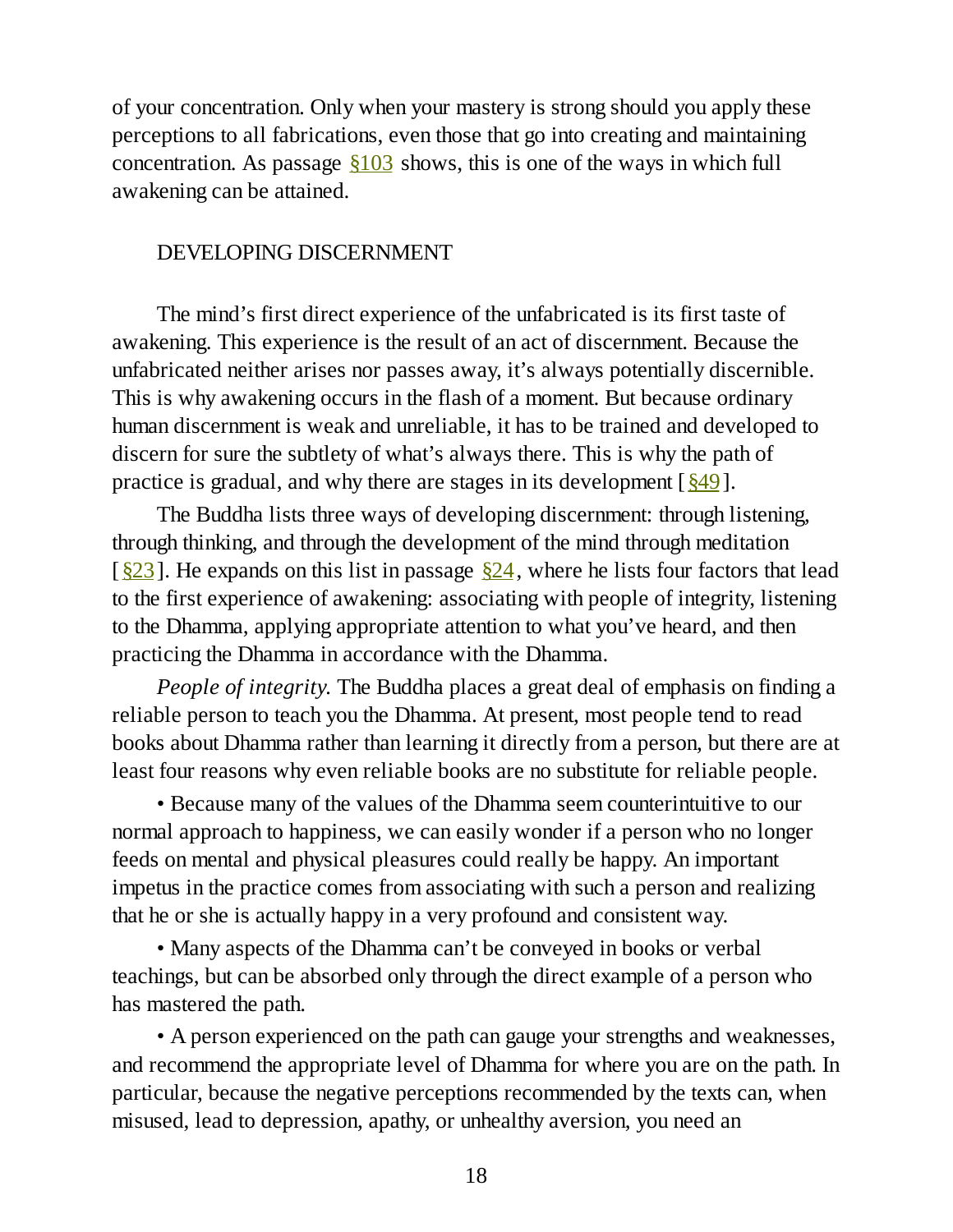experienced guide to make sure you don't mishandle these perceptions and cause harm.

• A person with experience can see where your practice is going off path and inform you about what you're doing wrong. This aspect of the teacher/student relationship is so crucial that many teachers regard the ability to take criticism as the most important quality to look for in a student, and a sign of genuine discernment. Only fools don't want to know where they could improve their behavior  $\lceil \frac{831}{2} \rceil$ .

Of course, not all teachers of Dhamma are people of integrity. This is why the Buddha gives explicit instructions for how to exercise your discernment in choosing a reliable teacher  $\left[\frac{\$27-29}{\$27-29}\right]$ . In addition to being observant and willing to take time in formulating a judgment about a potential teacher's character, you have to develop the qualities of integrity in yourself if you want to recognize them in someone else. In this way, the act of judging a teacher develops your discernment not only concerning the integrity and reliability of the people around you, but also concerning your own.

*Listening to the true Dhamma.* In addition to tailoring teachings for your immediate, specific needs, a good teacher will provide you with an overall perspective on the path of practice so that you can begin to judge where you are on the path and to anticipate your own needs yourself.

The primary context taught by all good Dhamma teachers is the Buddha's first teaching: the four noble truths. These truths are four ways of categorizing fabricated and unfabricated experiences so that you can know how to act toward any particular experience in your quest to subdue passion and desire for all fabrications. Three of these truths—the truth of stress, the truth of the origination of stress, and the truth of the path of practice leading to the origination of stress cover fabricated phenomena. Although all of these fabrications will ultimately be abandoned at the end of the path in the moment of awakening, your gradual progress on the path requires that, in the meantime, they be treated differently. The truth of stress is to be comprehended to the point of dispassion; the truth of the origination of stress is to be abandoned; the truth of the path is to be developed.

The third truth—the truth of the cessation of stress—covers the act of abandoning and feeling dispassion for the second truth, the origination of stress. Because abandoning is an act, it's a fabrication. The dispassion, however, is unfabricated  $\lceil \frac{648}{1} \rceil$ . This means that the third noble truth straddles the line between what's fabricated and what's not.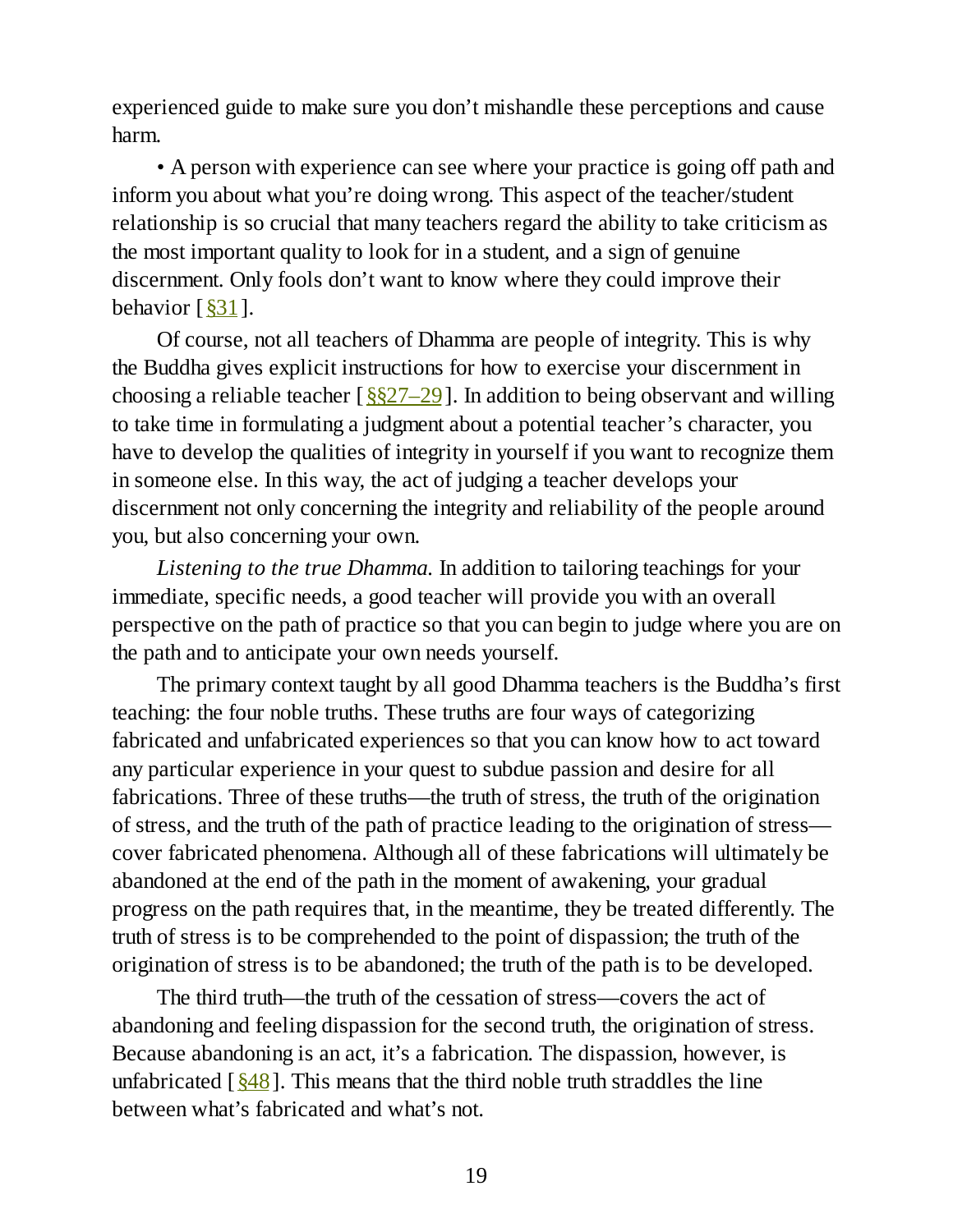The truth of the path is divided into three parts: right view and right resolve come under discernment; right speech, right action, and right livelihood under virtue; right effort, right mindfulness, and right concentration under concentration. However, these parts are not mutually exclusive. For instance, right resolve, as it reaches a noble stage of development, translates into the resolves that develop and maintain the first jhana, the first stage of right concentration. This connection emphasizes the fact that concentration and discernment, just like tranquility and insight, need each other to grow.

Although the path eventually has to be abandoned, it first has to be fully developed. This means that you need to understand its stages—and the stages in your own practice—so that you can gain a sense of when a particular part of the path needs to be held to, and when you're ready to let it go. Your ability to discern this can come only with practice, but an important part of listening to the true Dhamma lies in being forewarned of issues of this sort that you will face in practice. In fact this is the primary way in which listening to the Dhamma exercises your discernment: You are alerted to issues and possibilities that otherwise might not have occurred to you. By giving you a new vocabulary, it alerts you to distinctions and connections that you otherwise wouldn't have seen.

*Appropriate attention.* Once you have listened to the Dhamma, you have to think about it. This is the role of appropriate attention, which is the ability to frame your questions rightly. Applying appropriate attention to the Dhamma means asking questions about the Dhamma that focus on how to see things in terms of the four noble truths and to develop the duties appropriate to each. Applying appropriate attention also means avoiding any questions that would pull you away from actually practicing the path  $\left[\frac{\$41}{\$45},\frac{76}{\$} \right]$  $\left[\frac{\$41}{\$45},\frac{76}{\$} \right]$  $\left[\frac{\$41}{\$45},\frac{76}{\$} \right]$ . The Canon contains long lists of these distracting questions, which cover many common philosophical and religious issues about the nature or existence of your true self, or the nature or origin of the world. The Buddha compared an interest in these questions to a man who, shot by an arrow, refuses to have it removed until he has learned who made the arrow, who shot it, and so forth. The man would die before finding an answer to his questions. To develop appropriate attention is to focus on removing the arrow as quickly as possible. This is an important exercise in focusing your discernment on detecting what really matters and ignoring issues that would get in the way.

Passage [§30](#page-44-0) provides instructions in how to think about the Dhamma you've listened to in a way that leads to removing the arrow. After committing the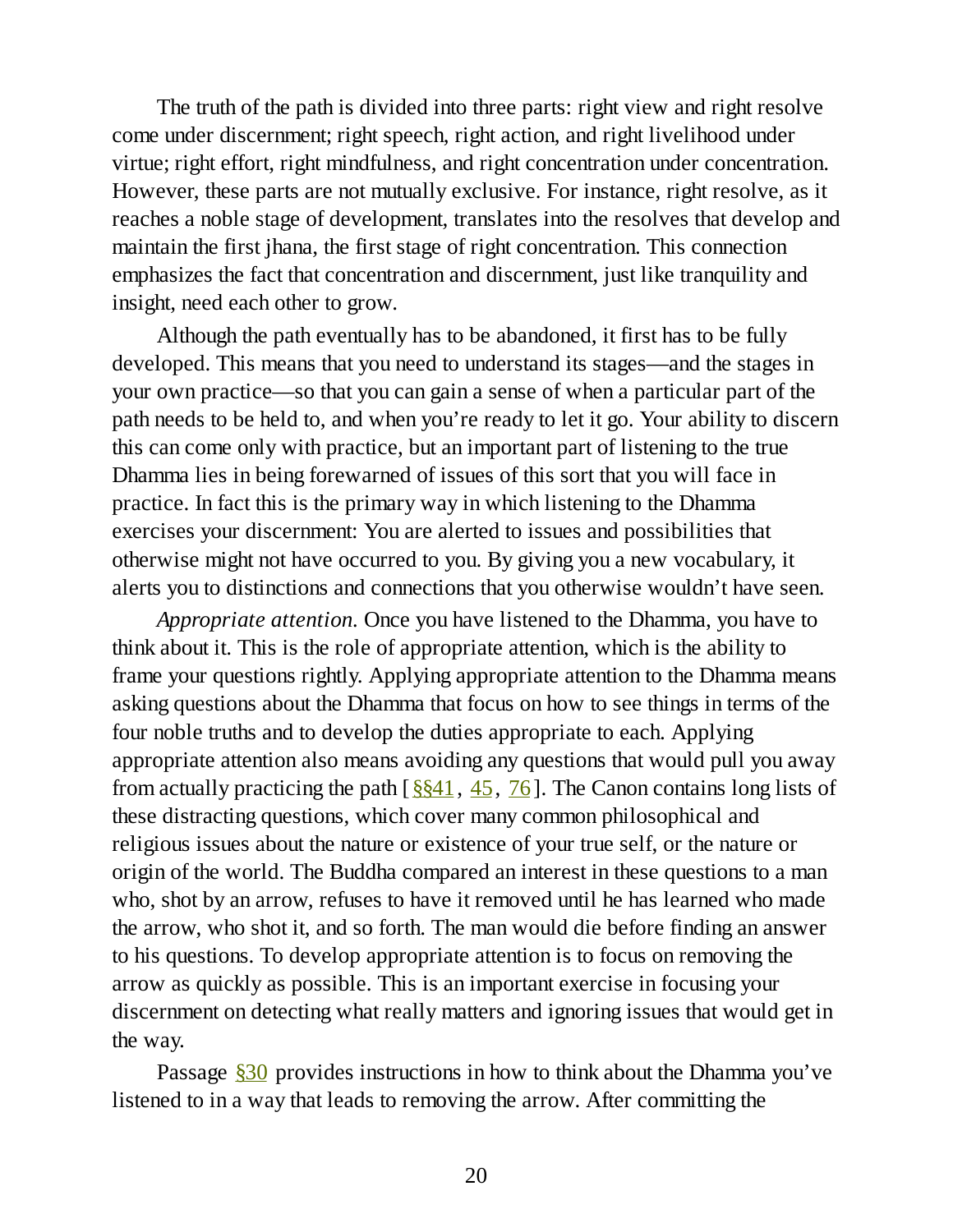Dhamma to memory, you think it over and come to an understanding that encourages you to practice. This means, first, analyzing the teaching on its own to penetrate its meaning. Then you ponder and compare it with other Dhamma teachings to see that it agrees with what you already know. According to the Canon, this is the stage where you learn to identify what counts as true Dhamma and what doesn't. Only if the teachings new to you agree with what you already know with certainty should you accept them as genuine. To think about the Dhamma in this way exercises your discernment in noticing that what may seem consistent on the surface may, on further reflection, actually be inconsistent, and *vice versa.* You learn not to jump to conclusions.

Once you see that the Dhamma you've heard is in agreement with the Dhamma you already know, that gives rise to a desire and willingness to practice, for you can see that the Dhamma makes sense. The desire here is what allows the path to happen. Based on this desire and willingness, you "compare," which apparently means (1) that you compare your own behavior in body, speech, and mind to the standards set forth in the teaching; and (2) that you compare the differences in the various aspects of your behavior to see which sort of behavior is skillful and which is not. Then you exert yourself to abandon unskillful behavior and develop skillful behavior to the point where you have a direct experience of the truth toward which the teaching is aimed.

As the Canon frequently notes, it's only through exertion that you actually gain discernment of how things work. Although discernment is needed to guide your efforts, your efforts to develop skillful qualities and abandon unskillful one —as they do and don't yield results—teach discernment many lessons that it can't learn in any other way. This is why the practice plays the central role in its training.

*Practicing the Dhamma in accordance with the Dhamma* means to practice for the sake of developing disenchantment for all fabrications  $\lceil \frac{873}{7} \rceil$ . As we have already noted, this practice follows two simultaneous tracks. The first track is to sensitize your mind to the actual occurrence of fabrications in the present by developing the path, and by developing right concentration in particular. The second track is to apply negative perceptions to fabrications, as appropriate, and develop positive perceptions toward the unfabricated. The second track keeps your practice on course; the first track allows you to detect the act of fabrication in experiences where you otherwise might miss it.

This first track develops discernment in two major ways: by forcing you to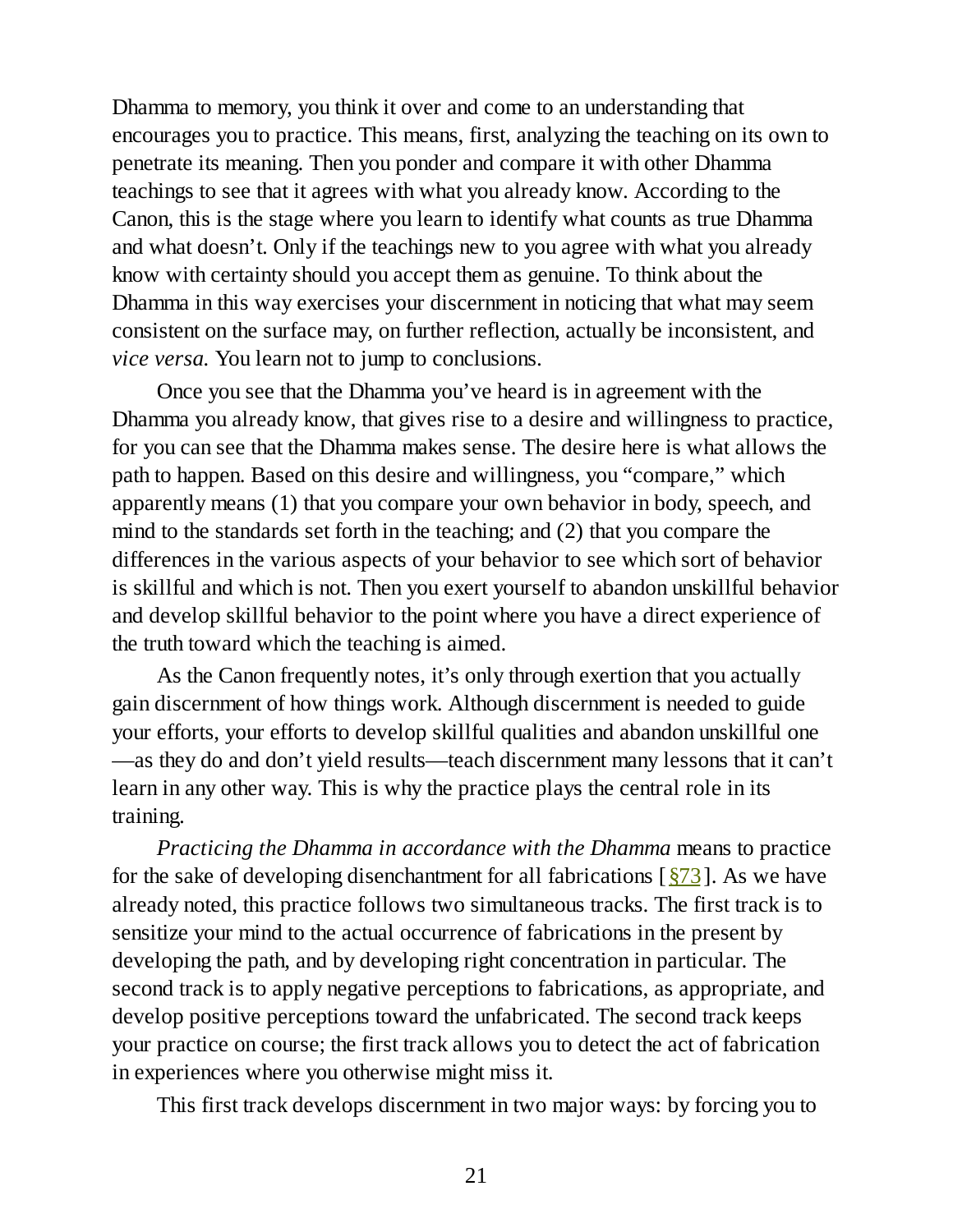find the point of *moderation* in all your internal and external actions as they affect the practice of concentration, and by allowing you to witness the *stilling of fabrications* as they fall away, level by level, when your concentration deepens. These two aspects of the path cooperate in refining your discernment and developing it to the point of disenchantment and dispassion.

The practice of moderation is so central to the path that the Buddha introduced the path to his first listeners as the "middle way." In particular, the practice of right concentration requires balance in many areas: in your use of the physical requisites, in your ability to avoid excesses and deficiencies in the desire and effort you bring to your practice, and in emphasizing or de-emphasizing different skillful qualities as appropriate to your current state of mind  $\lceil \frac{\$558-64}{\$560-64} \rceil$ . A practice that requires you to find the point of "just right" in all your activities is much better at exercising discernment than one that simply pushes you to one extreme or another. To begin with, it requires you to monitor the results of your attempts to find balance; this sensitizes you to subtleties of cause and effect. It requires you to be quick in sensing when the point of balance shifts. It helps you to see that superior states of mind entailing less fabrication require less effort to maintain than inferior states requiring more—an important lesson in developing dispassion for fabrication. And because the point of balance in the circumstances underlying your concentration can shift so easily, it drives home the point that even the solid pleasure of concentration requires diligent effort: another reason to look for a happiness that requires no fabrication at all.

As for the step-by-step stilling of fabrication, this is best illustrated by the Buddha's instructions for breath meditation—the meditation technique he recommended most frequently in the Canon  $\left[\frac{§101}{§101}\right]$ . These instructions give guidance in how to develop tranquility and insight in tandem, for they sensitize you to the processes of fabrication at the same time directing you to calm them. In these instructions, the Buddha analyzes fabrications into three sorts: bodily (the in-and-out breath); verbal (directed thought and evaluation); and mental (feelings and perceptions). The instructions themselves take the form of verbal fabrications that you can use to direct your attention to various issues as you breathe in and out with mindfulness and alertness. In the first four steps you are instructed to sensitize yourself to the sensation of in-and-out breathing, to its impact on the experience of the entire body, and then to calm that influence. This shows you the extent to which you have a range of choices in how you breathe, and that these choices fabricate your sense of the body, for good or ill, in the present. The more discernment you bring to the way you breathe, the more you will foster a sense of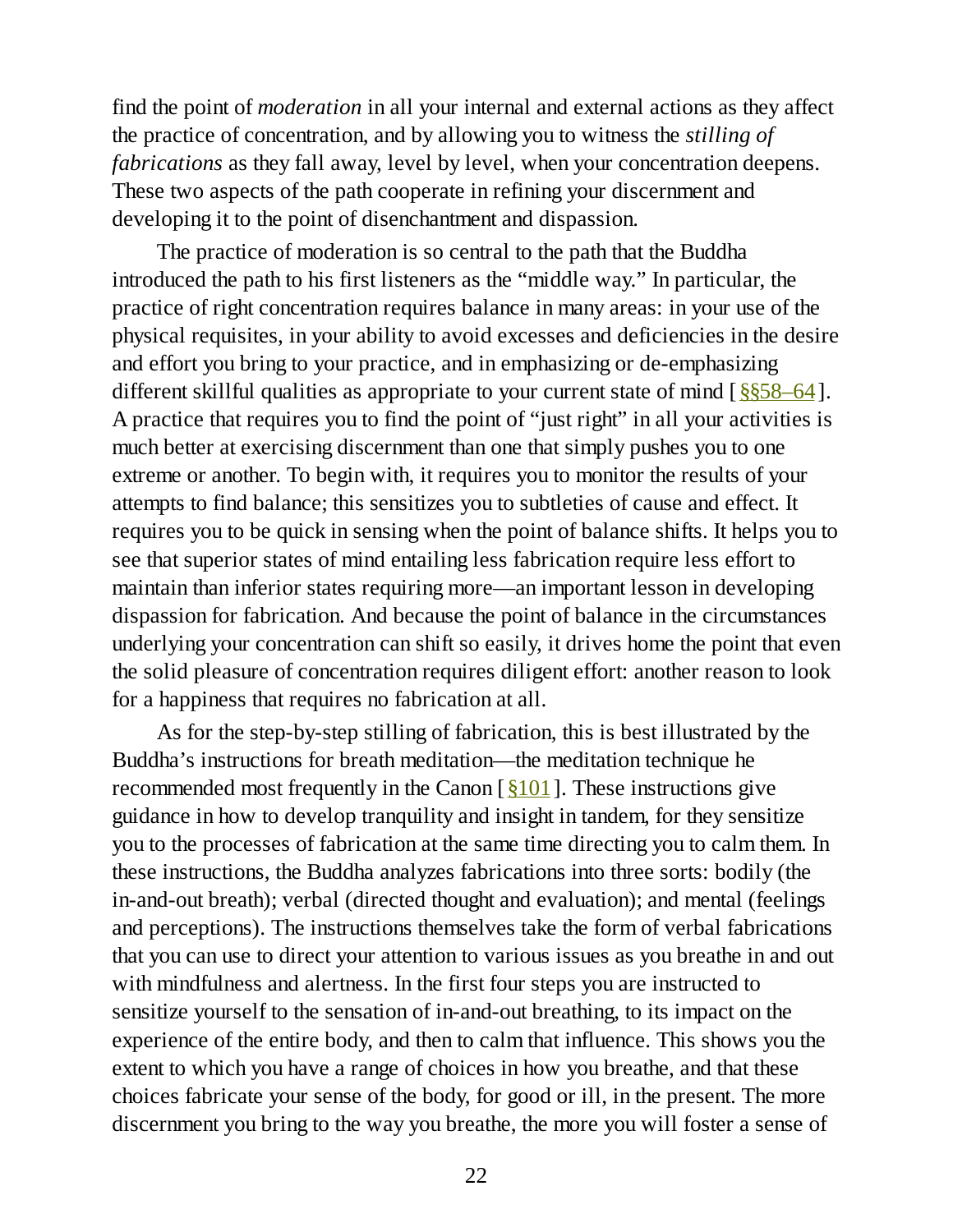the body in which it's easy to settle down. In the second set of four steps, you are directed to develop feelings of rapture and pleasure, to sensitize yourself to the impact of these feelings and their accompanying perceptions on the mind, and then to calm that impact as well. This shows you the extent to which there are potentials in the body and mind from which you can fabricate feelings and perceptions useful in bringing the mind to calm.

As passage  $$105$  demonstrates, these steps lead you through the various stages of right concentration, as verbal, bodily, and then finally mental fabrications fall away. One forest master compares this process to heating a hunk of ore containing different metals: As the temperature reaches the melting point of each metal, that metal will separate from the ore on its own. Passage  $$102$  warns that you can't simply will yourself through these stages, for then you fall off the path entirely. Instead, you have to develop a balanced attitude of desire and skill in moving from one level to the next. The search for this balance, of course, refines your discernment even further. As blatant levels of fabrication fall away, they reveal subtler levels that you otherwise wouldn't detect. And as you learn to see the more blatant levels as disturbances, you develop a sense of disenchantment and dispassion toward them, a process that inclines you to look for ways to divest yourself of fabrications entirely.

These two processes—looking for the point of balanced moderation in your practice and trying to bring fabrications to stillness step-by-step—come together in the moment leading to awakening, when the mind is so balanced that it feels no desire either to move forward or to stay in place  $\left[\frac{\sqrt{64}}{\sqrt{64}}\right]$ . This allows an equipoise where all fabrications of every sort fall still. Even the act of discernment itself gets dropped  $\left[\frac{106}{106}\right]$ . This is how the happiness of the unfabricated is found.

#### STAGES OF AWAKENING

The first direct experience of the unfabricated is the first stage of awakening, called "steam-entry" because—in the same way that the water in a stream leading to the ocean is destined to reach the ocean—you are now destined for full awakening within at most seven lifetimes. This experience is the result of completely developing virtue, but of developing concentration and discernment only to a moderate extent. The experience of the deathless at this stage cuts through three fetters that cause passion for fabrication: self-identity views, in which you identify yourself in terms of the five aggregates  $\lceil \frac{893}{93} \rceil$ ; uncertainty as to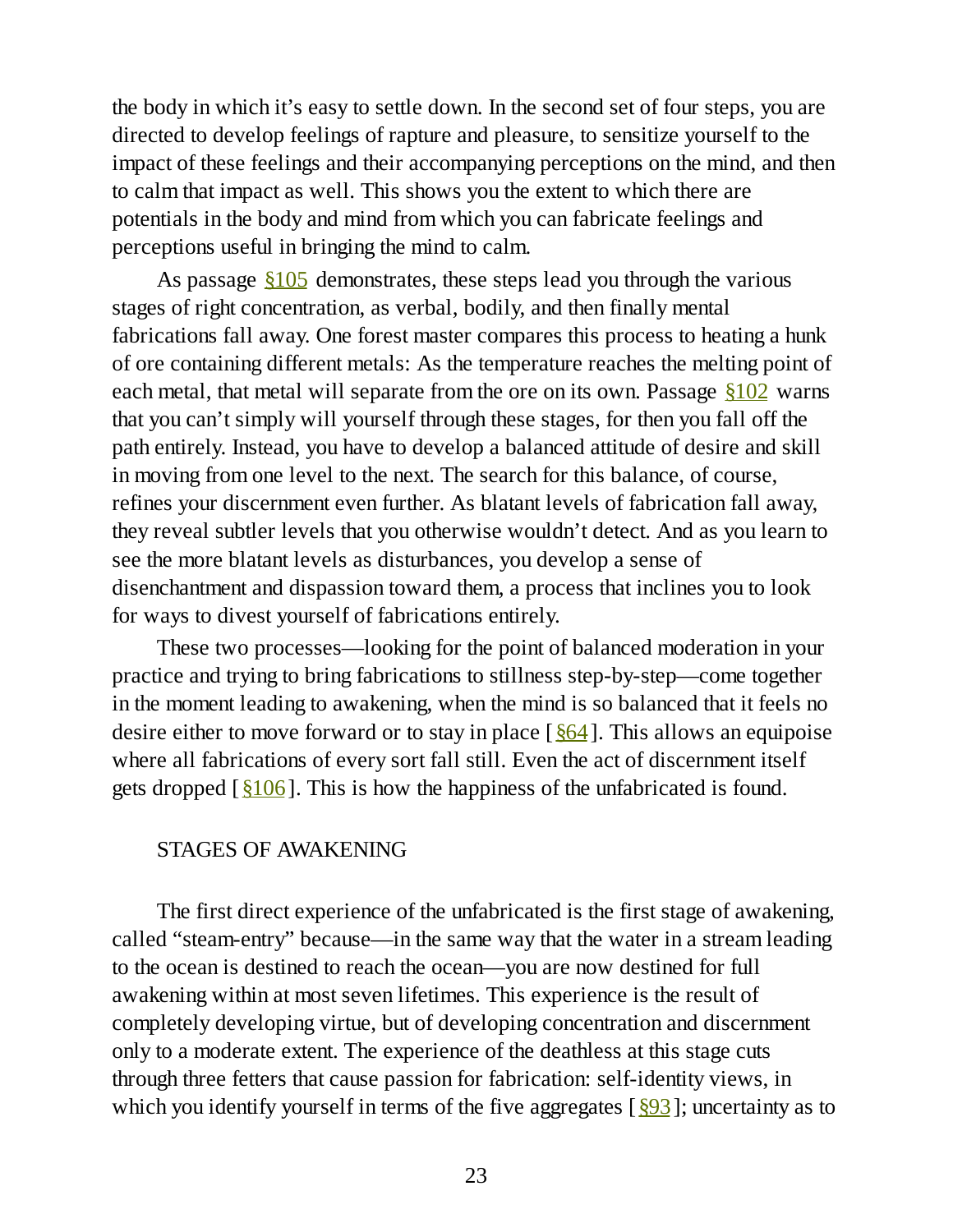the truth of the Buddha's teaching; and grasping at habits and practices, i.e., holding onto certain ways of behavior not as means to an end but as ends in themselves. These attitudes are called fetters because, if they're not cut, they keep you tied to the obsession to keep fabricating again and again. However, discernment at this level can't cut through all the fetters that cause passion for fabrication, so you still have more work to do in developing tranquility and insight. After tasting the unfabricated dimension, you return to the experience of fabrication. To go to the next stage, you resume your work of applying negative perceptions to the five aggregates so as to root out any remaining passion for them. This work is required after each of the first three stages of awakening, simply that it grows more thorough and refined with each stage.

The second stage of awakening is called once-return, for—if you gain no higher stage in this lifetime—you are destined to come back to this world only once and gain full awakening then. At this stage, your work at concentration and discernment is still incomplete, no added fetters are cut, but the level of passion, aversion, and delusion in the mind has been reduced.

The third stage of awakening is called non-return, for—if you gain no higher stage in this lifetime—you are destined to appear spontaneously in any of the high levels of heaven called the Pure Abodes, there to attain awakening. At this stage, your work at concentration is complete, and you have cut two added fetters: sensual passion and irritation. However, there is still more work to do in the area of discernment, for you can feel passion for the unfabricated, which creates a subtle sense of identification and clinging in the mind.

The fourth and final stage of awakening is called arahantship, the term "arahant" meaning one who is worthy. At this stage, your work at discernment is complete, and you have cut five added fetters: passion for form (the four jhanas), passion for what is formless (the formless attainments), conceit (the tendency to compare yourself with others), restlessness, and ignorance, i.e., you now fully know that you have fulfilled the tasks of the four noble truths. You are freed from ever suffering birth again, and the mind dwells in total freedom, with no more passion for any fabrication and no passion for the unfabricated. You may still apply negative perceptions to the five aggregates, yet this is not for the sake of any further attainment. It's simply a pleasant pastime that maintains mindfulness and alertness. The mind experiences total happiness with no hunger, no need to search for anything further, no need to feed on or fabricate anything any more.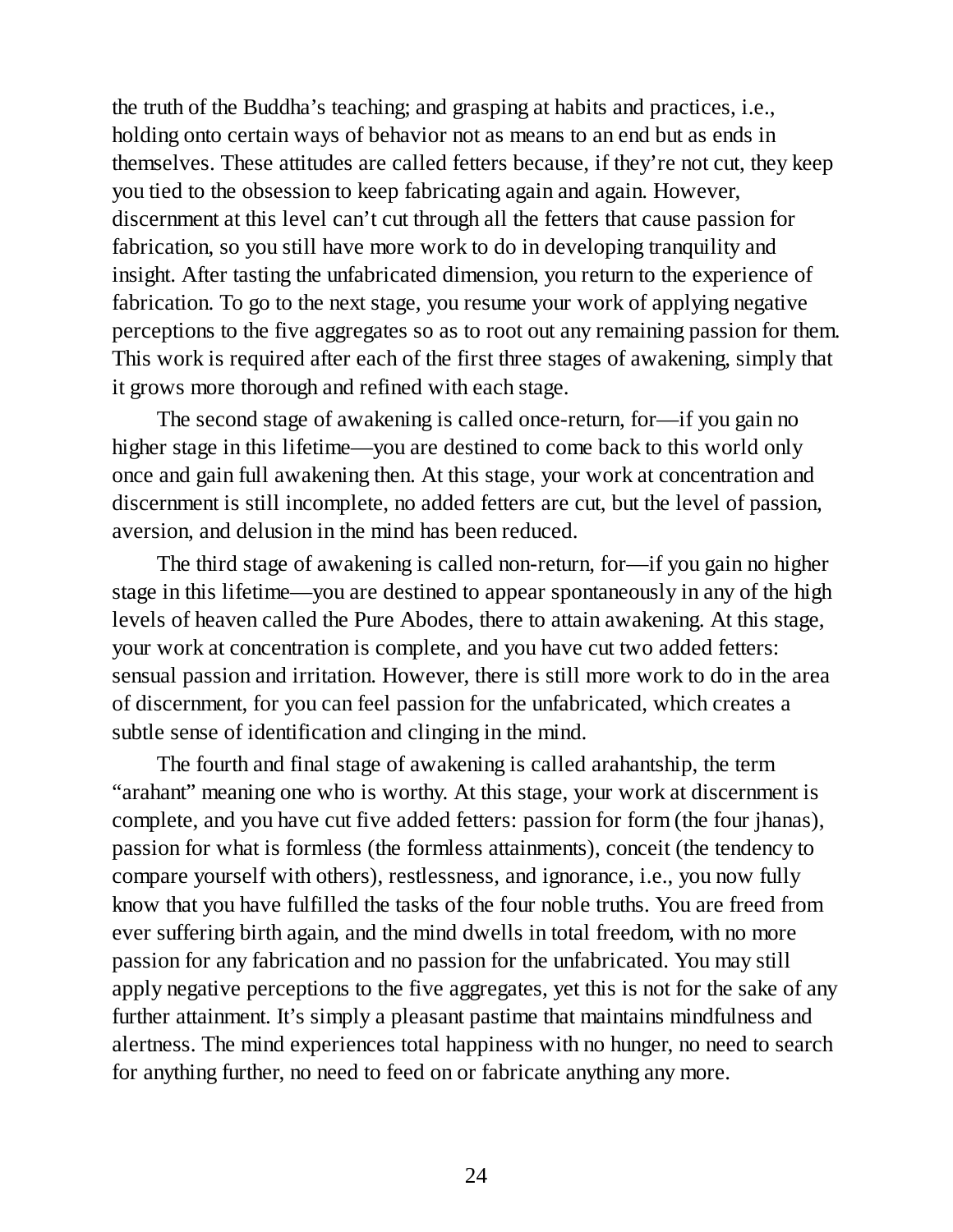#### TRUE HAPPINESS

The Canon states frequently that the happiness of the unfabricated is the ultimate happiness, totally secure. However, because this happiness is unrelated to any act of feeding, the Canon's descriptions of it can sound strange to anyone whose only experience of happiness is through the act of mental and physical feeding—whose very sense of identity is composed of the acts of feeding. For instance, many of the passages describing the experience of a fully awakened person emphasize the extent to which such a person experiences sights, sounds, etc., and yet is disjoined from them. For anyone whose happiness feeds on a sense of connectedness, this would sound unappealing and cold. But remember that, as the Buddha pointed out  $\lceil \frac{889}{8} \rceil$ , the things we feed on turn around and chew on us in return: in our hunger for them, in our anxiety over the fact that they change. To stop feeding on them is to stop being eaten by them. Only by giving them their freedom can you be free. The awakened person has stopped feeding, not by abandoning any hope of happiness but by experiencing a happiness that fully satisfies your search, removing all hunger for anything at all. Because this happiness lies outside of space and time, it will never be subject to change.

For someone who has yet to practice, these words will be just that: words. Only if you strengthen and sensitize your discernment through the practice will you be in a position to judge if they really point to something supreme.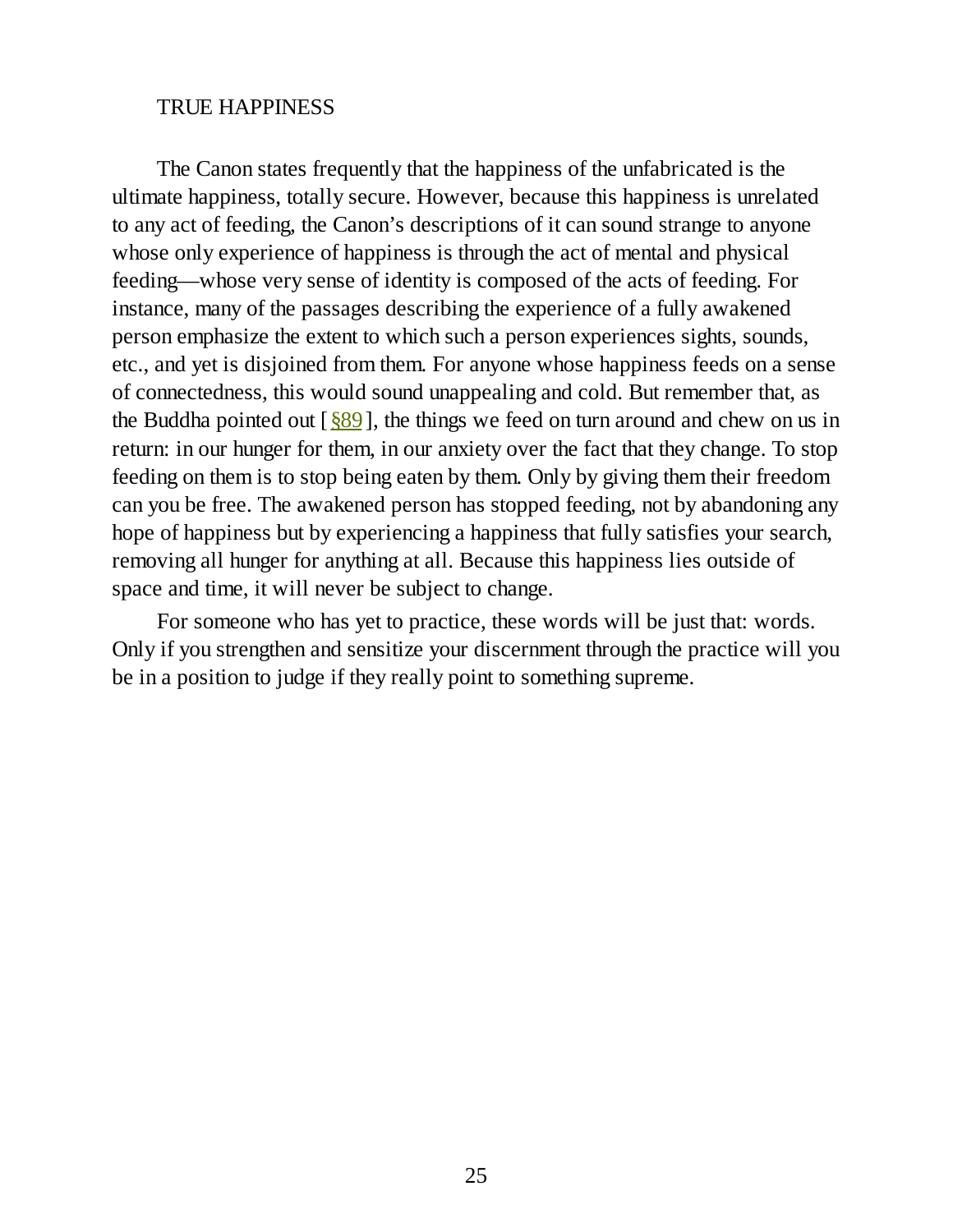## *Readings*

#### THE NOBLE SEARCH

**§ 1.** "This is the way leading to discernment: when visiting a contemplative or brahman, to ask: 'What is skillful, venerable sir? What is unskillful? What is blameworthy? What is blameless? What should be cultivated? What should not be cultivated? What, having been done by me, will be for my long-term harm & suffering? Or what, having been done by me, will be for my long-term benefit & happiness?'" *— MN 135*

<span id="page-25-0"></span>**§ 2.** As he was sitting to one side, King Pasenadi Kosala said to the Blessed One: "Is there, lord, any one quality that keeps both kinds of benefits secure—benefits in this life & benefits in lives to come?"

"There is one quality, great king, that keeps both kinds of benefits secure benefits in this life & benefits in lives to come."

"But what, lord, is that one quality… ?"

"Heedfulness, great king. Just as the footprints of all living beings with legs can be encompassed by the footprint of the elephant, and the elephant's footprint is declared to be supreme among them in terms of its great size; in the same way, heedfulness is the one quality that keeps both kinds of benefits secure—benefits in this life & benefits in lives to come."

That is what the Blessed One said. Having said that, the One Well-Gone, the Teacher, said further:

> "For one who desires long life, health, beauty, heaven, & noble birth, —lavish delights, one after another the wise praise heedfulness in doing acts of merit. When heedful, wise, you achieve both kinds of benefit: benefits in this life, & benefits in lives to come. By breaking through to your benefit,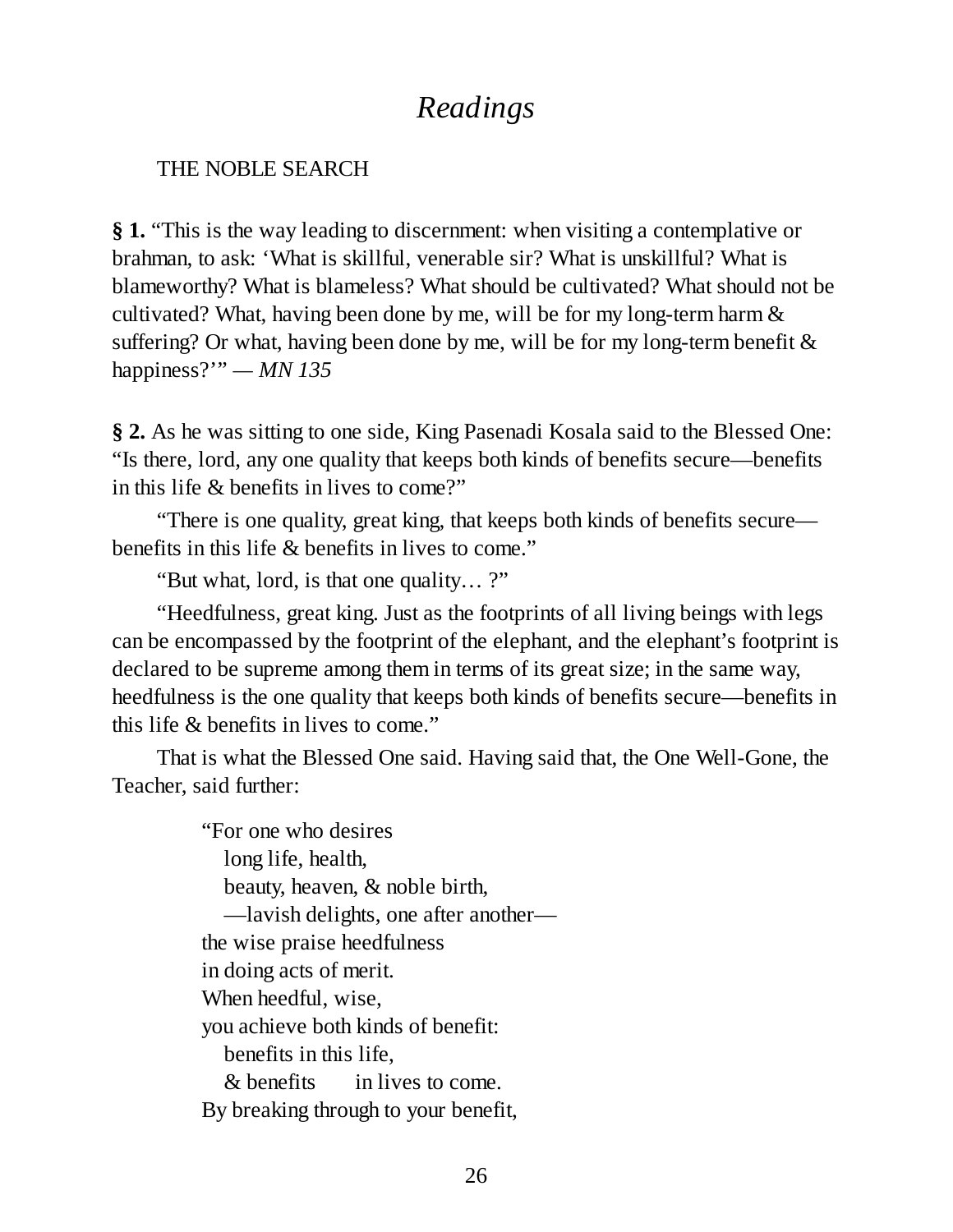you're called enlightened, wise. *— AN 3:17*

**§ 3.** "Just as the footprints of all legged animals are encompassed by the footprint of the elephant, and the elephant's footprint is reckoned the foremost among them in terms of size; in the same way, all skillful qualities are rooted in heedfulness, converge in heedfulness, and heedfulness is reckoned the foremost among them." *— AN 10:15*

> **§ 4.** They're addicted to heedlessness – dullards, fools – while one who is wise cherishes heedfulness as his highest wealth. *— Dhp 26*

**§ 5.** If, by forsaking a limited ease, he would see an abundance of ease, the enlightened man would forsake the limited ease for the sake of the abundant. *— Dhp 290*

<span id="page-26-0"></span>**§ 6.** "As for the course of action that is unpleasant to do but that, when done, leads to what is profitable, it's in light of this course of action that one may be known in terms of manly stamina, manly persistence, manly effort—as a fool or a wise person. For a fool doesn't reflect, 'Even though this course of action is unpleasant to do, still when done it leads to what is profitable.' So he doesn't do it, and thus the non-doing of that course of action leads to what is unprofitable for him. But a wise person reflects, 'Even though this course of action is unpleasant to do, still when done it leads to what is profitable.' So he does it, and thus the doing of that course of action leads to what is profitable for him.

"As for the course of action that is pleasant to do but that, when done, leads to what is unprofitable, it's in light of this course of action that one may be known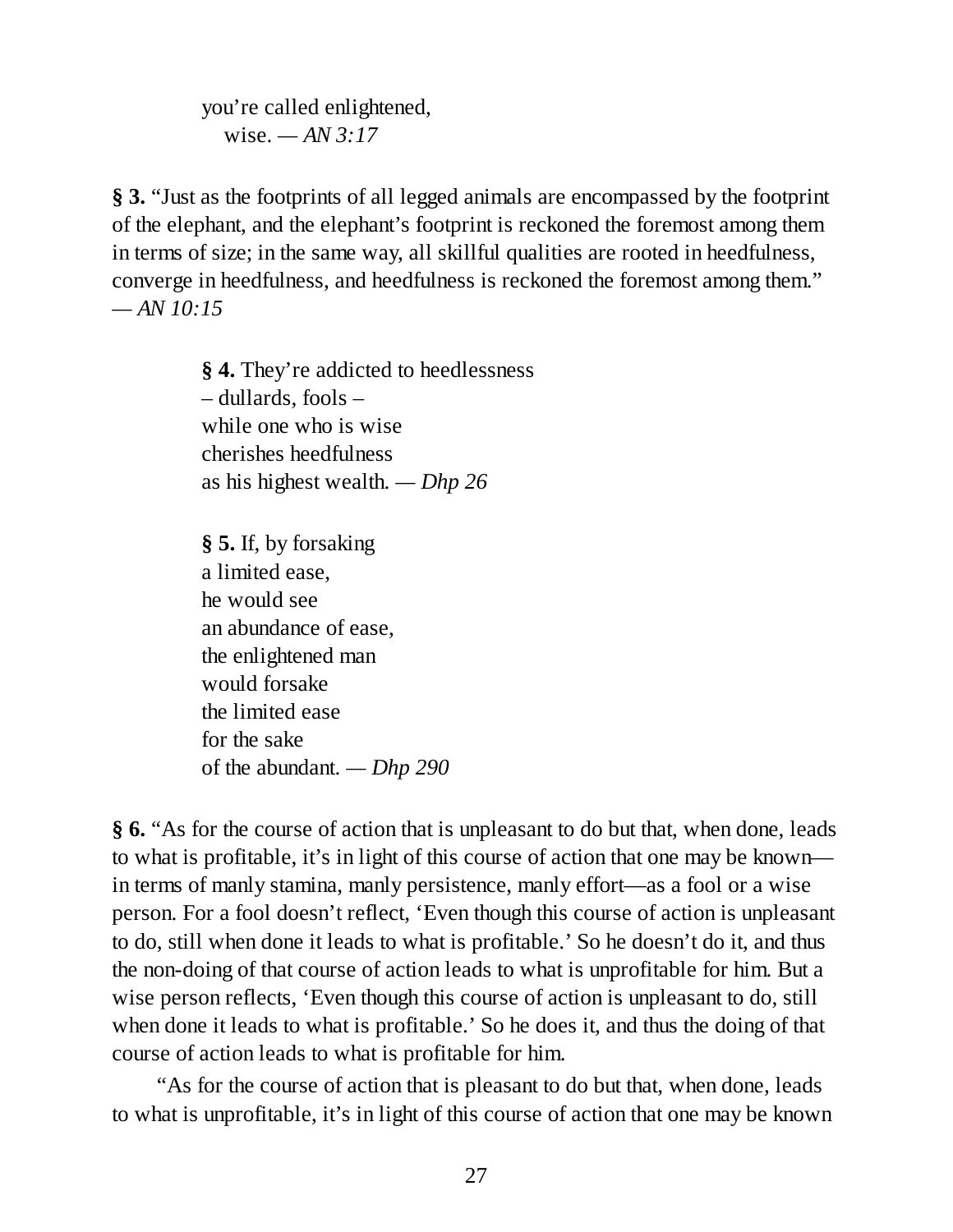—in terms of manly stamina, manly persistence, manly effort—as a fool or a wise person. For a fool doesn't reflect, 'Even though this course of action is pleasant to do, still when done it leads to what is unprofitable.' So he does it, and thus the doing of that course of action leads to what is unprofitable for him. But a wise person reflects, 'Even though this course of action is pleasant to do, still when done it leads to what is unprofitable.' So he doesn't do it, and thus the non-doing of that course of action leads to what is profitable for him." *— AN 4:115*

<span id="page-27-0"></span>**§ 7.** "There are these five facts that one should reflect on often, whether one is a woman or a man, lay or ordained. Which five?

"'I am subject to aging, have not gone beyond aging.' This is the first fact that one should reflect on often.…

"'I am subject to illness, have not gone beyond illness.'…

"'I am subject to death, have not gone beyond death.'…

"'I will grow different, separate from all that is dear & appealing to me.'…

"'I am the owner of my actions *[kamma],* heir to my actions, born of my actions, related through my actions, and have my actions as my arbitrator. Whatever I do, for good or for evil, to that will I fall heir.'...

"These are the five facts that one should reflect on often, whether one is a woman or a man, lay or ordained.

"Now, based on what line of reasoning should one often reflect… that 'I am subject to aging, have not gone beyond aging'? There are beings who are intoxicated with a [typical] youth's intoxication with youth. Because of that intoxication with youth, they conduct themselves in a bad way in body… in speech… in mind. But when they often reflect on that fact, that youth's intoxication with youth will either be entirely abandoned or grow weaker....

"Now, based on what line of reasoning should one often reflect… that 'I am subject to illness, have not gone beyond illness'? There are beings who are intoxicated with a [typical] healthy person's intoxication with health. Because of that intoxication with health, they conduct themselves in a bad way in body… in speech… in mind. But when they often reflect on that fact, that healthy person's intoxication with health will either be entirely abandoned or grow weaker.…

"Now, based on what line of reasoning should one often reflect… that 'I am subject to death, have not gone beyond death'? There are beings who are intoxicated with a [typical] living person's intoxication with life. Because of that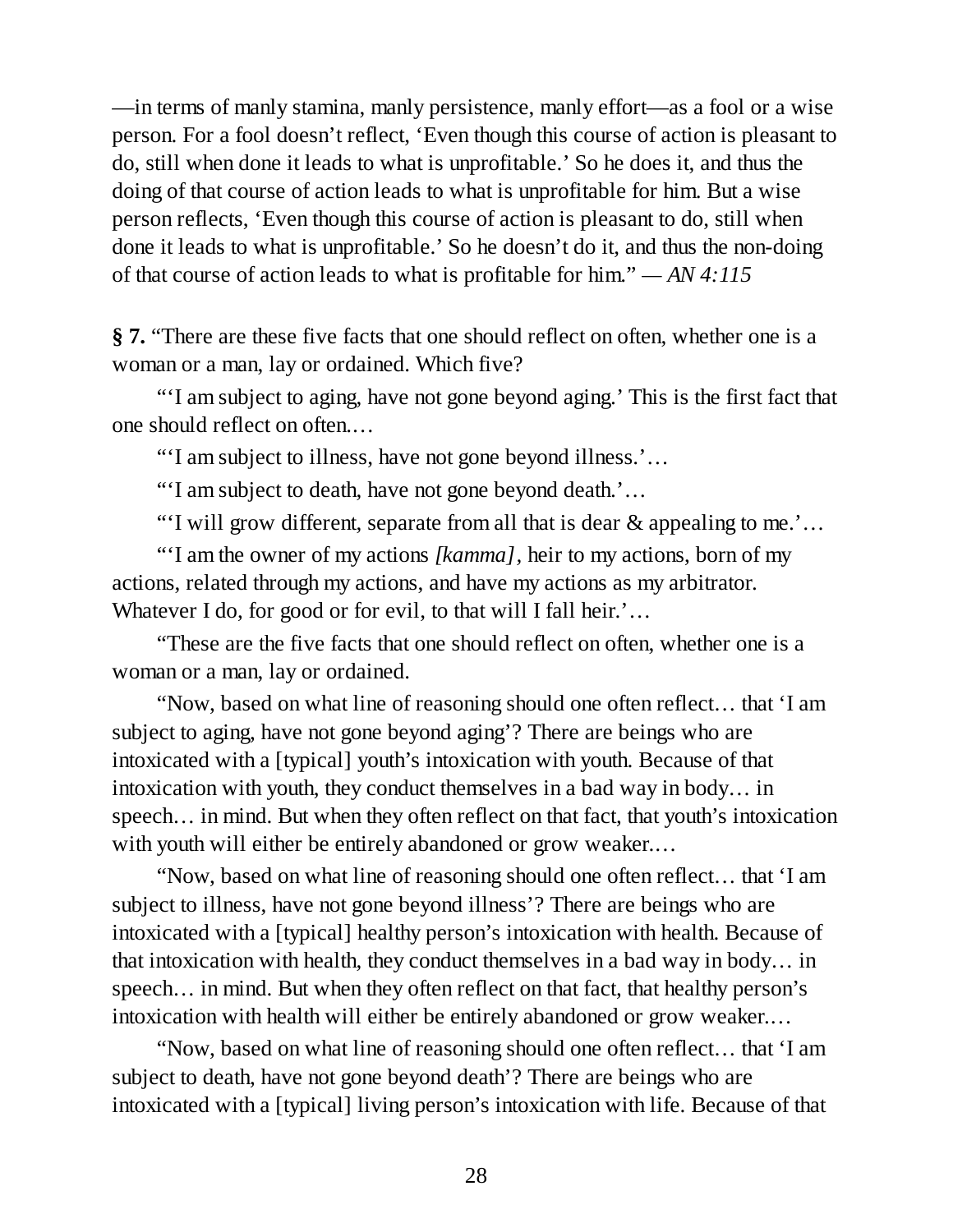intoxication with life, they conduct themselves in a bad way in body… in speech… in mind. But when they often reflect on that fact, that living person's intoxication with life will either be entirely abandoned or grow weaker.…

"Now, based on what line of reasoning should one often reflect… that 'I will grow different, separate from all that is dear & appealing to me'? There are beings who feel desire & passion for the things they find dear & appealing. Because of that passion, they conduct themselves in a bad way in body… in speech… in mind. But when they often reflect on that fact, that desire & passion for the things they find dear & appealing will either be entirely abandoned or grow weaker.…

"Now, based on what line of reasoning should one often reflect… that 'I am the owner of my actions, heir to my actions, born of my actions, related through my actions, and have my actions as my arbitrator. Whatever I do, for good or for evil, to that will I fall heir'? There are beings who conduct themselves in a bad way in body… in speech… in mind. But when they often reflect on that fact, that bad conduct in body, speech, & mind will either be entirely abandoned or grow weaker.…

"Now, a disciple of the noble ones considers this: 'I am not the only one subject to aging, who has not gone beyond aging. To the extent that there are beings—past & future, passing away & re-arising—all beings are subject to aging, have not gone beyond aging.' When he/she often reflects on this, the [factors of the] path take birth. He/she sticks with that path, develops it, cultivates it. As he/she sticks with that path, develops it, & cultivates it, the fetters are abandoned, the obsessions destroyed.

"Further, a disciple of the noble ones considers this: 'I am not the only one subject to illness, who has not gone beyond illness'… 'I am not the only one subject to death, who has not gone beyond death'…. 'I am not the only one who will grow different, separate from all that is dear & appealing to me'...

"A disciple of the noble ones considers this: 'I am not the only one who is the owner of my actions, heir to my actions, born of my actions, related through my actions, and have my actions as my arbitrator; who—whatever I do, for good or for evil, to that will I fall heir. To the extent that there are beings—past & future, passing away & re-arising—all beings are the owners of their actions, heir to their actions, born of their actions, related through their actions, and have their actions as their arbitrator. Whatever they do, for good or for evil, to that will they fall heir.' When he/she often reflects on this, the [factors of the] path take birth.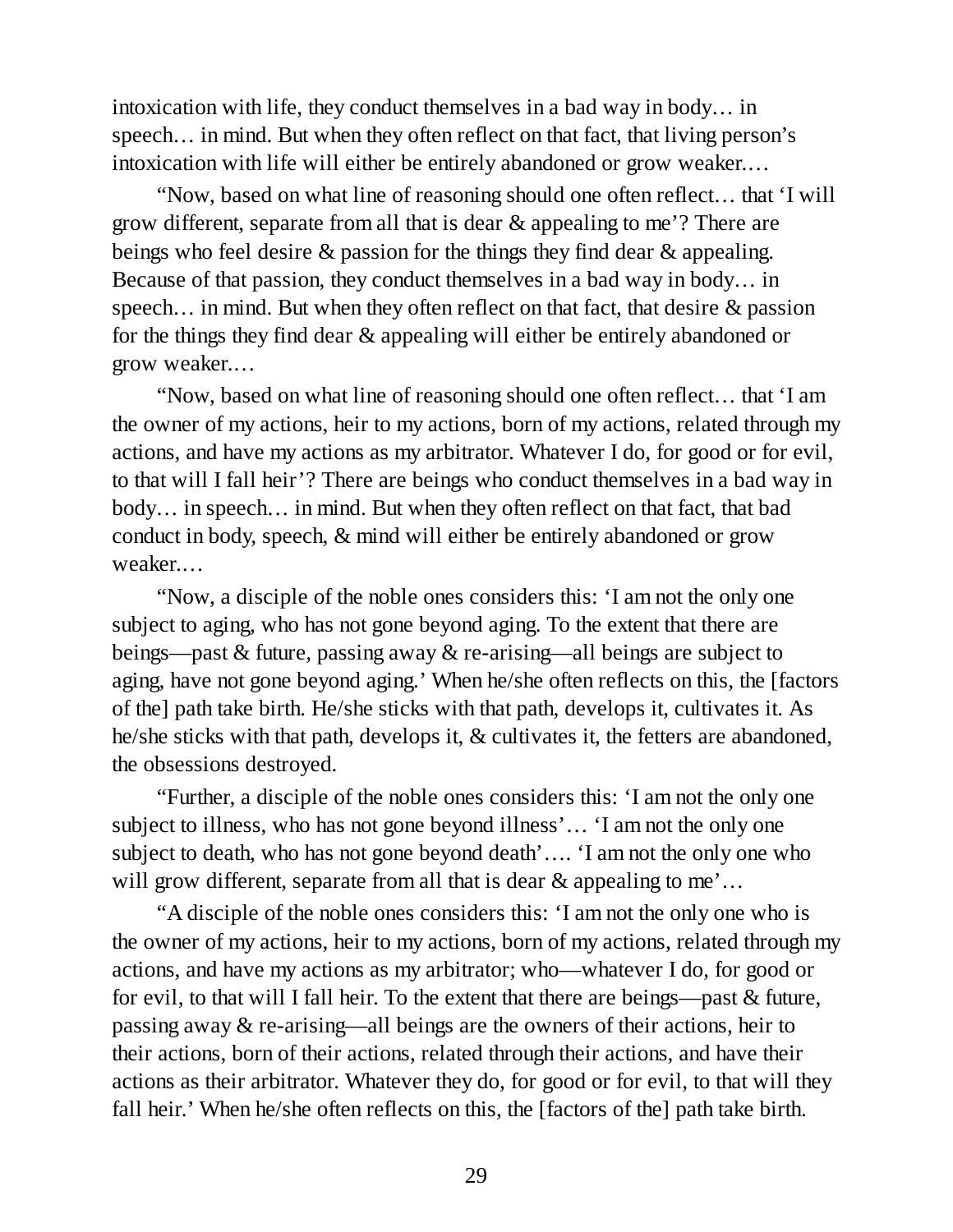He/she sticks with that path, develops it, cultivates it. As he/she sticks with that path, develops it, & cultivates it, the fetters are abandoned, the obsessions destroyed." *— AN 5:57*

<span id="page-29-0"></span>**§ 8.** "Monks, there are these two searches: ignoble search & noble search. And what is ignoble search? There is the case where a person, being subject himself to birth, seeks [happiness in] what is subject to birth. Being subject himself to aging… illness… death… sorrow… defilement, he seeks [happiness in] just what is subject to illness… death… sorrow… defilement.

"And what may be said to be subject to birth? Spouse & children are subject to birth. Men & women slaves… goats & sheep… fowl & pigs… elephants, cattle, horses, & mares… gold & silver are subject to birth. Subject to birth are these acquisitions, and one who is tied to them, infatuated with them, who has totally fallen for them, being subject to birth, seeks just what is subject to birth.

"And what may be said to be subject to aging… illness… death… sorrow… defilement? Spouse & children… men & women slaves… goats & sheep… fowl & pigs… elephants, cattle, horses, & mares… gold & silver are subject to aging… illness… death… sorrow… defilement. Subject to aging… illness… death…sorrow… defilement are these acquisitions, and one who is tied to them, infatuated with them, who has totally fallen for them, being subject to birth, seeks just what is subject to aging… illness… death… sorrow… defilement. This is ignoble search.

"And what is the noble search? There is the case where a person, himself being subject to birth, seeing the drawbacks of birth, seeks the unborn, unexcelled rest from the yoke: Unbinding. Himself being subject to aging… illness… death… sorrow... defilement, seeing the drawbacks of aging... illness... death... sorrow… defilement, seeks the aging-less, illness-less, deathless, sorrow-less, undefiled, unexcelled rest from the yoke: Unbinding. This is the noble search.

"I, too, monks, before my awakening, when I was still just an unawakened bodhisatta, being subject myself to birth, sought what was likewise subject to birth. Being subject myself to aging… illness… death… sorrow… defilement, I sought [happiness in] what was likewise subject to illness… death… sorrow… defilement. The thought occurred to me, 'Why do I, being subject myself to birth, seek what is likewise subject to birth? Being subject myself to aging… illness… death… sorrow… defilement, why do I seek what is likewise subject to aging… illness… death… sorrow… defilement? What if I, being subject myself to birth,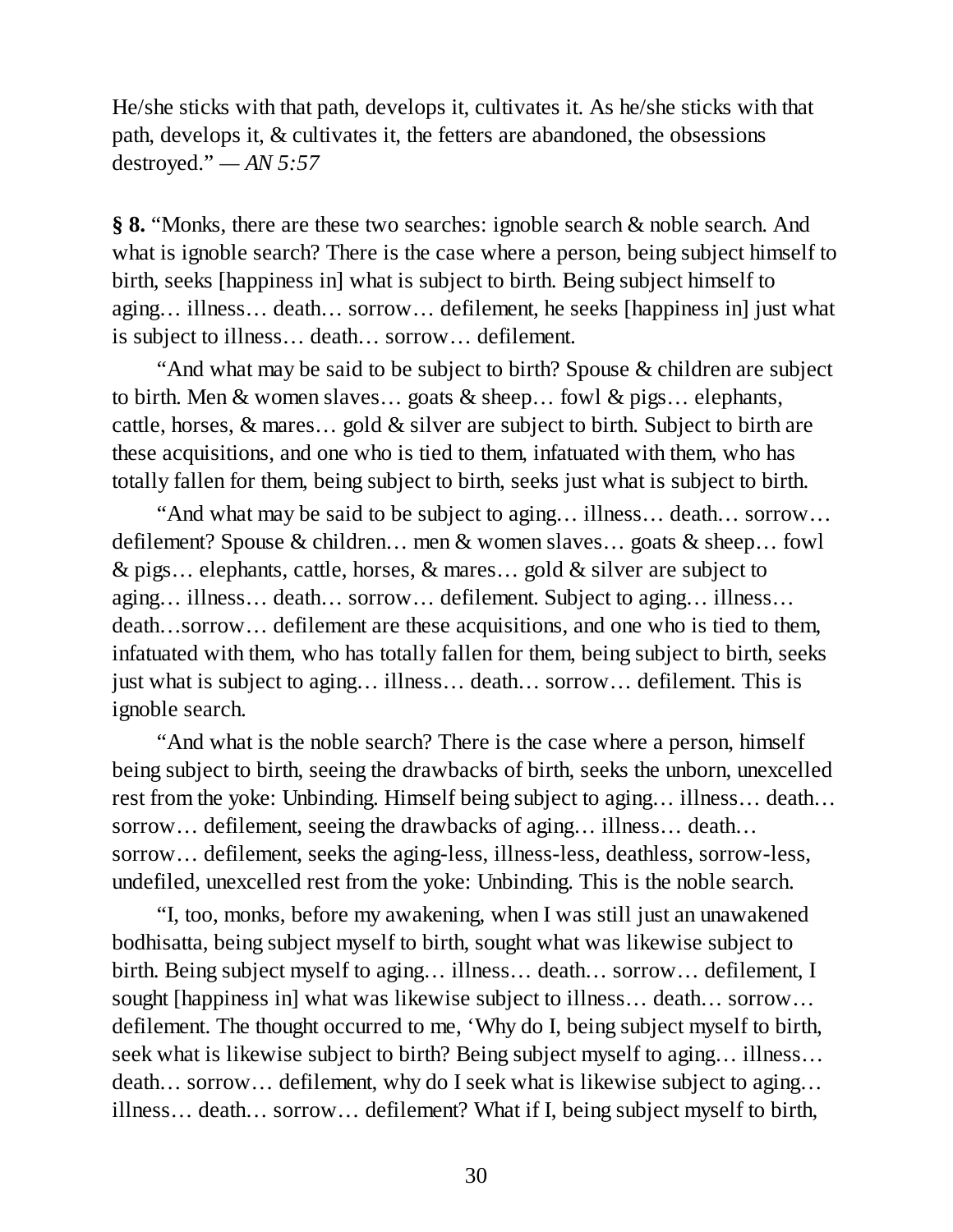seeing the drawbacks of birth, were to seek the unborn, unexcelled rest from the yoke: Unbinding? What if I, being subject myself to aging… illness… death… sorrow... defilement, seeing the drawbacks of aging... illness... death... sorrow… defilement, were to seek the aging-less, illness-less, deathless, sorrowless, unexcelled rest from the yoke: Unbinding?'

"So, at a later time, while still young, a black-haired young man endowed with the blessings of youth in the first stage of life—and while my parents, unwilling, were crying with tears streaming down their faces—I shaved off my hair & beard, put on the ochre robe and went forth from the home life into homelessness." *— MN 26*

<span id="page-30-0"></span>**§ 9.** [Ven. Ratthapala:]"Great king, there are four Dhamma summaries stated by the Blessed One who knows & sees, worthy & rightly self-awakened. Having known & seen & heard them, I went forth from the home life into homelessness. Which four?

"The world is swept away. It does not endure': This is the first Dhamma summary stated by the Blessed One who knows & sees, worthy & rightly selfawakened. Having known & seen & heard it, I went forth from the home life into homelessness.

"The world is without shelter, without protector': This is the second Dhamma summary….

"'The world is without ownership. One has to pass on, leaving everything behind': This is the third Dhamma summary….

"'The world is insufficient, insatiable, a slave to craving': This is the fourth Dhamma summary….

"These, great king, are the four Dhamma summaries stated by the Blessed One who knows & sees, worthy & rightly self-awakened. Having known & seen & heard them, I went forth from the home life into homelessness."

[King Koravya:] "Master Ratthapala, you say, 'The world is swept away. It does not endure.' Now how is the meaning of this statement to be understood?"

"What do you think, great king? When you were twenty or twenty-five years old—an expert elephant rider, an expert horseman, an expert charioteer, an expert archer, an expert swordsman—were you strong in arm & strong in thigh, fit, & seasoned in warfare?"

"Yes, Master Ratthapala, when I was twenty or twenty-five years old… I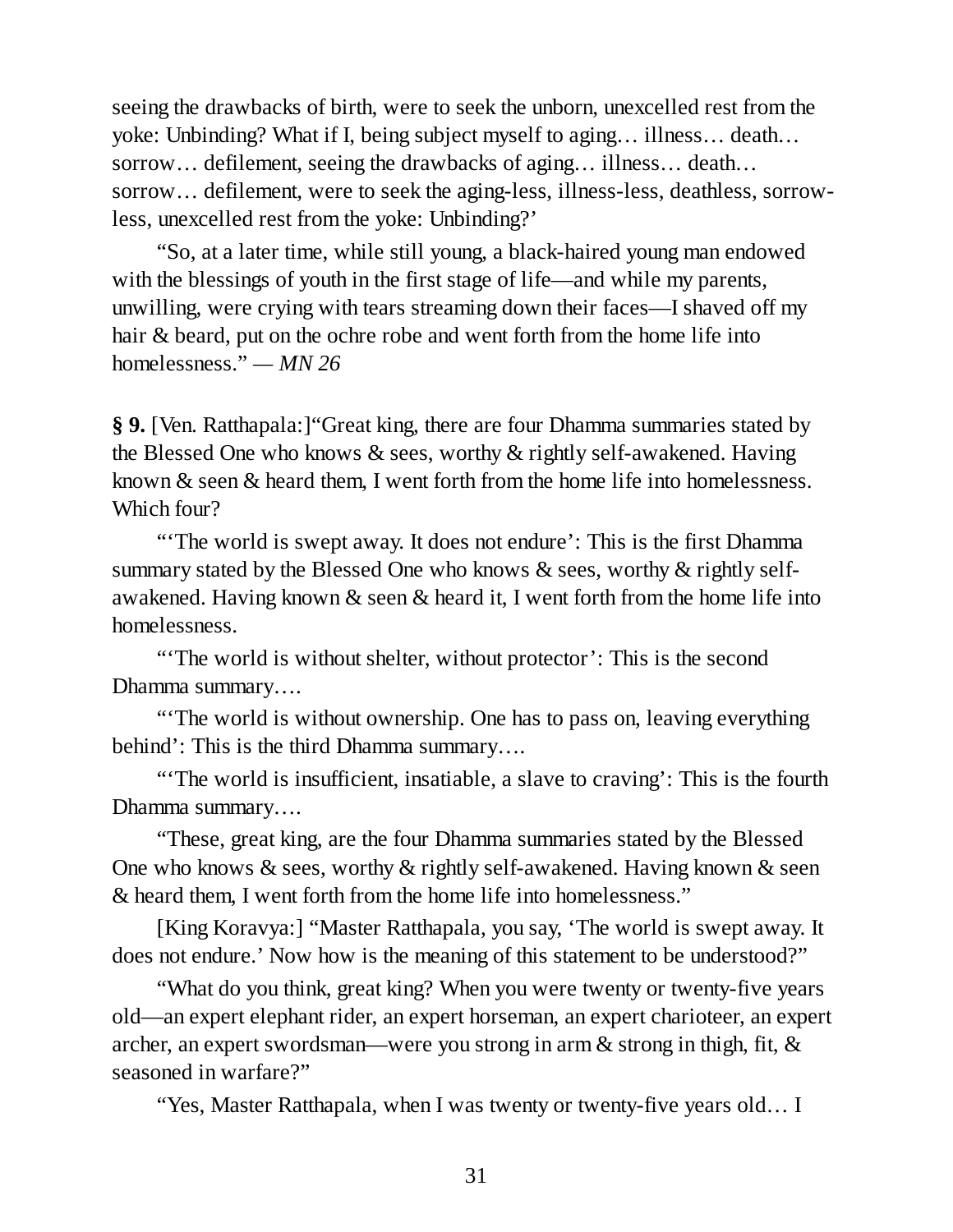was strong in arm & strong in thigh, fit, & seasoned in warfare. It was as if I had supernormal power. I do not see anyone who was my equal in strength."

"And what do you think, great king? Are you even now as strong in arm & strong in thigh, as fit, & as seasoned in warfare?"

"Not at all, Master Ratthapala. I'm now a feeble old man, aged, advanced in years, having come to the last stage of life, 80 years old. Sometimes, thinking, 'I'll place my foot here,' I place it somewhere else."

"It was in reference to this, great king, that the Blessed One… said: 'The world is swept away. It does not endure.' Having known & seen & heard this, I went forth from the home life into homelessness."

"It's amazing, Master Ratthapala. It's astounding, how well that has been said by the Blessed One….

"Now, in this royal court there are elephant troops & cavalry & chariot troops & infantry that will serve to defend us from dangers. And yet you say, 'The world is without shelter, without protector.' How is the meaning of this statement to be understood?"

"What do you think, great king? Do you have any recurring illness?"

"Yes, Master Ratthapala, I have a recurring wind-illness [sharp, stabbing pains attributed to the wind energy in the body]. Sometimes my friends & advisors, relatives & blood-kinsmen, stand around me saying, 'This time King Koravya will die. This time King Koravya will die.'"

"And what do you think, great king? Can you say to your friends & advisors, relatives & blood-kinsmen, 'My friends & advisors, relatives & blood-kinsmen are commanded: all of you who are present, share out this pain so that I may feel less pain'? Or do you have to feel that pain all alone?"

"Oh, no, Master Ratthapala, I can't.… I have to feel that pain all alone."

"It was in reference to this, great king, that the Blessed One… said: 'The world is without shelter, without protector.' Having known & seen & heard this, I went forth from the home life into homelessness."

"It's amazing, Master Ratthapala. It's astounding, how well that has been said by the Blessed One.…

"Now, in this royal court there is a great deal of gold & silver stashed away underground & in attic vaults. And yet you say, 'The world is without ownership. One has to pass on, leaving everything behind.' How is the meaning of this statement to be understood?"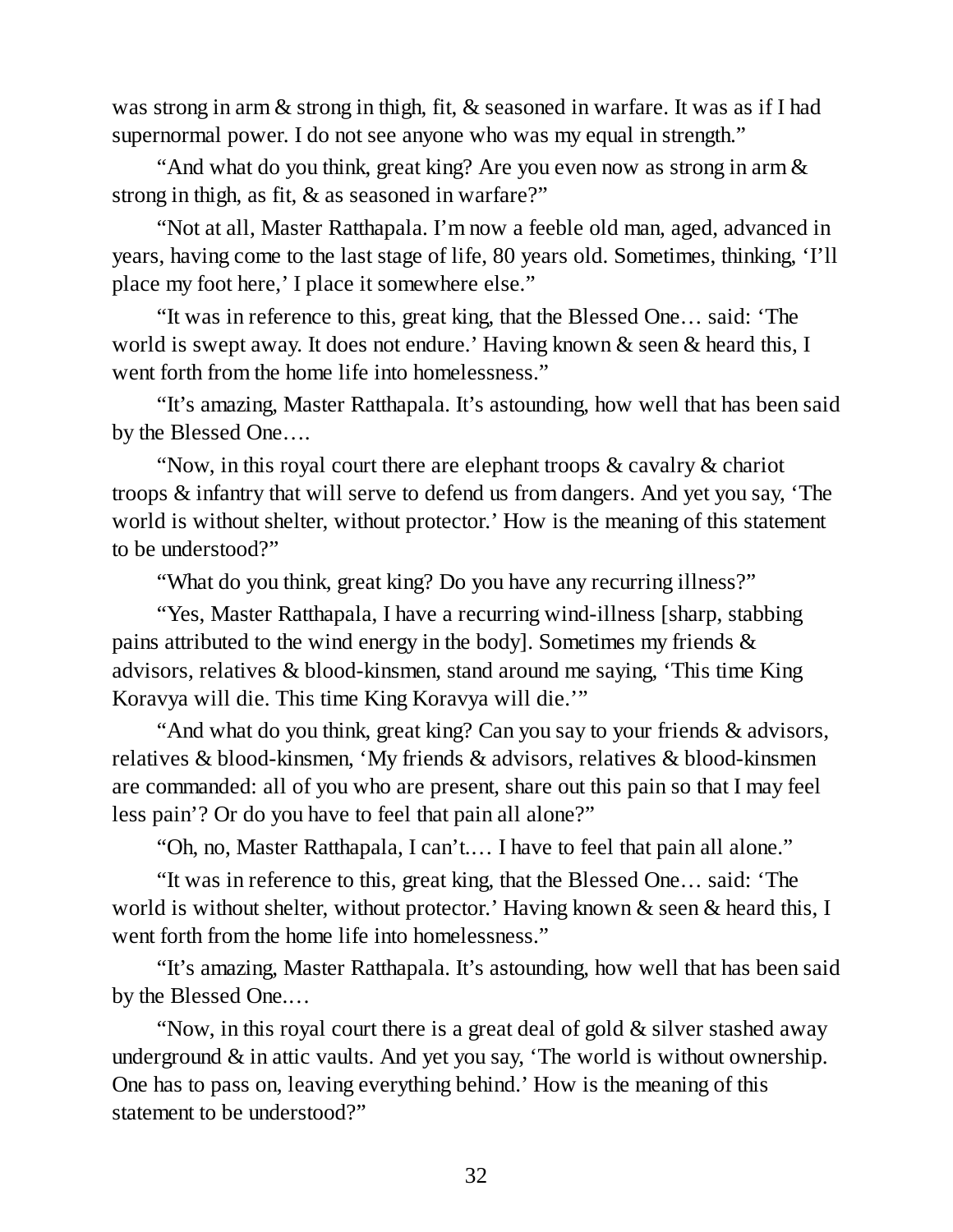"What do you think, great king? As you now enjoy yourself endowed & replete with the pleasures of the five senses, can you say, 'Even in the afterlife I will enjoy myself in the same way, endowed & replete with the very same pleasures of the five senses'? Or will this wealth fall to others, while you pass on in accordance with your actions?"

"Oh, no, Master Ratthapala, I can't say, 'Even in the afterlife I will enjoy myself in the same way, endowed & replete with the very same pleasures of the five senses.' This wealth will fall to others, while I pass on in accordance with my actions."

"It was in reference to this, great king, that the Blessed One… said: 'The world is without ownership. One has to pass on, leaving everything behind.' Having known & seen & heard this, I went forth from the home life into homelessness."

"It's amazing, Master Ratthapala. It's astounding, how well that has been said by the Blessed One.…

"Now, Master Ratthapala, you say, 'The world is insufficient, insatiable, a slave to craving.' How is the meaning of this statement to be understood?"

"What do you think, great king? Do you now rule over the prosperous country of Kuru?"

"Yes, Master Ratthapala.…"

"What do you think, great king? Suppose a trustworthy, reliable man of yours were to come to you from the east. On arrival he would say to you, 'May it please your majesty to know, I have come from the east. There I saw a great country, powerful & prosperous, populous & crowded with people. Plenty are the elephant troops there, plenty the cavalry troops, chariot troops, & infantry troops. Plenty is the ivory-work there, plenty the gold & silver, both worked & unworked. Plenty are the women for the taking. It is possible, with the forces you now have, to conquer it. Conquer it, great king!' What would you do?"

"Having conquered it, Master Ratthapala, I would rule over it."

"Now what do you think, great king? Suppose a trustworthy, reliable man of yours were to come to you from the west… the north… the south… the other side of the ocean. On arrival he would say to you, 'May it please your majesty to know, I have come from the other side of the ocean. There I saw a great country, powerful & prosperous, populous & crowded with people. Plenty are the elephant troops there, plenty the cavalry troops, chariot troops, & infantry troops. Plenty is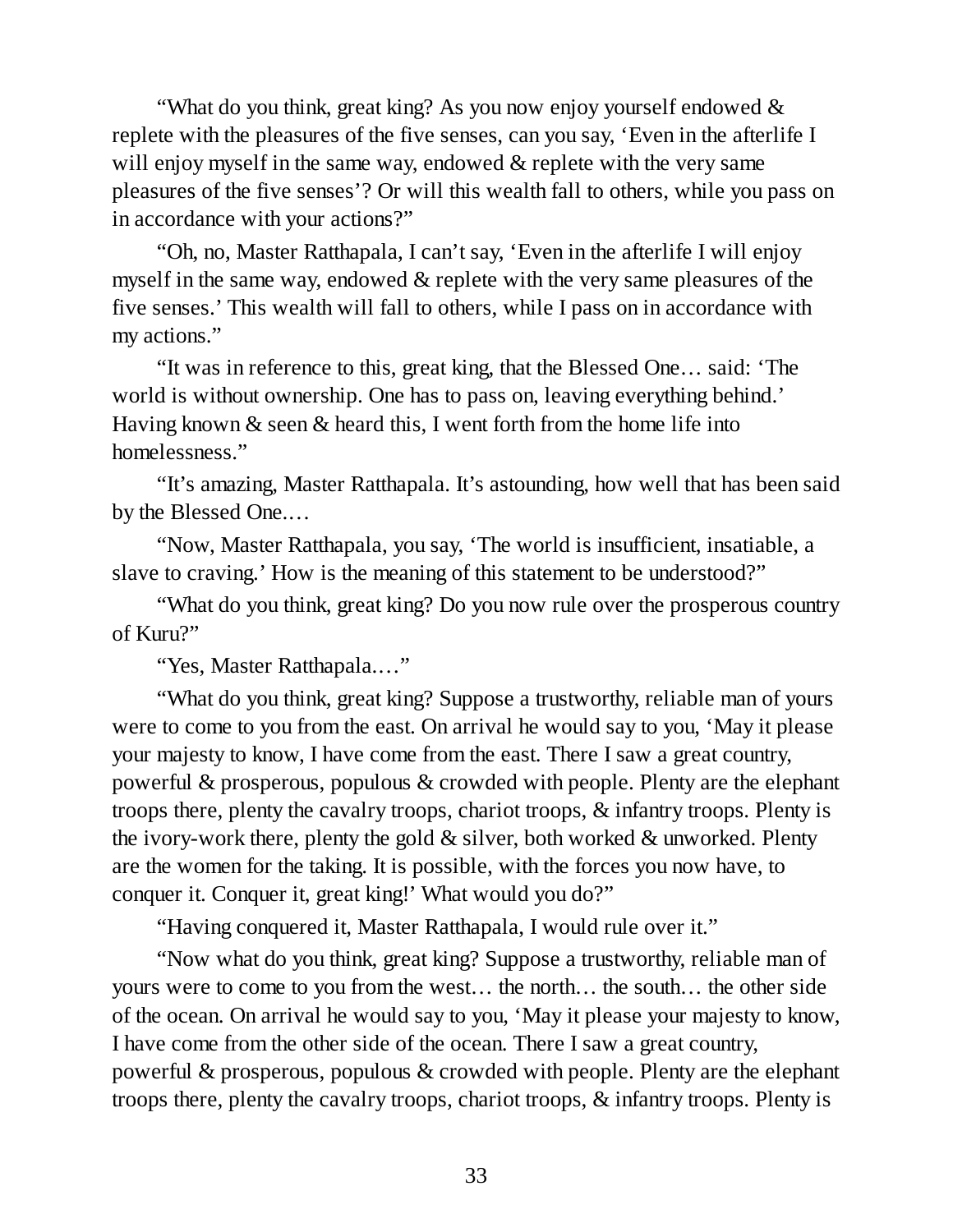the ivory-work there, plenty the gold & silver, both worked & unworked. Plenty are the women for the taking. It is possible, with the forces you now have, to conquer it. Conquer it, great king!' What would you do?"

"Having conquered it, Master Ratthapala, I would rule over it, too."

"It was in reference to this, great king, that the Blessed One… said: 'The world is insufficient, insatiable, a slave to craving.' Having known & seen & heard this, I went forth from the home life into homelessness."

"It's amazing, Master Ratthapala. It's astounding, how well that has been said by the Blessed One who knows & sees, worthy & rightly self-awakened: 'The world is insufficient, insatiable, a slave to craving.' For the world really is insufficient, Master Ratthapala. It's insatiable, a slave to craving." *— MN 82*

<span id="page-33-0"></span>**§ 10.** Ven. Sariputta said, "Friends, in foreign lands there are wise nobles & brahmans, householders & contemplatives—for the people there are wise & discriminating—who will question a monk: 'What is your teacher's doctrine? What does he teach?'

"Thus asked, you should answer, 'Our teacher teaches the subduing of passion & desire.'

"Having thus been answered, there may be wise nobles & brahmans, householders & contemplatives… who will question you further, 'And your teacher teaches the subduing of passion & desire for what?'

"Thus asked, you should answer, 'Our teacher teaches the subduing of passion & desire for form… for feeling… for perception… for fabrications. Our teacher teaches the subduing of passion & desire for consciousness.'

"Having thus been answered, there may be wise nobles & brahmans, householders & contemplatives… who will question you further, 'And seeing what danger does your teacher teach the subduing of passion & desire for form... for feeling… for perception… for fabrications. Seeing what danger does your teacher teach the subduing of passion & desire for consciousness?'

"Thus asked, you should answer, 'When one is not free from passion, desire, love, thirst, fever, & craving for form, then from any change & alteration in that form, there arises sorrow, lamentation, pain, grief, & despair. When one is not free from passion… for feeling… for perception… for fabrications… When one is not free from passion, desire, love, thirst, fever, & craving for consciousness, then from any change & alteration in that consciousness, there arise sorrow,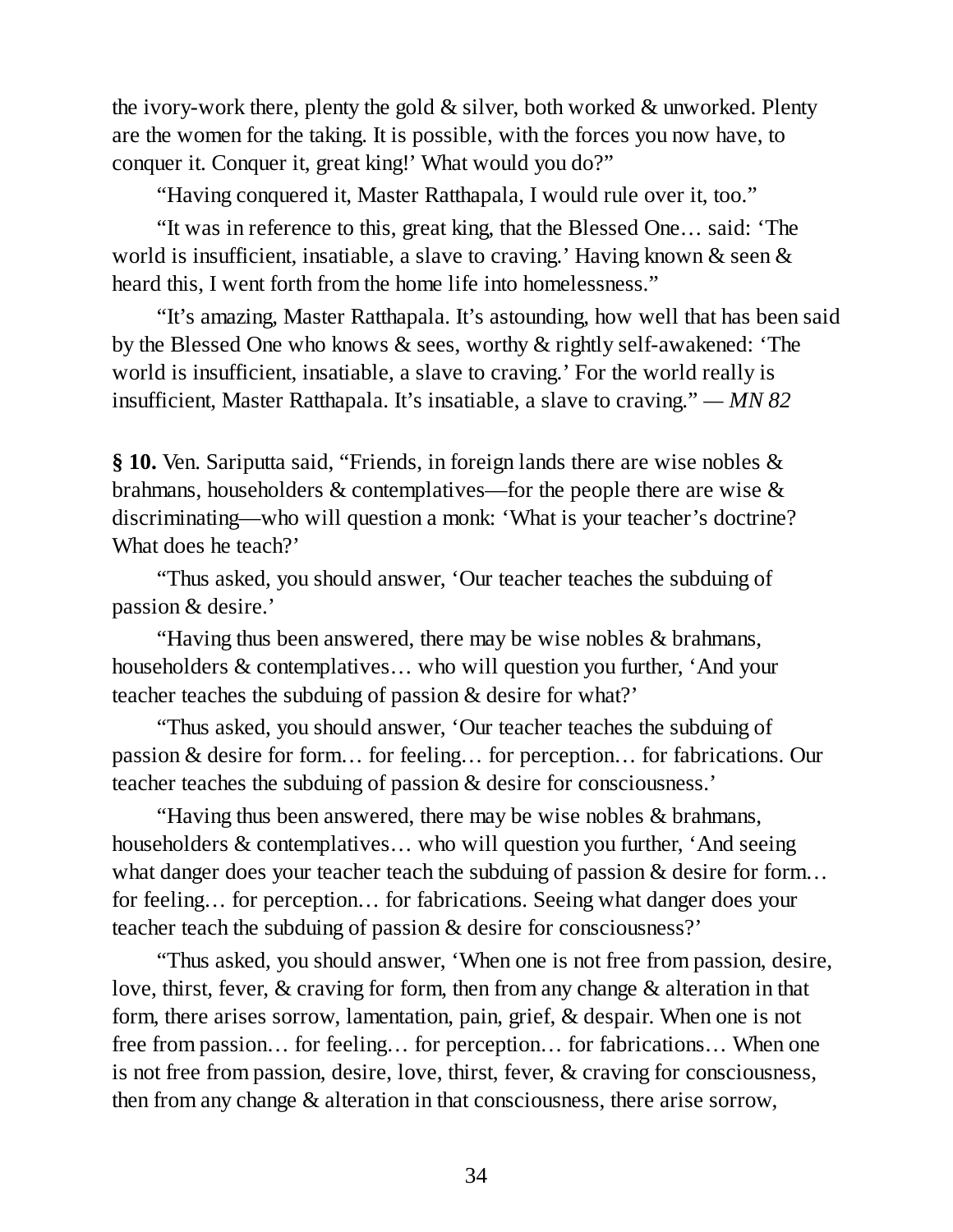lamentation, pain, grief, & despair. Seeing this danger, our teacher teaches the subduing of passion & desire for form… for feeling… for perception… for fabrications. Seeing this danger our teacher teaches the subduing of passion & desire for consciousness.'

"Having thus been answered, there may be wise nobles & brahmans, householders & contemplatives… who will question you further, 'And seeing what benefit does your teacher teach the subduing of passion & desire for form... for feeling… for perception… for fabrications. Seeing what benefit does your teacher teach the subduing of passion & desire for consciousness?'

"Thus asked, you should answer, 'When one is free from passion, desire, love, thirst, fever, & craving for form, then with any change & alteration in that form, there does not arise any sorrow, lamentation, pain, grief, or despair. When one is free from passion… for feeling… for perception… for fabrications… When one is free from passion, desire, love, thirst, fever, & craving for consciousness, then with any change & alteration in that consciousness, there does not arise any sorrow, lamentation, pain, grief, or despair. Seeing this benefit, our teacher teaches the subduing of passion & desire for form… for feeling… for perception… for fabrications. Seeing this benefit our teacher teaches the subduing of passion & desire for consciousness.'" *— SN 22:2*

<span id="page-34-0"></span>**§ 11.** "And why do you call it 'form' *[rupa]?* Because it is afflicted *[ruppati],* thus it is called 'form.' Afflicted with what? With cold & heat & hunger & thirst, with the touch of flies, mosquitoes, wind, sun, & reptiles. Because it is afflicted, it is called form.

"And why do you call it 'feeling'? Because it feels, thus it is called 'feeling.' What does it feel? It feels pleasure, it feels pain, it feels neither-pleasure-norpain. Because it feels, it is called feeling.

"And why do you call it 'perception'? Because it perceives, thus it is called 'perception.' What does it perceive? It perceives blue, it perceives yellow, it perceives red, it perceives white. Because it perceives, it is called perception.

"And why do you call them 'fabrications'? Because they fabricate fabricated things, thus they are called 'fabrications.' What do they fabricate as a fabricated thing? For the sake of form-ness, they fabricate form as a fabricated thing. For the sake of feeling-ness, they fabricate feeling as a fabricated thing. For the sake of perception-hood… For the sake of fabrication-hood… For the sake of consciousness-hood, they fabricate consciousness as a fabricated thing. Because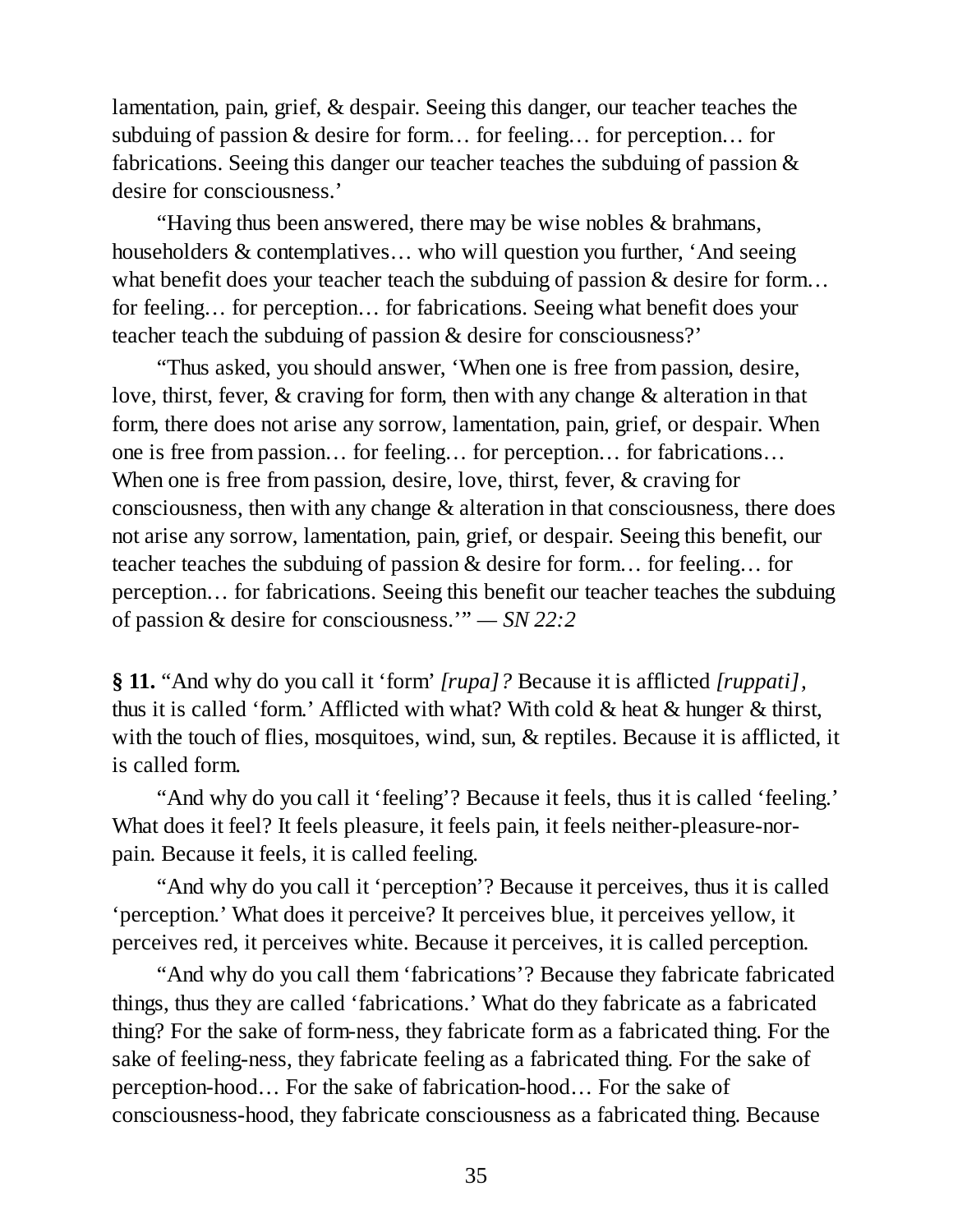they fabricate fabricated things, they are called fabrications.

"And why do you call it 'consciousness'? Because it cognizes, thus it is called consciousness. What does it cognize? It cognizes what is sour, bitter, pungent, sweet, alkaline, non-alkaline, salty, & unsalty. Because it cognizes, it is called consciousness." *— SN 22:79*

**§ 12.** "Now what is old action? The eye is to be seen as old action, fabricated & willed, capable of being felt. The ear… The nose… The tongue… The body… The intellect is to be seen as old action, fabricated & willed, capable of being felt. This is called old action.

"And what is new action? Whatever action one does now with the body, with speech, or with the intellect: This is called new action." *— SN 35:145*

**§ 13.** [Ven. Sariputta:] "Friends, if one who entered & remained in unskillful mental qualities were to have a pleasant abiding in the here & now—unthreatened, undespairing, unfeverish—and on the break-up of the body, after death, could expect a good destination, then the Blessed One would not advocate the abandoning of unskillful mental qualities. But because one who enters & remains in unskillful mental qualities has a stressful abiding in the here & now threatened, despairing, & feverish—and on the break-up of the body, after death, can expect a bad destination, that is why the Blessed One advocates the abandoning of unskillful mental qualities.

"If one who entered & remained in skillful mental qualities were to have a stressful abiding in the here & now—threatened, despairing, & feverish—and on the break-up of the body, after death, could expect a bad destination, then the Blessed One would not advocate entering into skillful mental qualities. But because one who enters & remains in skillful mental qualities has a pleasant abiding in the here & now—unthreatened, undespairing, unfeverish—and on the break-up of the body, after death, can expect a good destination, that is why the Blessed One advocates entering into skillful mental qualities." *— SN 22:2*

**§ 14.** "If the thought should occur to you that—when defiling qualities are abandoned and bright qualities have grown, and one enters & remains in the culmination & abundance of discernment, having known & realized it for oneself in the here & now—one's abiding is stressful/painful, you should not see it in that way. When defiling qualities are abandoned and bright qualities have grown, and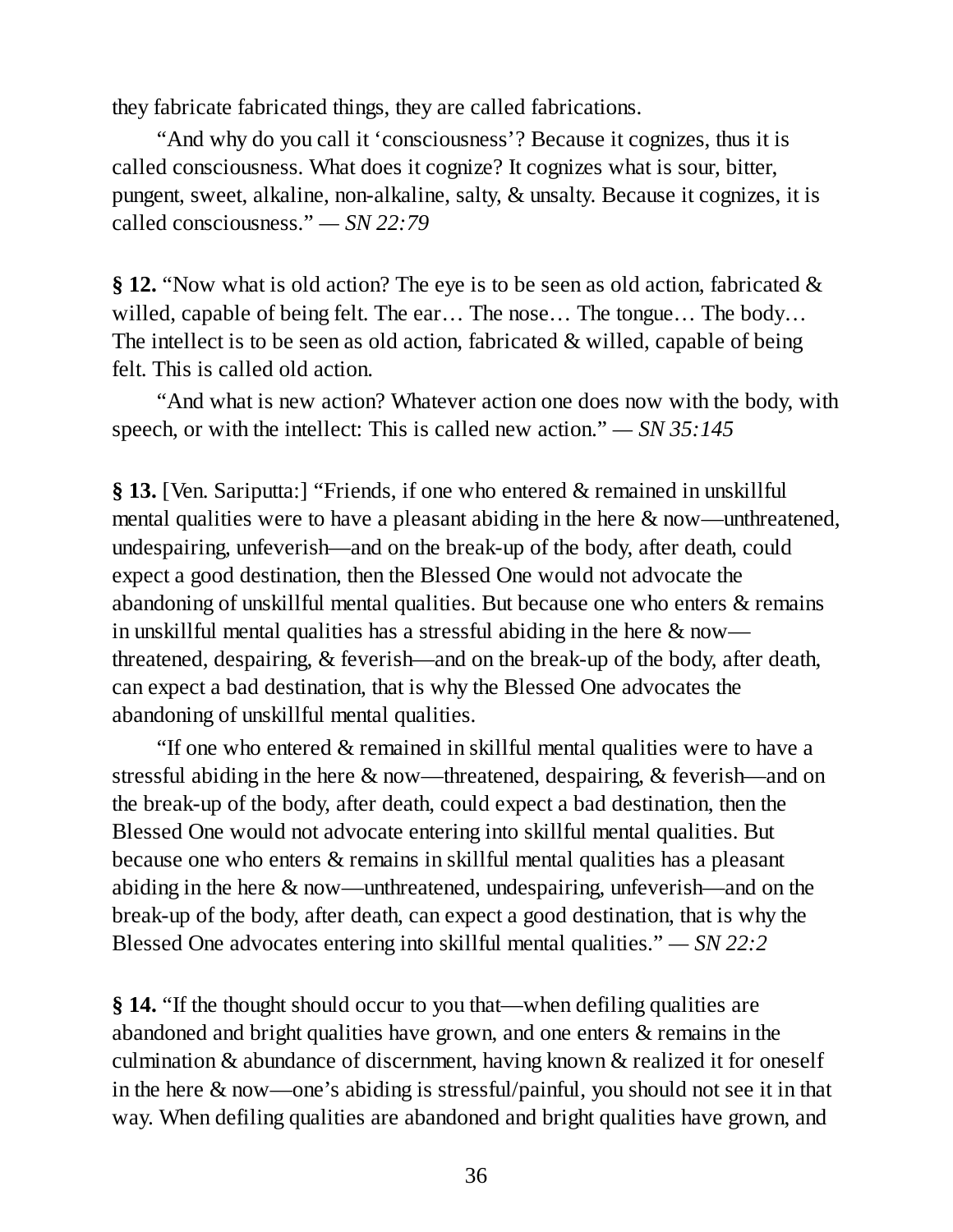one enters & remains in the culmination & abundance of discernment, having known & realized it for oneself in the here & now, there is joy, rapture, calm, mindfulness, alertness, and a pleasant/happy abiding." *— DN 9*

**§ 15.** "And what is the pleasure more not-of-the-flesh than that not of the flesh? Whatever pleasure arises in a effluent-ended [totally awakened] monk as he is reflecting on his mind released from passion, reflecting on his mind released from aversion, reflecting on his mind released from delusion, that is called pleasure more not-of-the-flesh than that not of the flesh." *— SN 36:31*

**§ 16.** "Now it's possible, Ananda, that some wanderers of other persuasions might say, 'Gotama the contemplative speaks of the cessation of perception & feeling and yet describes it as pleasure. What is this? How is this?' When they say that, they are to be told, 'It's not the case, friends, that the Blessed One describes only pleasant feeling as included under pleasure. Wherever pleasure is found, in whatever terms, the Blessed One describes it as pleasure.'" *— SN 36:19*

**§ 17.** [Some Nigantha ascetics:] "It's not the case that pleasure is to be attained through pleasure. Pleasure is to be attained through pain. For if pleasure were to be attained through pleasure, then King Seniya Bimbisara of Magadha would attain pleasure, for he lives in greater pleasure than you, friend Gotama."

[The Buddha:] "Surely the venerable Niganthas said that rashly and without reflecting… for instead, I should be asked, 'Who lives in greater pleasure: King Seniya Bimbisara of Magadha or master Gotama?'"

"Yes, friend Gotama, we said that rashly and without reflecting.… but let that be. We now ask you, master Gotama: Who lives in greater pleasure: King Seniya Bimbisara of Magadha or master Gotama?"

"In that case, Niganthas, I will question you in return. Answer as you see fit. What do you think? Can King Seniya Bimbisara of Magadha—without moving his body, without uttering a word—dwell sensitive to unalloyed pleasure for seven days & nights?" — "No, friend."

"... for six days & nights... for five days & nights... for a day & a night?" — "No, friend."

"Now, I—without moving my body, without uttering a word—can dwell sensitive to unalloyed pleasure for a day and a night... for two days & nights...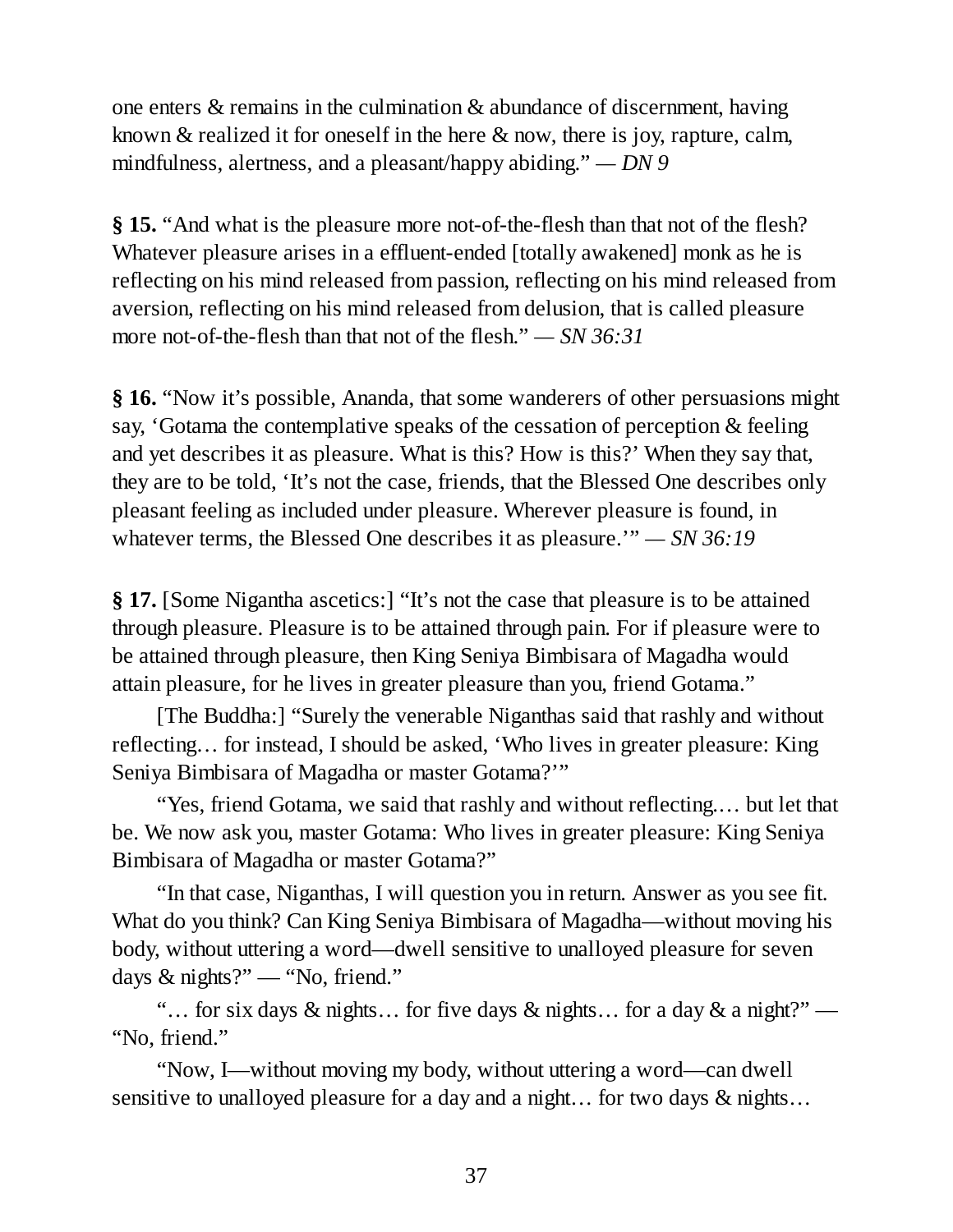for three… four… five… six… seven days & nights. So what do you think? That being the case, who dwells in greater pleasure: King Seniya Bimbisara of Magadha or I?"

"That being the case, master Gotama dwells in greater pleasure than King Seniya Bimbisara of Magadha." *— MN 14*

> **§ 18.** Blissful is solitude for one who's content, who has heard the Dhamma, who sees. Blissful is non-affliction with regard for the world, restraint for living beings. Blissful is dispassion with regard for the world, the overcoming of sensuality. But the subduing of the conceit "I am"— That is truly the ultimate bliss. *— Ud 2:1*

**§ 19.** Any sensual bliss in the world, any heavenly bliss, isn't worth one sixteenth-sixteenth of the bliss of the ending of craving. *— Ud 2:2*

**§ 20.** How inconstant are fabrications! Their nature: to arise & pass away. They disband as they are arising. Their total stilling is bliss. *— DN 16*

**§ 21.** Dwelling in kindness, a monk with faith in the Awakened One's teaching, would attain the good state, the peaceful state: stilling-of-fabrications bliss. *— Dhp 368*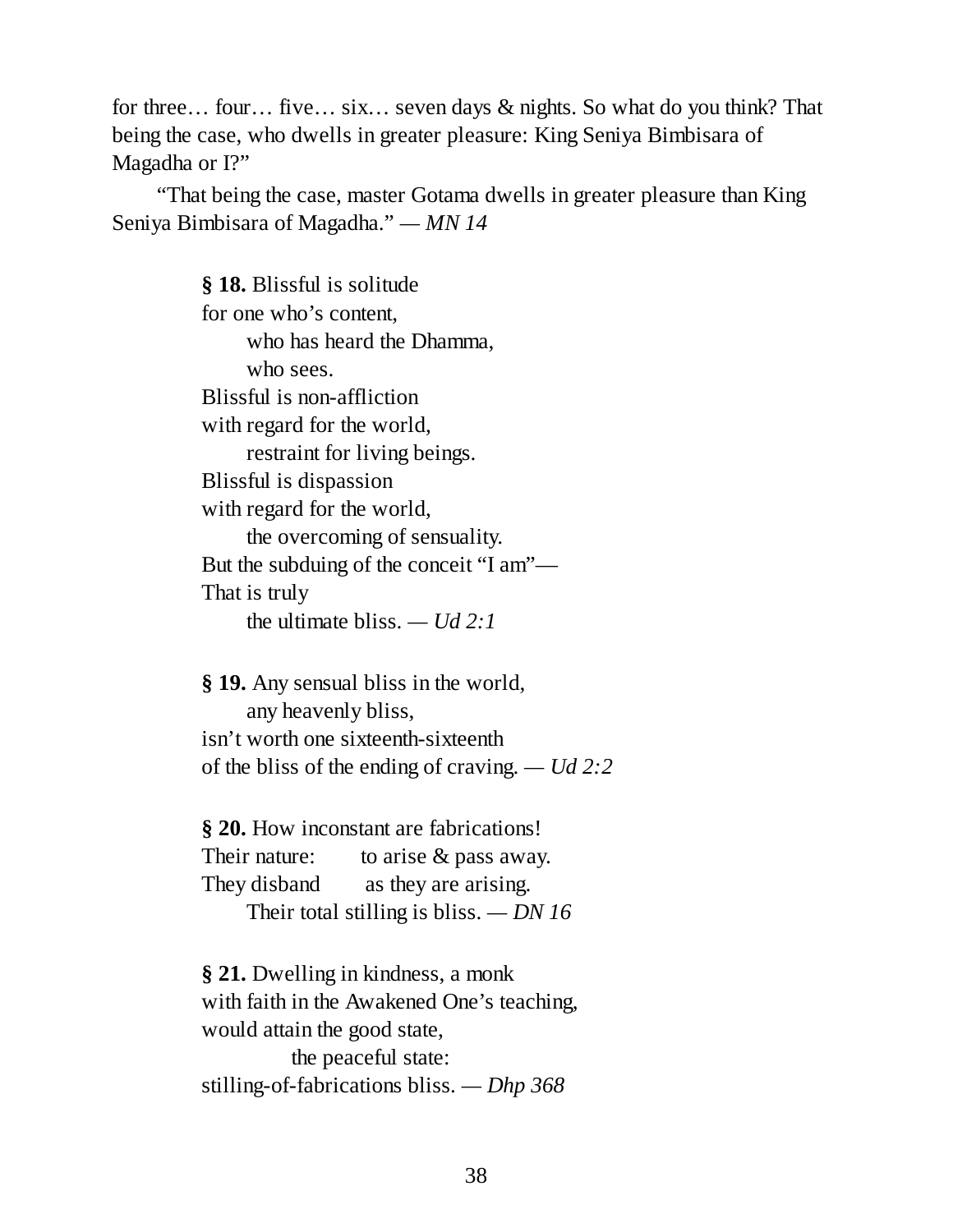**§ 22.** There's no fire like passion, no loss like anger, no pain like the aggregates, no bliss other than peace. Hunger: the foremost illness. Fabrications: the foremost pain. For one knowing this truth as it actually is, Unbinding is the foremost bliss. *— Dhp 202–203*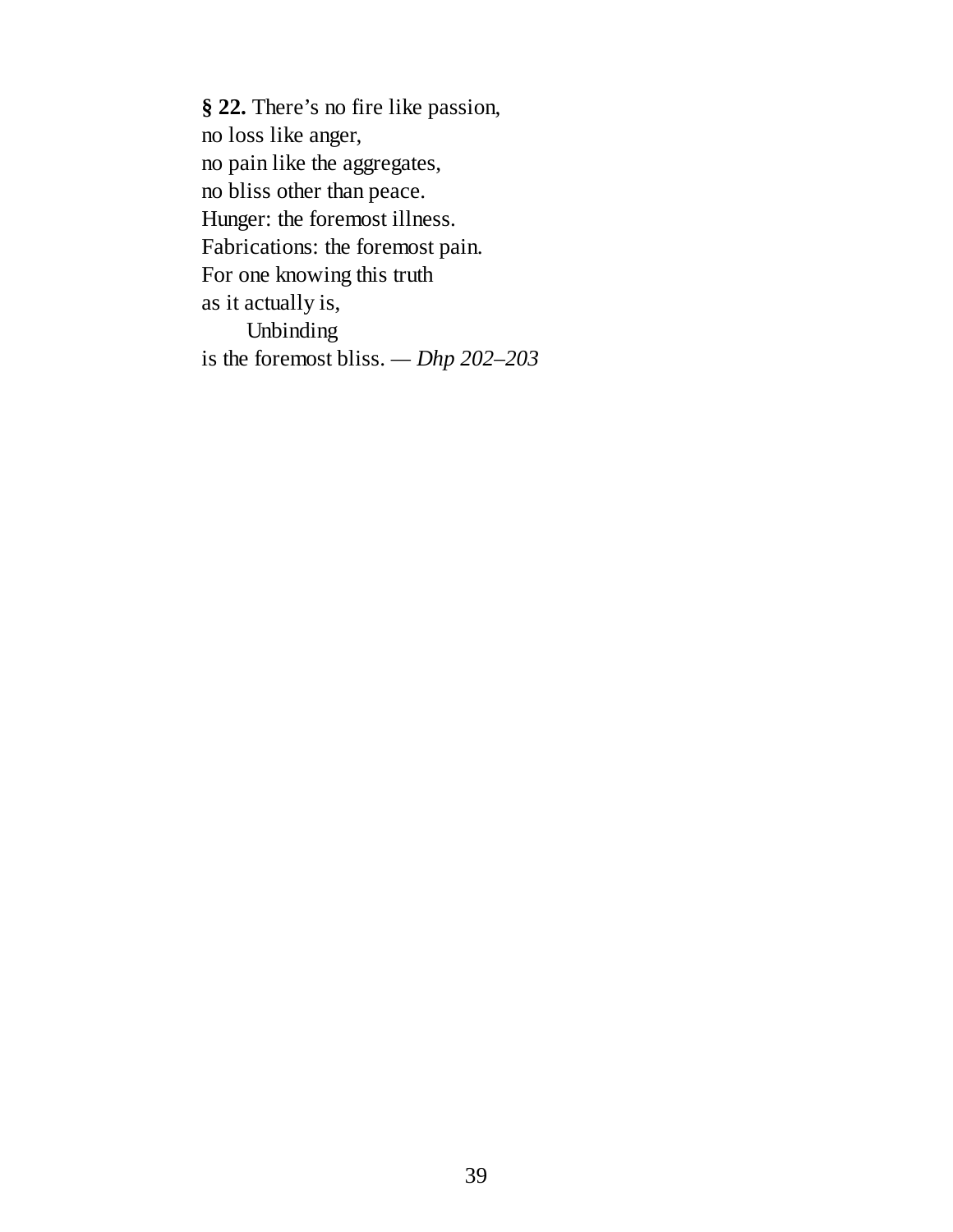## WAYS TO DEVELOP DISCERNMENT

**§ 23.** Three types of discernment:

discernment that comes from listening *[sutamaya-pañña]* discernment that comes from thinking *[cintamaya-pañña]* discernment that comes from developing *[bhavanamaya-pañña] — DN 33*

**§ 24.** "Association with people of integrity is a factor for stream entry. Listening to the true Dhamma… Appropriate attention…

Practice in accordance with the Dhamma is a factor for stream entry."

*— SN 55:5*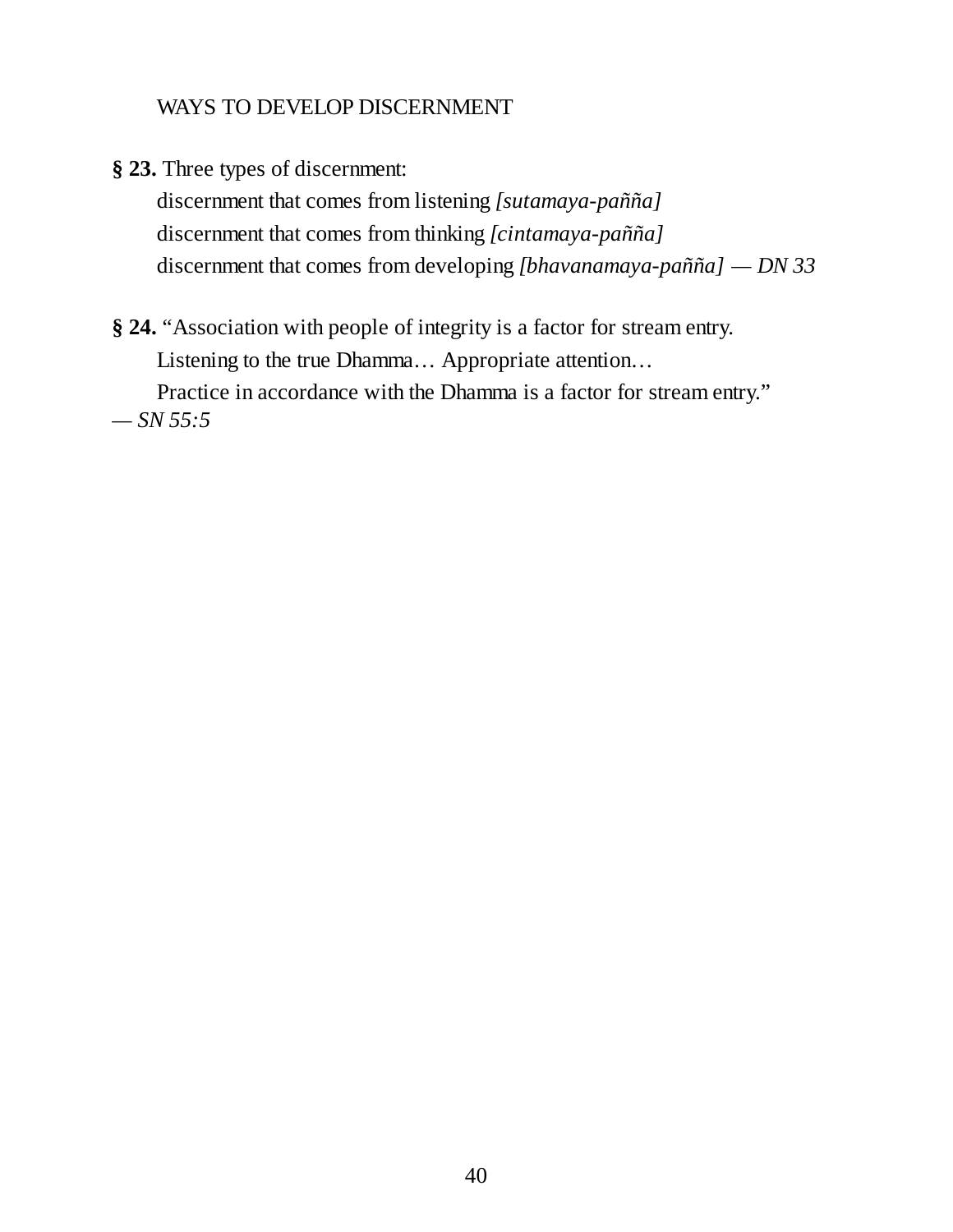LISTENING *&* THINKING

**§ 25.** "Monks, there are these two conditions for the arising of wrong view. Which two? The voice of another and inappropriate attention." … "There are these two conditions for the arising of right view. Which two? The voice of another and appropriate attention." *— AN 2:123–124*

**§ 26.** "With regard to external factors, I don't envision any other single factor like friendship with admirable people as doing so much for a monk in training, who has not attained the heart's goal but remains intent on the unsurpassed safety from bondage. A monk who is a friend with admirable people abandons what is unskillful and develops what is skillful." *— Iti 17*

**§ 27.** "Monks, could a person of no integrity know of a person of no integrity: 'This is a person of no integrity'?" — "No, lord."

"Good, monks. It's impossible, there's no way, that a person of no integrity would know of a person of no integrity: 'This is a person of no integrity.'

"Could a person of no integrity know of a person of integrity: 'This is a person of integrity'?" — "No, lord."

"Good, monks. It's impossible, there's no way, that a person of no integrity would know of a person of integrity: 'This is a person of integrity.'"….

"Now, monks, could a person of integrity know of a person of no integrity: 'This is a person of no integrity'?" — "Yes, lord."

"Good, monks. It is possible that a person of integrity would know of a person of no integrity: 'This is a person of no integrity.'

"Could a person of integrity know of a person of integrity: 'This is a person of integrity'?" — "Yes, lord."

"Good, monks. It is possible that a person of integrity would know of a person of integrity: 'This is a person of integrity.'" *— MN 110*

**§ 28.** *"'It's through living together that a person's virtue may be known, and then only after a long period, not a short period; by one who is attentive, not by one who is inattentive; by one who is discerning, not by one who is not discerning':* Thus it was said. And in reference to what was it said?

"There is the case where one individual, through living with another, knows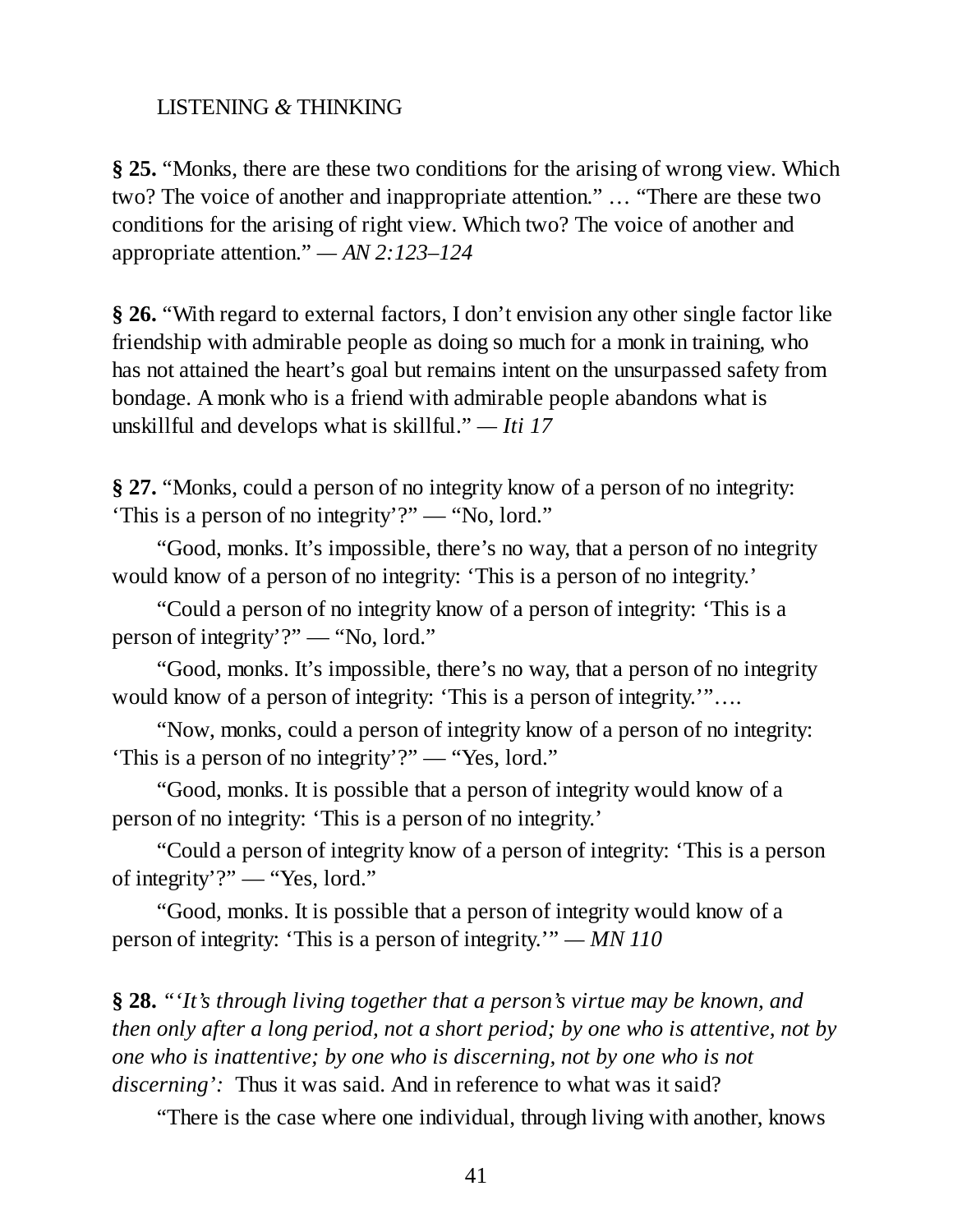this: 'For a long time this person has been torn, broken, spotted, splattered in his actions. He hasn't been consistent in his actions. He hasn't practiced consistently with regard to the precepts. He is an unprincipled person, not a virtuous, principled one.' And then there is the case where one individual, through living with another, knows this: 'For a long time this person has been untorn, unbroken, unspotted, unsplattered in his actions. He has been consistent in his actions. He has practiced consistently with regard to the precepts. He is a virtuous, principled person, not an unprincipled one.'

"'It's through living together that a person's virtue may be known, and then only after a long period, not a short period; by one who is attentive, not by one who is inattentive; by one who is discerning, not by one who is not discerning': Thus it was said. And in reference to this was it said.

*"'It's through dealing with a person that his purity may be known, and then only after a long period, not a short period; by one who is attentive, not by one who is inattentive; by one who is discerning, not by one who is not discerning':* Thus it was said. And in reference to what was it said?

"There is the case where one individual, through dealing with another, knows this: 'This person deals one way when one-on-one, another way when with two, another way when with three, another way when with many. His earlier dealings do not jibe with his later dealings. He is impure in his dealings, not pure.' And then there is the case where one individual, through dealing with another, knows this: 'The way this person deals when one-on-one, is the same way he deals when with two, when with three, when with many. His earlier dealings jibe with his later dealings. He is pure in his dealings, not impure.'

"'It's through dealing with a person that his purity may be known, and then only after a long period, not a short period; by one who is attentive, not by one who is inattentive; by one who is discerning, not by one who is not discerning': Thus it was said. And in reference to this was it said.

*"'It's through adversity that a person's endurance may be known, and then only after a long period, not a short period; by one who is attentive, not by one who is inattentive; by one who is discerning, not by one who is not discerning':* Thus it was said. And in reference to what was it said?

"There is the case where a person, suffering loss of relatives, loss of wealth, or loss through disease, doesn't reflect: 'That's how it is when living together in the world. That's how it is when gaining a personal identity *[atta-bhava,* literally "self-state"]. When there is living in the world, when there is the gaining of a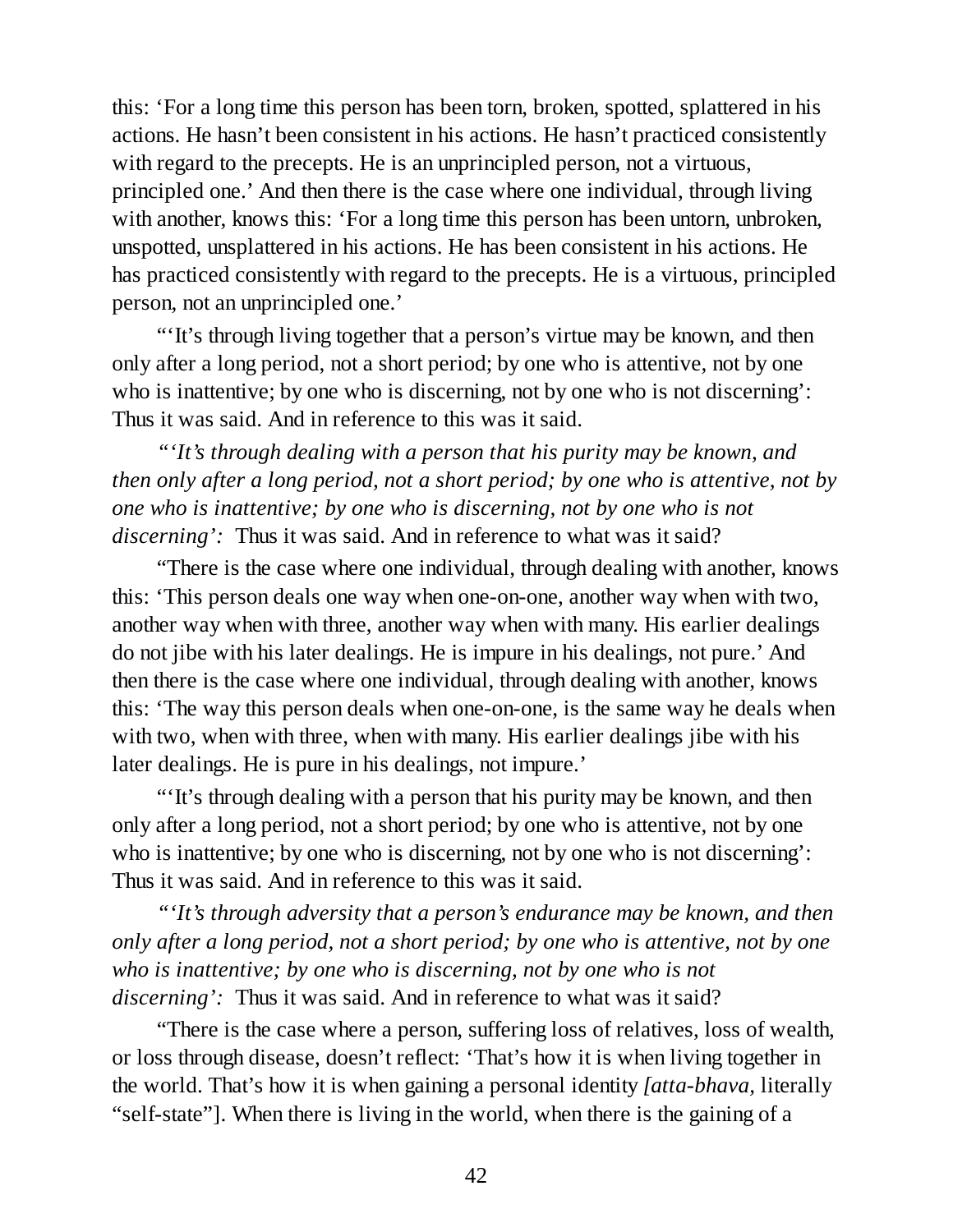personal identity, these eight worldly conditions spin after the world, and the world spins after these eight worldly conditions: gain, loss, status, disgrace, censure, praise, pleasure, & pain.' Suffering loss of relatives, loss of wealth, or loss through disease, he sorrows, grieves, & laments, beats his breast, becomes distraught. And then there is the case where a person, suffering loss of relatives, loss of wealth, or loss through disease, reflects: 'That's how it is when living together in the world. That's how it is when gaining a personal identity. When there is living in the world, when there is the gaining of a personal identity, these eight worldly conditions spin after the world, and the world spins after these eight worldly conditions: gain, loss, status, disgrace, censure, praise, pleasure, & pain.' Suffering loss of relatives, loss of wealth, or loss through disease, he doesn't sorrow, grieve, or lament, doesn't beat his breast or become distraught.

"'It's through adversity that a person's endurance may be known, and then only after a long period, not a short period; by one who is attentive, not by one who is inattentive; by one who is discerning, not by one who is not discerning': Thus it was said. And in reference to this was it said.

*"'It's through discussion that a person's discernment may be known, and then only after a long period, not a short period; by one who is attentive, not by one who is inattentive; by one who is discerning, not by one who is not discerning':* Thus it was said. And in reference to what was it said?

"There is the case where one individual, through discussion with another, knows this: 'From the way this person rises to an issue, from the way he applies [his reasoning], from the way he addresses a question, he is dull, not discerning. Why is that? He doesn't make statements that are deep, tranquil, refined, beyond the scope of conjecture, subtle, to-be-experienced by the wise. He cannot declare the meaning, teach it, describe it, set it forth, reveal it, explain it, or make it plain. He is dull, not discerning.' Just as if a man with good eyesight standing on the shore of a body of water were to see a small fish rise. The thought would occur to him, 'From the rise of this fish, from the break of its ripples, from its speed, it is a small fish, not a large one.' In the same way, one individual, in discussion with another, knows this: 'From the way this person rises to an issue, from the way he applies [his reasoning], from the way he addresses a question… he is dull, not discerning.'

"And then there is the case where one individual, through discussion with another, knows this: 'From the way this person rises to an issue, from the way he applies [his reasoning], from the way he addresses a question, he is discerning,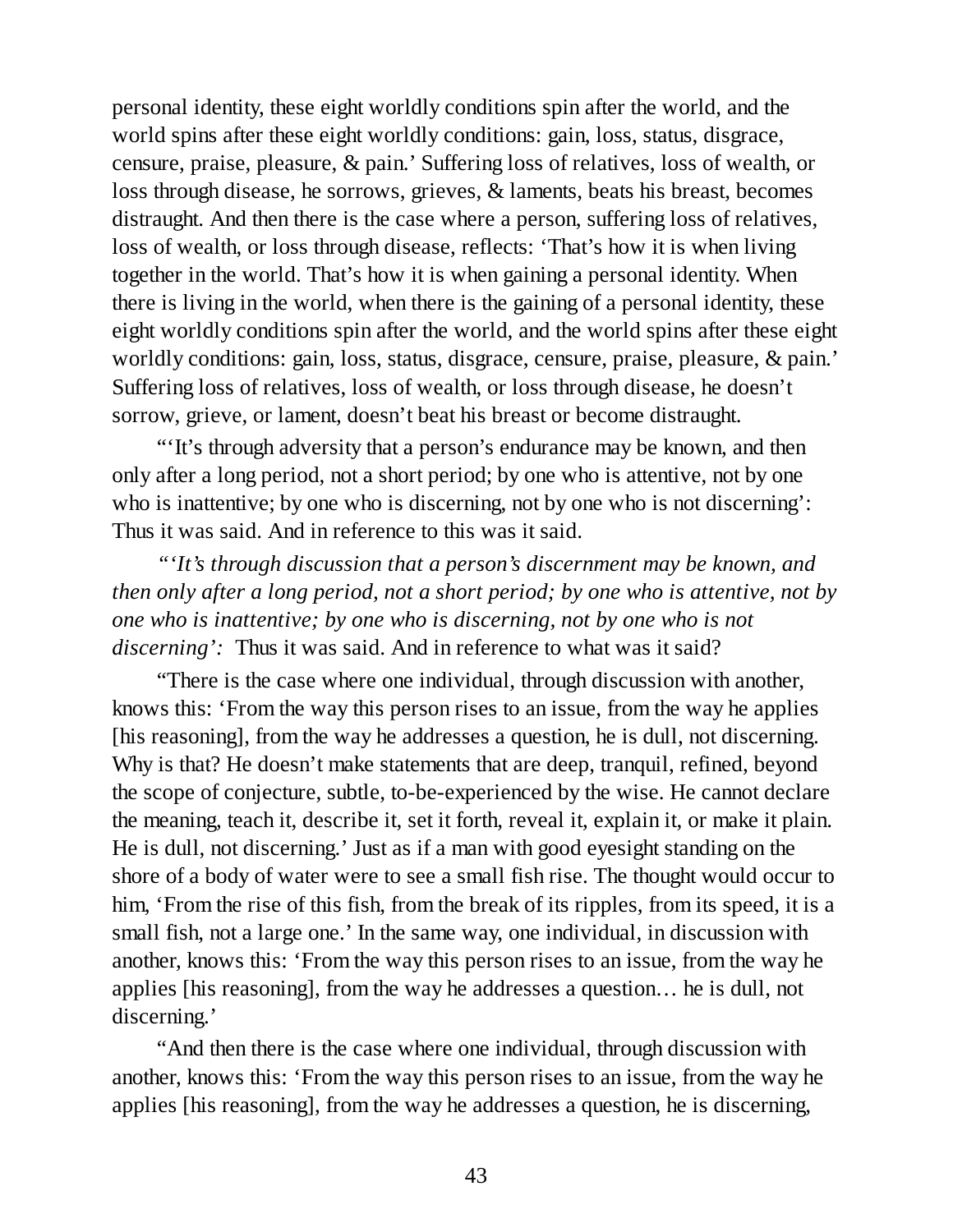not dull. Why is that? He makes statements that are deep, tranquil, refined, beyond the scope of conjecture, subtle, to-be-experienced by the wise. He can declare the meaning, teach it, describe it, set it forth, reveal it, explain it, & make it plain. He is discerning, not dull.' Just as if a man with good eyesight standing on the shore of a body of water were to see a large fish rise. The thought would occur to him, 'From the rise of this fish, from the break of its ripples, from its speed, it is a large fish, not a small one.' In the same way, one individual, in discussion with another, knows this: 'From the way this person rises to an issue, from the way he applies [his reasoning], from the way he addresses a question… he is discerning, not dull.'

"'It's through discussion that a person's discernment may be known, and then only after a long period, not a short period; by one who is attentive, not by one who is inattentive; by one who is discerning, not by one who is not discerning': Thus it was said. And in reference to this was it said." *— AN 4:192*

**§ 29.** [Canki Bharadvaja:] "To what extent does one awaken to the truth? We ask Master Gotama about awakening to the truth."

[The Buddha:] "There is the case, Bharadvaja, where a monk lives in dependence on a certain village or town. Then a householder or householder's son goes to him and observes him with regard to three mental qualities—qualities based on greed, qualities based on aversion, qualities based on delusion: 'Are there in this venerable one any such qualities based on greed that, with his mind overcome by these qualities, he might say, "I know," while not knowing, or say, "I see," while not seeing; or that he might urge another to act in a way that was for his/her long-term harm & pain?' As he observes him, he comes to know, 'There are in this venerable one no such qualities based on greed.… His bodily behavior & verbal behavior are those of one not greedy. And the Dhamma he teaches is deep, hard to see, hard to realize, tranquil, refined, beyond the scope of conjecture, subtle, to-be-experienced by the wise. This Dhamma can't easily be taught by a person who's greedy.

"When, on observing that the monk is purified with regard to qualities based on greed, he next observes him with regard to qualities based on aversion: 'Are there in this venerable one any such qualities based on aversion that, with his mind overcome by these qualities, he might say, "I know," while not knowing, or say, "I see," while not seeing; or that he might urge another to act in a way that was for his/her long-term harm & pain?' As he observes him, he comes to know,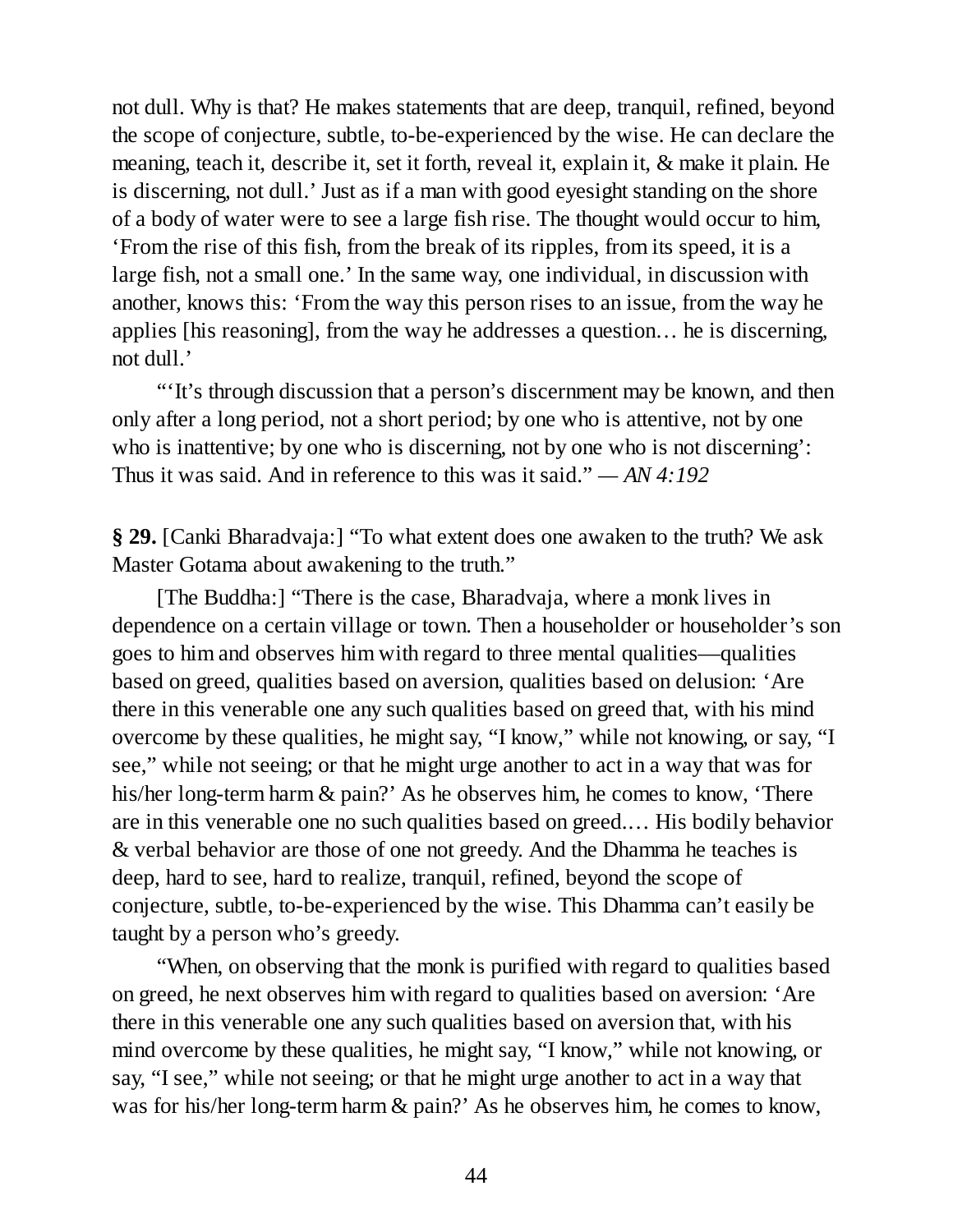'There are in this venerable one no such qualities based on aversion.… His bodily behavior & verbal behavior are those of one not aversive. And the Dhamma he teaches is deep, hard to see, hard to realize, tranquil, refined, beyond the scope of conjecture, subtle, to-be-experienced by the wise. This Dhamma can't easily be taught by a person who's aversive.

"When, on observing that the monk is purified with regard to qualities based on aversion, he next observes him with regard to qualities based on delusion: 'Are there in this venerable one any such qualities based on delusion that, with his mind overcome by these qualities, he might say, "I know," while not knowing, or say, "I see," while not seeing; or that he might urge another to act in a way that was for his/her long-term harm & pain?' As he observes him, he comes to know, 'There are in this venerable one no such qualities based on delusion.… His bodily behavior & verbal behavior are those of one not deluded. And the Dhamma he teaches is deep, hard to see, hard to realize, tranquil, refined, beyond the scope of conjecture, subtle, to-be-experienced by the wise. This Dhamma can't easily be taught by a person who's deluded." *— MN 95*

**§ 30.** "When, on observing that the monk is purified with regard to qualities based on delusion, he places conviction in him. With the arising of conviction, he visits him & grows close to him. Growing close to him, he lends ear. Lending ear, he hears the Dhamma. Hearing the Dhamma, he remembers it. Remembering it, he penetrates the meaning of those dhammas. Penetrating the meaning, he comes to an agreement through pondering those dhammas. There being an agreement through pondering those dhammas, desire arises. With the arising of desire, he becomes willing. Willing, he contemplates [lit: "weighs," "compares"]. Contemplating, he makes an exertion. Exerting himself, he both realizes the ultimate meaning of the truth with his body and sees by penetrating it with discernment.

"To this extent, Bharadvaja, there is an awakening to the truth… But it is not yet the final attainment of the truth."

[Canki Bharadvaja:] "… But to what extent is there the final attainment of the truth? To what extent does one finally attain the truth? We ask Master Gotama about the final attainment of the truth."

[The Buddha:] "The cultivation, development, & pursuit of those very same qualities: to this extent, Bharadvaja, there is the final attainment of the truth. To this extent one finally attains the truth. I describe this as the final attainment of the truth." *— MN 95*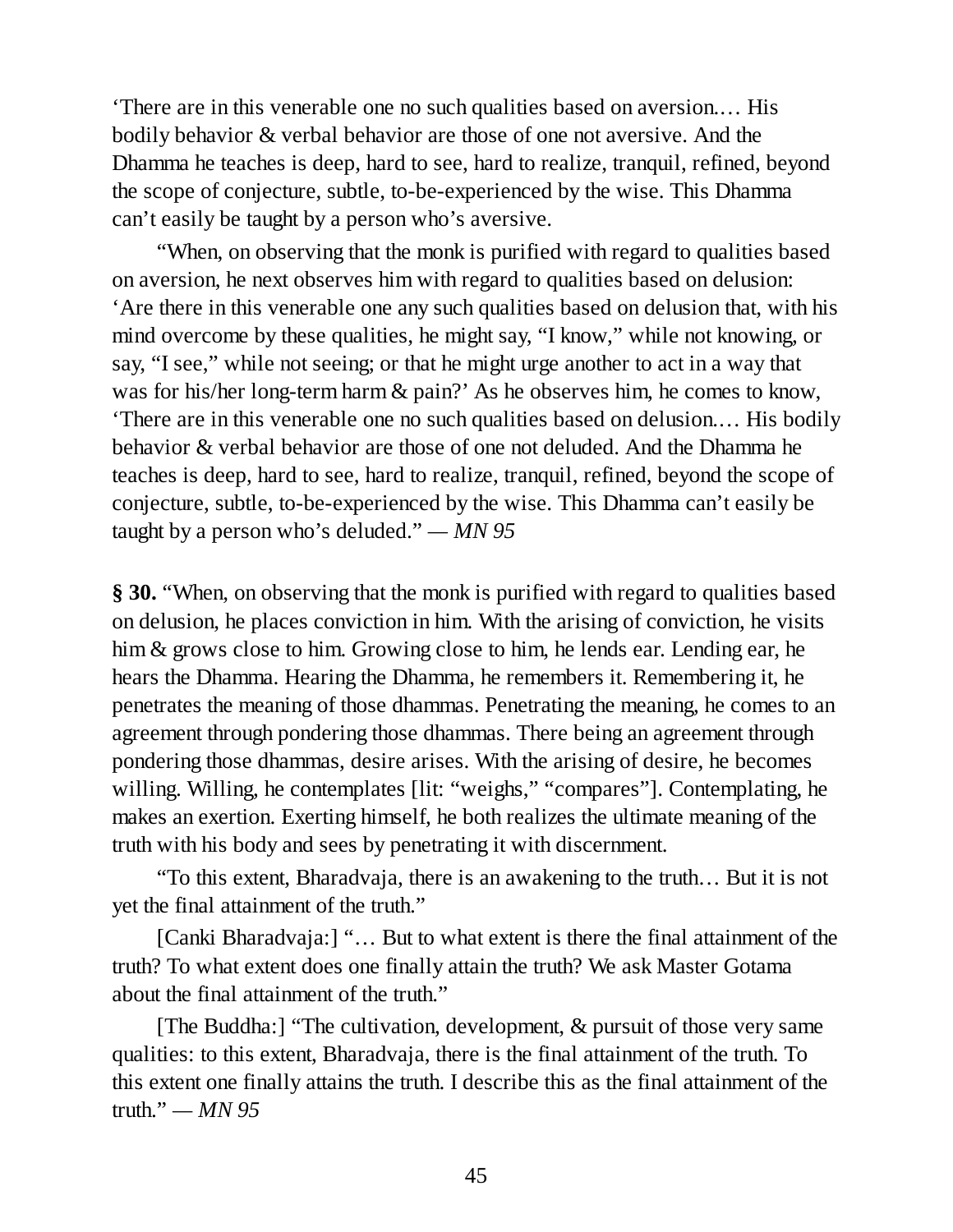**§ 31.** Regard him as one who points out treasure, the wise one who seeing your faults rebukes you. Stay with this sort of sage. For the one who stays with a sage of this sort, things get better, not worse. Let him admonish, instruct, deflect you away from poor manners. To the good, he's endearing; to the bad, he's not. *— Dhp 76–77*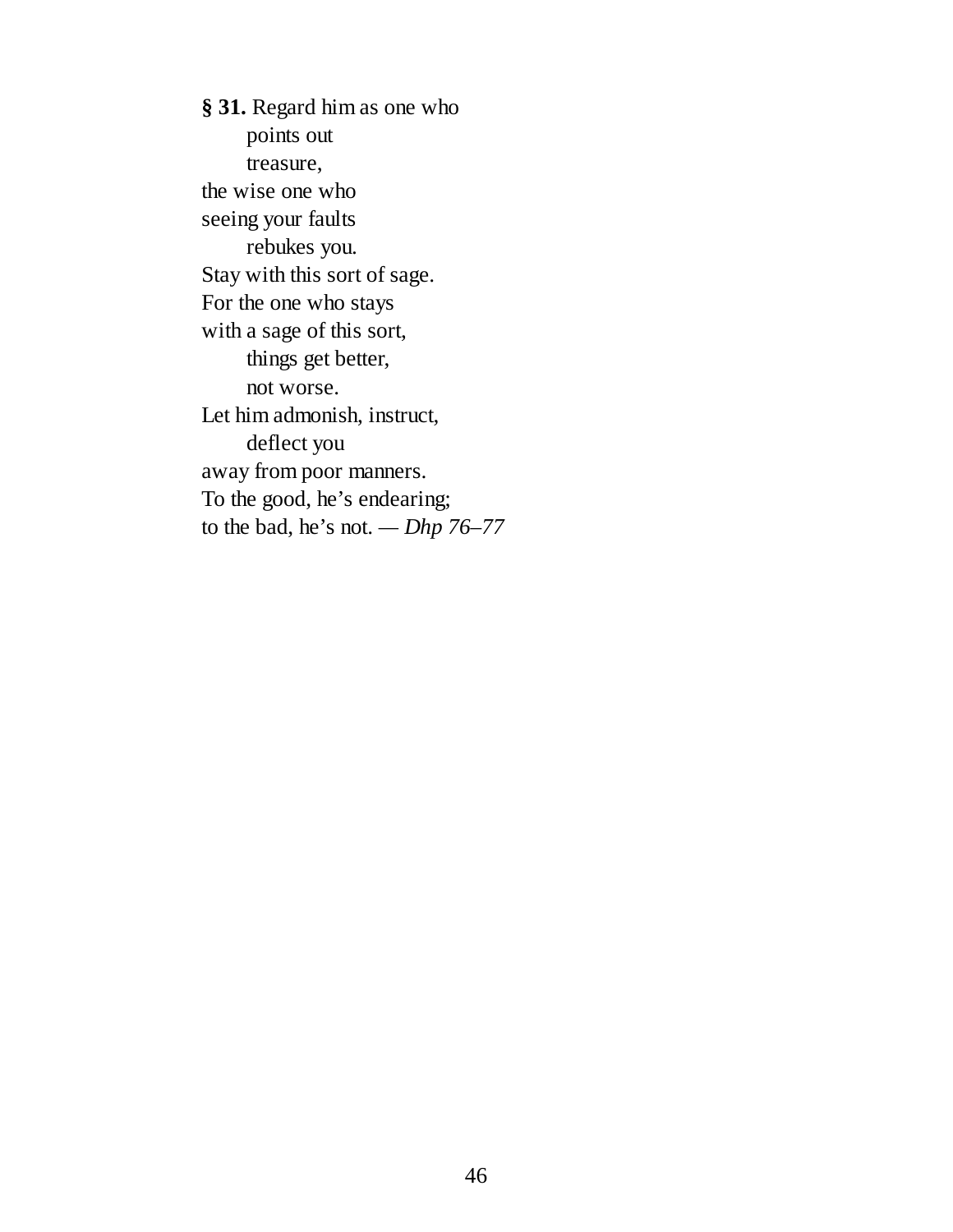## RIGHT VIEW

**§ 32.** "And what is the faculty of discernment? There is the case where a monk, a disciple of the noble ones, is discerning, endowed with discernment of arising & passing away—noble, penetrating, leading to the right ending of stress. He discerns, as it has come to be: 'This is stress… This is the origination of stress… This is the cessation of stress… This is the path of practice leading to the cessation of stress.'" *— SN 48:10*

**§ 33.** Ven. Sariputta said: "Friends, just as the footprints of all legged animals are encompassed by the footprint of the elephant, and the elephant's footprint is reckoned the foremost among them in terms of size; in the same way, all skillful qualities are included in the four noble truths." *— MN28*

**§ 34.** "Now what is the noble truth of stress? Birth is stressful, aging is stressful, death is stressful; sorrow, lamentation, pain, distress, & despair are stressful; association with the unbeloved is stressful; separation from the loved is stressful; not getting what is wanted is stressful. In short, the five clinging-aggregates are stressful.…

"And what is the noble truth of the origination of stress? The craving that makes for further becoming—accompanied by passion & delight, relishing now here & now there—i.e., sensuality-craving, becoming-craving, and non-becomingcraving.…

"And what is the noble truth of the cessation of stress? The remainderless fading & cessation, renunciation, relinquishment, release, & letting go of that very craving.…

"And what is the noble truth of the path of practice leading to the cessation of stress? Just this very noble eightfold path: right view, right resolve, right speech, right action, right livelihood, right effort, right mindfulness, right concentration.

"And what is right view? Knowledge in terms of stress, knowledge in terms of the origination of stress, knowledge in terms of the cessation of stress, knowledge in terms of the way of practice leading to the cessation of stress: This is called right view.

"And what is right resolve? Being resolved on renunciation, on non-ill will, on harmlessness: This is called right resolve.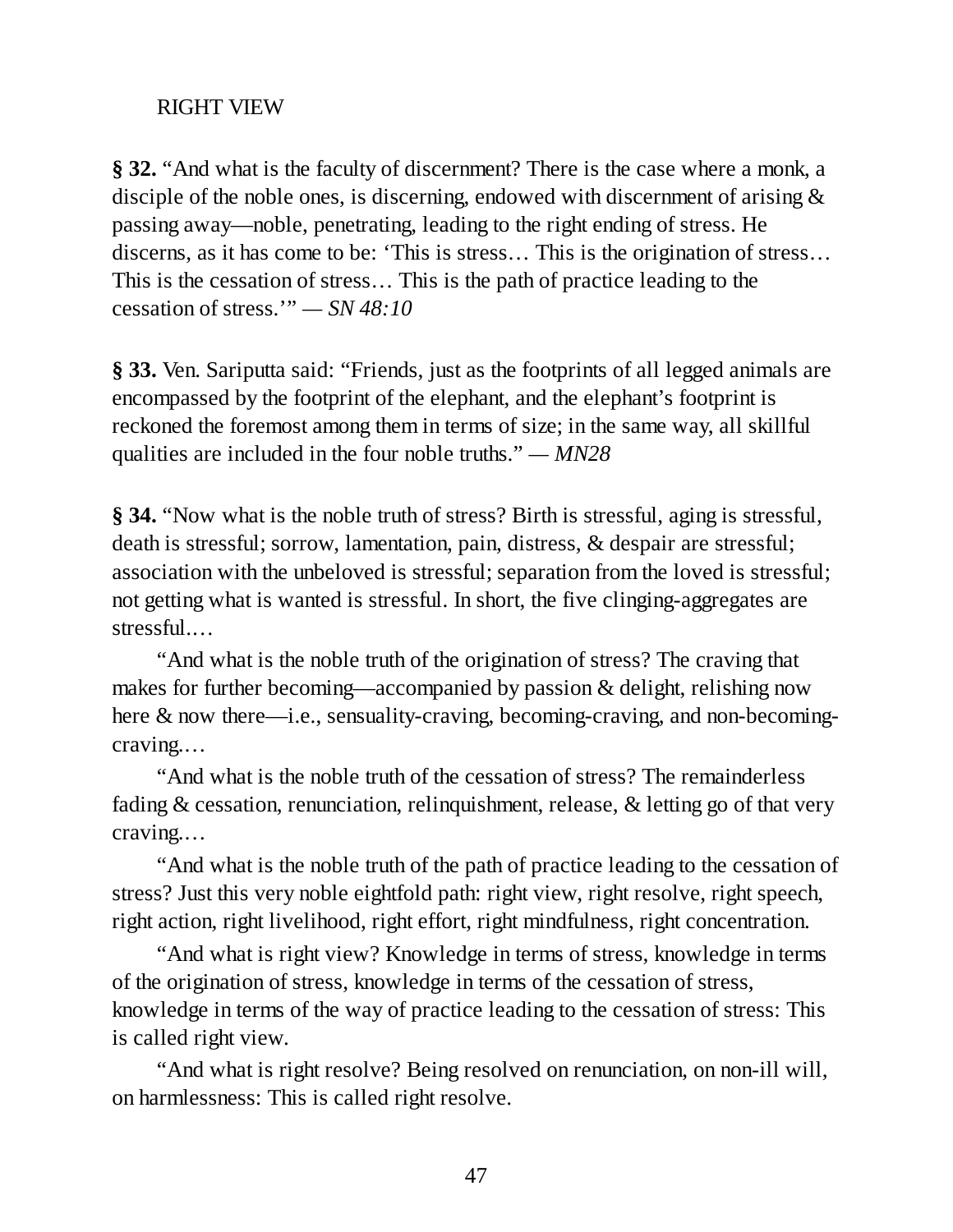"And what is right speech? Abstaining from lying, from divisive speech, from abusive speech, & from idle chatter: This is called right speech.

"And what is right action? Abstaining from taking life, from stealing, & from sexual misconduct: This is called right action.

"And what is right livelihood? There is the case where a disciple of the noble ones, having abandoned dishonest livelihood, keeps his life going with right livelihood. This is called right livelihood.

"And what is right effort? There is the case where a monk generates desire, endeavors, arouses persistence, upholds & exerts his intent for the sake of the nonarising of evil, unskillful qualities that have not yet arisen… for the sake of the abandoning of evil, unskillful qualities that have arisen… for the sake of the arising of skillful qualities that have not yet arisen… (and) for the maintenance, non-confusion, increase, plenitude, development, & culmination of skillful qualities that have arisen. This is called right effort.

"And what is right mindfulness? There is the case where a monk remains focused on the body in & of itself—ardent, alert, & mindful—putting aside greed & distress with reference to the world. He remains focused on feelings in & of themselves… the mind in & of itself… mental qualities in & of themselves ardent, alert, & mindful—putting aside greed & distress with reference to the world. This is called right mindfulness.

"And what is right concentration? There is the case where a monk—quite secluded from sensuality, secluded from unskillful qualities—enters & remains in the first jhana: rapture & pleasure born of seclusion, accompanied by directed thought & evaluation. With the stilling of directed thoughts & evaluations, he enters & remains in the second jhana: rapture & pleasure born of concentration, unification of awareness free from directed thought & evaluation—internal assurance. With the fading of rapture he remains equanimous, mindful, & alert, and senses pleasure with the body. He enters & remains in the third jhana, of which the Noble Ones declare, 'Equanimous & mindful, he has a pleasant abiding.' With the abandoning of pleasure & pain—as with the earlier disappearance of elation & distress—he enters & remains in the fourth jhana: purity of equanimity & mindfulness, neither pleasure nor pain. This is called right concentration." *— DN 22*

**§ 35.** [Sister Dhammadinna:] "Right speech, right action, & right livelihood come under the aggregate of virtue. Right effort, right mindfulness, & right concentration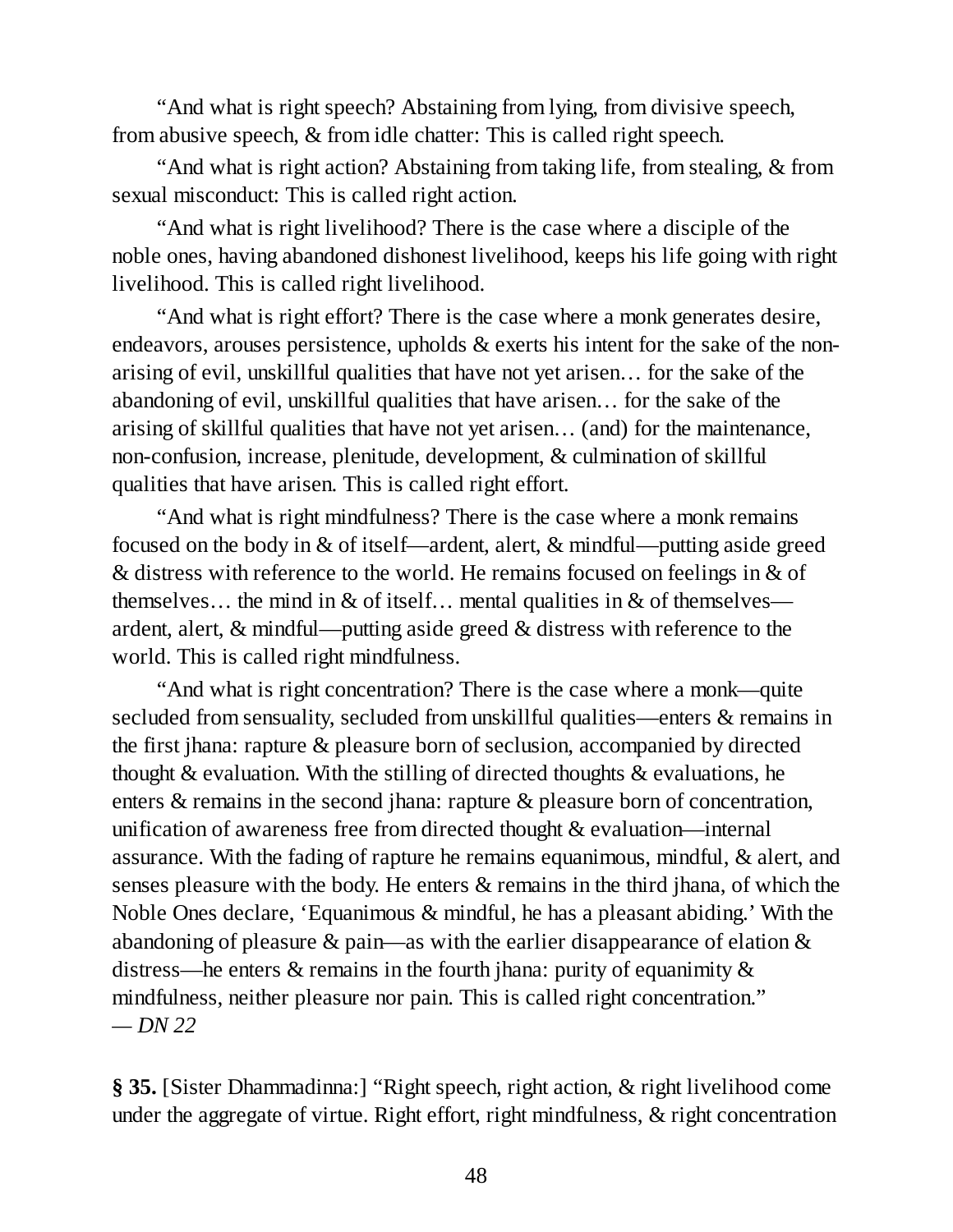come under the aggregate of concentration. Right view & right resolve come under the aggregate of discernment." *— MN 44*

**§ 36.** "'This noble truth of stress is to be comprehended' …

'This noble truth of the origination of stress is to be abandoned' …

'This noble truth of the cessation of stress is to be directly experienced' …

'This noble truth of the way of practice leading to the cessation of stress is to be developed.'" *— SN 56:11*

**§ 37.** "And which qualities are to be comprehended through direct knowledge? 'The five clinging-aggregates' …

"And which qualities are to be abandoned through direct knowledge? Ignorance & craving for becoming…

"And which qualities are to be developed through direct knowledge? Tranquility & insight…

"And which qualities are to be realized through direct knowledge? Clear knowing & release." *— MN 149*

**§ 38.** "And what is comprehension? Any ending of passion, ending of aversion, ending of delusion: This is called comprehension." *— SN 22:23*

**§ 39.** "And what is the right view with effluents *[asava],* siding with merit, resulting in acquisitions [of becoming]? 'There is what is given, what is offered, what is sacrificed. There are fruits & results of good & bad actions. There is this world & the next world. There is mother & father. There are spontaneously reborn beings [those born in heaven or hell, without mother or father]; there are contemplatives & brahmans who, faring rightly & practicing rightly, proclaim this world & the next after having directly known & realized it for themselves.' This is the right view with effluents, siding with merit, resulting in acquisitions.

"And what is the right view that is noble, without effluents, transcendent, a factor of the path? The discernment, the faculty of discernment, the strength of discernment, analysis of qualities as a factor for awakening, the path factor of right view in one developing the noble path whose mind is noble, whose mind is without effluents, who is fully possessed of the noble path. This is the right view that is noble, without effluents, transcendent, a factor of the path.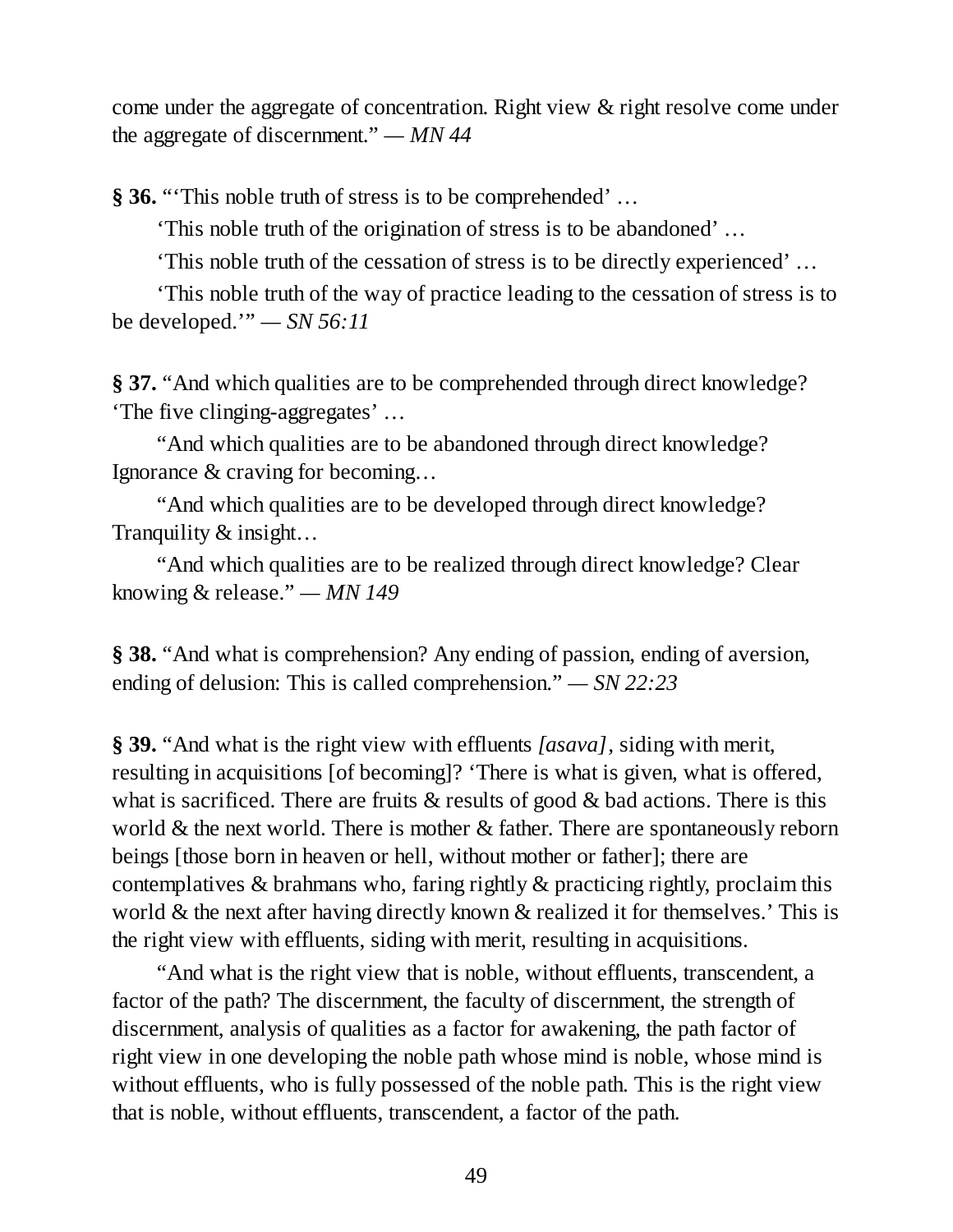"One tries to abandon wrong view & to enter into right view: This is one's right effort. One is mindful to abandon wrong view & to enter & remain in right view: This is one's right mindfulness. Thus these three qualities—right view, right effort, & right mindfulness—run & circle around right view.

"Of those, right view is the forerunner. And how is right view the forerunner? One discerns wrong resolve as wrong resolve, and right resolve as right resolve. And what is wrong resolve? Being resolved on sensuality, on ill will, on harmfulness. This is wrong resolve.

"And what is right resolve? Right resolve, I tell you, is of two sorts: There is right resolve with effluents, siding with merit, resulting in acquisitions; there is right resolve that is noble, without effluents, transcendent, a factor of the path.

"And what is the right resolve with effluents, siding with merit, resulting in acquisitions? Being resolved on renunciation, on freedom from ill will, on harmlessness. This is the right resolve with effluents, siding with merit, resulting in acquisitions.

"And what is the right resolve that is noble, without effluents, transcendent, a factor of the path? The thinking, directed thinking, resolve, mental absorption, mental fixity, focused awareness, & verbal fabrications in one developing the noble path whose mind is noble, whose mind is without effluents, who is fully possessed of the noble path. This is the right resolve that is noble, without effluents, transcendent, a factor of the path.

"One tries to abandon wrong resolve & to enter into right resolve: This is one's right effort. One is mindful to abandon wrong resolve & to enter & remain in right resolve: This is one's right mindfulness. Thus these three qualities—right view, right effort, & right mindfulness—run & circle around right resolve." *— MN 117*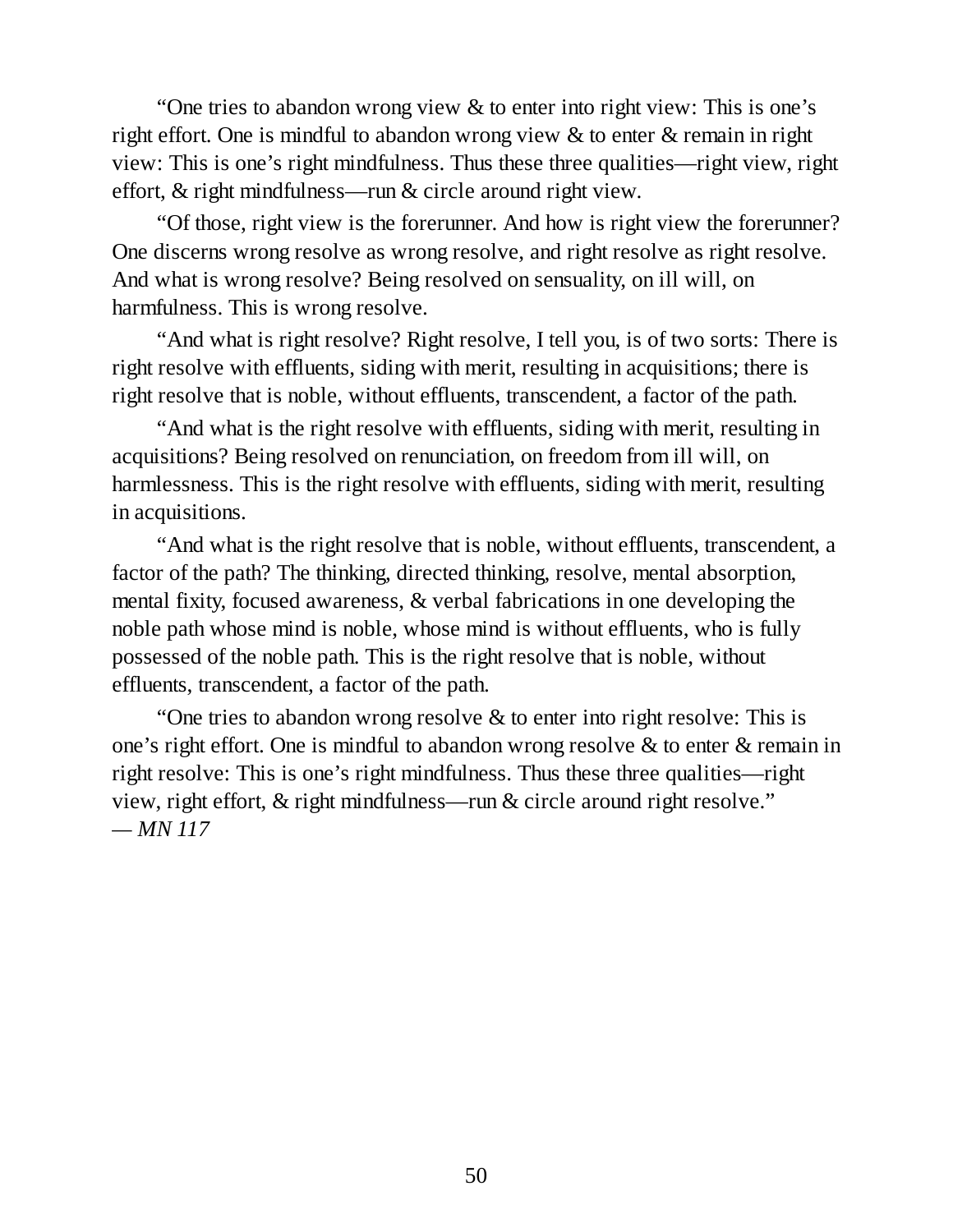### APPROPRIATE ATTENTION

**§ 40.** "With regard to internal factors, I don't envision any other single factor like appropriate attention as doing so much for a monk in training, who has not attained the heart's goal but remains intent on the unsurpassed safety from bondage. A monk who attends appropriately abandons what is unskillful and develops what is skillful." *— Iti 16*

**§ 41.** "There is the case where an uninstructed, run-of-the-mill person—who has no regard for noble ones, is not well-versed or disciplined in their Dhamma; who has no regard for people of integrity, is not well-versed or disciplined in their Dhamma—does not discern what ideas are fit for attention or what ideas are unfit for attention. This being so, he does not attend to ideas fit for attention and attends [instead] to ideas unfit for attention....

"This is how he attends inappropriately: 'Was I in the past? Was I not in the past? What was I in the past? How was I in the past? Having been what, what was I in the past? Shall I be in the future? Shall I not be in the future? What shall I be in the future? How shall I be in the future? Having been what, what shall I be in the future?' Or else he is inwardly perplexed about the immediate present: 'Am I? Am I not? What am I? How am I? Where has this being come from? Where is it bound?'

"As he attends inappropriately in this way, one of six kinds of view arises in him: The view *I have a self* arises in him as true & established, or the view *I have no self* … or the view *It is precisely by means of self that I perceive self* … or the view *It is precisely by means of self that I perceive not-self* … or the view *It is precisely by means of not-self that I perceive self* arises in him as true & established, or else he has a view like this: *This very self of mine—the knower that is sensitive here & there to the ripening of good & bad actions—is the self of mine that is constant, everlasting, eternal, not subject to change, and will endure as long as eternity.* This is called a thicket of views, a wilderness of views, a contortion of views, a writhing of views, a fetter of views. Bound by a fetter of views, the uninstructed, run-of-the-mill person is not freed from birth, aging, & death, from sorrow, lamentation, pain, distress, & despair. He is not freed, I tell you, from suffering & stress.

"The well-instructed disciple of the noble ones—who has regard for noble ones, is well-versed & disciplined in their Dhamma; who has regard for men of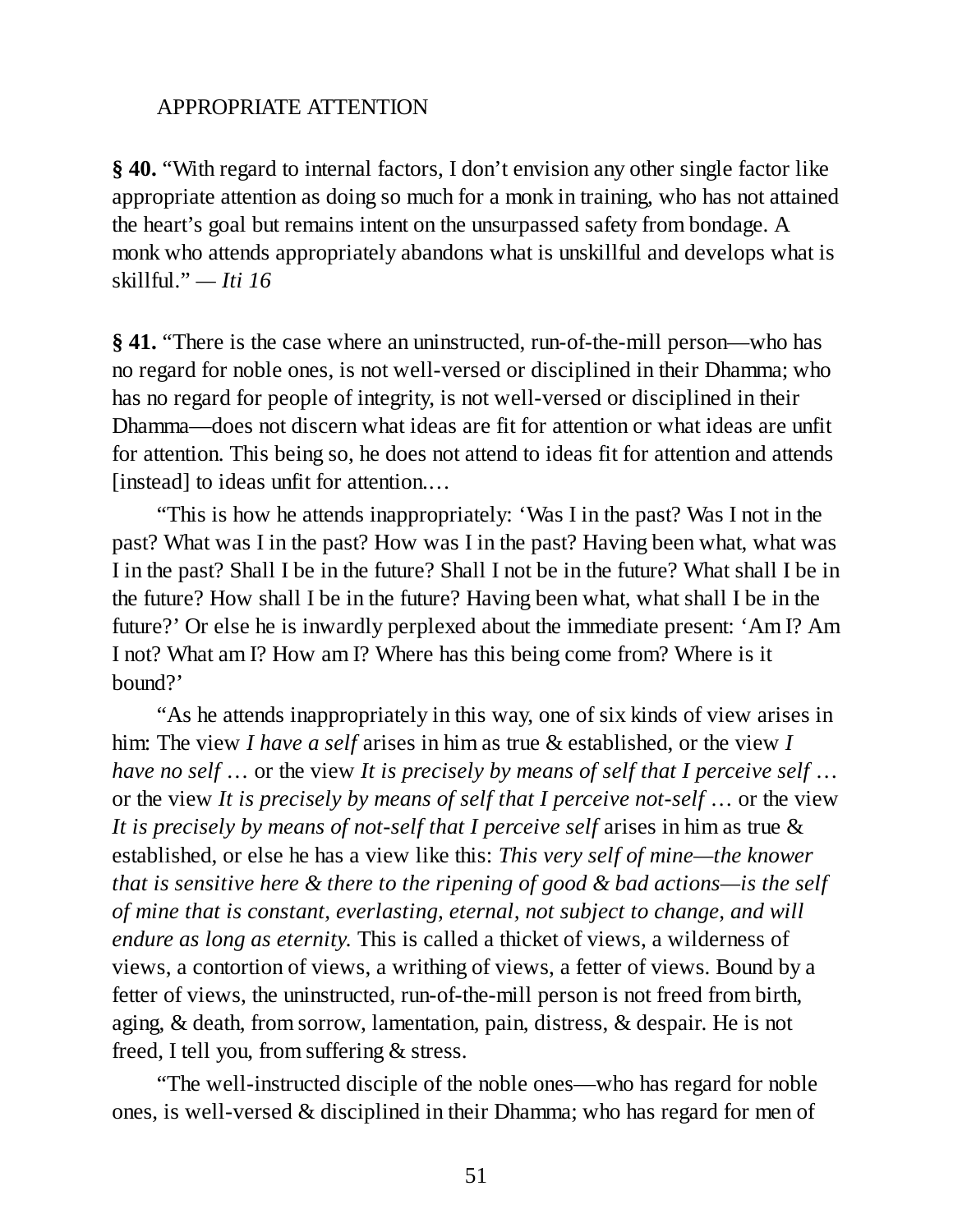integrity, is well-versed & disciplined in their Dhamma—discerns what ideas are fit for attention and what ideas are unfit for attention. This being so, he does not attend to ideas unfit for attention and attends [instead] to ideas fit for attention.…

"He attends appropriately, *This is stress … This is the origination of stress … This is the cessation of stress … This is the way leading to the cessation of stress.* As he attends appropriately in this way, three fetters are abandoned in him: identity-view, doubt, and grasping at habits & practices." *— MN 2*

**§ 42.** On one occasion Ven. Sariputta & Ven. Maha Kotthita were staying near Varanasi in the Deer Park at Isipatana. Then Ven. Maha Kotthita, emerging from seclusion in the late afternoon, went to Ven. Sariputta and, on arrival, exchanged courteous greetings with him. After an exchange of friendly greetings & courtesies, he sat to one side. As he was sitting there, he said to Ven. Sariputta, "Sariputta my friend, which things should a virtuous monk attend to in an appropriate way?"

"A virtuous monk, Kotthita my friend, should attend in an appropriate way to the five clinging-aggregates as inconstant, stressful, a disease, a cancer, an arrow, painful, an affliction, alien, a dissolution, an emptiness, not-self. Which five? The form clinging-aggregate, the feeling clinging-aggregate, the perception clingingaggregate, the fabrications clinging-aggregate, the consciousness clingingaggregate. A virtuous monk should attend in an appropriate way to these five clinging-aggregates as inconstant, stressful, a disease, a cancer, an arrow, painful, an affliction, alien, a dissolution, an emptiness, not-self. For it is possible that a virtuous monk, attending in an appropriate way to these five clinging-aggregates as inconstant… not-self, would realize the fruit of stream-entry."

"Then which things should a monk who has attained stream-entry attend to in an appropriate way?"

"A monk who has attained stream-entry should attend in an appropriate way to these five clinging-aggregates as inconstant, stressful, a disease, a cancer, an arrow, painful, an affliction, alien, a dissolution, an emptiness, not-self. For it is possible that a monk who has attained stream-entry, attending in an appropriate way to these five clinging-aggregates as inconstant… not-self, would realize the fruit of once-returning."

"Then which things should a monk who has attained once-returning attend to in an appropriate way?"

"A monk who has attained once-returning should attend in an appropriate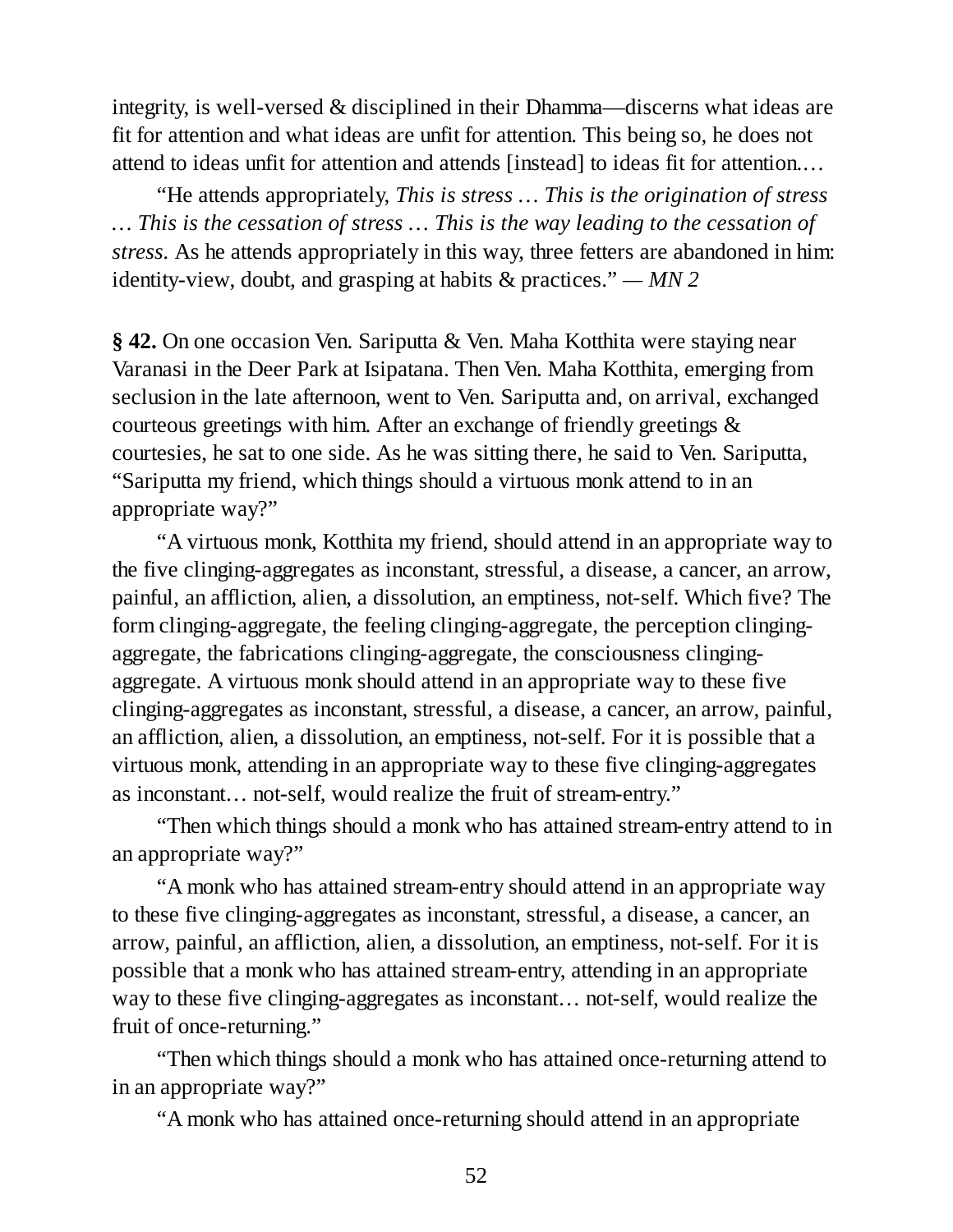way to these five clinging-aggregates as inconstant, stressful, a disease, a cancer, an arrow, painful, an affliction, alien, a dissolution, an emptiness, not-self. For it is possible that a monk who has attained once-returning, attending in an appropriate way to these five clinging-aggregates as inconstant… not-self, would realize the fruit of non-returning."

"Then which things should a monk who has attained non-returning attend to in an appropriate way?"

"A monk who has attained non-returning should attend in an appropriate way to these five clinging-aggregates as inconstant, stressful, a disease, a cancer, an arrow, painful, an affliction, alien, a dissolution, an emptiness, not-self. For it is possible that a monk who has attained non-returning, attending in an appropriate way to these five clinging-aggregates as inconstant… not-self, would realize the fruit of arahantship."

"Then which things should an arahant attend to in an appropriate way?"

"An arahant should attend in an appropriate way to these five clingingaggregates as inconstant, stressful, a disease, a cancer, an arrow, painful, an affliction, alien, a dissolution, an emptiness, not-self. Although, for an arahant, there is nothing further to do, and nothing to add to what has been done, still these things—when developed & pursued—lead both to a pleasant abiding in the here- &-now and to mindfulness & alertness." *— SN 22:122*

**§ 43.** "There are mental qualities that are skillful & unskillful, blameworthy & blameless, gross & refined, siding with darkness & with light. To foster appropriate attention to them: This is the food for the arising of unarisen analysis of qualities as a factor for awakening, or for the growth & increase of analysis of qualities… once it has arisen." *— SN 46:51*

**§ 44.** "There are these four ways of answering questions. Which four? There are questions that should be answered categorically. There are questions that should be answered with an analytical [qualified] answer [defining or redefining the terms]. There are questions that should be answered with a counter-question. There are questions that should be put aside. These are the four ways of answering questions." *— AN 4:42*

**§ 45.** "Then Vacchagotta the wanderer went to the Blessed One and, on arrival, exchanged courteous greetings with him. After an exchange of friendly greetings &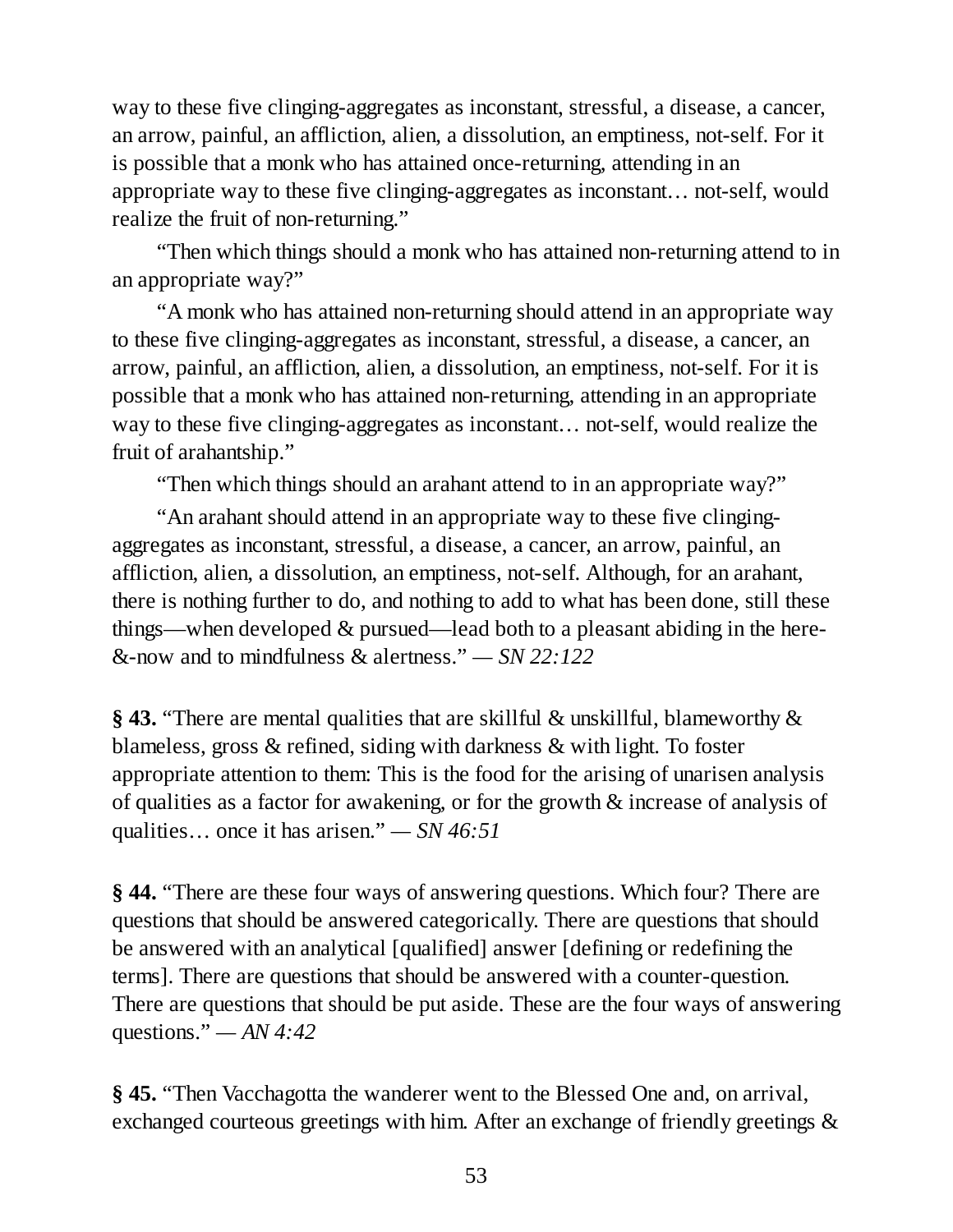courtesies, he sat down to one side. As he was sitting there he asked the Blessed One, "Now then, master Gotama, is there a self?" When this was said, the Blessed One was silent. "Then is there no self?" A second time the Blessed One was silent. Then Vacchagotta the wanderer got up from his seat and left.

Then not long after Vacchagotta the wanderer had left, Venerable Ananda said to the Blessed One, "Why, Lord, did the Blessed One not answer when asked a question by Vacchagotta the wanderer?"

"Ananda, if I—being asked by Vacchagotta the wanderer if there is a self were to answer that there is a self, that would be conforming with those contemplatives and brahmans who are exponents of eternalism [the view that there is an eternal, unchanging soul]. If I—being asked by Vacchagotta the wanderer if there is no self—were to answer that there is no self, that would be conforming with those contemplatives and brahmans who are exponents of annihilationism [the view that death is the annihilation of the self]. If I—being asked by Vacchagotta the wanderer if there is a self—were to answer that there is a self, would that be in keeping with the arising of knowledge that all phenomena are notself?"

"No, Lord."

"And if I—being asked by Vacchagotta the wanderer if there is no self were to answer that there is no self, the bewildered Vacchagotta would become even more bewildered: 'Does the self that I used to have now not exist?'" *— SN 44:10*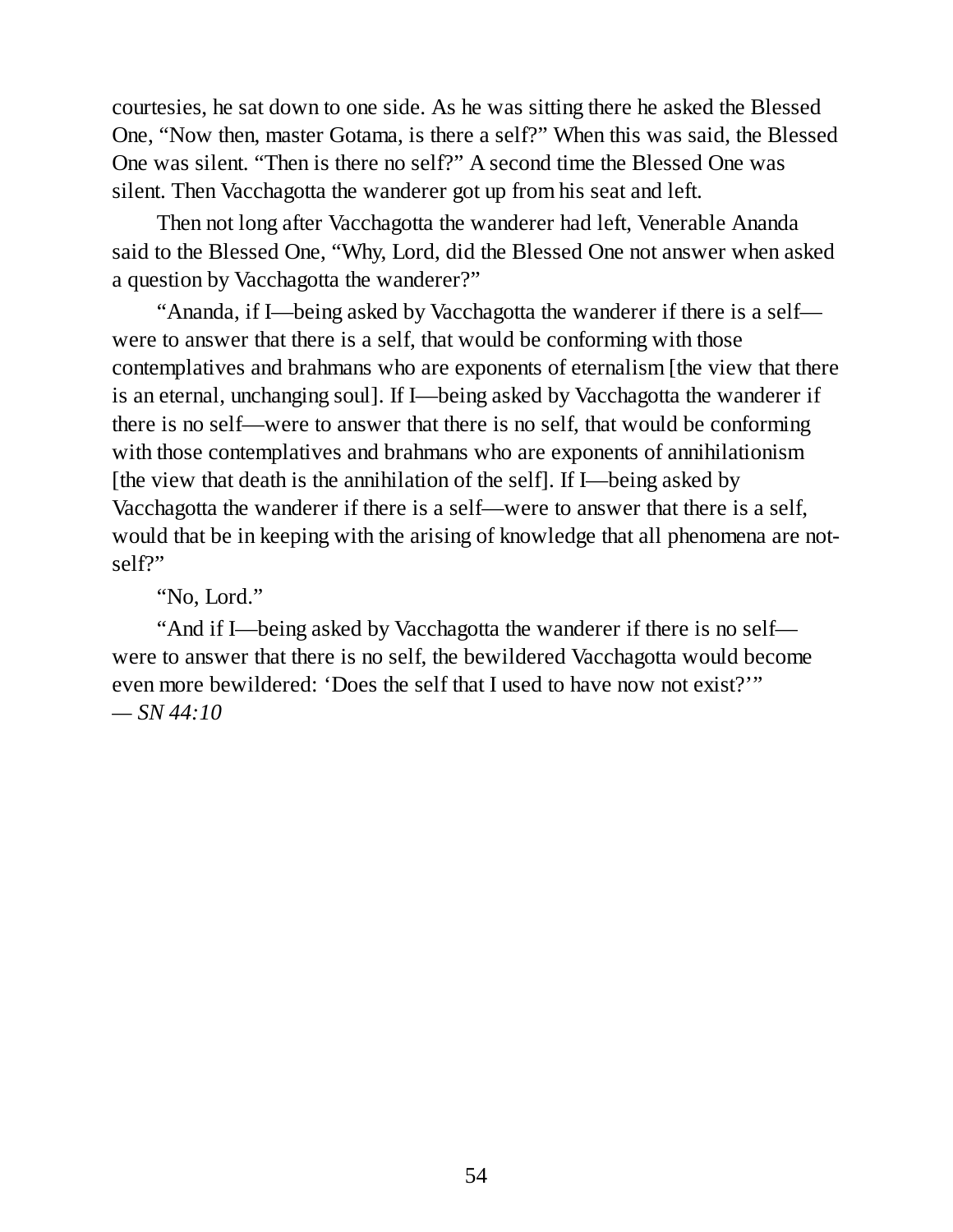### **PRACTICING**

| § 46. Irrigators guide | the water.            |
|------------------------|-----------------------|
| Fletchers shape        | the arrow shaft.      |
| Carpenters shape       | the wood.             |
| The wise control       | themselves. $-Dhp 80$ |

**§ 47.** [Visakha:] "Is the noble eightfold path fabricated or unfabricated?" [Sister Dhammadinna:] "The noble eightfold path is fabricated." *— MN 44*

**§ 48.** "Among whatever dhammas there may be, fabricated or unfabricated, dispassion—the subduing of intoxication, the elimination of thirst, the uprooting of attachment, the breaking of the round, the destruction of craving, dispassion, cessation, the realization of Unbinding—is considered supreme. Those who have confidence in the dhamma of dispassion have confidence in what is supreme; and for those with confidence in the supreme, supreme is the result.

"Among whatever fabricated dhammas there may be, the noble eightfold path —right view, right resolve, right speech, right action, right livelihood, right effort, right mindfulness, right concentration—is considered supreme. Those who have confidence in the dhamma of the noble path have confidence in what is supreme; and for those with confidence in the supreme, supreme is the result." *— Iti 90*

**§ 49.** "Just as the ocean has a gradual shelf, a gradual slope, a gradual inclination, with a sudden drop-off only after a long stretch; in the same way this Dhamma & Vinaya has a gradual training, a gradual performance, a gradual practice, with a penetration to gnosis only after a long stretch. The fact that this Dhamma & Vinaya has a gradual training, a gradual performance, a gradual practice, with a penetration to gnosis only after a long stretch: This is the first amazing & astounding quality of this Dhamma & Vinaya because of which, as they see it again & again, the monks take great joy in this Dhamma & Vinaya." *— Ud 5:5*

**§ 50.** Then Unnabha the brahman went to Ven. Ananda and on arrival greeted him courteously. After an exchange of friendly greetings & courtesies, he sat to one side. As he was sitting there, he said to Ven. Ananda, "Master Ananda, what is the aim of this holy life lived under Gotama the contemplative?"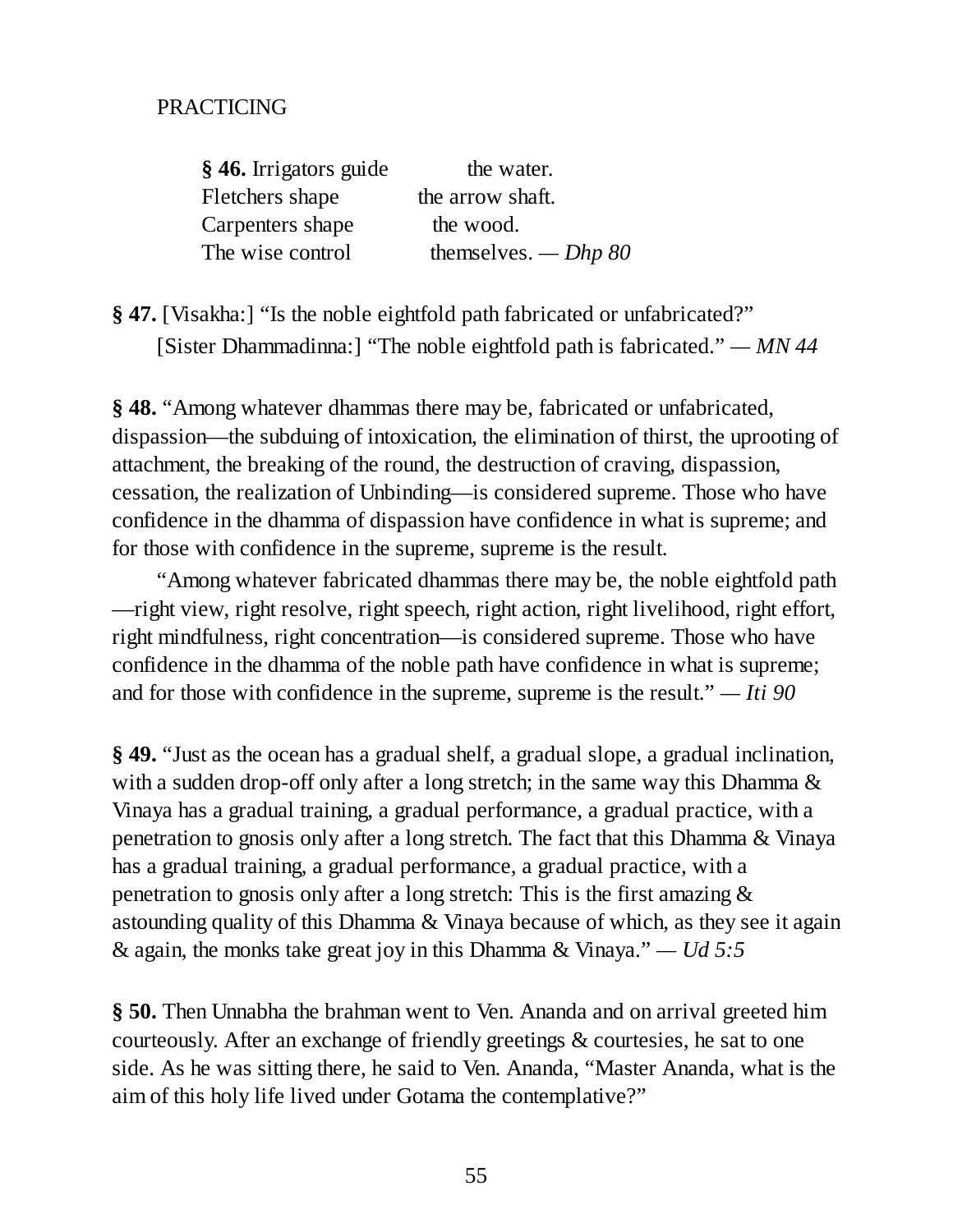"Brahman, the holy life is lived under the Blessed One with the aim of abandoning desire."

"Is there a path, is there a practice, for the abandoning of that desire?" "Yes, there is…."

"What is the path, the practice, for the abandoning of that desire?"

"Brahman, there is the case where a monk develops the base of power endowed with concentration founded on desire & the fabrications of exertion. He develops the base of power endowed with concentration founded on persistence… concentration founded on intent… concentration founded on discrimination & the fabrications of exertion. This, brahman, is the path, this is the practice for the abandoning of that desire."

"If that's so, Master Ananda, then it's an endless path, and not one with an end, for it's impossible that one could abandon desire by means of desire."

"In that case, brahman, let me question you on this matter. Answer as you see fit. What do you think: Didn't you first have desire, thinking, 'I'll go to the park,' and then when you reached the park, wasn't that particular desire allayed?"

"Yes, sir."

"Didn't you first have persistence, thinking, 'I'll go to the park,' and then when you reached the park, wasn't that particular persistence allayed?"

"Yes, sir."

"Didn't you first have the intent, thinking, 'I'll go to the park,' and then when you reached the park, wasn't that particular intent allayed?"

"Yes, sir."

"Didn't you first have [an act of] discrimination, thinking, 'I'll go to the park,' and then when you reached the park, wasn't that particular [act of] discrimination allayed?"

"Yes, sir."

"So it is with an arahant whose effluents are ended, who has reached fulfillment, done the task, laid down the burden, attained the true goal, totally destroyed the fetter of becoming, and who is released through right gnosis. Whatever desire he first had for the attainment of arahantship, on attaining arahantship that particular desire is allayed. Whatever persistence he first had for the attainment of arahantship, on attaining arahantship that particular persistence is allayed. Whatever intent he first had for the attainment of arahantship, on attaining arahantship that particular intent is allayed. Whatever discrimination he first had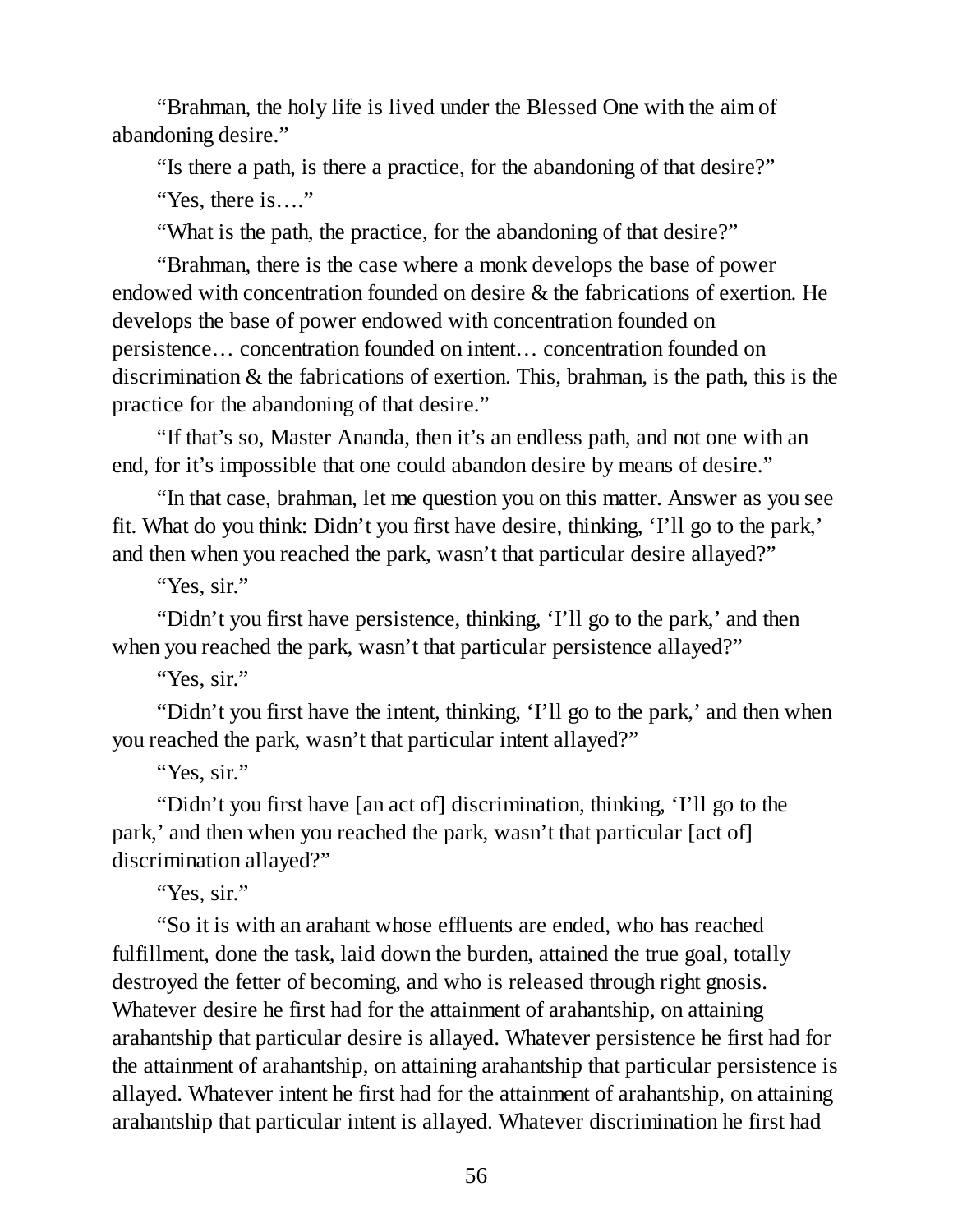for the attainment of arahantship, on attaining arahantship that particular discrimination is allayed. So what do you think, brahman? Is this an endless path, or one with an end?"

"You're right, Master Ananda. This is a path with an end, and not an endless one." *— SN 51:15*

> **§ 51.** At the time for initiative he takes no initiative. Young, strong, but lethargic, the resolves of his heart exhausted, the lazy, lethargic one loses the path to discernment. *— Dhp 280* **§ 52.** From striving comes wisdom *[bhuri];* from not, wisdom's end. Knowing these two courses —to development, decline conduct yourself so that wisdom will grow. *— Dhp 282* **§ 53.** For a person of unsteady mind, not knowing true Dhamma, serenity set adrift: discernment doesn't grow full. *— Dhp 38* **§ 54.** There's no jhana for one with no discernment, no discernment for one with no jhana. But one with both jhana & discernment: *he's* on the verge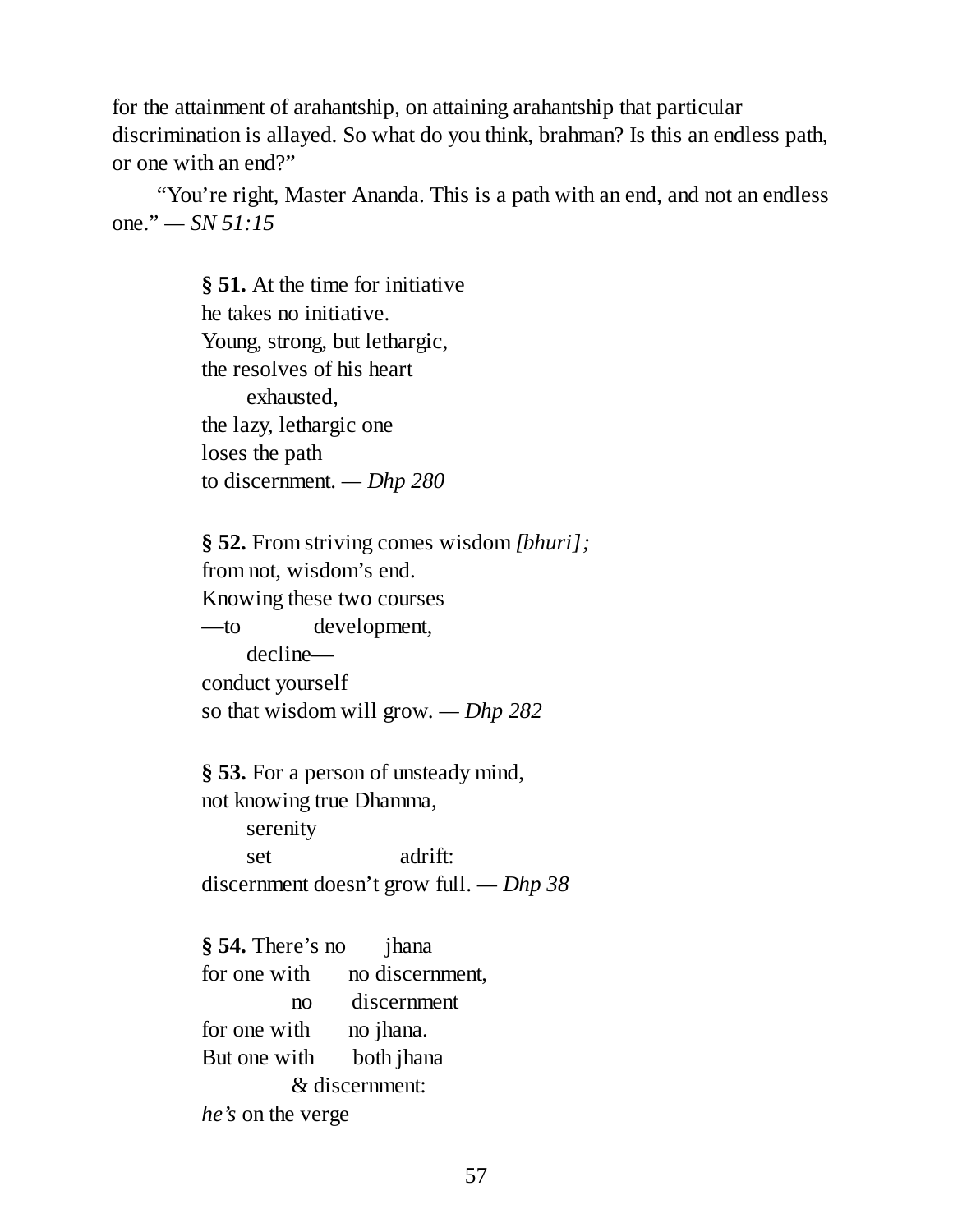### of Unbinding. *— Dhp 372*

**§ 55.** "These four devotions to pleasure are base, vulgar, common, ignoble, unprofitable. They do not lead to disenchantment, to dispassion, to cessation, to calm, to direct knowledge, to awakening, to unbinding. Which four? There is the case where a certain fool, having killed living beings, is cheered & pleased with himself... having taken what is not given, he is cheered & pleased with himself... having told a lie, he is cheered & pleased with himself... he enjoys himself, supplied & endowed with the five strings of sensuality…

"These four devotions to pleasure lead exclusively to disenchantment, to dispassion, to cessation, to calm, to direct knowledge, to awakening, to unbinding. Which four? There is the case where a monk [practices the four jhanas]." *— DN 29*

**§ 56.** "Even though a disciple of the noble ones has clearly seen as it actually is with right discernment that sensuality is of much stress, much despair, & greater drawbacks, still—if he has not attained a rapture & pleasure apart from sensuality, apart from unskillful mental qualities, or something more peaceful than that—he can be tempted by sensuality. But when he has clearly seen as it actually is with right discernment that sensuality is of much stress, much despair, & greater drawbacks, and he has attained a rapture & pleasure apart from sensuality, apart from unskillful mental qualities, or something more peaceful than that, he cannot be tempted by sensuality." *— MN 14*

**§ 57.** "Now what, monks, is five-factored noble right concentration? There is the case where a monk—quite secluded from sensuality, secluded from unskillful qualities—enters and remains in the first jhana: rapture & pleasure born of seclusion, accompanied by directed thought & evaluation. He permeates and pervades, suffuses and fills this very body with the rapture & pleasure born of seclusion. There is nothing of his entire body unpervaded by rapture & pleasure born from seclusion.

"Just as if a skilled bathman or bathman's apprentice would pour bath powder into a brass basin and knead it together, sprinkling it again and again with water, so that his ball of bath powder—saturated, moisture-laden, permeated within and without—would nevertheless not drip; even so, the monk permeates, suffuses and fills this very body with the rapture & pleasure born of seclusion.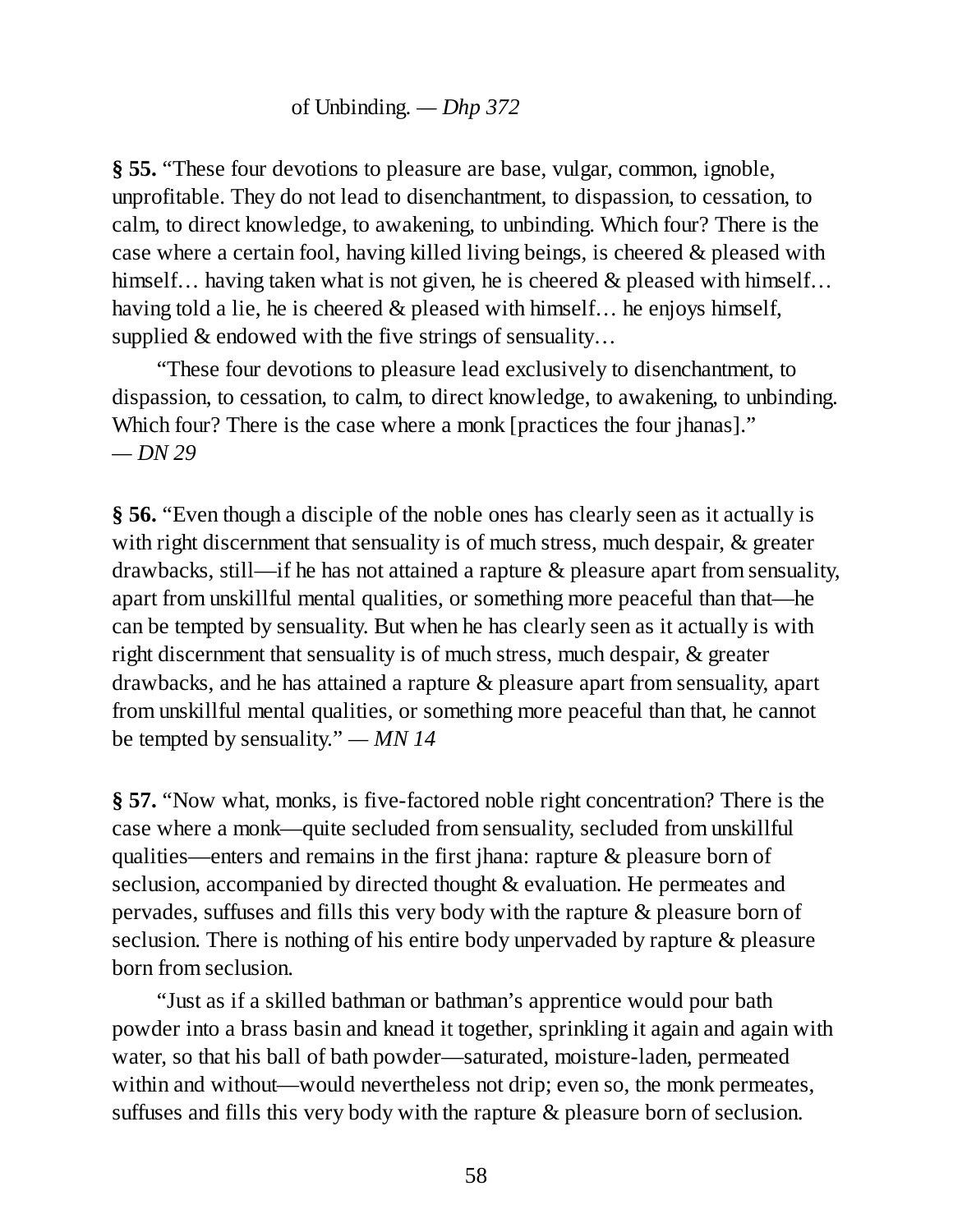There is nothing of his entire body unpervaded by rapture & pleasure born from seclusion. This is the first development of the five-factored noble right concentration.

"Then, with the stilling of directed thoughts & evaluations, he enters and remains in the second jhana: rapture & pleasure born of concentration, unification of awareness free from directed thought and evaluation—internal assurance. He permeates and pervades, suffuses and fills this very body with the rapture & pleasure born of concentration. There is nothing of his entire body unpervaded by rapture & pleasure born of concentration.

"Just like a lake with spring-water welling up from within, having no inflow from east, west, north, or south, and with the skies periodically supplying abundant showers, so that the cool fount of water welling up from within the lake would permeate and pervade, suffuse and fill it with cool waters, there being no part of the lake unpervaded by the cool waters; even so, the monk permeates and pervades, suffuses and fills this very body with the rapture & pleasure born of concentration. There is nothing of his entire body unpervaded by rapture & pleasure born of concentration. This is the second development of the fivefactored noble right concentration.

"Then, with the fading of rapture, he remains equanimous, mindful, & alert, and senses pleasure with the body. He enters and remains in the third jhana, and of him the noble ones declare, 'Equanimous & mindful, he has a pleasant abiding.' He permeates and pervades, suffuses and fills this very body with the pleasure divested of rapture, so that there is nothing of his entire body unpervaded with pleasure divested of rapture.

"Just as in a blue-, white-, or red-lotus pond, there may be some of the blue, white, or red lotuses which, born and growing in the water, stay immersed in the water and flourish without standing up out of the water, so that they are permeated and pervaded, suffused and filled with cool water from their roots to their tips, and nothing of those blue, white, or red lotuses would be unpervaded with cool water; even so, the monk permeates and pervades, suffuses and fills this very body with the pleasure divested of rapture. There is nothing of his entire body unpervaded with pleasure divested of rapture. This is the third development of the five-factored noble right concentration.

"Then, with the abandoning of pleasure and stress—as with the earlier disappearance of elation & distress—he enters and remains in the fourth jhana: purity of equanimity & mindfulness, neither-pleasure-nor-pain. He sits,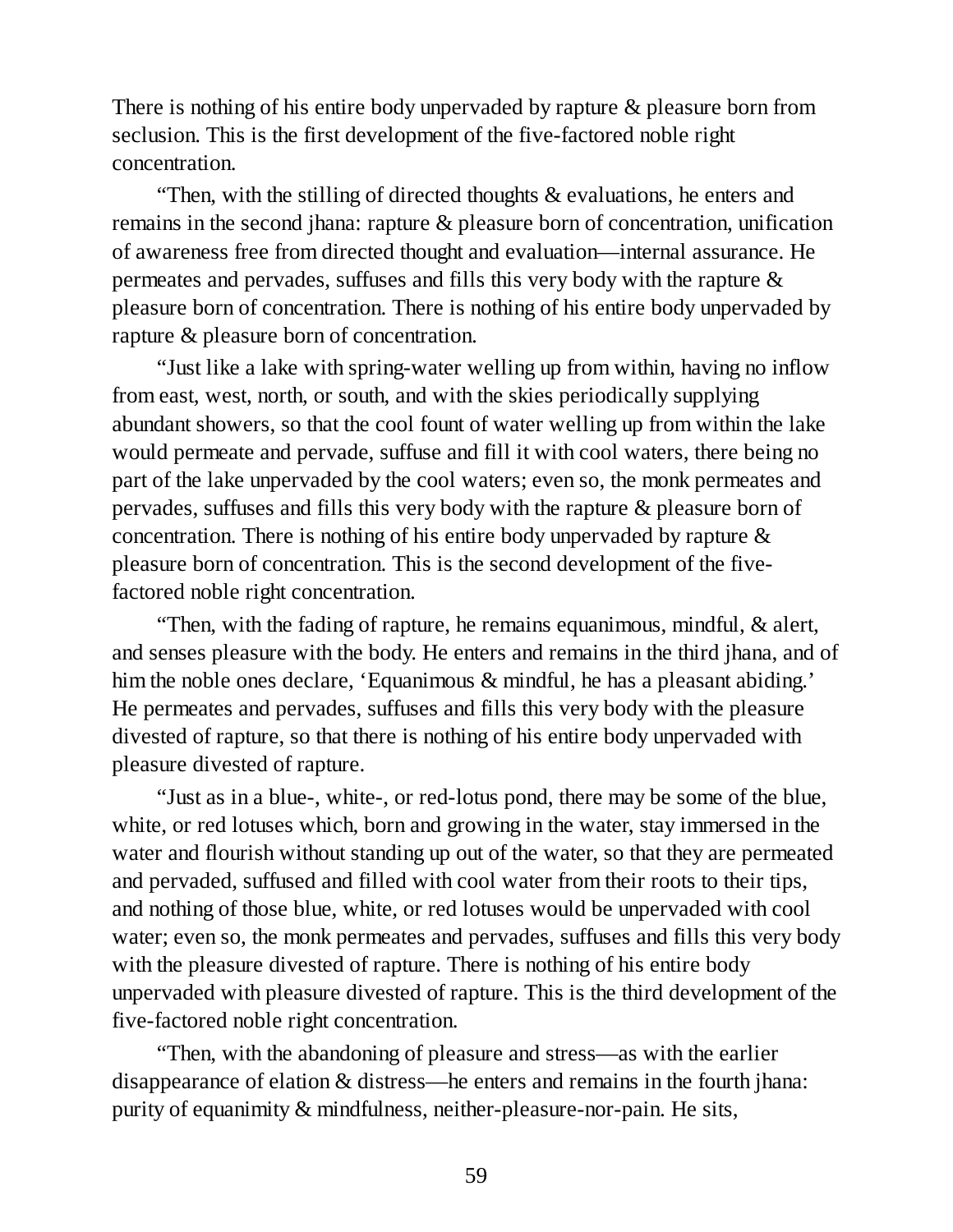permeating the body with a pure, bright awareness, so that there is nothing of his entire body unpervaded by pure, bright awareness.

"Just as if a man were sitting wrapped from head to foot with a white cloth so that there would be no part of his body to which the white cloth did not extend; even so, the monk sits, permeating his body with a pure, bright awareness. There is nothing of his entire body unpervaded by pure, bright awareness. This is the fourth development of the five-factored noble right concentration.

"And furthermore, the monk has his theme of reflection well in hand, well attended to, well-pondered, well-tuned [well-penetrated] by means of discernment.

"Just as if one person were to reflect on another, or a standing person were to reflect on a sitting person, or a sitting person were to reflect on a person lying down; even so, monks, the monk has his theme of reflection well in hand, well attended to, well-pondered, well-tuned [well-penetrated] by means of discernment. This is the fifth development of the five-factored noble right concentration." *— AN 5:28*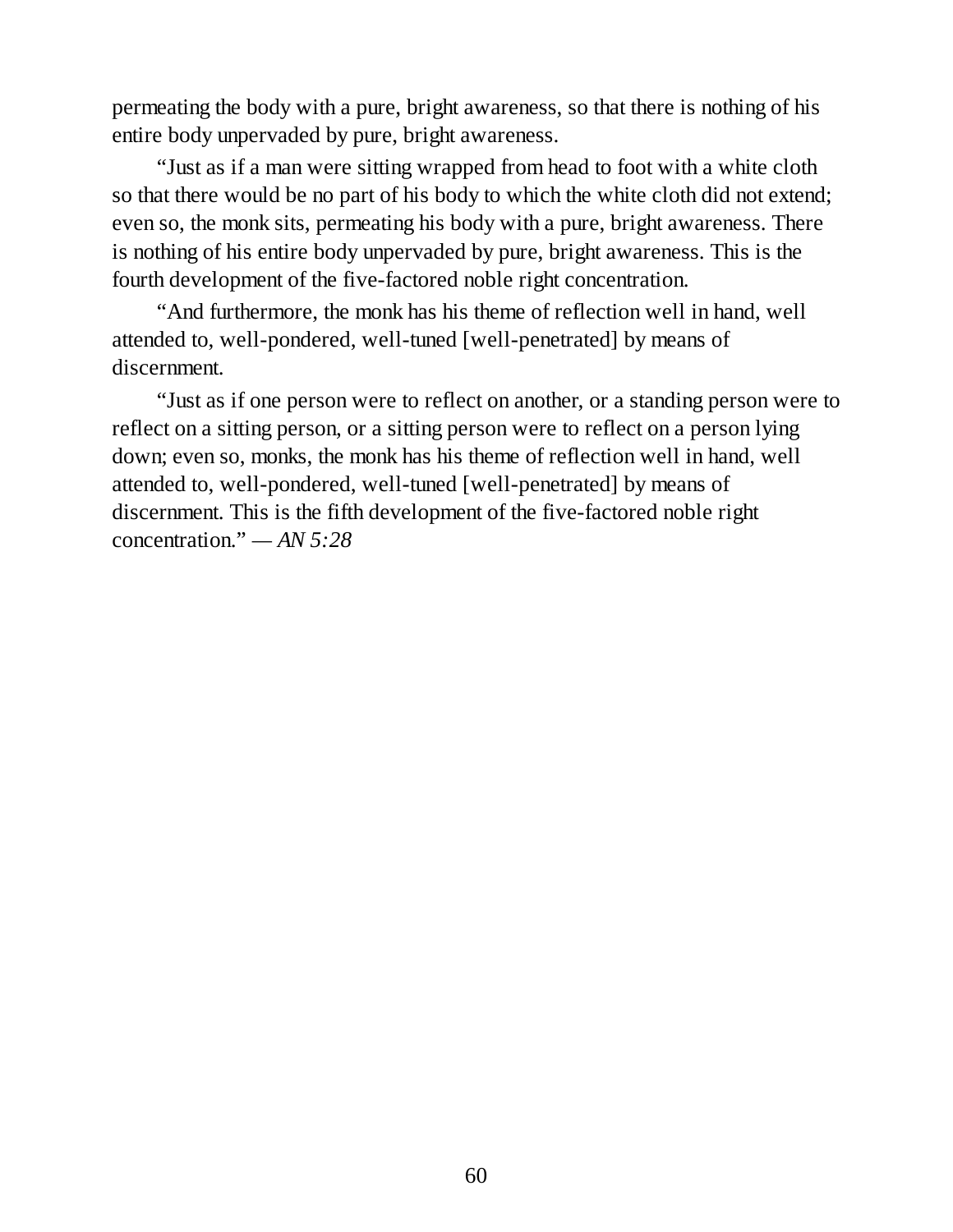#### MODERATION

**§ 58.** "And how is striving fruitful, how is exertion fruitful? There is the case where a monk, when not loaded down, does not load himself down with pain, nor does he reject pleasure that accords with the Dhamma, although he is not infatuated with that pleasure. He discerns that 'When I exert a [bodily, verbal, or mental] fabrication against this cause of stress, then from the fabrication of exertion there is dispassion[see  $$100$ ]. When I look on with equanimity at that cause of stress, then from the development of equanimity there is dispassion.' So he exerts a fabrication against the cause of stress where there comes dispassion from the fabrication of exertion, and develops equanimity with regard to the cause of stress where there comes dispassion from the development of equanimity. Thus the stress where there comes dispassion from the fabrication of exertion is exhausted & the stress where there comes dispassion from the development of equanimity is exhausted…

"Suppose a fletcher were to heat & warm an arrow shaft between two flames, making it straight & pliable. Then at a later time he would no longer heat & warm the shaft between two flames, making it straight & pliable. Why is that? Because he has attained the goal for which he was heating & warming the shaft. That is why at a later time he would no longer heat & warm the shaft between two flames, making it straight & pliable.

"In the same way, the monk notices this: 'When I live according to my pleasure, unskillful mental qualities increase in me & skillful qualities decline. When I exert myself with stress & pain, though, unskillful qualities decline in me & skillful qualities increase. Why don't I exert myself with stress & pain?' So he exerts himself with stress & pain, and while he is exerting himself with stress & pain, unskillful qualities decline in him, & skillful qualities increase. Then at a later time he would no longer exert himself with stress & pain. Why is that? Because he has attained the goal for which he was exerting himself with stress & pain. That is why, at a later time, he would no longer exert himself with stress & pain.

"This is how striving is fruitful, how exertion is fruitful." *— MN 101*

**§ 59.** "And what are the effluents to be abandoned by using? There is the case where a monk, reflecting appropriately, uses the robe simply to counteract cold, to counteract heat, to counteract the touch of flies, mosquitoes, wind, sun, & reptiles;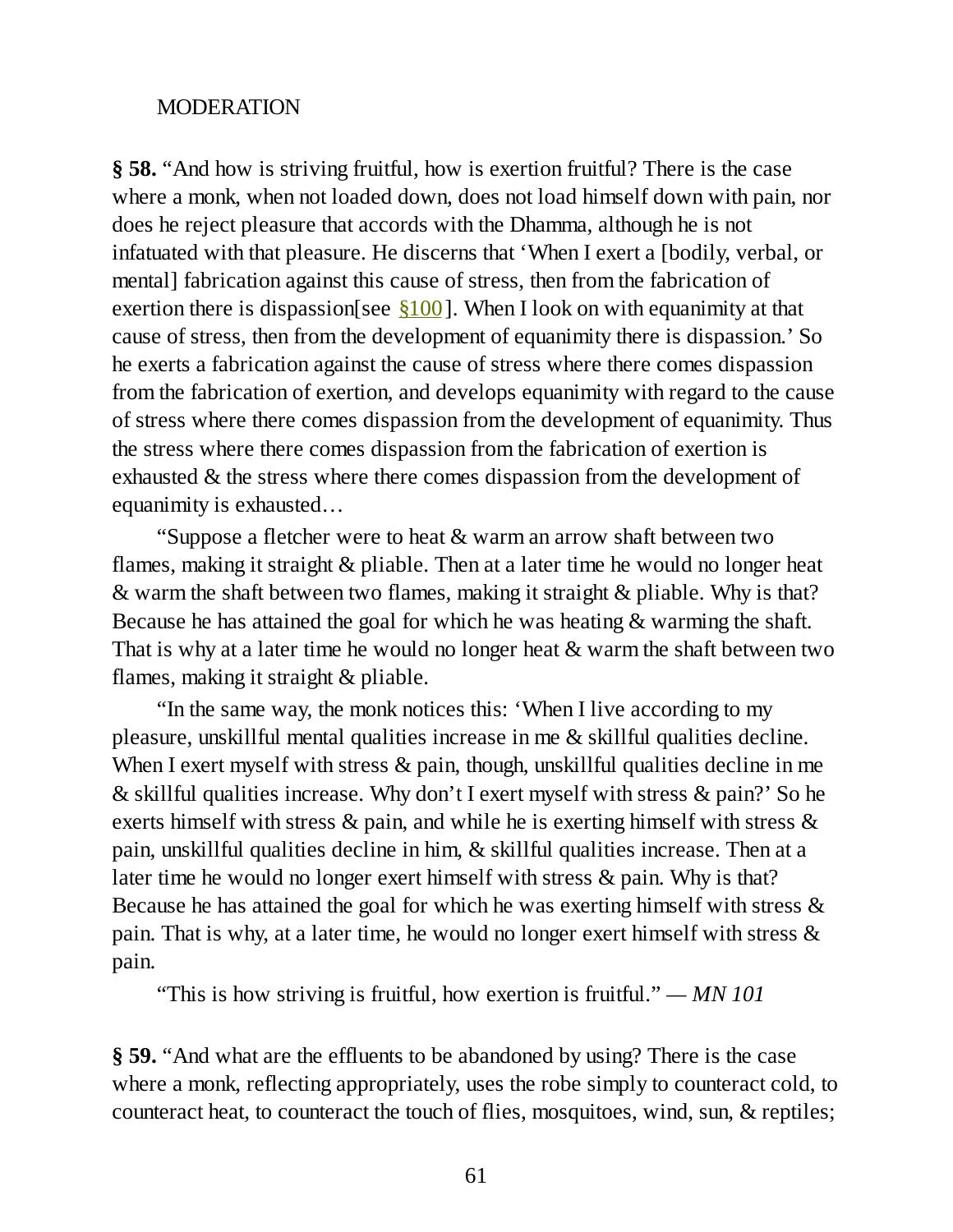simply for the purpose of covering the parts of the body that cause shame.

"Reflecting appropriately, he uses alms food, not playfully, nor for intoxication, nor for putting on bulk, nor for beautification; but simply for the survival & continuance of this body, for ending its afflictions, for the support of the holy life, thinking, 'Thus will I destroy old feelings [of hunger] and not create new feelings [from overeating]. I will maintain myself, be blameless, & live in comfort.'

"Reflecting appropriately, he uses lodging simply to counteract cold, to counteract heat, to counteract the touch of flies, mosquitoes, wind, sun, & reptiles; simply for protection from the inclemencies of weather and for the enjoyment of seclusion.

"Reflecting appropriately, he uses medicinal requisites that are used for curing the sick simply to counteract any pains of illness that have arisen and for maximum freedom from disease." *— MN 2*

**§ 60.** I have heard that on one occasion the Blessed One was staying near Rajagaha, on Vulture Peak Mountain. And on that occasion Ven. Sona was staying near Rajagaha in the Cool Wood. Then, as Ven. Sona was meditating in seclusion [after doing walking meditation until the skin of his soles was split & bleeding], this train of thought arose in his awareness: "Of the Blessed One's disciples who have aroused their persistence, I am one, but my mind is not released from the effluents through lack of clinging/sustenance. Now, my family has enough wealth that it would be possible to enjoy wealth & make merit. What if I were to disavow the training, return to the lower life, enjoy wealth, & make merit?"

Then the Blessed One, as soon as he perceived with his awareness the train of thought in Ven. Sona's awareness disappeared from Vulture Peak Mountain just as a strong man might extend his flexed arm or flex his extended arm appeared in the Cool Wood right in front of Ven. Sona, and sat down on a prepared seat. Ven. Sona, after bowing down to the Blessed One, sat to one side. As he was sitting there, the Blessed One said to him, "Just now, as you were meditating in seclusion, didn't this train of thought appear to your awareness: 'Of the Blessed One's disciples who have aroused their persistence, I am one, but my mind is not released from the effluents.… What if I were to disavow the training, return to the lower life, enjoy wealth, & make merit?'"

"Yes, lord."

"Now what do you think, Sona? Before, when you were a house-dweller,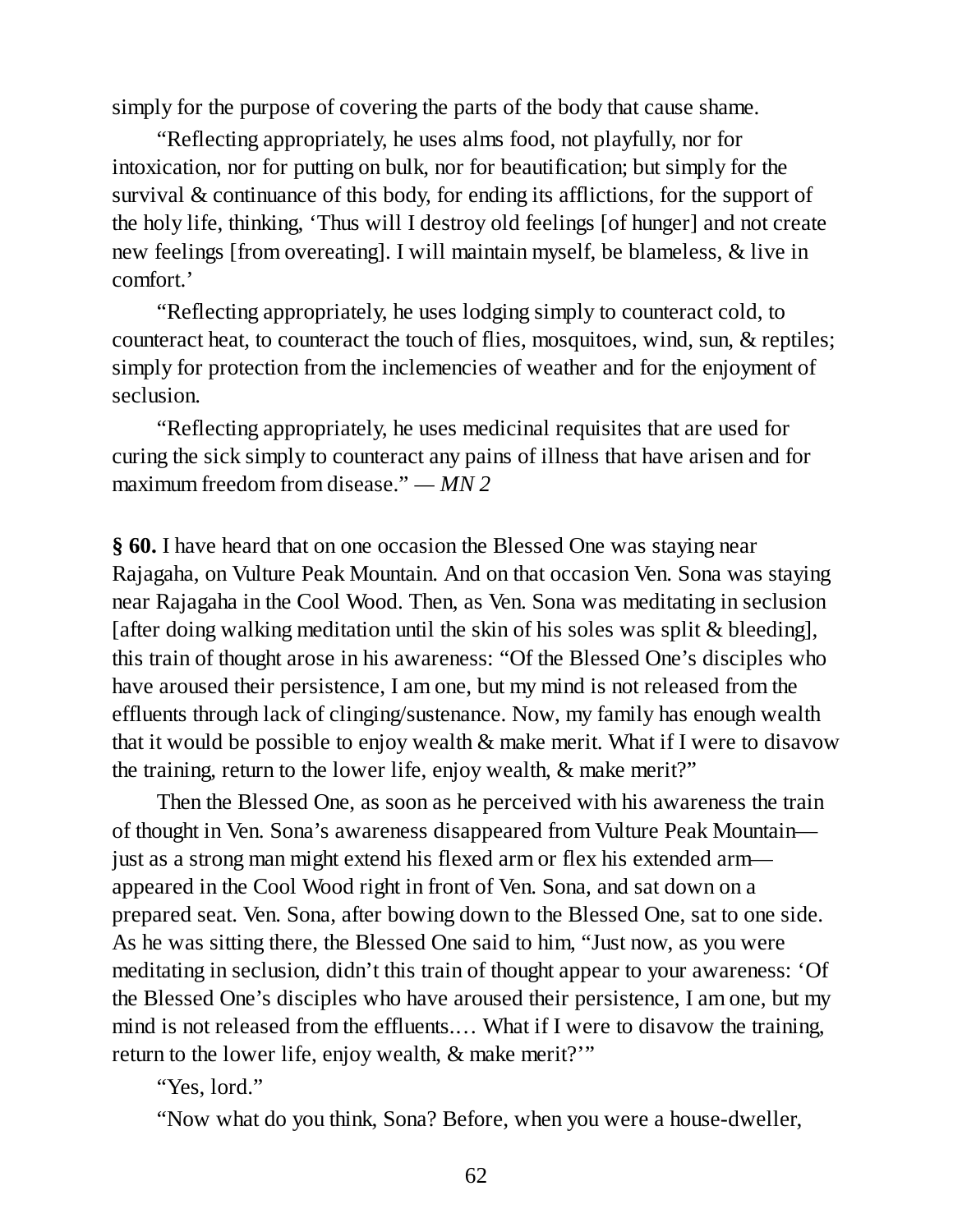were you skilled at playing the lute?"

"Yes, lord."

"And what do you think? When the strings of your lute were too taut, was your lute in tune & playable?"

"No, lord."

"And what do you think? When the strings of your lute were too loose, was your lute in tune & playable?"

"No, lord."

"And what do you think? When the strings of your lute were neither too taut nor too loose, but tuned to be right on pitch, was your lute in tune & playable?"

"Yes, lord."

"In the same way, Sona, over-aroused persistence leads to restlessness, overly slack persistence leads to laziness. Thus you should determine the right pitch for your persistence, attune the pitch of the (five) faculties (to that), and there pick up your theme."

"Yes, lord," Ven. Sona answered the Blessed One. Then, having given this exhortation to Ven. Sona, the Blessed One—as a strong man might extend his flexed arm or flex his extended arm—disappeared from the Cool Wood and appeared on Vulture Peak Mountain.

So after that, Ven. Sona determined the right pitch for his persistence, attuned the pitch of the (five) faculties (to that), and there picked up his theme. Dwelling alone, secluded, heedful, ardent, & resolute, he in no long time reached & remained in the supreme goal of the holy life for which clansmen rightly go forth from home into homelessness, knowing & realizing it for himself in the here & now. He knew: "Birth is ended, the holy life fulfilled, the task done. There is nothing further for the sake of this world." And thus Ven. Sona became another one of the arahants. *— AN 6:55*

**§ 61.** "As I was remaining heedful, ardent, & resolute… it occurred to me, 'Excessive persistence arose in me, and because of the excessive persistence my concentration fell away.… Just as if a man might hold a quail tightly with both hands; it would die then & there. In the same way, excessive persistence arose in me.… I will act in such a way that uncertainty… & excessive persistence will not arise in me again.'

"As I was remaining heedful, ardent, & resolute… it occurred to me,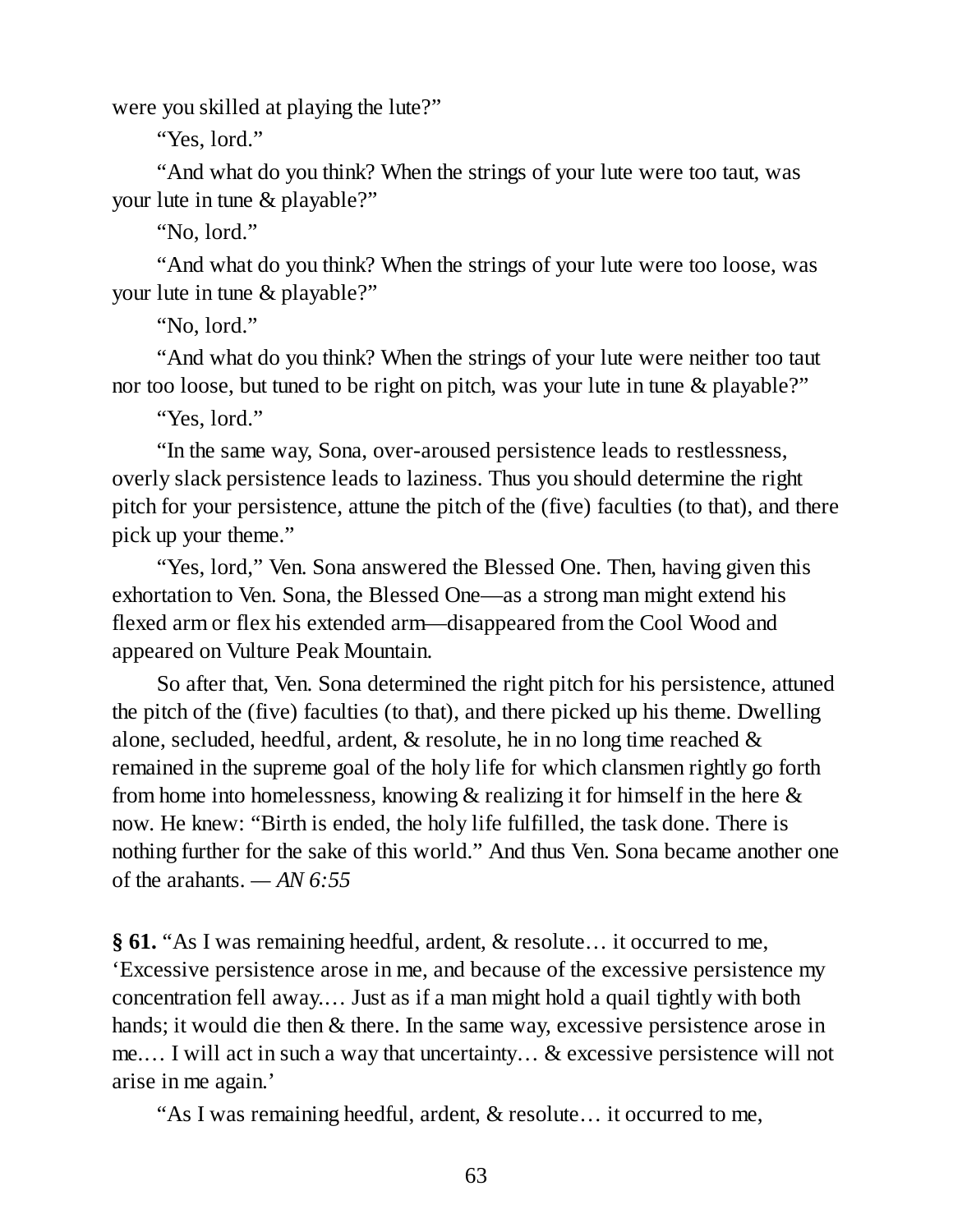'Sluggish persistence arose in me, and because of the sluggish persistence my concentration fell away.… Just as if a man might hold a quail loosely; it would fly out of his hand. In the same way, sluggish persistence arose in me.… I will act in such a way that uncertainty… excessive persistence, & sluggish persistence will not arise in me again.'" *— MN 128*

**§ 62.** "There is the case where a monk develops the base of power endowed with concentration founded on persistence & the fabrications of exertion, thinking, 'This persistence of mine will be neither overly sluggish nor overly active, neither inwardly constricted nor outwardly scattered'.…

"And how is persistence overly sluggish? Whatever persistence is accompanied by laziness, conjoined with laziness: That is called overly sluggish persistence.

"And how is persistence overly active? Whatever persistence is accompanied by restlessness, conjoined with restlessness: That is called overly active persistence.

"And how is persistence inwardly constricted? Whatever persistence is accompanied by sloth & drowsiness, conjoined with sloth & drowsiness: That is called inwardly constricted persistence.

"And how is persistence outwardly scattered? Whatever persistence is stirred up by the five strings of sensuality, outwardly dispersed & dissipated: That is called outwardly scattered persistence." *— SN 51:20*

**§ 63.** "Monks, on any occasion when the mind is sluggish, that is the wrong time to develop calm as a factor for awakening, concentration as a factor for awakening, equanimity as a factor for awakening. Why is that? The sluggish mind is hard to raise up by those mental qualities. Just as if a man, wanting to make a small fire blaze up, were to place wet grass in it, wet cow dung, & wet sticks; were to give it a spray of water and smother it with dust. Is it possible that he would make the small fire blaze up?"

"No, lord."

"In the same way, monks, on any occasion the mind is sluggish, that is the wrong time to develop calm as a factor for awakening, concentration as a factor for awakening, equanimity as a factor for awakening. Why is that? The sluggish mind is hard to raise up by those mental qualities.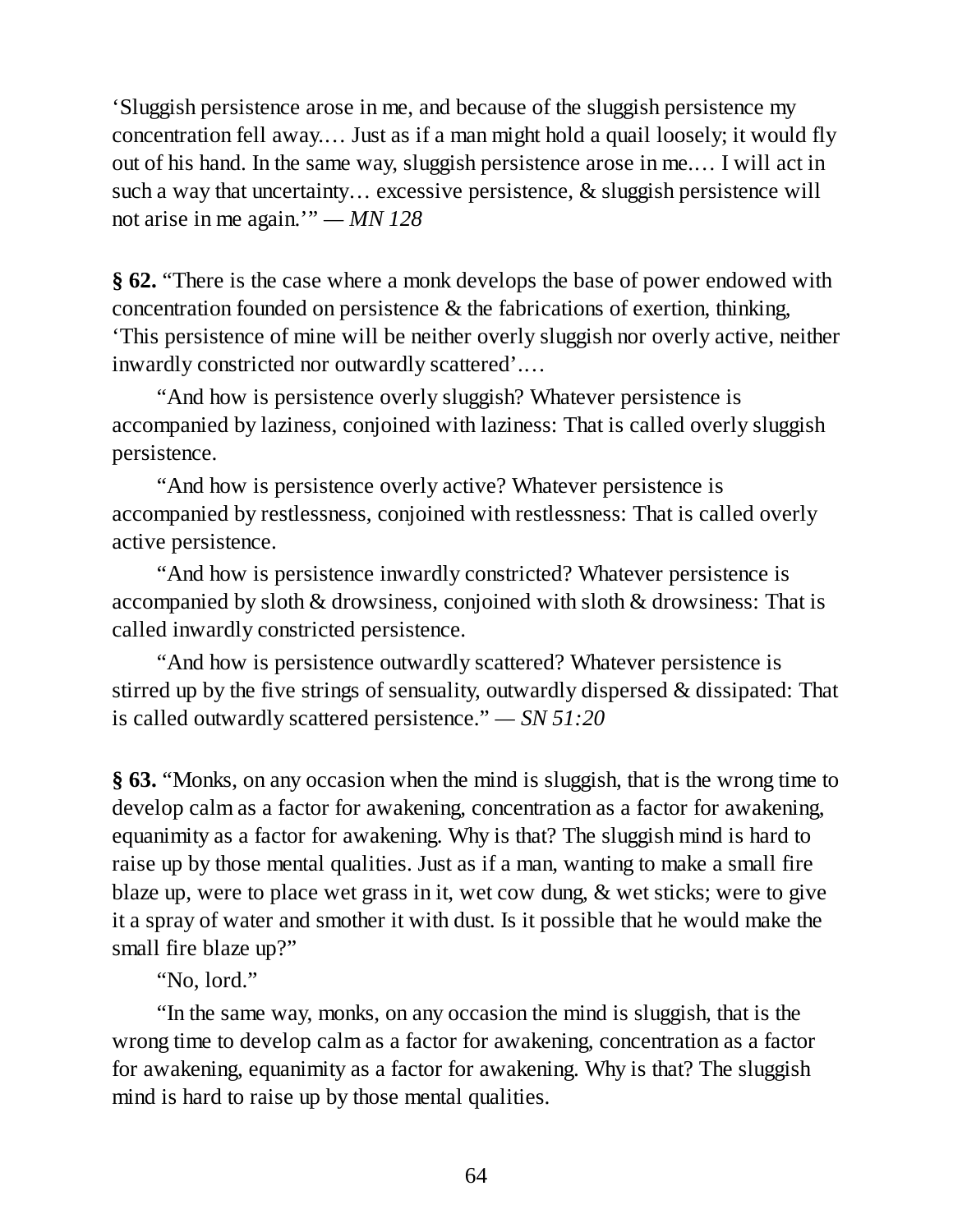"Now, on any occasion when the mind is sluggish, that is the right time to develop analysis of qualities as a factor for awakening, persistence as a factor for awakening, rapture as a factor for awakening. Why is that? The sluggish mind is easy to raise up by those mental qualities. Just as if a man, wanting to make a small fire blaze up, were to place dry grass in it, dry cow dung, & dry sticks; were to blow on it with his mouth and not smother it with dust. Is it possible that he would make the small fire blaze up?

#### "Yes, lord.

"In the same way, monks, on any occasion when the mind is sluggish, that is the right time to develop analysis of qualities as a factor for awakening, persistence as a factor for awakening, rapture as a factor for awakening. Why is that? The sluggish mind is easy to raise up by those mental qualities.

"Now, on any occasion when the mind is restless, that is the wrong time to develop analysis of qualities as a factor for awakening, persistence as a factor for awakening, rapture as a factor for awakening. Why is that? The restless mind is hard to still with those mental qualities. Just as if a man, wanting to put out a large fire, were to place dry grass in it, dry cow dung, & dry sticks; were to blow on it with his mouth and not smother it with dust. Is it possible that he would put it out?"

#### "No, lord."

"In the same way, monks, on any occasion when the mind is restless, that is the wrong time to develop analysis of qualities as a factor for awakening, persistence as a factor for awakening, rapture as a factor for awakening. Why is that? The restless mind is hard to still with those mental qualities.

"Now, on occasions when the mind is restless, that is the right time to develop calm as a factor for awakening, concentration as a factor for awakening, equanimity as a factor for awakening. Why is that? The restless mind is easy to still with those mental qualities. Just as if a man, wanting to put out a large fire, were to place wet grass in it, wet cow dung, & wet sticks; were to give it a spray of water and smother it with dust. Is it possible that he would put it out?"

## "Yes, lord."

"In the same way, monks, when the mind is restless, that is the right time to develop calm as a factor for awakening, concentration as a factor for awakening, equanimity as a factor for awakening. Why is that? The restless mind is easy to still with those mental qualities.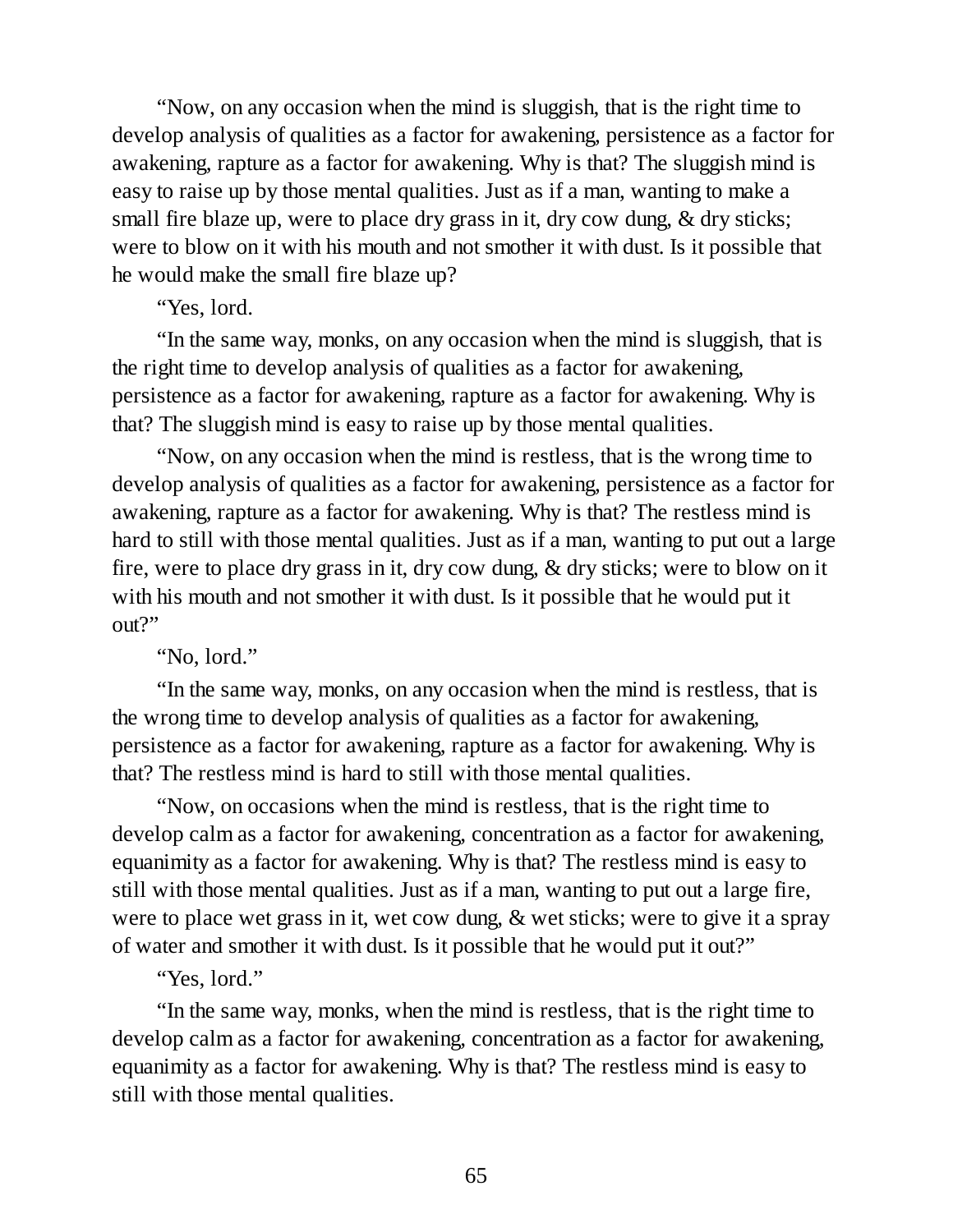"As for mindfulness, I tell you, that serves every purpose." *— SN 46:53*

**§ 64.** I have heard that on one occasion the Blessed One was staying near Savatthi in Jeta's Grove, Anathapindika's monastery. Then a certain devata, in the far extreme of the night, her extreme radiance lighting up the entirety of Jeta's Grove, went to the Blessed One. On arrival, having bowed down to him, she stood to one side. As she was standing there, she said to him, "Tell me, dear sir, how you crossed over the flood."

"I crossed over the flood without pushing forward, without staying in place."

"But how, dear sir, did you cross over the flood without pushing forward, without staying in place?"

"When I pushed forward, I was whirled about. When I stayed in place, I sank. And so I crossed over the flood without pushing forward, without staying in place."

# *The devata:*

"At long last I see a brahman, totally unbound, who without pushing forward, without staying in place, has crossed over the entanglements of the world." *— SN 1:1*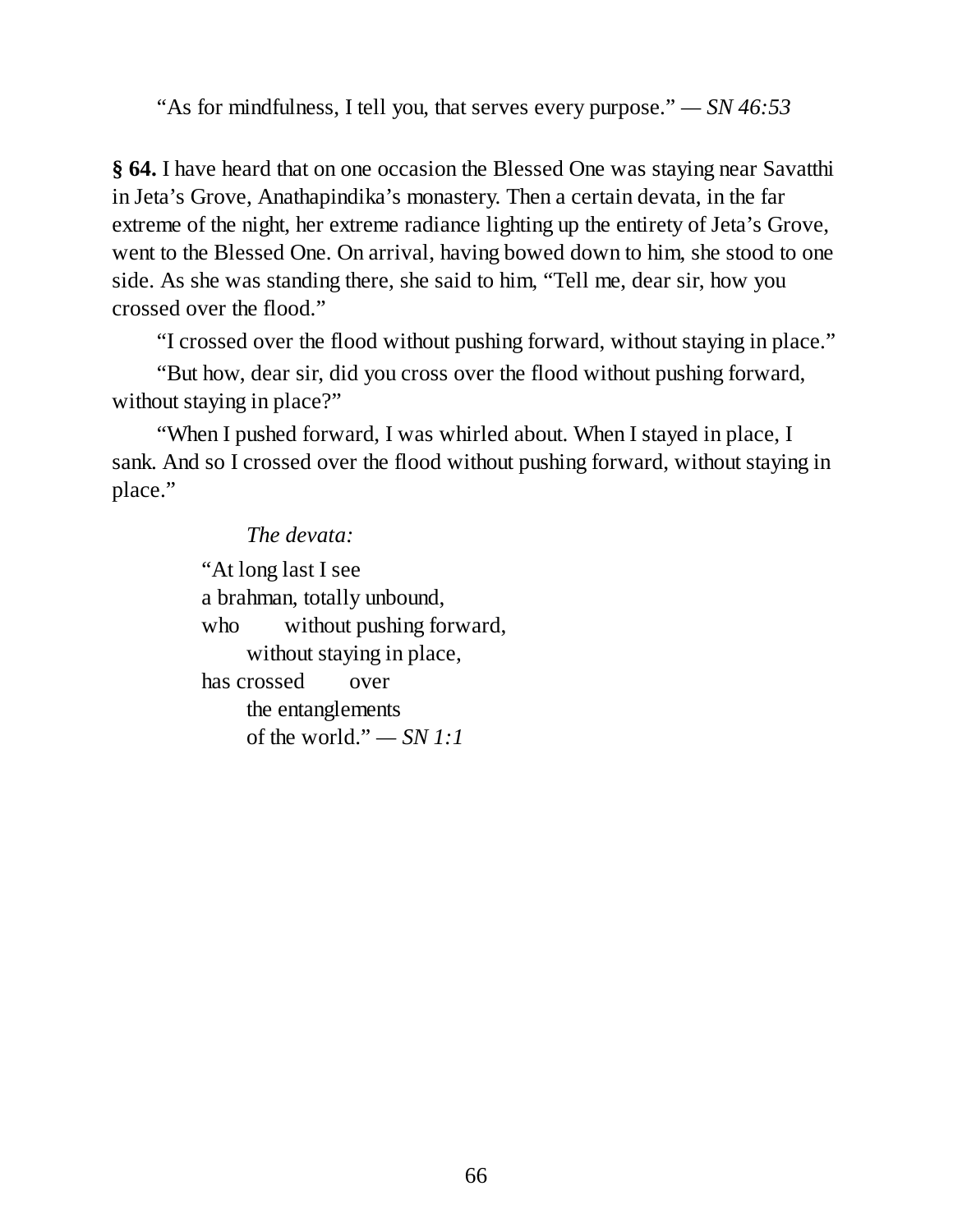### TRANQUILITY *&* INSIGHT

**§ 65.** "If a monk would wish, 'May I attain—whenever I want, without strain, without difficulty—the four jhanas that are heightened mental states, pleasant abidings in the here-&-now,' then he should be one who brings the precepts to perfection, who is committed to inner tranquility of awareness, who does not neglect jhana, who is endowed with insight, and who frequents empty dwellings.

"If a monk would wish, 'May I—with the ending of effluents—remain in the effluent-free awareness-release & discernment-release, having directly known & realized them for myself right in the here-&-now,' then he should be one who brings the precepts to perfection, who is committed to inner tranquility of awareness, who does not neglect jhana, who is endowed with insight, and who frequents empty dwellings." *— AN 10:71*

**§ 66.** "These two qualities have a share in clear knowing. Which two? Tranquility *[samatha]* & insight *[vipassana].*

"When tranquility is developed, what purpose does it serve? The mind is developed. And when the mind is developed, what purpose does it serve? Passion is abandoned.

"When insight is developed, what purpose does it serve? Discernment is developed. And when discernment is developed, what purpose does it serve? Ignorance is abandoned."

"Defiled by passion, the mind is not released. Defiled by ignorance, discernment does not develop. Thus from the fading of passion is there awareness-release. From the fading of ignorance is there discernment-release." *— AN 2:29–30*

**§ 67.** Ven. Ananda said: "Friends, whoever—monk or nun—declares the attainment of arahantship in my presence, they all do it by means of one or another of four paths. Which four?

"There is the case where a monk has developed insight preceded by tranquility. As he develops insight preceded by tranquility, the path is born. He follows that path, develops it, pursues it. As he follows the path, developing it  $\&$ pursuing it—his fetters are abandoned, his obsessions destroyed.

"Then there is the case where a monk has developed tranquility preceded by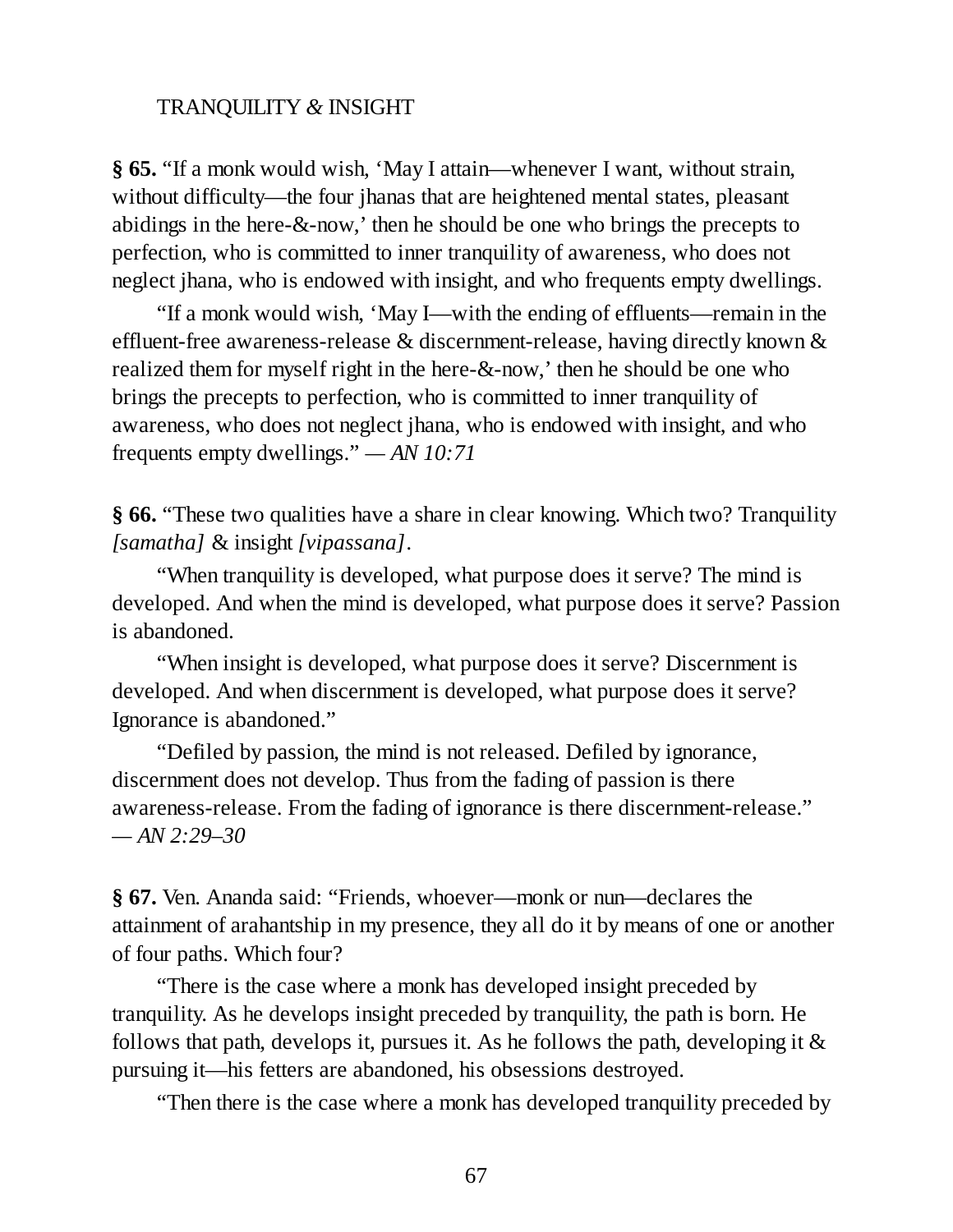insight. As he develops tranquility preceded by insight, the path is born. He follows that path, develops it, pursues it. As he follows the path, developing it & pursuing it—his fetters are abandoned, his obsessions destroyed.

"Then there is the case where a monk has developed tranquility in tandem with insight. As he develops tranquility in tandem with insight, the path is born. He follows that path, develops it, pursues it. As he follows the path, developing it & pursuing it—his fetters are abandoned, his obsessions destroyed.

"Then there is the case where a monk's mind has its restlessness concerning the Dhamma *[Commentary:* the corruptions of insight] well under control. There comes a time when his mind grows steady inwardly, settles down, and becomes unified & concentrated. In him the path is born. He follows that path, develops it, pursues it. As he follows the path, developing it & pursuing it—his fetters are abandoned, his obsessions destroyed.

"Whoever—monk or nun—declares the attainment of arahantship in my presence, they all do it by means of one or another of these four paths." *— AN 4:170*

**§ 68.** "The individual who has attained internal tranquility of awareness, but not insight into phenomena through heightened discernment, should approach an individual who has attained insight into phenomena through heightened discernment and ask him: 'How should fabrications be regarded? How should they be investigated? How should they be seen with insight?' The other will answer in line with what he has seen & experienced: 'Fabrications should be regarded in this way. Fabrications should be investigated in this way. Fabrications should be seen in this way with insight.' Then eventually he [the first] will become one who has attained both internal tranquility of awareness & insight into phenomena through heightened discernment.

"As for the individual who has attained insight into phenomena through heightened discernment, but not internal tranquility of awareness, he should approach an individual who has attained internal tranquility of awareness… and ask him, 'How should the mind be steadied? How should it be made to settle down? How should it be unified? How should it be concentrated?' The other will answer in line with what he has seen & experienced: 'The mind should be steadied in this way. The mind should be made to settle down in this way. The mind should be unified in this way. The mind should be concentrated in this way.' Then eventually he [the first] will become one who has attained both internal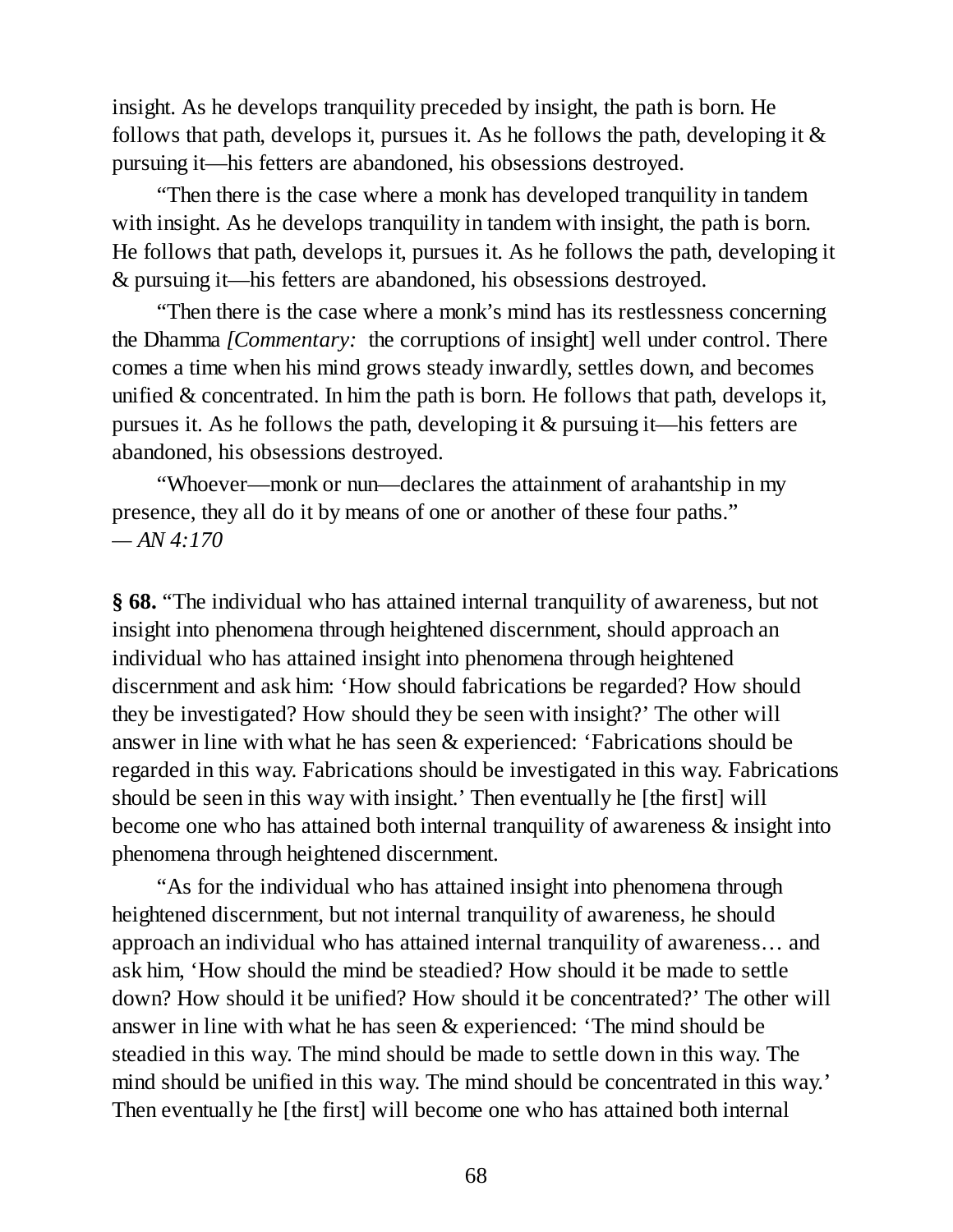tranquility of awareness & insight into phenomena through heightened discernment.…

"As for the individual who has attained both internal tranquility of awareness & insight into phenomena through heightened discernment, his duty is to make an effort in establishing ['tuning'] those very same skillful qualities to a higher degree for the ending of the effluents." *— AN 4:94*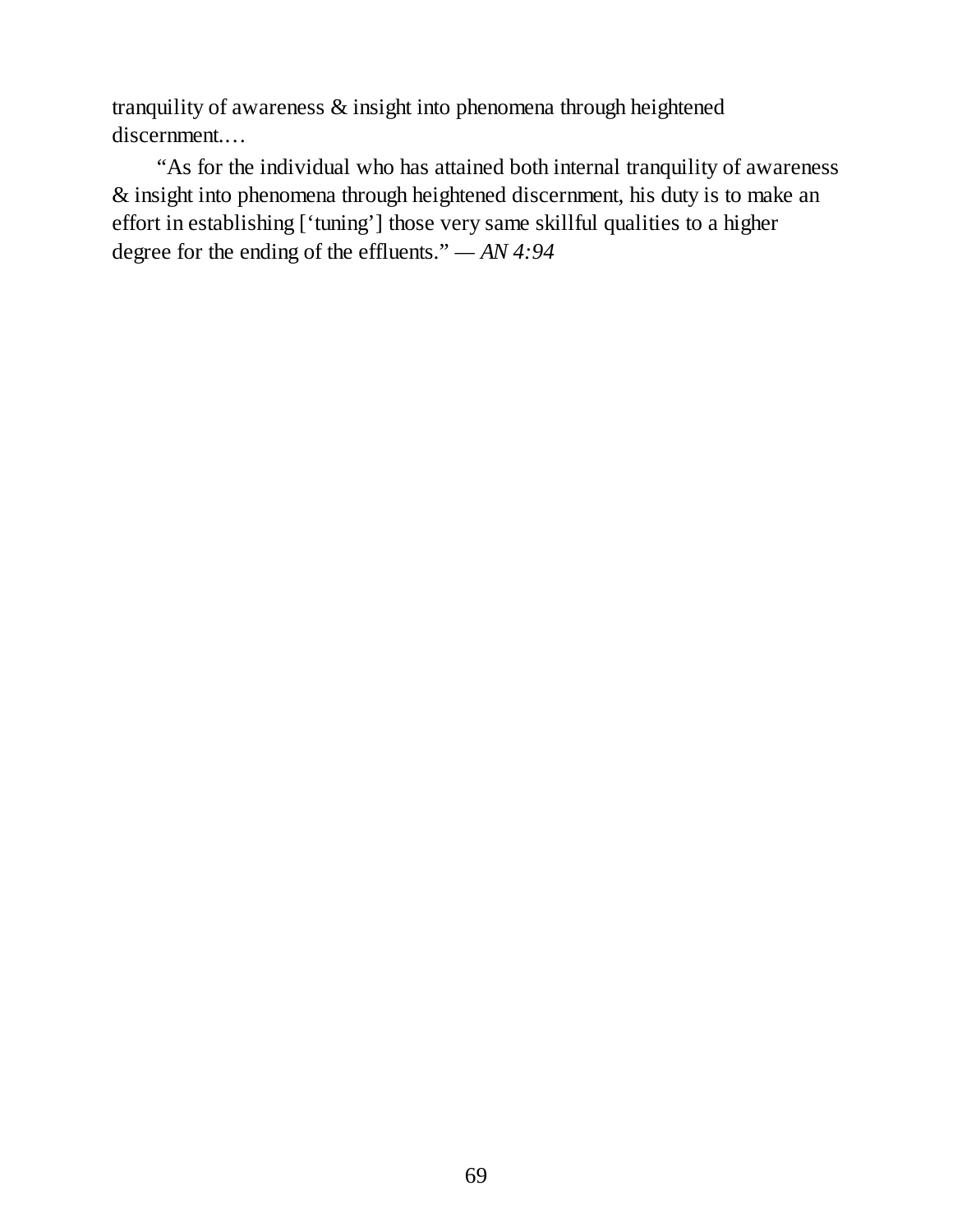#### FABRICATION

**§ 69.** "And what are fabrications? There are these six classes of intention: intention aimed at sights, sounds, smells, tastes, tactile sensations, & ideas. These are called fabrications." *— SN 22:56*

**§ 70.** "Monks, these three are fabricated characteristics of what is fabricated. Which three? Arising is discernable, passing away is discernable, alteration while staying is discernable.…

"Now these three are unfabricated characteristics of what is unfabricated. Which three? No arising is discernable, no passing away is discernable, no alteration while staying is discernable." *— AN 3:47*

**§ 71.** On one occasion the Blessed One was staying among the Ayojjhans on the banks of the Ganges River. There he addressed the monks: "Monks, suppose that a large glob of foam were floating down this Ganges River, and a man with good eyesight were to see it, observe it, & appropriately examine it. To him—seeing it, observing it, & appropriately examining it—it would appear empty, void, without substance: for what substance would there be in a glob of foam? In the same way, a monk sees, observes, & appropriately examines any form that is past, future, or present; internal or external; blatant or subtle; common or sublime; far or near. To him—seeing it, observing it, & appropriately examining it—it would appear empty, void, without substance: for what substance would there be in form?

"Now suppose that in the autumn—when it's raining in fat, heavy drops—a water bubble were to appear & disappear on the water, and a man with good eyesight were to see it, observe it, & appropriately examine it. To him—seeing it, observing it, & appropriately examining it—it would appear empty, void, without substance: for what substance would there be in a water bubble? In the same way, a monk sees, observes, & appropriately examines any feeling that is past, future, or present; internal or external; blatant or subtle; common or sublime; far or near. To him—seeing it, observing it, & appropriately examining it—it would appear empty, void, without substance: for what substance would there be in feeling?

"Now suppose that in the last month of the hot season a mirage were shimmering, and a man with good eyesight were to see it, observe it, & appropriately examine it. To him—seeing it, observing it, & appropriately examining it—it would appear empty, void, without substance: for what substance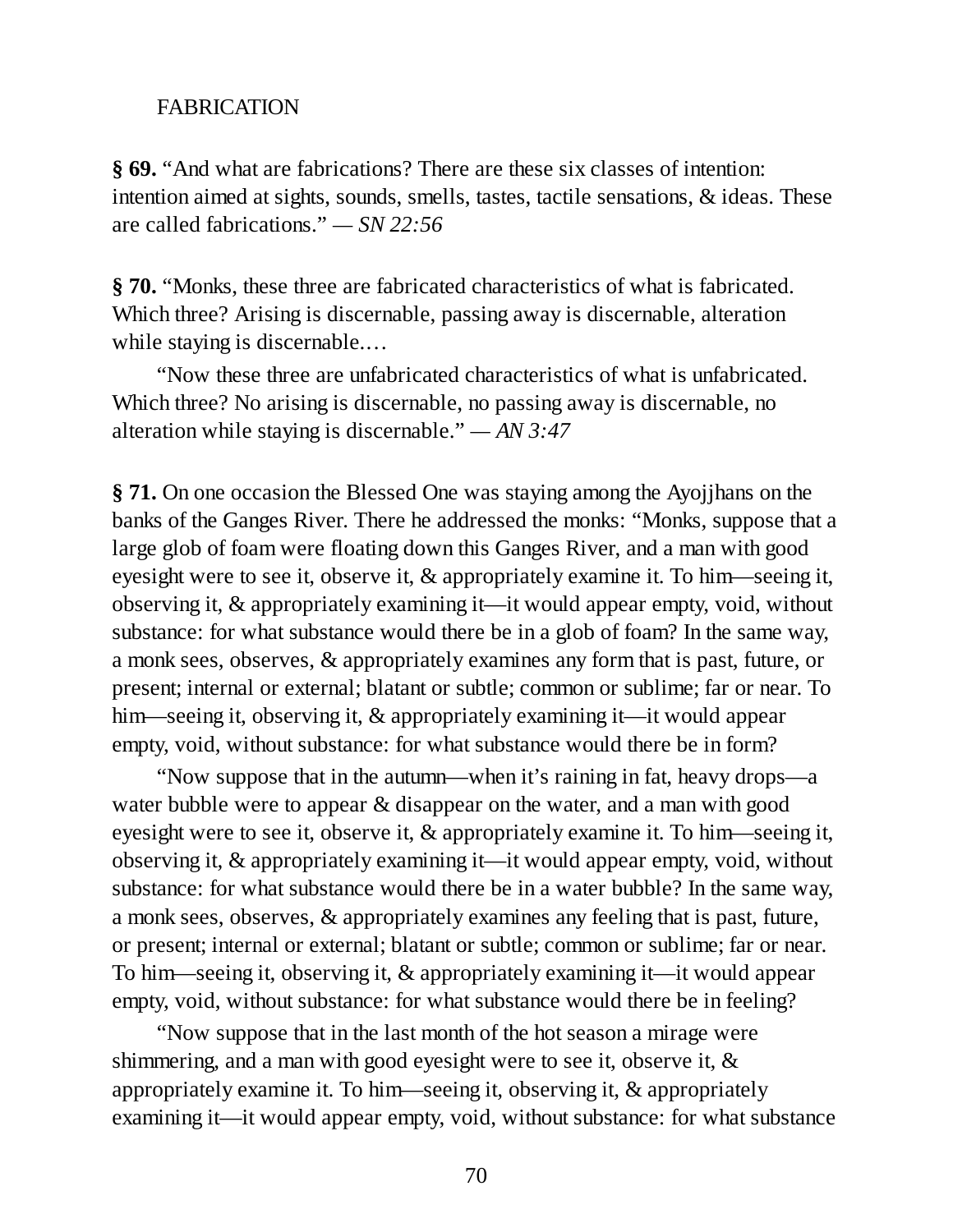would there be in a mirage? In the same way, a monk sees, observes, & appropriately examines any perception that is past, future, or present; internal or external; blatant or subtle; common or sublime; far or near. To him—seeing it, observing it, & appropriately examining it—it would appear empty, void, without substance: for what substance would there be in perception?

"Now suppose that a man desiring heartwood, in quest of heartwood, seeking heartwood, were to go into a forest carrying a sharp ax. There he would see a large banana tree: straight, young, of enormous height. He would cut it at the root and, having cut it at the root, would chop off the top. Having chopped off the top, he would peel away the outer skin. Peeling away the outer skin, he wouldn't even find sapwood, to say nothing of heartwood. Then a man with good eyesight would see it, observe it, & appropriately examine it. To him—seeing it, observing it, & appropriately examining it—it would appear empty, void, without substance: for what substance would there be in a banana tree? In the same way, a monk sees, observes, & appropriately examines any fabrications that are past, future, or present; internal or external; blatant or subtle; common or sublime; far or near. To him—seeing them, observing them, & appropriately examining them—they would appear empty, void, without substance: for what substance would there be in fabrications?

"Now suppose that a magician or magician's apprentice were to display a magic trick at a major intersection, and a man with good eyesight were to see it, observe it, & appropriately examine it. To him—seeing it, observing it, & appropriately examining it—it would appear empty, void, without substance: for what substance would there be in a magic trick? In the same way, a monk sees, observes, & appropriately examines any consciousness that is past, future, or present; internal or external; blatant or subtle; common or sublime; far or near. To him—seeing it, observing it, & appropriately examining it—it would appear empty, void, without substance: for what substance would there be in consciousness?

"Seeing thus, the well-instructed disciple of the noble ones grows disenchanted with form, disenchanted with feeling, disenchanted with perception, disenchanted with fabrications, disenchanted with consciousness. Disenchanted, he grows dispassionate. Through dispassion, he's released. With release there's the knowledge, 'Released.' He discerns that 'Birth is ended, the holy life fulfilled, the task done. There is nothing further for this world.'" *— SN 22:95*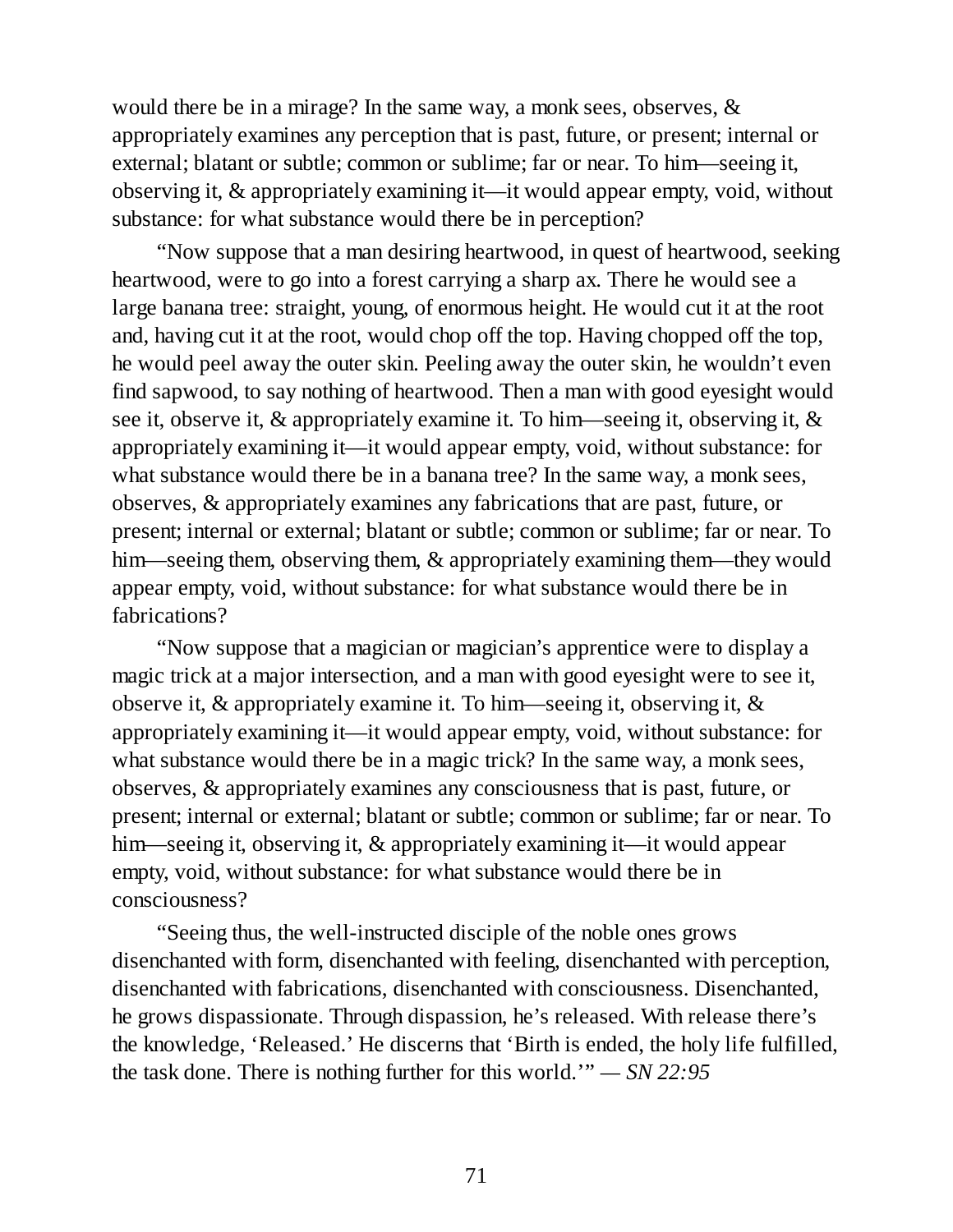**§ 72.** [A certain monk:] "But how does a monk know, how does a monk see, so that ignorance is abandoned and clear knowing *[vijja]* arises?"

[The Buddha:] "There is the case, monk, where a monk has heard, 'All things are unworthy of attachment.' Having heard that all things are unworthy of attachment, he directly knows every thing. Directly knowing every thing, he comprehends every thing. Comprehending every thing, he sees all themes [all objects] as something separate.

"He sees the eye as something separate *[aññatto].* He sees forms as something separate. He sees eye-consciousness as something separate. He sees eye-contact as something separate. And whatever arises in dependence on eyecontact—experienced either as pleasure, as pain, or as neither-pleasure-nor-pain —that too he sees as something separate.

"He sees the ear as something separate…

"He sees the nose as something separate…

"He sees the tongue as something separate…

"He sees the body as something separate…

"He sees the intellect as something separate. He sees ideas as something separate. He sees intellect-consciousness as something separate. He sees intellect-contact as something separate. And whatever arises in dependence on intellect-contact—experienced either as pleasure, as pain, or as neither-pleasurenor-pain—that too he sees as something separate.

"This is how a monk knows, this is how a monk sees, so that ignorance is abandoned and clear knowing arises." *— SN 35:80*

**§ 73.** "For a monk practicing the Dhamma in accordance with the Dhamma, this is what accords with the Dhamma: that he keep cultivating disenchantment with regard to form, that he keep cultivating disenchantment with regard to feeling, that he keep cultivating disenchantment with regard to perception, that he keep cultivating disenchantment with regard to fabrications, that he keep cultivating disenchantment with regard to consciousness. As he keeps cultivating disenchantment with regard to form… feeling… perception… fabrications… consciousness, he comprehends form… feeling… perception… fabrications… consciousness. As he comprehends form… feeling… perception… fabrications… consciousness, he is totally released from form… feeling… perception… fabrications… consciousness. He is totally released from sorrows, lamentations,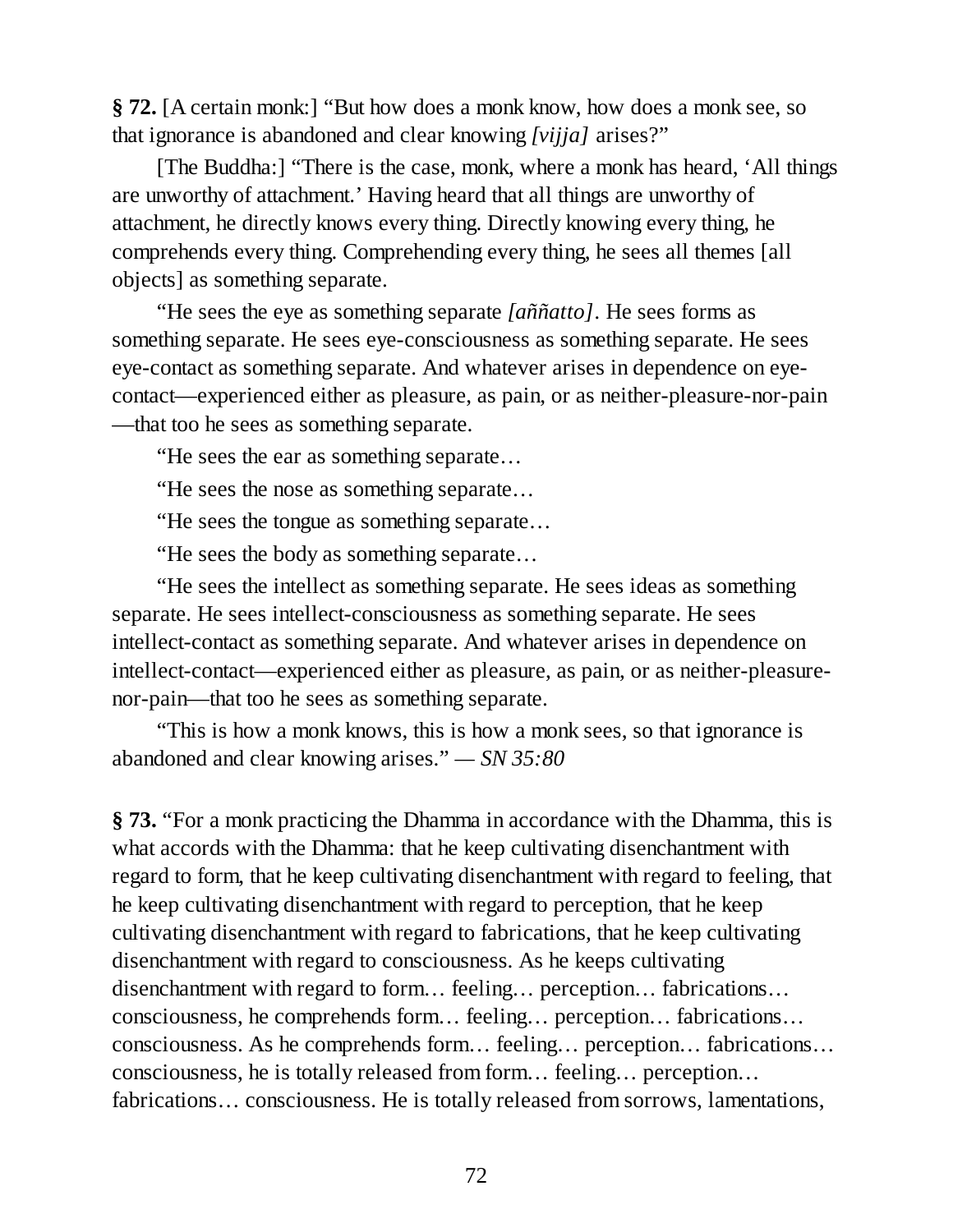pains, distresses, & despairs. He is totally released, I tell you, from suffering & stress."

"For a monk practicing the Dhamma in accordance with the Dhamma, this is what accords with the Dhamma: that he keep focused on inconstancy… stress… not-self with regard to form, that he keep focused on inconstancy… stress… notself with regard to feeling… perception… fabrications… consciousness. As he keeps focusing on inconstancy… stress… not-self with regard to form… feeling… perception… fabrications… consciousness, he comprehends form… feeling… perception… fabrications… consciousness. As he comprehends form… feeling… perception… fabrications… consciousness, he is totally released from form… feeling… perception… fabrications… consciousness. He is totally released from sorrows, lamentations, pains, distresses, & despairs. He is totally released, I tell you, from suffering & stress." *— SN 22:39–42*

> **§ 74.** When you see with discernment, *'All fabrications are inconstant'* you grow disenchanted with stress. This is the path to purity. When you see with discernment, *'All fabrications are stressful'* you grow disenchanted with stress. This is the path to purity. When you see with discernment, *'All phenomena are not-self'* you grow disenchanted with stress. This is the path to purity. *— Dhp 277–279*

**§ 75.** "Whether or not there is the arising of Tathagatas, this property stands—this steadfastness of the Dhamma, this orderliness of the Dhamma: *All fabrications are inconstant.*

"The Tathagata directly awakens to that, breaks through to that. Directly awakening & breaking through to that, he declares it, teaches it, describes it, sets it forth. He reveals it, explains it, makes it plain: *All fabrications are inconstant.*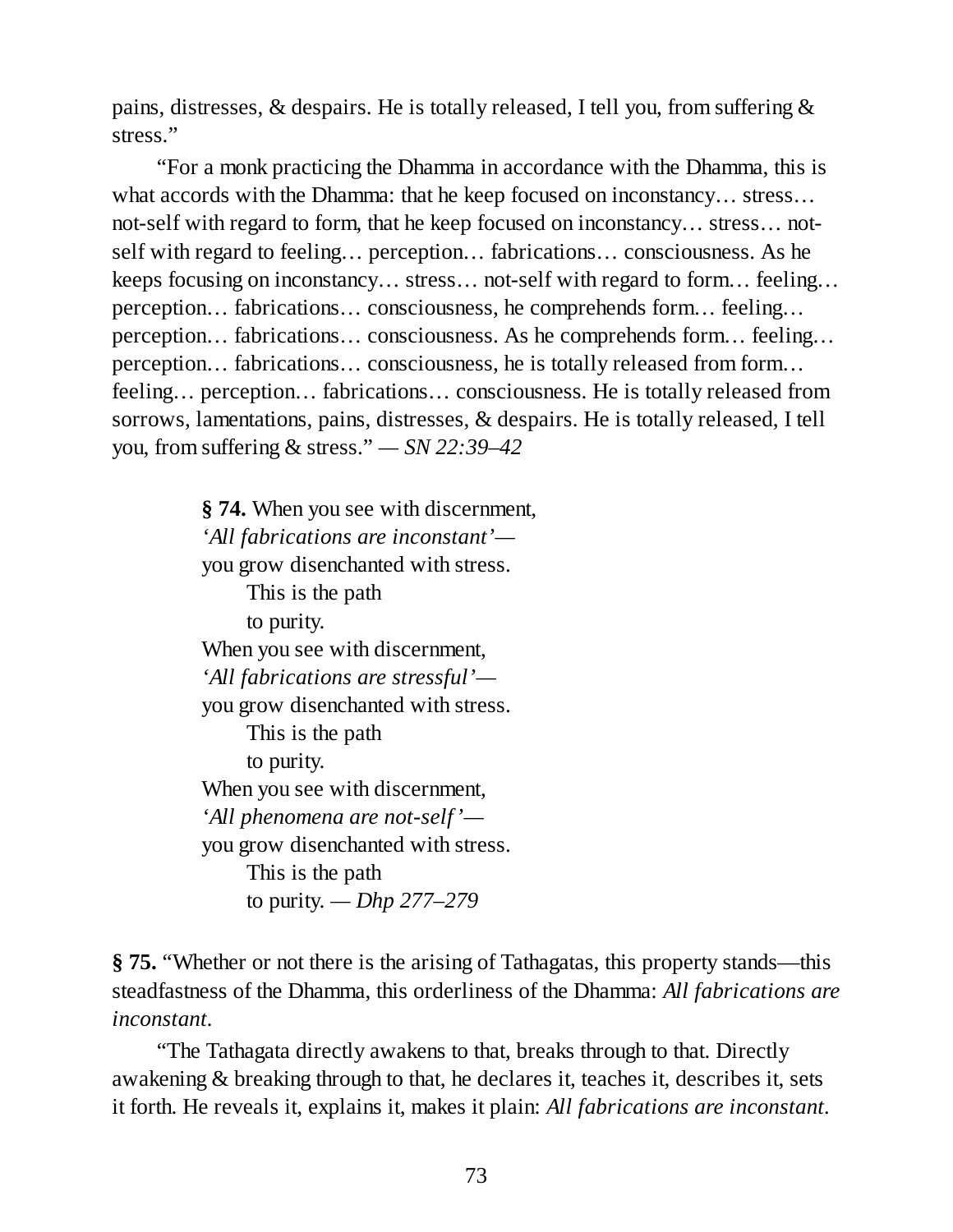"Whether or not there is the arising of Tathagatas, this property stands—this steadfastness of the Dhamma, this orderliness of the Dhamma: *All fabrications are stressful.*

"The Tathagata directly awakens to that, breaks through to that. Directly awakening & breaking through to that, he declares it, teaches it, describes it, sets it forth. He reveals it, explains it, makes it plain: *All fabrications are stressful.*

"Whether or not there is the arising of Tathagatas, this property stands—this steadfastness of the Dhamma, this orderliness of the Dhamma: *All phenomena are not-self.*

"The Tathagata directly awakens to that, breaks through to that. Directly awakening & breaking through to that, he declares it, teaches it, describes it, sets it forth. He reveals it, explains it, makes it plain: *All phenomena are not-self." — AN 3:137*

**§ 76.** Now at that moment this line of thinking appeared in the awareness of a certain monk: "So—form is not-self, feeling is not-self, perception is not-self, fabrications are not-self, consciousness is not-self. Then what self will be touched by the actions done by what is not-self?"

Then the Blessed One, realizing with his awareness the line of thinking in that monk's awareness, addressed the monks: "It's possible that a senseless person—immersed in ignorance, overcome with craving—might think that he could outsmart the Teacher's message in this way: 'So—form is not-self, feeling is not-self, perception is not-self, fabrications are not-self, consciousness is notself. Then what self will be touched by the actions done by what is not-self?' Now, monks, haven't I trained you in counter-questioning with regard to this & that topic here & there? What do you think? Is form constant or inconstant?" "Inconstant, lord." "And is that which is inconstant easeful or stressful?" "Stressful, lord." "And is it fitting to regard what is inconstant, stressful, subject to change as: 'This is mine. This is my self. This is what I am'?" "No, lord."

"… Is feeling constant or inconstant?" "Inconstant, lord".…

"… Is perception constant or inconstant?" "Inconstant, lord".…

"… Are fabrications constant or inconstant?" "Inconstant, lord".…

"What do you think, monks? Is consciousness constant or inconstant?" "Inconstant, lord." "And is that which is inconstant easeful or stressful?" "Stressful, lord." "And is it fitting to regard what is inconstant, stressful, subject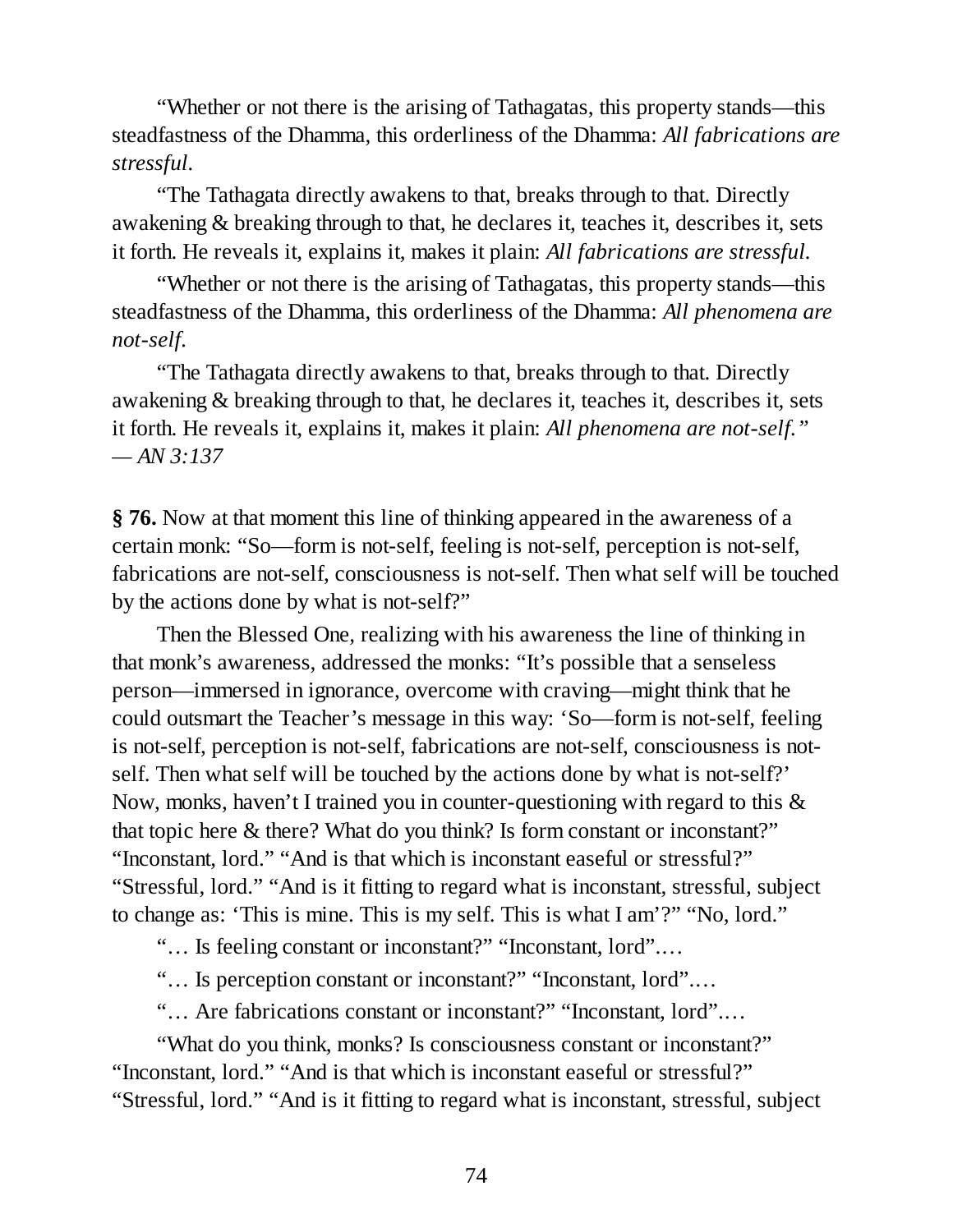to change as: 'This is mine. This is my self. This is what I am'?" "No, lord."

"Thus, monks, any form whatsoever that is past, future, or present; internal or external; blatant or subtle; common or sublime; far or near: every form is to be seen as it has come to be with right discernment as: 'This is not mine. This is not my self. This is not what I am.'

"Any feeling whatsoever.…

"Any perception whatsoever.…

"Any fabrications whatsoever.…

"Any consciousness whatsoever that is past, future, or present; internal or external; blatant or subtle; common or sublime; far or near: every consciousness is to be seen as it has come to be with right discernment as: 'This is not mine. This is not my self. This is not what I am.'

"Seeing thus, the well-instructed disciple of the noble ones grows disenchanted with form, disenchanted with feeling, disenchanted with perception, disenchanted with fabrications, disenchanted with consciousness. Disenchanted, he becomes dispassionate. Through dispassion, he is released. With release, there is the knowledge, 'Released.' He discerns that 'Birth is ended, the holy life fulfilled, the task done. There is nothing further for this world.'"

That is what the Blessed One said. Gratified, the monks delighted in the Blessed One's words. And while this explanation was being given, the minds of sixty monks, through lack of clinging/sustenance, were released from the effluents. *— MN 109*

**§ 77.** "Monks, there are these four perversions of perception, perversions of mind, perversions of view. Which four? 'Constant' with regard to the inconstant is a perversion of perception, a perversion of mind, a perversion of view. 'Pleasant' with regard to the stressful.... 'Self' with regard to not-self.... 'Attractive' with regard to the unattractive is a perversion of perception, a perversion of mind, a perversion of view. These are the four perversions of perception, perversions of mind, perversions of view.

"There are these four non-perversions of perception, non-perversions of mind, non-perversions of view. Which four? 'Inconstant' with regard to the inconstant is a non-perversion of perception, a non-perversion of mind, a nonperversion of view. 'Stressful' with regard to the stressful.… 'Not-self' with regard to not-self.… 'Unattractive' with regard to the unattractive is a non-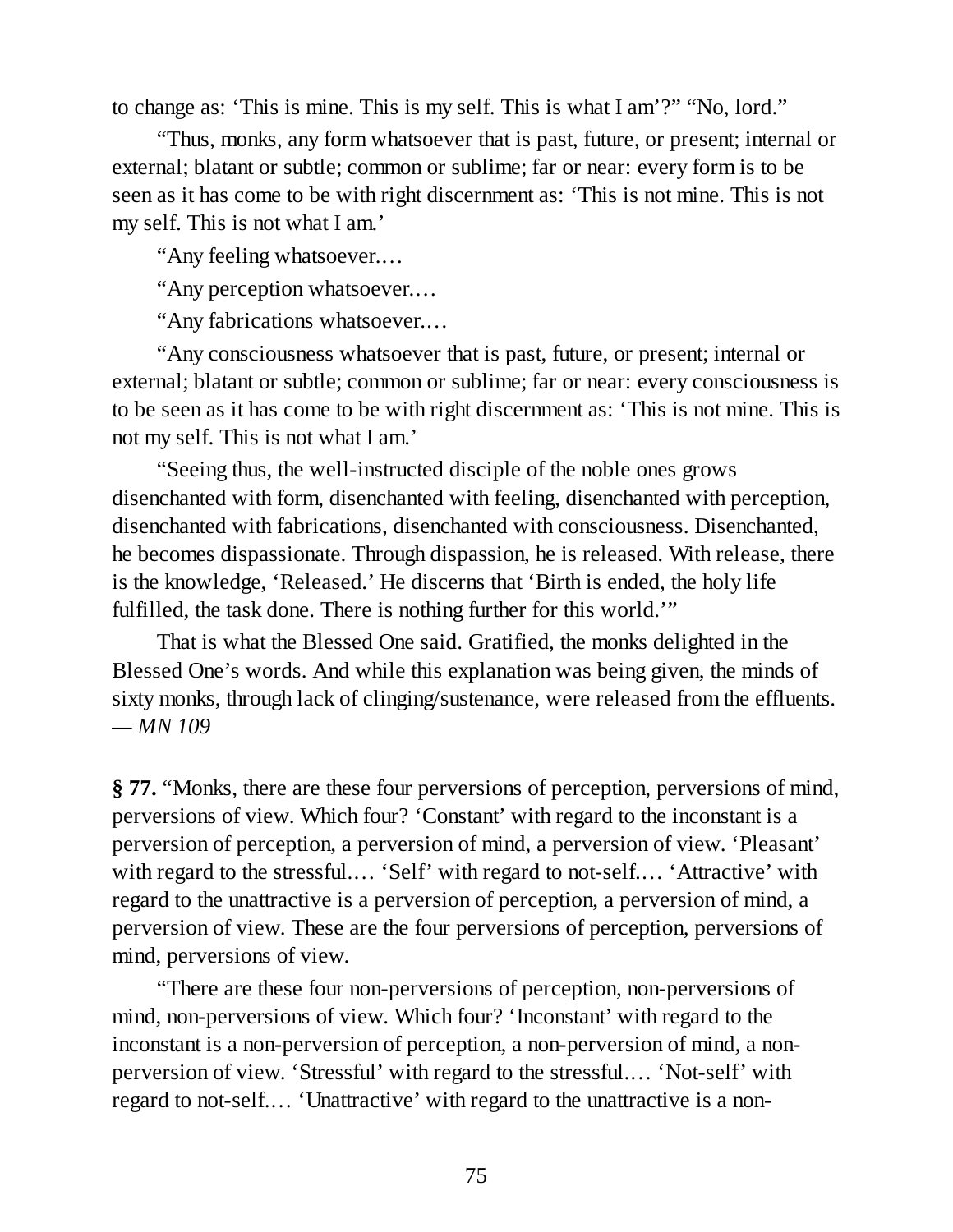perversion of perception, a non-perversion of mind, a non-perversion of view. These are the four non-perversions of perception, non-perversions of mind, nonperversions of view."

Perceiving

constancy in the inconstant, pleasure in the stressful, self in what's not-self, attractiveness in the unattractive, beings, destroyed by wrong-view, go mad, out of their minds. Bound to Mara's yoke, from the yoke they find no rest. Beings go on to the wandering-on, leading to birth & death.

But when Awakened Ones arise in the world, bringing light to the world, they proclaim the Dhamma leading to the stilling of stress. When those with discernment listen, they regain their senses, seeing the inconstant as inconstant, the stressful as stressful, what's not-self as not-self, the unattractive as unattractive. Undertaking right view, they transcend all stress & suffering. *— AN 4:49*

**§ 78.** "And what is the perception of *inconstancy?* There is the case where a monk—having gone to the wilderness, to the shade of a tree, or to an empty building—reflects thus: 'Form is inconstant, feeling is inconstant, perception is inconstant, fabrications are inconstant, consciousness is inconstant.' Thus he remains focused on inconstancy with regard to the five aggregates. This, Ananda, is called the perception of inconstancy.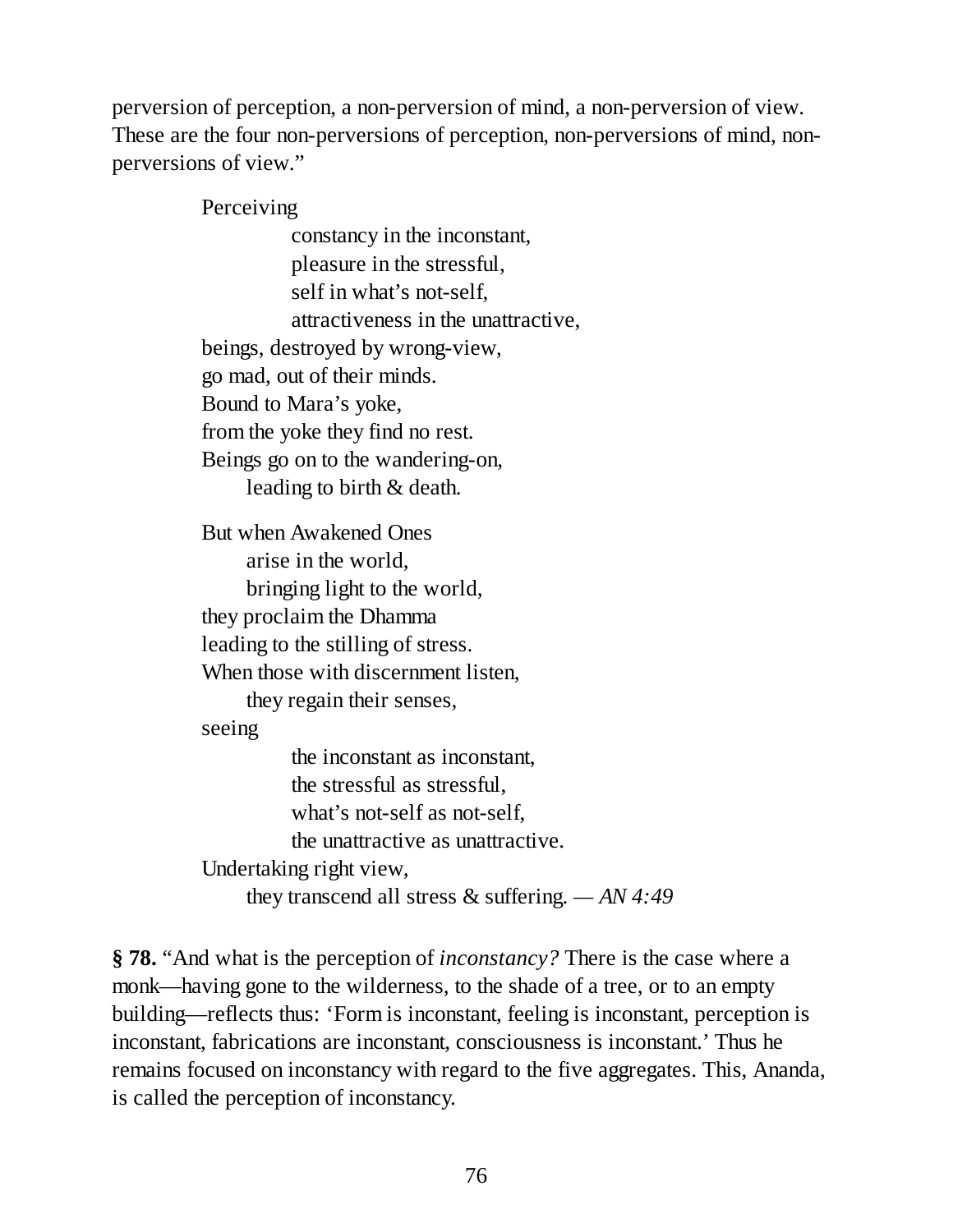"And what is the perception of *not-self?* There is the case where a monk having gone to the wilderness, to the shade of a tree, or to an empty building reflects thus: 'The eye is not-self; forms are not-self. The ear is not-self; sounds are not-self. The nose is not-self; aromas are not-self. The tongue is not-self; flavors are not-self. The body is not-self; tactile sensations are not-self. The intellect is not-self; ideas are not-self.' Thus he remains focused on not-selfness with regard to the six inner & outer sense media. This is called the perception of not-self.

"And what is the perception of *unattractiveness?* There is the case where a monk ponders this very body—from the soles of the feet on up, from the crown of the head on down, surrounded by skin, filled with all sorts of unclean things: 'There is in this body: hair of the head, hair of the body, nails, teeth, skin, muscle, tendons, bones, bone marrow, spleen, heart, liver, membranes, kidneys, lungs, large intestines, small intestines, gorge, feces, gall, phlegm, lymph, blood, sweat, fat, tears, oil, saliva, mucus, oil in the joints, urine.' Thus he remains focused on unattractiveness with regard to this very body. This is called the perception of unattractiveness.

"And what is the perception of *drawbacks?* There is the case where a monk —having gone to the wilderness, to the foot of a tree, or to an empty dwelling reflects thus: 'This body has many pains, many drawbacks. In this body many kinds of disease arise, such as: seeing-diseases, hearing-diseases, nose-diseases, tongue-diseases, body-diseases, head-diseases, ear-diseases, mouth-diseases, teeth-diseases, cough, asthma, catarrh, fever, aging, stomach-ache, fainting, dysentery, grippe, cholera, leprosy, boils, ringworm, tuberculosis, epilepsy, skindiseases, itch, scab, psoriasis, scabies, jaundice, diabetes, hemorrhoids, fistulas, ulcers; diseases arising from bile, from phlegm, from the wind-property, from combinations of bodily humors, from changes in the weather, from uneven care of the body, from attacks, from the result of action; cold, heat, hunger, thirst, defecation, urination.' Thus he remains focused on drawbacks with regard to this body. This is called the perception of drawbacks.

"And what is the perception of *abandoning?* There is the case where a monk doesn't acquiesce to an arisen thought of sensuality. He abandons it, destroys it, dispels it, & wipes it out of existence. He doesn't acquiesce to an arisen thought of ill will. He abandons it, destroys it, dispels it, & wipes it out of existence. He doesn't acquiesce to an arisen thought of harmfulness. He abandons it, destroys it, dispels it, & wipes it out of existence. He doesn't acquiesce to any arisen evil,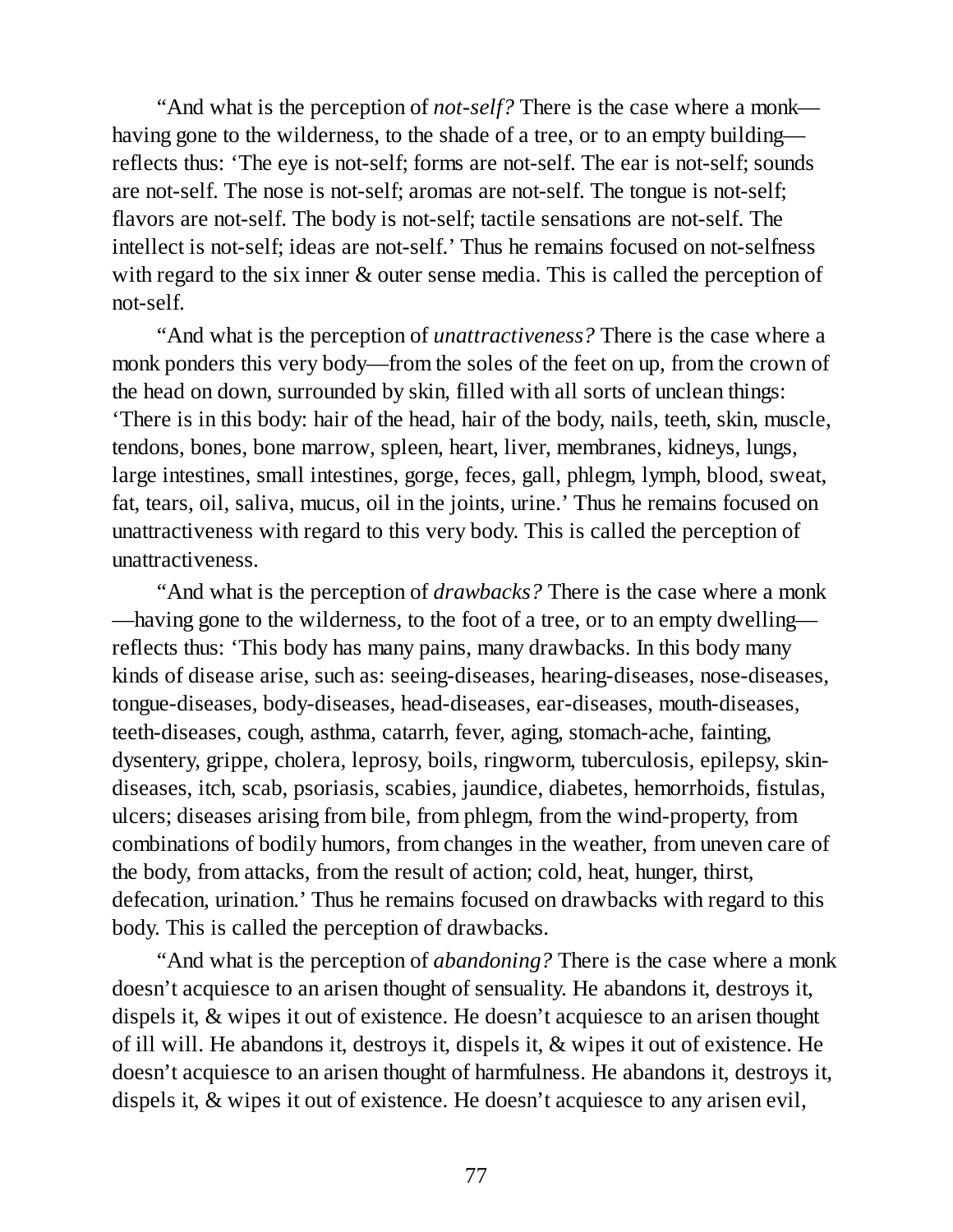unskillful qualities. He abandons them, destroys them, dispels them, & wipes them out of existence. This is called the perception of abandoning.

"And what is the perception of *dispassion?* There is the case where a monk —having gone to the wilderness, to the shade of a tree, or to an empty building reflects thus: 'This is peace, this is exquisite—the stilling of all fabrications, the relinquishment of all acquisitions, the ending of craving, dispassion, Unbinding.' This is called the perception of dispassion.

"And what is the perception of *cessation?* There is the case where a monk having gone to the wilderness, to the shade of a tree, or to an empty building reflects thus: 'This is peace, this is exquisite—the stilling of all fabrications, the relinquishment of all acquisitions, the ending of craving, cessation, Unbinding.' This is called the perception of cessation.

"And what is the perception of *distaste for every world?* There is the case where a monk abandoning any attachments, clingings, fixations of awareness, biases, or obsessions with regard to any world, refrains from them and does not get involved. This is called the perception of distaste for every world.

"And what is the perception of *the undesirability of all fabrications?* There is the case where a monk feels horrified, humiliated, & disgusted with all fabrications. This is called the perception of the undesirability of all fabrications." *— AN 10:60*

# *Inconstant*

**§ 79.** "In seeing six rewards, it's enough for a monk to establish the perception of inconstancy with regard to all fabrications without exception. Which six? 'All fabrications will appear as unstable. My mind will not delight in any world. My mind will rise above every world. My heart will be inclined to Unbinding. My fetters will go to their abandoning. I'll be endowed with the foremost qualities of the contemplative life.'

"In seeing these six rewards, it's enough for a monk to establish the perception of inconstancy with regard to all fabrications without exception." *— AN 6:102*

**§ 80.** "Rahula, develop the meditation of the perception of inconstancy. For when you are developing the meditation of the perception of inconstancy, the conceit 'I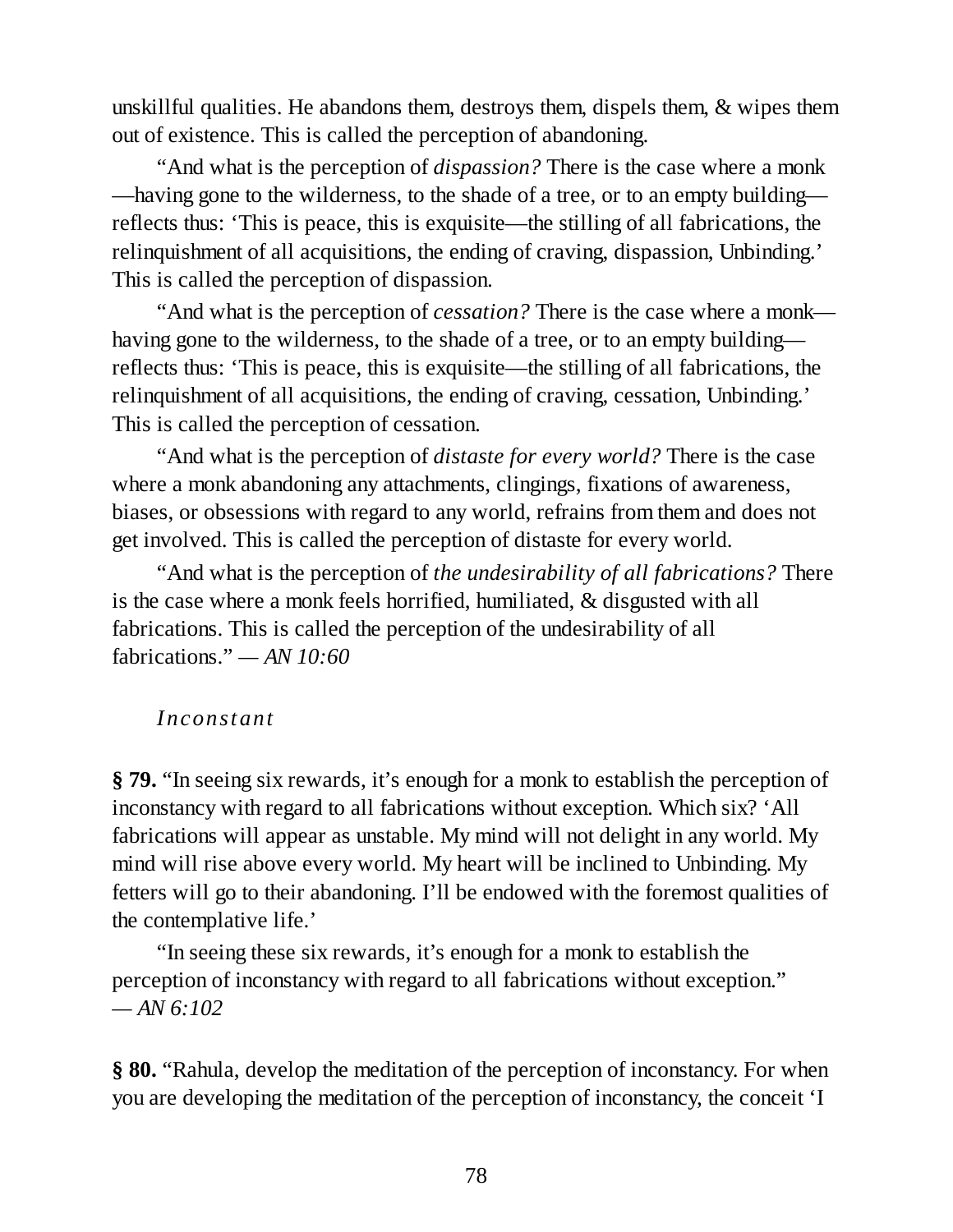**§ 81.** "Once, monks, there was a teacher named Araka, a sectarian leader who was free of passion for sensuality. He had many hundreds of students and he taught them the Dhamma in this way: 'Next to nothing, brahmans, is the life of human beings—limited, trifling, of much stress & many despairs. One should touch this [truth] like a sage, do what is skillful, follow the holy life. For one who is born there is no freedom from death.

"'Just as a dewdrop on the tip of a blade of grass quickly vanishes with the rising of the sun and does not stay long, in the same way, brahmans, the life of human beings is like a dewdrop—limited, trifling, of much stress & many despairs. One should touch this [truth] like a sage, do what is skillful, follow the holy life. For one who is born there is no freedom from death.

"'Just as when the rain-devas send rain in fat drops, and a bubble on the water quickly vanishes and does not stay long, in the same way, brahmans, the life of human beings is like a water bubble—limited, trifling, of much stress & many despairs. One should touch this [truth] like a sage, do what is skillful, follow the holy life. For one who is born there is no freedom from death.

"'Just as a line drawn in the water with a stick quickly vanishes and does not stay long, in the same way, brahmans, the life of human beings is like a line drawn in the water with a stick—limited, trifling, of much stress & many despairs. One should touch this [truth] like a sage, do what is skillful, follow the holy life. For one who is born there is no freedom from death.

"'Just as a river flowing down from the mountains, going far, its current swift, carrying everything with it, so that there is not a moment, an instant, a second where it stands still, but instead it goes & rushes & flows, in the same way, brahmans, the life of human beings is like a river flowing down from the mountains—limited, trifling, of much stress & many despairs. One should touch this [truth] like a sage, do what is skillful, follow the holy life. For one who is born there is no freedom from death.

"'Just as strong man forming a drop of spit on the tip of his tongue would spit it out with little effort, in the same way, brahmans, the life of human beings is like a drop of spit—limited, trifling, of much stress & many despairs. One should touch this [truth] like a sage, do what is skillful, follow the holy life. For one who is born there is no freedom from death.

"'Just as a sliver of meat thrown into an iron pan heated all day quickly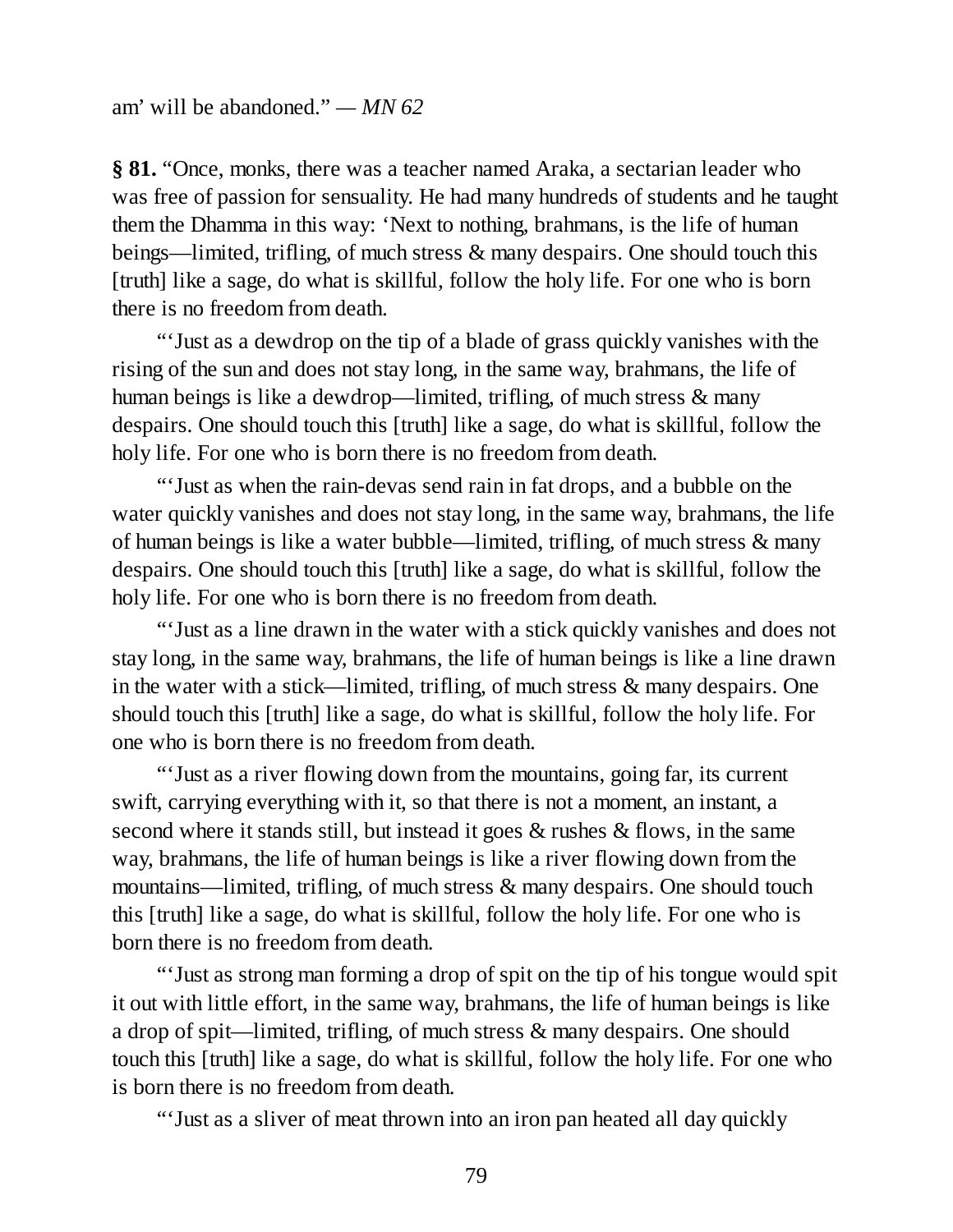vanishes and does not stay long, in the same way, brahmans, the life of human beings is like a sliver of meat—limited, trifling, of much stress & many despairs. One should touch this [truth] like a sage, do what is skillful, follow the holy life. For one who is born there is no freedom from death.

"'Just as a cow to be slaughtered being led to the slaughterhouse, with every step of its foot closer to its slaughtering, closer to death, in the same way, brahmans, the life of human beings is like a cow to be slaughtered—limited, trifling, of much stress & many despairs. One should touch this [truth] like a sage, do what is skillful, follow the holy life. For one who is born there is no freedom from death.'

"Now at that time, monks, the human life span was 60,000 years, with girls marriageable at 500. And at that time there were [only] six afflictions: cold, heat, hunger, thirst, defecation, & urination. Yet even though people were so long-lived, long-lasting, with so few afflictions, that teacher Araka taught the Dhamma to his disciples in this way: 'Next to nothing, brahmans, is the life of human beings limited, trifling, of much stress & many despairs. One should touch this [truth] like a sage, do what is skillful, follow the holy life. For one who is born there is no freedom from death.'

"At present, monks, one speaking rightly would say, 'Next to nothing is the life of human beings—limited, trifling, of much stress & many despairs. One should touch this [truth] like a sage, do what is skillful, follow the holy life. For one who is born there is no freedom from death.' At present, monks, one who lives a long time is 100 years old or a little bit more. Living 100 years, one lives for 300 seasons: 100 seasons of cold, 100 seasons of heat, 100 seasons of rain. Living for 300 seasons, one lives for 1,200 months: 400 months of cold, 400 months of heat, 400 months of rain. Living for 1,200 months, one lives for 2,400 fortnights: 800 fortnights of cold, 800 fortnights of heat, 800 fortnights of rain. Living for 2,400 fortnights, one lives for 36,000 days: 12,000 days of cold, 12,000 days of heat, 12,000 days of rain. Living for 36,000 days, one eats 72,000 meals: 24,000 meals in the cold, 24,000 meals in the heat, 24,000 meals in the rain—counting the taking of mother's milk and obstacles to eating. These are the obstacles to eating: when one doesn't eat while angered, when one doesn't eat while suffering or stressed, when one doesn't eat while sick, when one doesn't eat on the observance *[uposatha]* day, when one doesn't eat while poor.

"Thus, monks, I have reckoned the life of a person living for 100 years: I have reckoned the life span, reckoned the seasons, reckoned the years, reckoned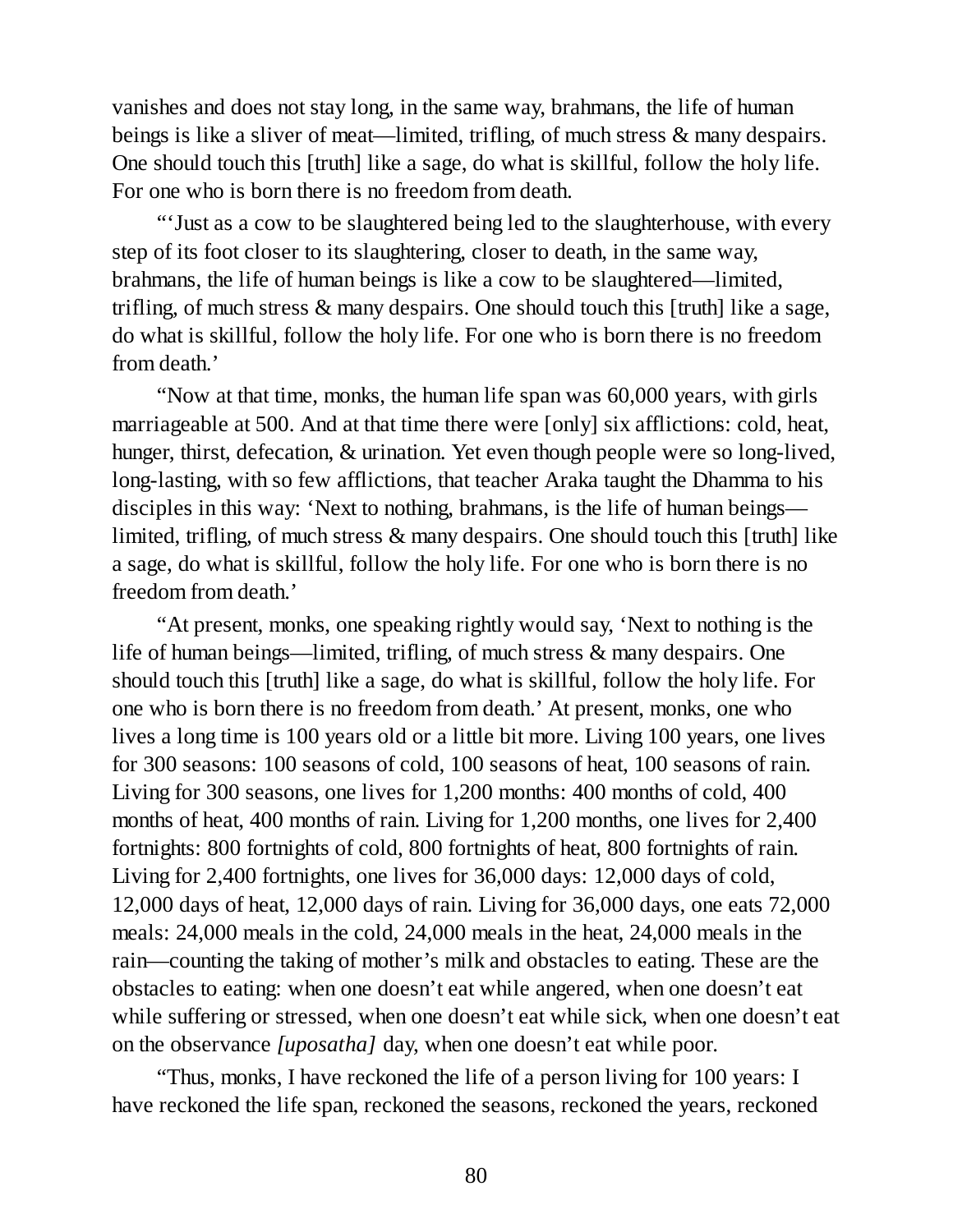the months, reckoned the fortnights, reckoned the nights, reckoned the days, reckoned the meals, reckoned the obstacles to eating. Whatever a teacher should do—seeking the welfare of his disciples, out of sympathy for them—that have I done for you. Over there are the roots of trees; over there, empty dwellings. Practice jhana, monks. Don't be heedless. Don't later fall into regret. This is our message to you all." *— AN 7:70*

**§ 82.** [Ven. Nandaka:] "Just as when the oil in a burning oil lamp is inconstant & subject to change, its wick is inconstant & subject to change, its flame is inconstant & subject to change, its light is inconstant & subject to change. If someone were to say, 'The oil in that burning oil lamp is inconstant & subject to change, its wick is inconstant  $\&$  subject to change, its flame is inconstant  $\&$ subject to change, but as for its light, that is constant, everlasting, eternal, & not subject to change': would he be speaking rightly?"

[Some nuns:] "No, venerable sir. Why is that? Because the oil in that burning oil lamp is inconstant & subject to change, its wick is inconstant & subject to change, its flame is inconstant & subject to change, so how much more should its light be inconstant & subject to change."

"In the same way, sisters, if someone were to say, 'My six internal media are inconstant, but what I experience based on the six internal media—pleasure, pain, or neither pleasure nor pain—that is constant, everlasting, eternal, & not subject to change': Would he be speaking rightly?"

"No, venerable sir. Why is that? Because each feeling arises dependent on its corresponding condition. With the cessation of its corresponding condition, it ceases."

"Good, good, sisters. That's how it is for a disciple of the noble ones who has seen it as it has come to be with right discernment.

"Just as when the root of a great, standing tree—possessed of heartwood—is inconstant & subject to change, its trunk is inconstant & subject to change, its branches & foliage are inconstant & subject to change, its shadow is inconstant & subject to change. If someone were to say, 'The root of that great, standing tree possessed of heartwood—is inconstant & subject to change, its trunk is inconstant & subject to change, its branches & foliage are inconstant & subject to change, but as for its shadow, that is constant, everlasting, eternal, & not subject to change': Would he be speaking rightly?"

"No, venerable sir. Why is that? Because the root of that great, standing tree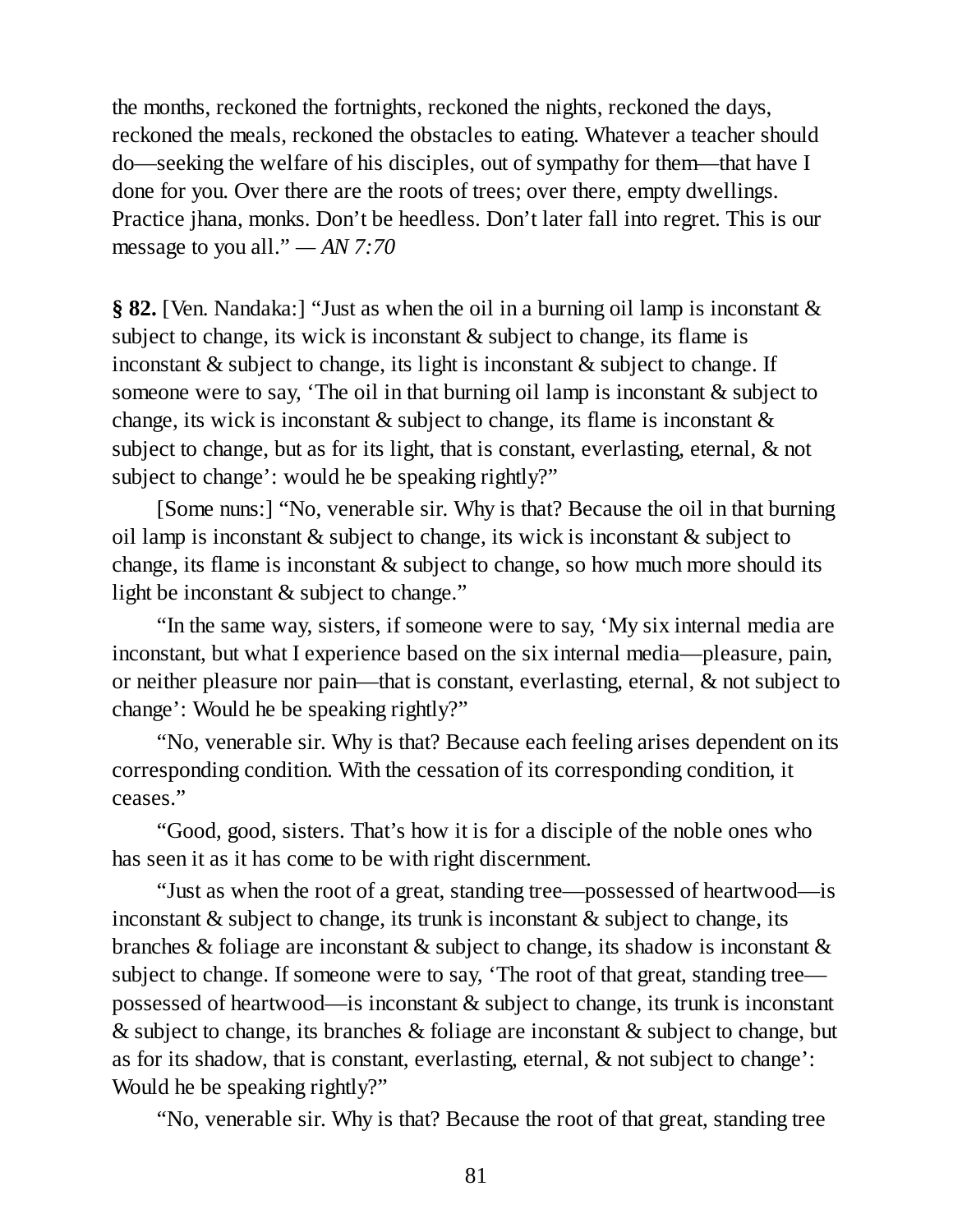—possessed of heartwood—is inconstant & subject to change, its trunk is inconstant & subject to change, its branches & foliage are inconstant & subject to change, so how much more should its shadow be inconstant & subject to change."

"In the same way, sisters, if someone were to say, 'My six external media are inconstant, but what I experience based on the six internal media—pleasure, pain, or neither pleasure nor pain—that is constant, everlasting, eternal, & not subject to change': Would he be speaking rightly?"

"No, venerable sir. Why is that? Because each feeling arises dependent on its corresponding condition. With the cessation of its corresponding condition, it ceases."

"Good, good, sisters. That's how it is for a disciple of the noble ones who has seen it as it has come to be with right discernment." *— MN 146*

**§ 83.** "There is the case, Moggallana, where a monk has heard, *'All things are unworthy of attachment.'* Having heard that all things are unworthy of attachment, he fully knows all things. Fully knowing all things, he fully comprehends all things. Fully comprehending all things, then whatever feeling he experiences pleasure, pain, neither pleasure nor pain—he remains focused on inconstancy, focused on dispassion, focused on cessation, focused on relinquishing with regard to that feeling. As he remains focused on inconstancy, focused on dispassion, focused on cessation, focused on relinquishing with regard to that feeling, he is unsustained by [doesn't cling to] anything in the world. Unsustained, he isn't agitated. Unagitated, he is unbound right within. He discerns: 'Birth is ended, the holy life fulfilled, the task done. There is nothing further for this world.'" *— AN 7:58*

## *Stressful*

**§ 84.** "In seeing six rewards, it's enough for a monk to establish the perception of stress with regard to all fabrications without exception. Which six? 'The perception of disenchantment will be established within me with regard to all fabrications, like a murderer with a drawn sword. My mind will rise above every world. I'll become one who sees peace in Unbinding. My obsessions will go to their destruction. I'll be one who has completed his task. The Teacher will have been served with good will.'

"In seeing these six rewards, it's enough for a monk to establish the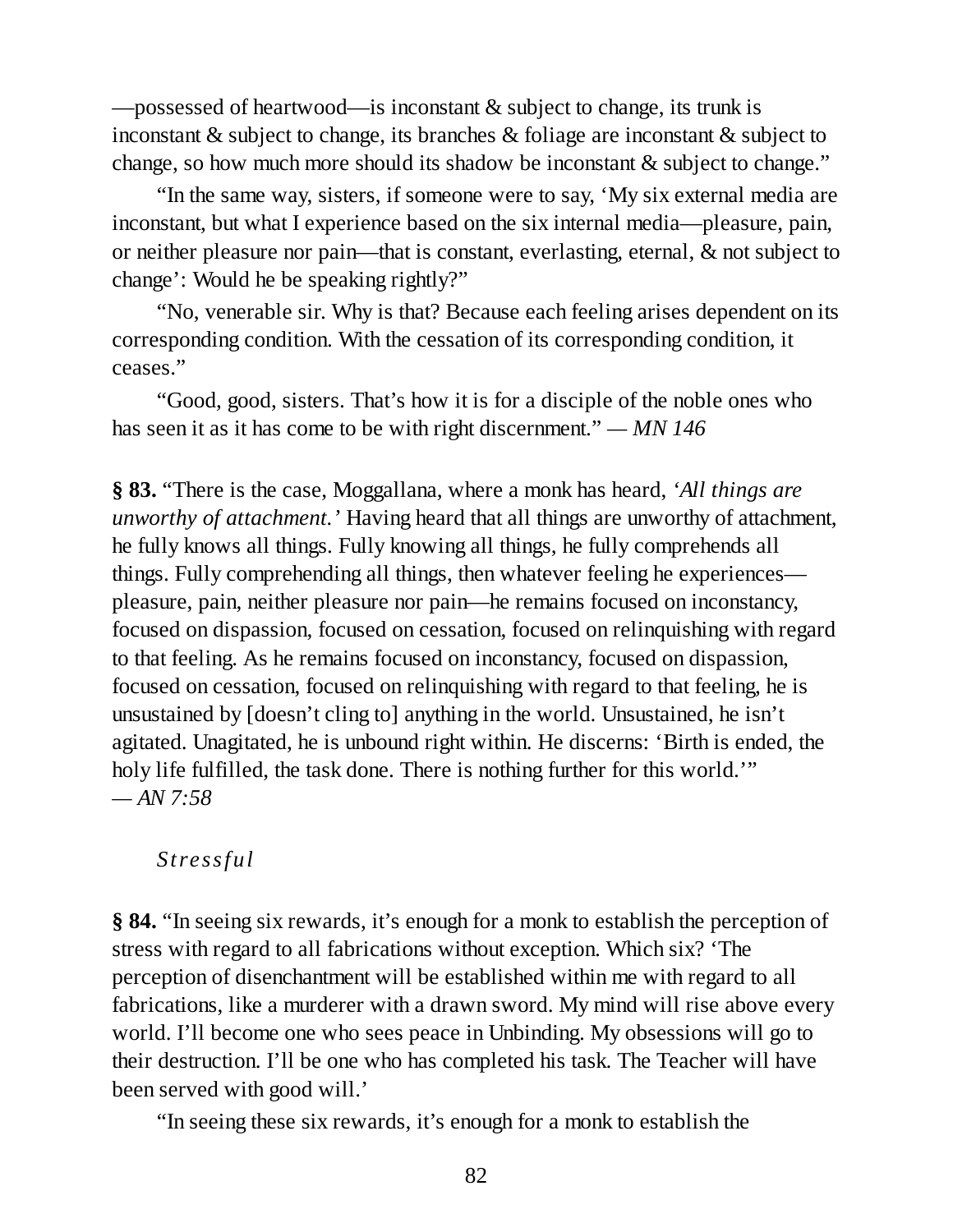perception of stress with regard to all fabrications without exception." *— AN 6:103*

**§ 85.** [Ven. Sariputta:] "There are these three forms of stressfulness, my friend: the stressfulness of pain, the stressfulness of fabrication, the stressfulness of change. These are the three forms of stressfulness." *— SN 38:14*

**§ 86.** Then a certain monk went to the Blessed One and, on arrival, having bowed down to him, sat to one side. As he was sitting there he said to the Blessed One: "Just now, lord, while I was alone in seclusion, this train of thought arose in my awareness: 'Three feelings have been spoken of by the Blessed One: a feeling of pleasure, a feeling of pain [stress], & a feeling of neither pleasure nor pain. These are the three feelings spoken of by the Blessed One. But the Blessed One has said: "Whatever is felt comes under stress [pain]." Now in what connection was this stated by the Blessed One: "Whatever is felt comes under stress [pain]?"'"

"Excellent, monk. Excellent. These three feelings have been spoken of by me: a feeling of pleasure, a feeling of pain [stress], & a feeling of neither pleasure nor pain. These are the three feelings spoken of by me. But I have also said: 'Whatever is felt comes under stress [pain].' That I have stated simply in connection with the inconstancy of fabrications. That I have stated simply in connection with the nature of fabrications to end… in connection with the nature of fabrications to fall away… to fade away… to cease… in connection with the nature of fabrications to change." *— SN 36:11*

**§ 87.** [Visakha:] "In what way is pleasant feeling pleasant, lady, and in what way painful?"

[Sister Dhammadinna:] "Pleasant feeling is pleasant in remaining, & painful in changing, friend Visakha. Painful feeling is painful in remaining & pleasant in changing. Neither-pleasant-nor-painful feeling is pleasant in occurring together with knowledge, and painful in occurring without knowledge." *— MN 44*

**§ 88.** [Ven. Mahali:] "And what, lord, is the cause, what the requisite condition, for the defilement of beings? How are beings defiled with cause, with requisite condition?"

[The Buddha:] "Mahali, if form were exclusively stressful—followed by stress, infused with stress and not infused with pleasure—beings would not be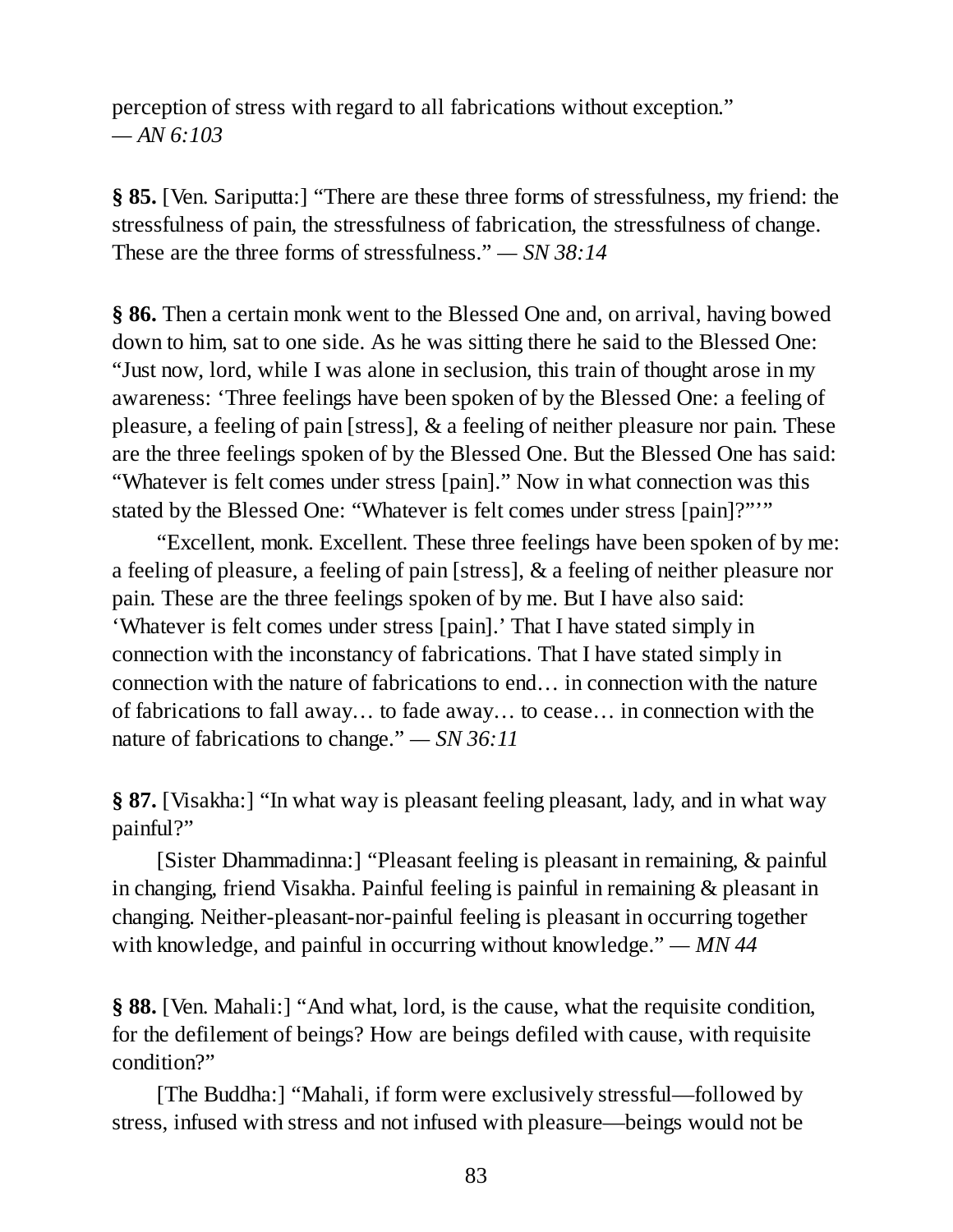infatuated with form. But because form is also pleasant—followed by pleasure, infused with pleasure and not infused with stress—beings are infatuated with form. Through infatuation, they are captivated. Through captivation, they are defiled. This is the cause, this the requisite condition, for the defilement of beings. And this is how beings are defiled with cause, with requisite condition.

"If feeling were exclusively stressful.…

"If perception were exclusively stressful.…

"If fabrications were exclusively stressful.…

"If consciousness were exclusively stressful—followed by stress, infused with stress and not infused with pleasure—beings would not be infatuated with consciousness. But because consciousness is also pleasant—followed by pleasure, infused with pleasure and not infused with stress—beings are infatuated with consciousness. Through infatuation, they are captivated. Through captivation, they are defiled. This is the cause, this the requisite condition, for the defilement of beings. And this is how beings are defiled with cause, with requisite condition."

"And what, lord, is the cause, what the requisite condition, for the purification of beings? How are beings purified with cause, with requisite condition?"

"Mahali, if form were exclusively pleasant—followed by pleasure, infused with pleasure and not infused with stress—beings would not be disenchanted with form. But because form is also stressful—followed by stress, infused with stress and not infused with pleasure—beings are disenchanted with form. Through disenchantment, they grow dispassionate. Through dispassion, they are purified. This is the cause, this the requisite condition, for the purification of beings. And this is how beings are purified with cause, with requisite condition.

"If feeling were exclusively pleasant…

"If perception were exclusively pleasant.…

"If fabrications were exclusively pleasant.…

"If consciousness were exclusively pleasant—followed by pleasure, infused with pleasure and not infused with stress—beings would not be disenchanted with consciousness. But because consciousness is also stressful—followed by stress, infused with stress and not infused with pleasure—beings are disenchanted with consciousness Through disenchantment, they grow dispassionate. Through dispassion, they are purified. This is the cause, this the requisite condition, for the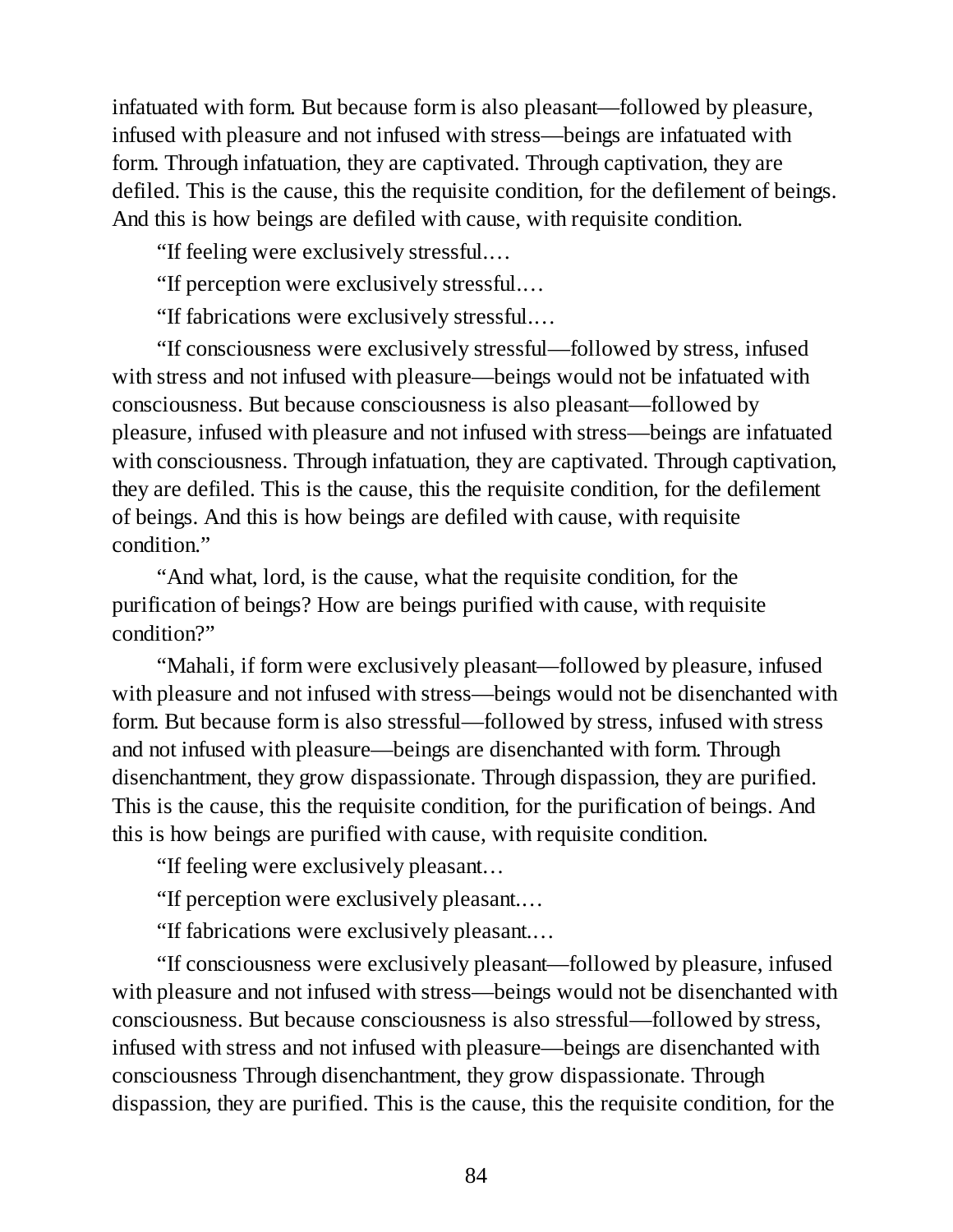purification of beings. And this is how beings are purified with cause, with requisite condition." *— SN 22:60*

**§ 89.** "A well-instructed disciple of the noble ones reflects in this way: 'I am now being chewed up by form. But in the past I was also chewed up by form in the same way I am now being chewed up by present form. And if I delight in future form, then in the future I will be chewed up by form in the same way I am now being chewed up by present form.' Having reflected in this way, he becomes indifferent to past form, does not delight in future form, and is practicing for the sake of disenchantment, dispassion, and cessation with regard to present form.

"[He reflects:] 'I am now being chewed up by feeling… perception… fabrications… consciousness. But in the past I was also chewed up by consciousness in the same way I am now being chewed up by present consciousness. And if I delight in future consciousness, then in the future I will be chewed up by consciousness in the same way I am now being chewed up by present consciousness.' Having reflected in this way, he becomes indifferent to past consciousness, does not delight in future consciousness, and is practicing for the sake of disenchantment, dispassion, and cessation with regard to present consciousness." *— SN 22:79*

**§ 90.** "Magandiya, suppose that there was a leper covered with sores and infections, devoured by worms, picking the scabs off the openings of his wounds with his nails, cauterizing his body over a pit of glowing embers. His friends, companions, & relatives would take him to a doctor. The doctor would concoct medicine for him, and thanks to the medicine he would be cured of his leprosy: well & happy, free, master of himself, going wherever he liked. Then suppose two strong men, having seized hold of him by both arms, were to drag him to a pit of glowing embers. What do you think? Wouldn't he twist his body this way & that?"

"Yes, Master Gotama. Why is that? The fire is painful to the touch, very hot & scorching."

"Now what do you think, Magandiya? Is the fire painful to the touch, very hot & scorching, only now, or was it also that way before?"

"Both now & before is it painful to the touch, very hot & scorching, Master Gotama. It's just that when the man was a leper covered with sores and infections, devoured by worms, picking the scabs off the openings of his wounds with his nails, his faculties were impaired, which was why, even though the fire was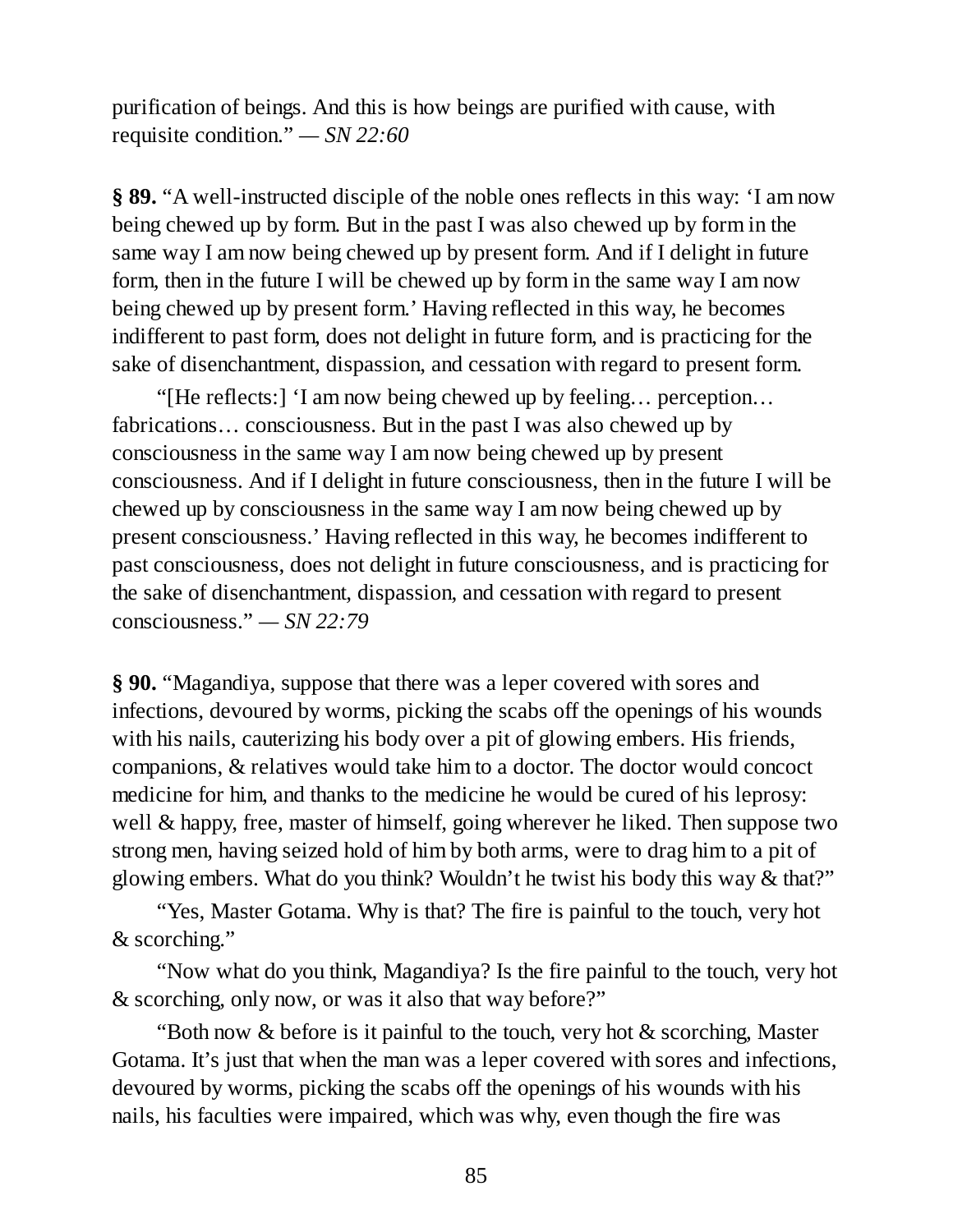actually painful to the touch, he had the skewed perception of 'pleasant.'"

"In the same way, Magandiya, sensual pleasures in the past were painful to the touch, very hot & scorching; sensual pleasures in the future will be painful to the touch, very hot & scorching; sensual pleasures at present are painful to the touch, very hot & scorching; but when beings are not free from passion for sensual pleasures—devoured by sensual craving, burning with sensual fever—their faculties are impaired, which is why, even though sensual pleasures are actually painful to the touch, they have the skewed perception of 'pleasant.'

"Now suppose that there was a leper covered with sores & infections, devoured by worms, picking the scabs off the openings of his wounds with his nails, cauterizing his body over a pit of glowing embers. The more he cauterized his body over the pit of glowing embers, the more disgusting, foul-smelling, & putrid the openings of his wounds would become, and yet he would feel a modicum of enjoyment & satisfaction because of the itchiness of his wounds. In the same way, beings not free from passion for sensual pleasures—devoured by sensual craving, burning with sensual fever—indulge in sensual pleasures. The more they indulge in sensual pleasures, the more their sensual craving increases and the more they burn with sensual fever, and yet they feel a modicum of enjoyment & satisfaction dependent on the five strands of sensuality.

"Now what do you think, Magandiya? Have you ever seen or heard of a king or king's minister—enjoying himself, provided & endowed with the five strands of sensual pleasure, without abandoning sensual craving, without removing sensual fever—who has dwelt or will dwell or is dwelling free from thirst, his mind inwardly at peace?"

"No, Master Gotama."

"Very good, Magandiya. Neither have I ever seen or heard of a king or king's minister—enjoying himself, provided & endowed with the five strands of sensual pleasure, without abandoning sensual craving, without removing sensual fever who has dwelt or will dwell or is dwelling free from thirst, his mind inwardly at peace. But whatever contemplatives or brahmans who have dwelt or will dwell or are dwelling free from thirst, their minds inwardly at peace, all have done so having realized—as it has come to be —the origination & disappearance, the allure, the danger, & the escape from sensual pleasures, having abandoned sensual craving and removed sensual fever."

Then at that moment the Blessed One exclaimed,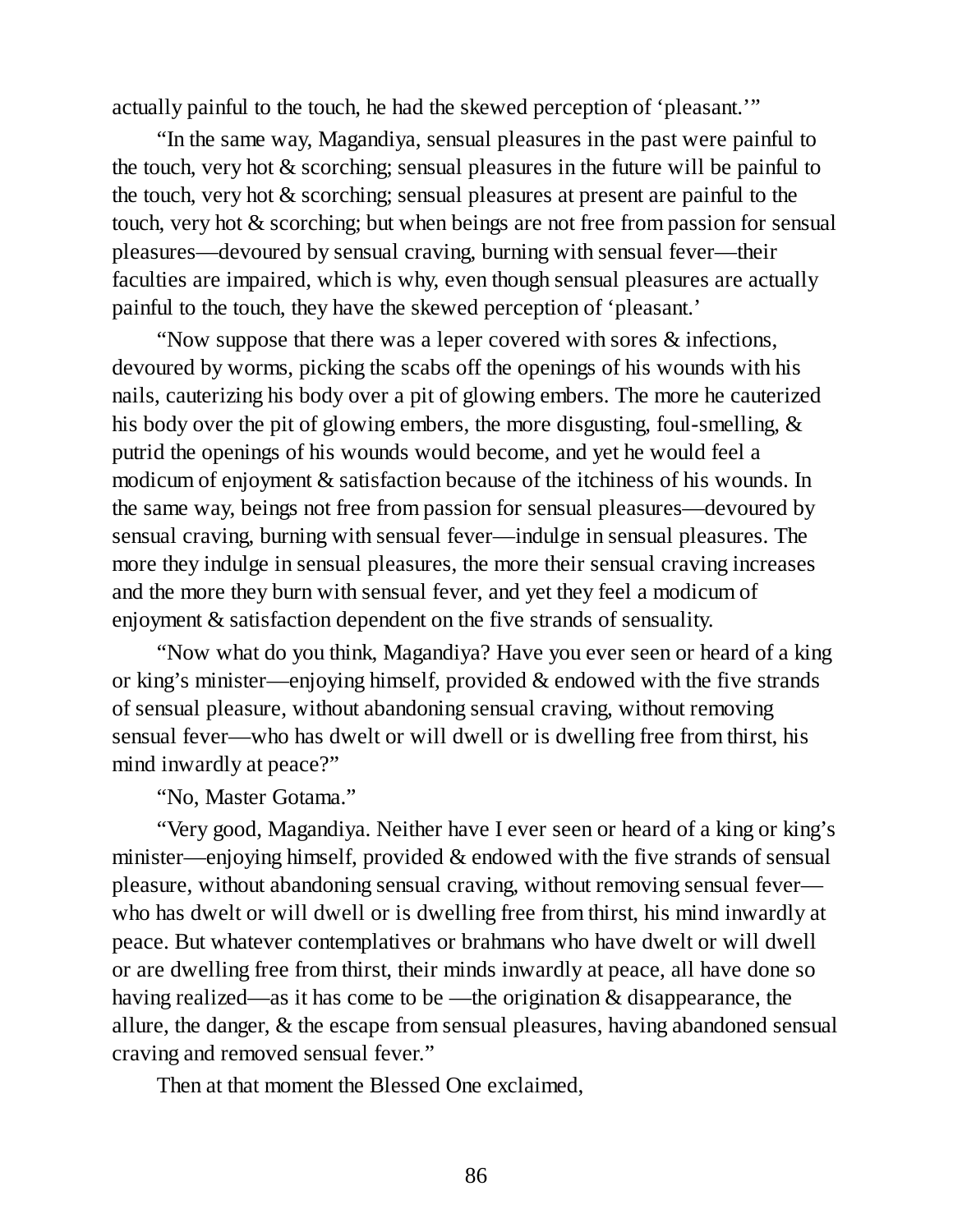"Freedom from disease: the foremost good fortune. Unbinding: the foremost ease. The eightfold: the foremost of paths going to the Deathless, Secure.'

When this was said, Magandiya the wanderer said to the Blessed One, "It's amazing, Master Gotama. It's astounding, how this, too, is well-stated by Master Gotama: 'Freedom from disease: the foremost good fortune. Unbinding: the foremost ease.' We have also heard this said by earlier wanderers in the lineage of our teachers: 'Freedom from disease: the foremost good fortune. Unbinding: the foremost ease.' This agrees with that."

"But as for what you have heard said by earlier wanderers in the lineage of your teachers, Magandiya—'Freedom from disease: the foremost good fortune. Unbinding: the foremost ease'—which freedom from disease is that, which Unbinding?"

When this was said, Magandiya the wanderer rubbed his own limbs with his hand. "This is that freedom from disease, Master Gotama," he said. "This is that Unbinding. For I am now free from disease, happy, and nothing afflicts me."

"Magandiya, it's just as if there were a man blind from birth who couldn't see black objects… white… blue… yellow… red… or pink objects; who couldn't see even or uneven places, the stars, the sun, or the moon. He would hear a man with good eyesight saying, 'How wonderful, good sirs, is a white cloth beautiful, spotless, & clean.' He would go in search of something white. Then another man would fool him with a grimy, oil-stained rag: 'Here, my good man, is a white cloth—beautiful, spotless, & clean.' The blind man would take it and put it on. Having put it on, gratified, he would exclaim words of gratification, 'How wonderful, good sirs, is a white cloth—beautiful, spotless, & clean.' Now what do you think, Magandiya? When that man blind from birth took the grimy, oilstained rag and put it on; and, having put it on, gratified, exclaimed words of gratification, 'How wonderful, good sirs, is a white cloth—beautiful, spotless, & clean': Did he do so knowing & seeing, or out of faith in the man with good eyesight?"

"Of course he did it not knowing & not seeing, Master Gotama, but out of faith in the man with good eyesight."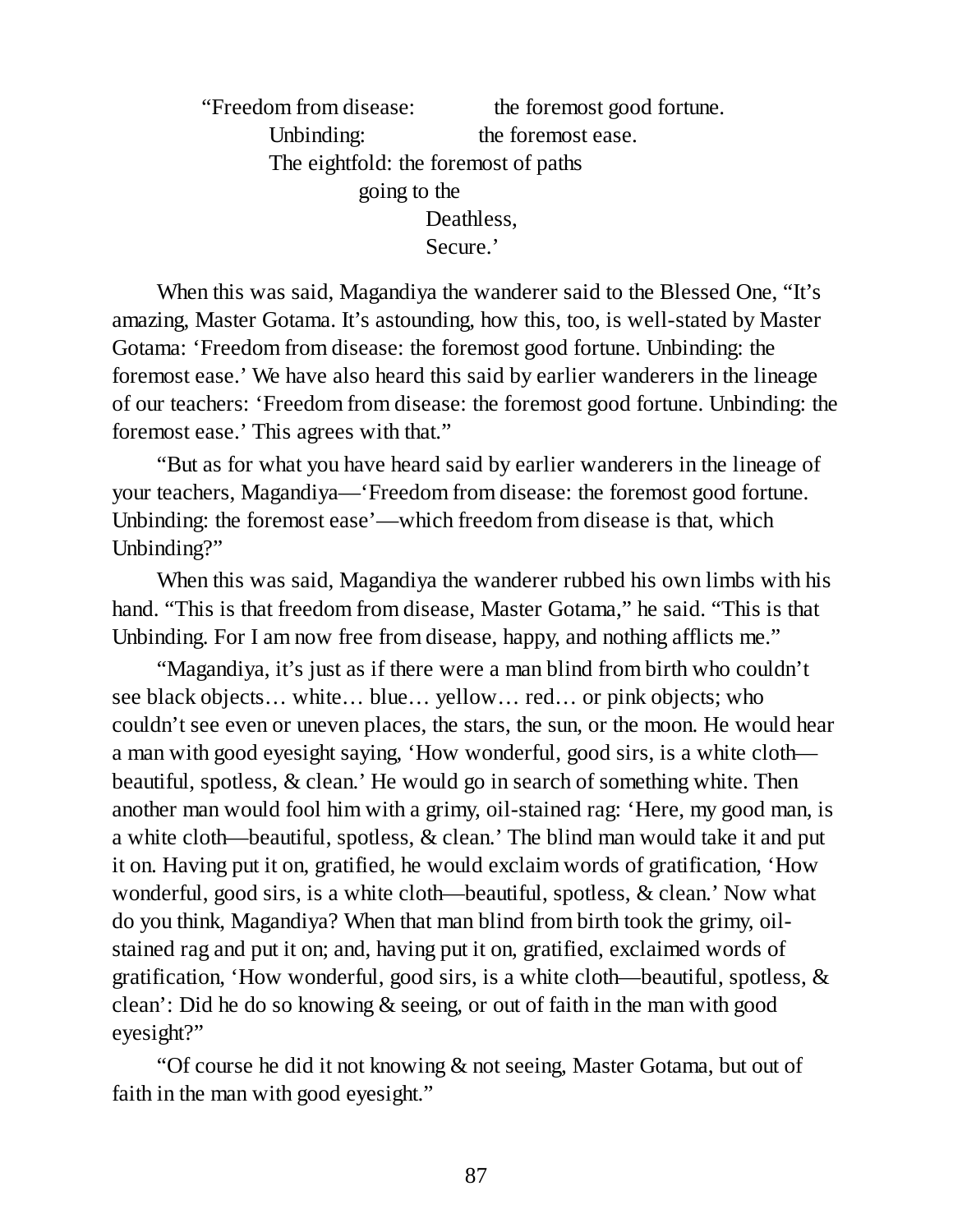"In the same way, Magandiya, the wanderers of other sects are blind  $&$ eyeless. Without knowing freedom from disease, without seeing Unbinding, they still speak this verse:

| 'Freedom from disease: | the foremost good fortune. |
|------------------------|----------------------------|
| Unbinding:             | the foremost ease.'        |

This verse was stated by earlier worthy ones, fully self-awakened:

| 'Freedom from disease:               | the foremost good fortune. |
|--------------------------------------|----------------------------|
| Unbinding:                           | the foremost ease.         |
| The eightfold: the foremost of paths |                            |
| going to the                         |                            |
|                                      | Deathless,                 |
|                                      | Secure.'                   |

"But now it has gradually become a verse of run-of-the-mill people.

"This body, Magandiya, is a disease, a cancer, an arrow, painful, an affliction. And yet you say, with reference to this body, which is a disease, a cancer, an arrow, painful, an affliction: 'This is that freedom from disease, Master Gotama. This is that Unbinding,' for you don't have the noble vision with which you would know freedom from disease and see Unbinding."

"I'm convinced, Master Gotama, that you can teach me the Dhamma in such a way that I would know freedom from disease, that I would see Unbinding."

"Magandiya, it's just as if there were a man blind from birth who couldn't see black objects… white… blue… yellow… red… the sun or the moon. His friends, companions, & relatives would take him to a doctor. The doctor would concoct medicine for him, but in spite of the medicine his eyesight would not appear or grow clear. What do you think, Magandiya? Would that doctor have nothing but his share of weariness & disappointment?"

"Yes, Master Gotama."

"In the same way, Magandiya, if I were to teach you the Dhamma—'This is that freedom from disease; this is that Unbinding'—and you on your part did not know freedom from disease or see Unbinding, that would be wearisome for me; that would be troublesome for me."

"I'm convinced, Master Gotama, that you can teach me the Dhamma in such a way that I would know freedom from disease, that I would see Unbinding."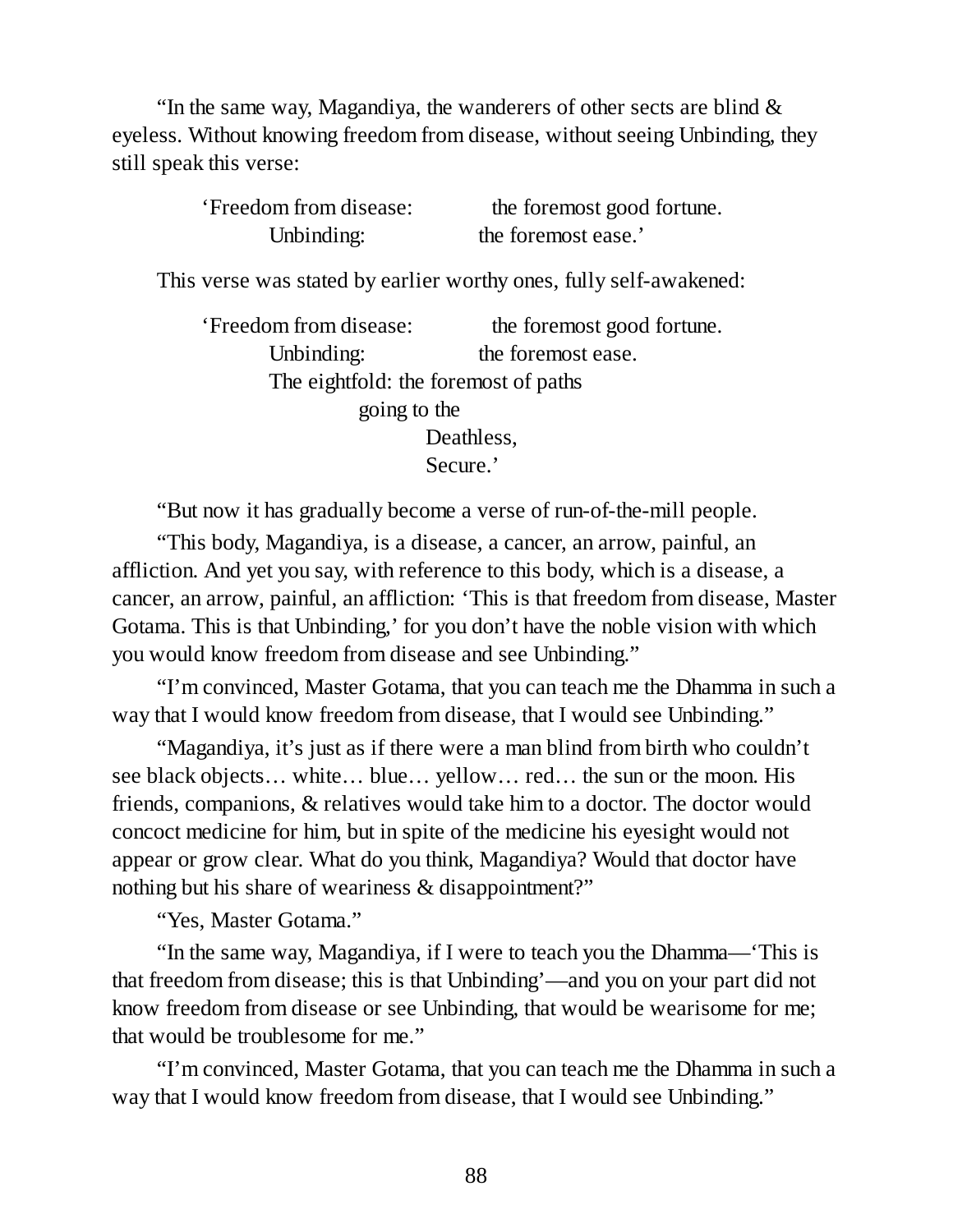"Magandiya, it's just as if there were a man blind from birth who couldn't see black objects… white… blue… yellow… red… the sun or the moon. Now suppose that a certain man were to take a grimy, oil-stained rag and fool him, saying, 'Here, my good man, is a white cloth—beautiful, spotless, & clean.' The blind man would take it and put it on.

"Then his friends, companions, & relatives would take him to a doctor. The doctor would concoct medicine for him: purges from above & purges from below, ointments & counter-ointments and treatments through the nose. And thanks to the medicine his eyesight would appear & grow clear. Then together with the arising of his eyesight, he would abandon whatever passion & delight he felt for that grimy, oil-stained rag. And he would regard that man as an enemy & no friend at all, and think that he deserved to be killed. 'My gosh, how long have I been fooled, cheated, & deceived by that man & his grimy, oil-stained rag!—"Here, my good man, is a white cloth—beautiful, spotless, & clean."'

"In the same way, Magandiya, if I were to teach you the Dhamma—'This is that freedom from Disease; this is that Unbinding'—and you on your part were to know that freedom from Disease and see that Unbinding, then together with the arising of your eyesight you would abandon whatever passion & delight you felt with regard for the five clinging-aggregates. And it would occur to you, 'My gosh, how long have I been fooled, cheated, & deceived by this mind! For in clinging, it was just form that I was clinging to… it was just feeling… just perception… just fabrications... just consciousness that I was clinging to. With my clinging as a requisite condition, there arises becoming… birth… aging & death… sorrow, lamentation, pains, distresses, & despairs. And thus is the origin of this entire mass of stress."

"I'm convinced, Master Gotama, that you can teach me the Dhamma in such a way that I might rise up from this seat cured of my blindness."

"In that case, Magandiya, associate with men of integrity. When you associate with men of integrity, you will hear the true Dhamma. When you hear the true Dhamma, you will practice the Dhamma in accordance with the Dhamma. When you practice the Dhamma in accordance with the Dhamma, you will know & see for yourself: 'These things are diseases, cancers, arrows. And here is where diseases, cancers, & arrows cease without trace. With the cessation of my clinging comes the cessation of becoming. With the cessation of becoming comes the cessation of birth. With the cessation of birth then aging & death, sorrow, lamentation, pain, distress, & despair all cease. Such is the cessation of this entire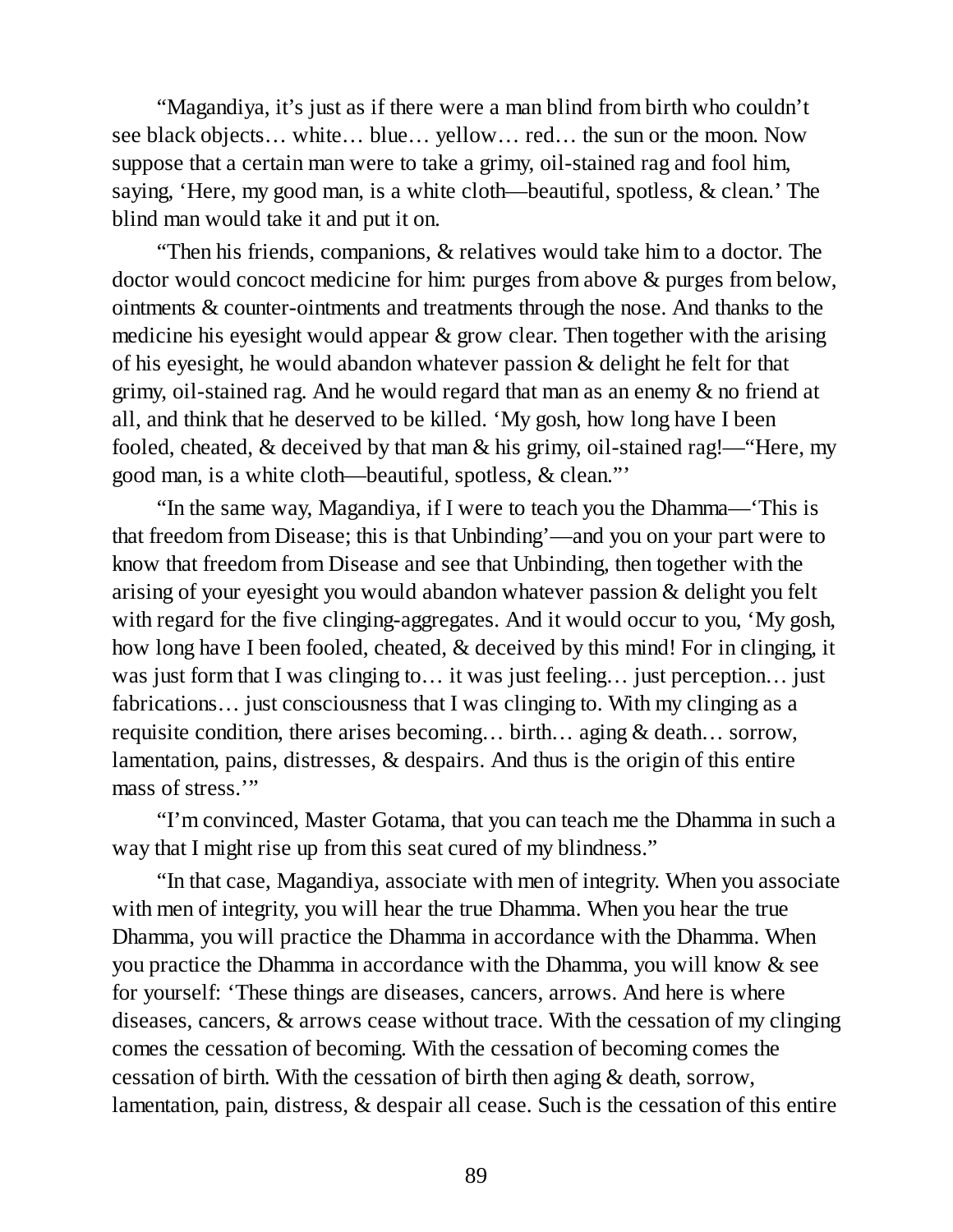mass of suffering & stress." *— MN 75*

*Not-s elf*

**§ 91.** "In seeing six rewards, it's enough for a monk to establish the perception of not-self with regard to all phenomena without exception. Which six? 'I won't be fashioned in connection with any world. My I-making will be stopped. My mymaking will be stopped. I'll be endowed with uncommon knowledge. I'll become one who rightly sees cause, along with causally-originated phenomena.'

"In seeing these six rewards, it's enough for a monk to establish the perception of not-self with regard to all phenomena without exception." *— AN 6:104*

**§ 92.** "Monks, do you see any clinging/sustenance in the form of a doctrine of self which, in clinging to, there would not arise sorrow, lamentation, pain, grief & despair?"

"No, lord."

"…Neither do I… What do you think, monks? If a person were to gather or burn or do as he likes with the grass, twigs, branches & leaves here in Jeta's Grove, would the thought occur to you, 'It's us that this person is gathering, burning or doing with as he likes'?"

"No, lord. Why is that? Because those things are not our self, nor do they pertain to our self."

"In the same way, monks, whatever is not yours: Let go of it. Your letting go of it will be for your long-term happiness & benefit. And what isn't yours? Form isn't yours… Feeling isn't yours… Perception… Fabrications… Consciousness isn't yours: Let go of it. Your letting go of it will be for your long-term happiness & benefit." *— MN 22*

**§ 93.** "There is the case where an uninstructed, run-of-the-mill person—who has no regard for noble ones, is not well-versed or disciplined in their Dhamma; who has no regard for men of integrity, is not well-versed or disciplined in their Dhamma—assumes form to be the self, or the self as possessing form, or form as in the self, or the self as in form. He is obsessed with the idea that 'I am form' or 'Form is mine.' As he is obsessed with these ideas, his form changes & alters, and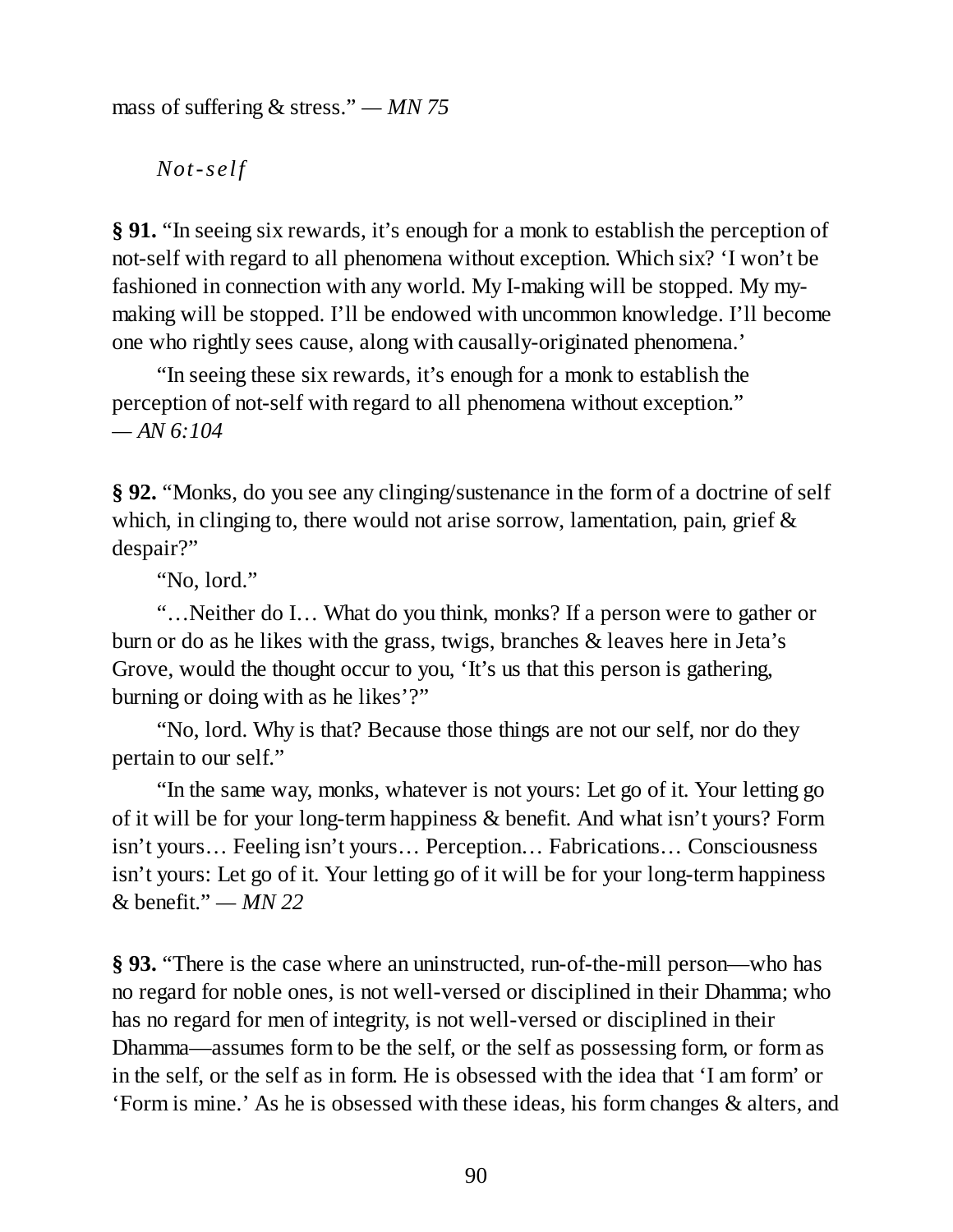he falls into sorrow, lamentation, pain, distress, & despair over its change & alteration.

"He assumes feeling.… perception.… fabrications.… He assumes consciousness to be the self, or the self as possessing consciousness, or consciousness as in the self, or the self as in consciousness. He is obsessed with the idea that 'I am consciousness' or 'Consciousness is mine.' As he is obsessed with these ideas, his consciousness changes & alters, and he falls into sorrow, lamentation, pain, distress, & despair over its change & alteration.

"This, householder, is how one is afflicted in body and afflicted in mind.

"And how is one afflicted in body but unafflicted in mind? There is the case where a well-instructed disciple of the noble ones—who has regard for noble ones, is well-versed & disciplined in their Dhamma; who has regard for men of integrity, is well-versed & disciplined in their Dhamma—does not assume form to be the self, or the self as possessing form, or form as in the self, or the self as in form. He is not seized with the idea that 'I am form' or 'Form is mine.' As he is not seized with these ideas, his form changes & alters, but he does not fall into sorrow, lamentation, pain, distress, or despair over its change & alteration.

"He doesn't assume feeling to be the self.… perception to be the self.… fabrications to be the self....

"He doesn't assume consciousness to be the self, or the self as possessing consciousness, or consciousness as in the self, or the self as in consciousness. He is not seized with the idea that 'I am consciousness' or 'Consciousness is mine.' As he is not seized with these ideas, his consciousness changes & alters, but he does not fall into sorrow, lamentation, pain, distress, or despair over its change & alteration.

"This, householder, is how one is afflicted in body but unafflicted in mind." *— SN 22:1*

**§ 94.** "Form, monks, is not self. If form were the self, this form would not lend itself to dis-ease. It would be possible [to say] with regard to form, 'Let my form be thus. Let my form not be thus.' But precisely because form is not self, this form lends itself to dis-ease. And it is not possible [to say] with regard to form, 'Let my form be thus. Let my form not be thus.'

"Feeling is not self.… Perception is not self.… Fabrications are not self.… "Consciousness is not self. If consciousness were the self, this consciousness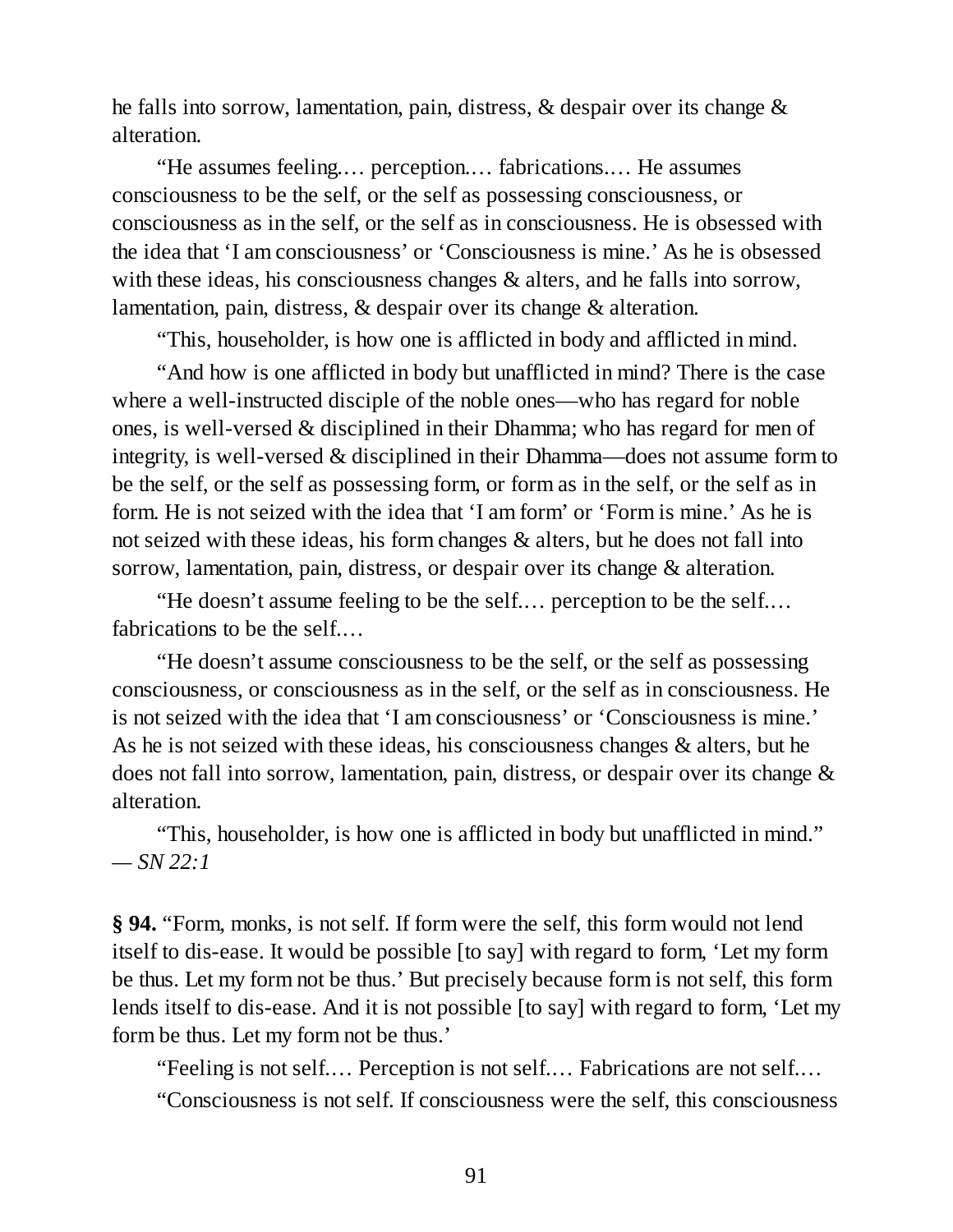would not lend itself to dis-ease. It would be possible [to say] with regard to consciousness, 'Let my consciousness be thus. Let my consciousness not be thus.' But precisely because consciousness is not self, consciousness lends itself to disease. And it is not possible [to say] with regard to consciousness, 'Let my consciousness be thus. Let my consciousness not be thus.' …

"Thus, monks, any form whatsoever that is past, future, or present; internal or external; blatant or subtle; common or sublime; far or near: every form is to be seen with right discernment as it has come to be: 'This is not mine. This is not my self. This is not what I am.'

"Any feeling.… Any perception.… Any fabrications.…

"Any consciousness whatsoever that is past, future, or present; internal or external; blatant or subtle; common or sublime; far or near: every consciousness is to be seen with right discernment as it has come to be: 'This is not mine. This is not my self. This is not what I am.'

"Seeing thus, the well-instructed disciple of the noble ones grows disenchanted with form, disenchanted with feeling, disenchanted with perception, disenchanted with fabrications, disenchanted with consciousness. Disenchanted, he becomes dispassionate. Through dispassion, he is released. With release, there is the knowledge, 'Released.' He discerns that 'Birth is ended, the holy life fulfilled, the task done. There is nothing further for this world.'"

That is what the Blessed One said. Gratified, the group of five monks delighted in the Blessed One's words. And while this explanation was being given, the minds of the group of five monks, through lack of clinging/sustenance, were released from the effluents. *— SN 22:59*

**§ 95.** "Monks, suppose there were a river, flowing down from the mountains, going far, its current swift, carrying everything with it, and—holding on to both banks—kasa grasses, kusa grasses, reeds, birana grasses, & trees were growing. Then a man swept away by the current would grab hold of the kasa grasses, but they would tear away, and so from that cause he would come to disaster. He would grab hold of the kusa grasses… the reeds… the birana grasses… the trees, but they would tear away, and so from that cause he would come to disaster.

"In the same way, there is the case where an uninstructed, run-of-the-mill person—who has no regard for noble ones, is not well-versed or disciplined in their Dhamma; who has no regard for men of integrity, is not well-versed or disciplined in their Dhamma—assumes form to be the self, or the self as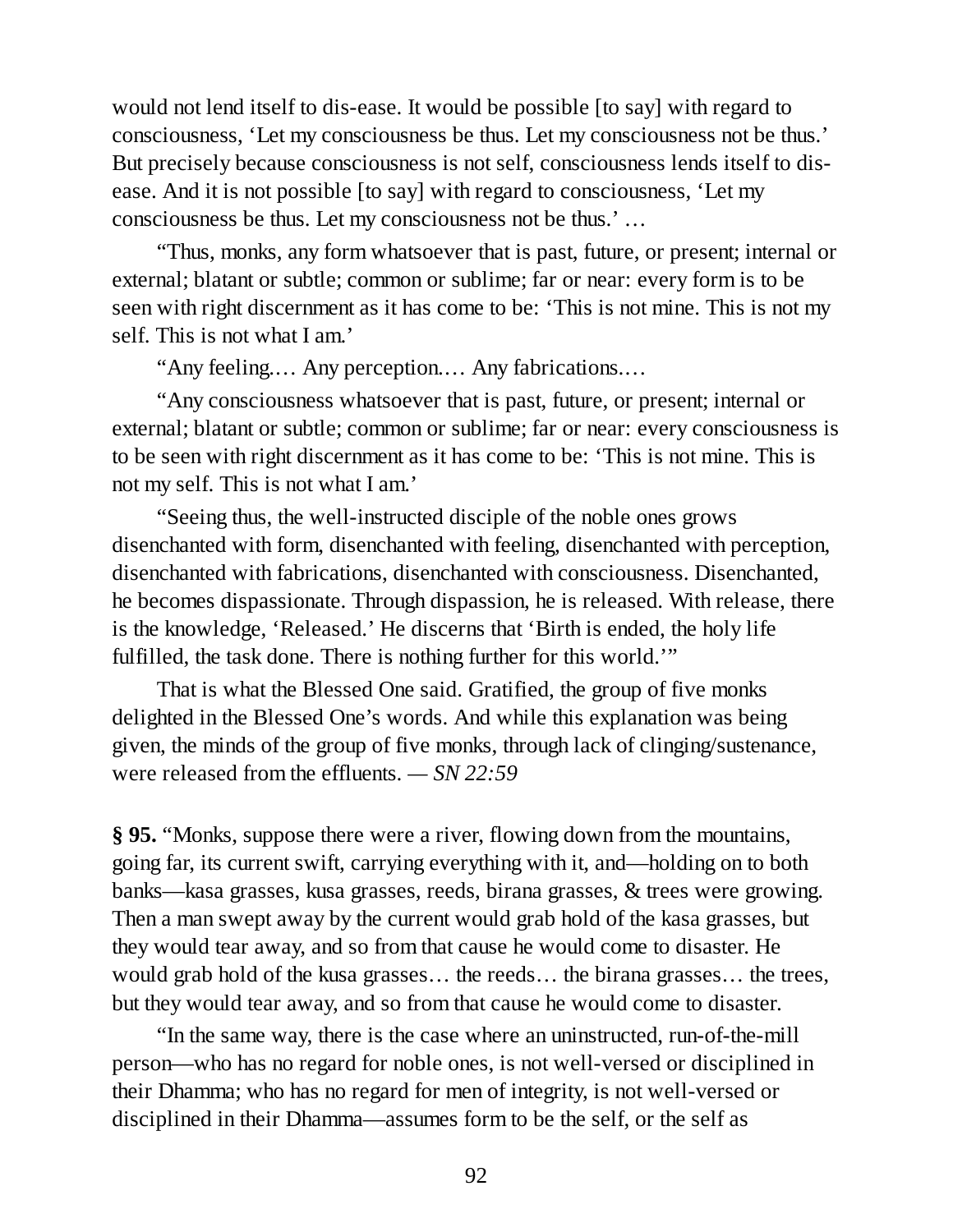possessing form, or form as in the self, or the self as in form. That form tears away from him, and so from that cause he would come to disaster.

"He assumes feeling… perception… fabrications to be the self.…

"He assumes consciousness to be the self, or the self as possessing consciousness, or consciousness as in the self, or the self as in consciousness. That consciousness tears away from him, and so from that cause he would come to disaster." *— SN 22:95*

**§ 96.** "Just as a dog, tied by a leash to a post or stake, keeps running around and circling around that very post or stake; in the same way, an uninstructed, run-ofthe-mill person—who has no regard for noble ones, is not well-versed or disciplined in their Dhamma; who has no regard for people of integrity, is not well-versed or disciplined in their Dhamma—assumes form to be the self, or the self as possessing form, or form as in the self, or the self as in form.

"He assumes feeling.… perception.… fabrications.… He assumes consciousness to be the self, or the self as possessing consciousness, or consciousness as in the self, or the self as in consciousness.

"He keeps running around and circling around that very form… that very feeling… that very perception… those very fabrications… that very consciousness. He is not set loose from form, not set loose from feeling… from perception… from fabrications… not set loose from consciousness. He is not set loose from birth, aging, & death; from sorrows, lamentations, pains, distresses, & despairs. He is not set loose, I tell you, from suffering & stress.

"But a well-instructed disciple of the noble ones—who has regard for noble ones, is well-versed & disciplined in their Dhamma; who has regard for people of integrity, is well-versed & disciplined in their Dhamma—doesn't assume form to be the self, or the self as possessing form, or form as in the self, or the self as in form.

"He doesn't assume feeling to be the self.… perception to be the self.… fabrications to be the self....

"He doesn't assume consciousness to be the self, or the self as possessing consciousness, or consciousness as in the self, or the self as in consciousness.

"He doesn't run around or circle around that very form… that very feeling… that very perception… those very fabrications… that very consciousness. He is set loose from form, set loose from feeling… from perception… from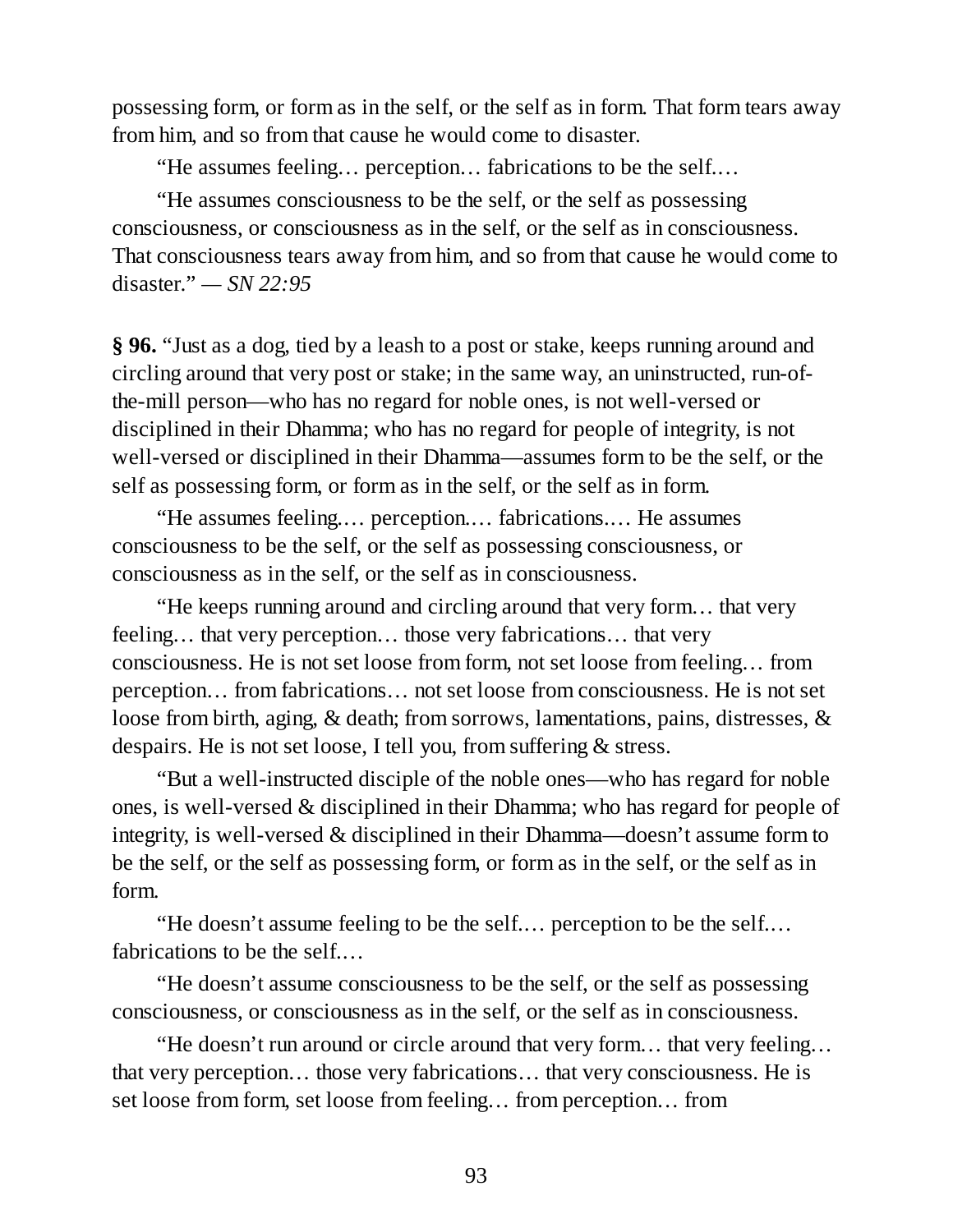fabrications… set loose from consciousness. He is set loose from birth, aging, & death; from sorrows, lamentations, pains, distresses, & despairs. He is set loose, I tell you, from suffering & stress." *— SN 22:99*

**§ 97.** "Suppose there were a king or king's minister who had never heard the sound of a lute before. He might hear the sound of a lute and say, 'What, my good men, is that sound—so delightful, so tantalizing, so intoxicating, so ravishing, so enthralling?' They would say, 'That, sire, is called a lute, whose sound is so delightful, so tantalizing, so intoxicating, so ravishing, so enthralling.' Then he would say, 'Go & fetch me that lute.' They would fetch the lute and say, 'Here, sire, is the lute whose sound is so delightful, so tantalizing, so intoxicating, so ravishing, so enthralling.' He would say, 'Enough of your lute. Fetch me just the sound.' Then they would say, 'This lute, sire, is made of numerous components, a great many components. It's through the activity of numerous components that it sounds: that is, in dependence on the body, the skin, the neck, the frame, the strings, the bridge, and the appropriate human effort. Thus it is that this lute made of numerous components, a great many components—sounds through the activity of numerous components.'

"Then the king would split the lute into ten pieces, a hundred pieces. Having split the lute into ten pieces, a hundred pieces, he would shave it to splinters. Having shaved it to splinters, he would burn it in a fire. Having burned it in a fire, he would reduce it to ashes. Having reduced it to ashes, he would winnow it before a high wind or let it be washed away by a swift-flowing stream. He would then say, 'A sorry thing, this lute—whatever a lute may be—by which people have been so thoroughly tricked & deceived.'

"In the same way, a monk investigates form, however far form may go. He investigates feeling… perception… fabrications… consciousness, however far consciousness may go. As he is investigating form… feeling… perception… fabrications… consciousness, however far consciousness may go, any thoughts of 'me' or 'mine' or 'I am' do not occur to him." *— SN 35:205*

**§ 98.** "Monks, where there is a self, would there be [the thought,] 'belonging to my self'?" — "Yes, lord."

"Or, monks, where there is what belongs to self, would there be [the thought,] 'my self'?" — "Yes, lord."

"Monks, where a self or what belongs to self are not pinned down as a truth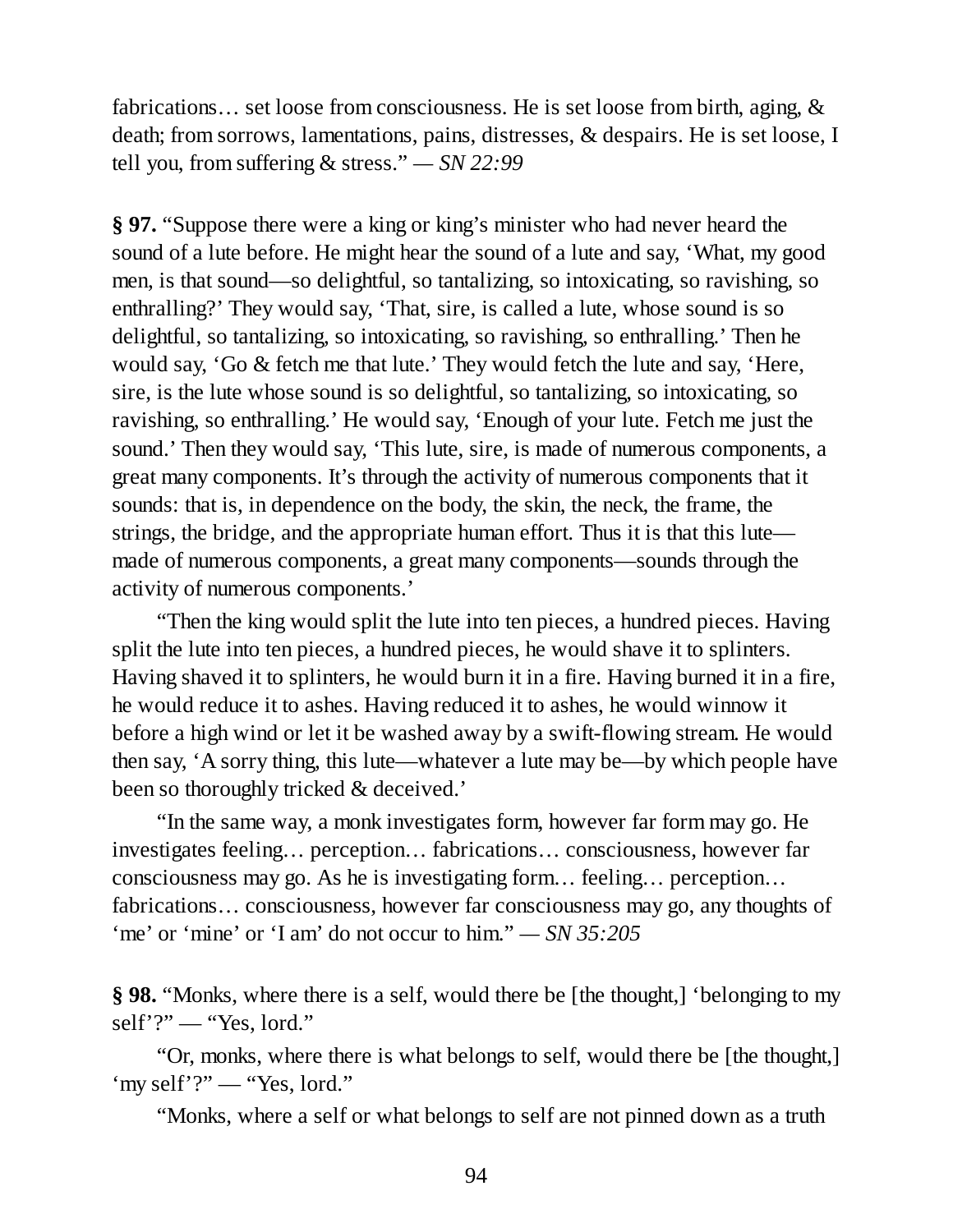or reality, then the view-position—'This cosmos is the self. After death this I will be constant, permanent, eternal, not subject to change. I will stay just like that for an eternity'—Isn't it utterly & completely a fool's teaching?" —*MN 22*

**§ 99.** "If one stays obsessed with form, monk, that's what one is measured by *[or:* limited to]. Whatever one is measured by, that's how one is classified.

"If one stays obsessed with feeling.… perception.… fabrications.…

"If one stays obsessed with consciousness, that's what one is measured by. Whatever one is measured by, that's how one is classified.

"But if one doesn't stay obsessed with form, monk, that's not what one is measured by. Whatever one isn't measured by, that's not how one is classified.

"If one doesn't stay obsessed with feeling.… perception.… fabrications.…

"If one doesn't stay obsessed with consciousness, that's not what one is measured by. Whatever one isn't measured by, that's not how one is classified." *— SN 22:36*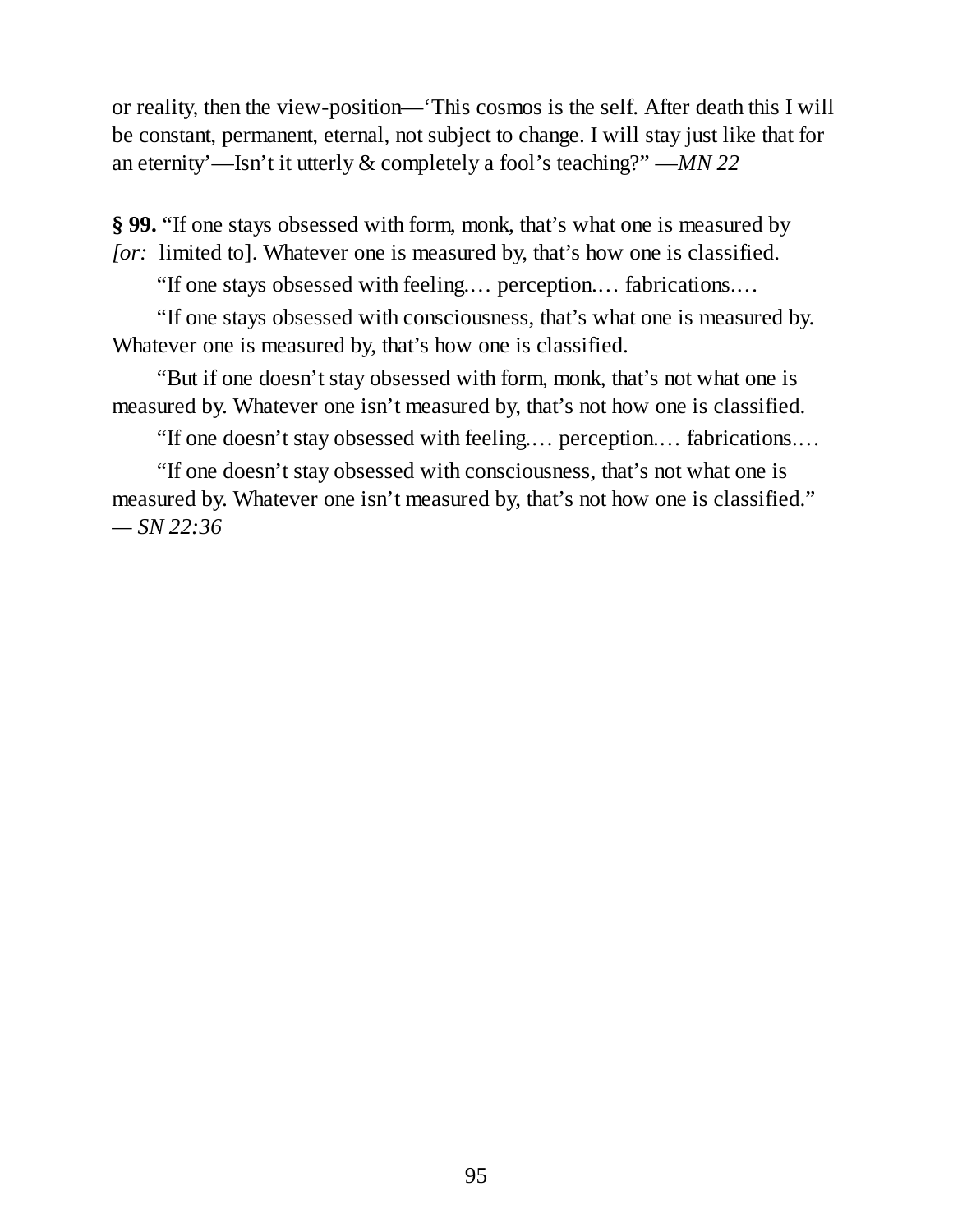### THE STILLING OF FABRICATIONS

**§ 100.** [Visakha:] "And what, lady, are bodily fabrications, what are verbal fabrications, what are mental fabrications?"

[Sister Dhammadinna:] "In-&-out breathing is bodily, bound up with the body, therefore is it called a *bodily fabrication.* Having directed one's thought and evaluated [the matter], one breaks into speech. Therefore directed thought & evaluation are called *verbal fabrications.* Perception & feeling are mental, bound up with the mind. Therefore perception & feeling are called *mental fabrications." — MN 44*

**§ 101.** "Now how is mindfulness of in-&-out breathing developed & pursued so as to be of great fruit, of great benefit?

"There is the case where a monk, having gone to the wilderness, to the shade of a tree, or to an empty building, sits down folding his legs crosswise, holding his body erect, and setting mindfulness to the fore. Always mindful, he breathes in; mindful he breathes out.

"[1] Breathing in long, he discerns, 'I am breathing in long'; or breathing out long, he discerns, 'I am breathing out long.' [2] Or breathing in short, he discerns, 'I am breathing in short'; or breathing out short, he discerns, 'I am breathing out short.' [3] He trains himself, 'I will breathe in sensitive to the entire body.' He trains himself, 'I will breathe out sensitive to the entire body.' [4] He trains himself, 'I will breathe in calming bodily fabrication.' He trains himself, 'I will breathe out calming bodily fabrication.'

"[5] He trains himself, 'I will breathe in sensitive to rapture.' He trains himself, 'I will breathe out sensitive to rapture.' [6] He trains himself, 'I will breathe in sensitive to pleasure.' He trains himself, 'I will breathe out sensitive to pleasure.' [7] He trains himself, 'I will breathe in sensitive to mental fabrication.' He trains himself, 'I will breathe out sensitive to mental fabrication.' [8] He trains himself, 'I will breathe in calming mental fabrication.' He trains himself, 'I will breathe out calming mental fabrication.'

"[9] He trains himself, 'I will breathe in sensitive to the mind.' He trains himself, 'I will breathe out sensitive to the mind.' [10] He trains himself, 'I will breathe in gladdening the mind.' He trains himself, 'I will breathe out gladdening the mind.' [11] He trains himself, 'I will breathe in steadying the mind.' He trains himself, 'I will breathe out steadying the mind.' [12] He trains himself, 'I will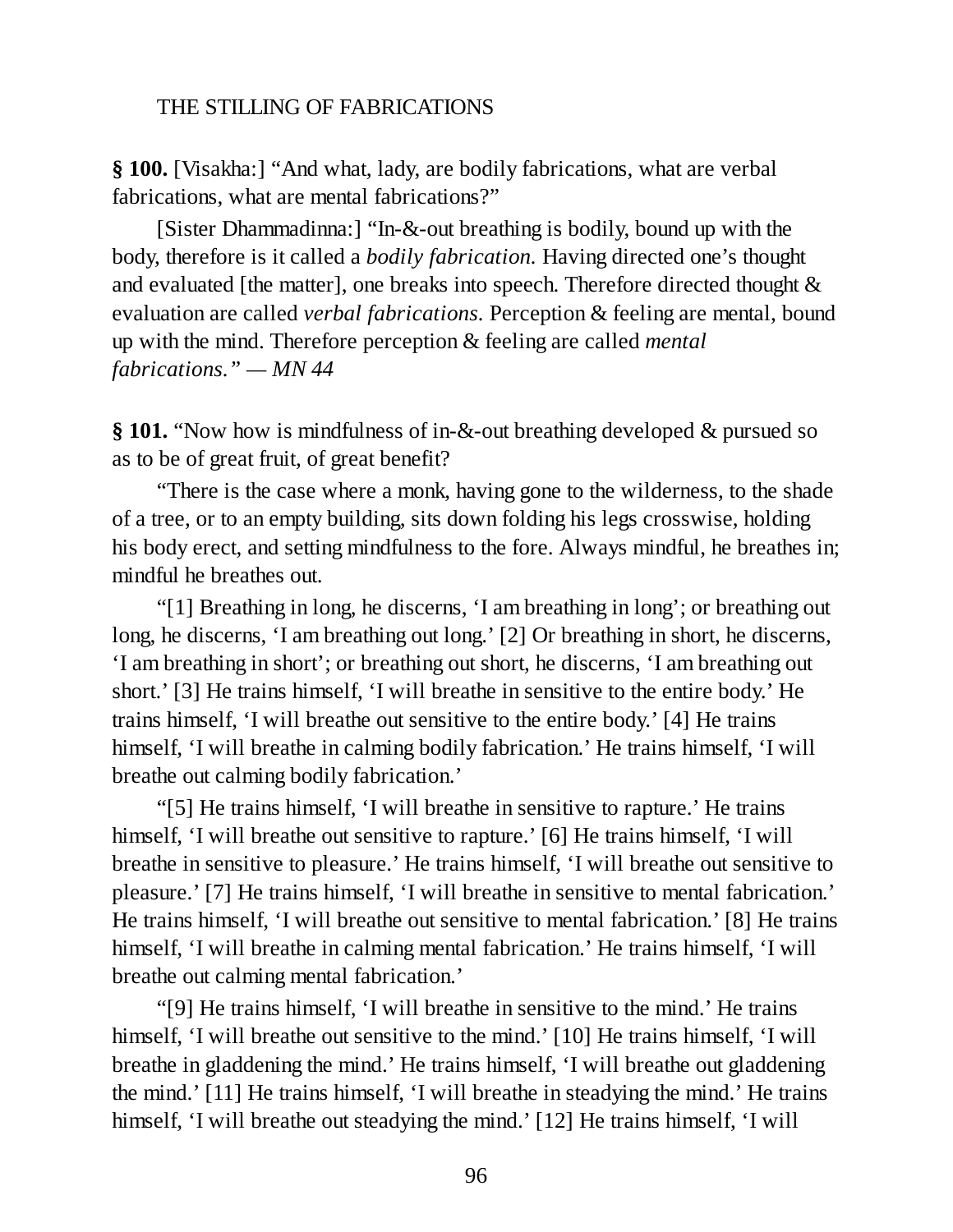breathe in releasing the mind.' He trains himself, 'I will breathe out releasing the mind.'

"[13] He trains himself, 'I will breathe in focusing on inconstancy.' He trains himself, 'I will breathe out focusing on inconstancy.' [14] He trains himself, 'I will breathe in focusing on dispassion *[literally,* fading].' He trains himself, 'I will breathe out focusing on dispassion.' [15] He trains himself, 'I will breathe in focusing on cessation.' He trains himself, 'I will breathe out focusing on cessation.' [16] He trains himself, 'I will breathe in focusing on relinquishment.' He trains himself, 'I will breathe out focusing on relinquishment.'

"This is how mindfulness of in-&-out breathing is developed & pursued so as to be of great fruit, of great benefit." *— MN 118*

**§ 102.** "Suppose there was a mountain cow—foolish, inexperienced, unfamiliar with her pasture, unskilled in roaming on rugged mountains—and she were to think, 'What if I were to go in a direction I have never gone before, to eat grass I have never eaten before, to drink water I have never drunk before!' She would lift her hind hoof without having placed her front hoof firmly and [as a result] would not get to go in a direction she had never gone before, to eat grass she had never eaten before, or to drink water she had never drunk before. And as for the place where she was standing when the thought occurred to her, 'What if I were to go where I have never been before… to drink water I have never drunk before,' she would not return there safely. Why is that? Because she is a foolish, inexperienced mountain cow, unfamiliar with her pasture, unskilled in roaming on rugged mountains.

"In the same way, there are cases where a monk—foolish, inexperienced, unfamiliar with his pasture, unskilled in… entering & remaining in the first jhana: rapture & pleasure born of seclusion, accompanied by directed thought & evaluation—doesn't stick with that theme, doesn't develop it, pursue it, or establish himself firmly in it. The thought occurs to him, 'What if I, with the stilling of directed thoughts & evaluations, were to enter & remain in the second jhana: rapture & pleasure born of concentration, unification of awareness free from directed thought & evaluation—internal assurance.' He is not able… to enter & remain in the second jhana.… The thought occurs to him, 'What if I… were to enter & remain in the first jhana.… He is not able… to enter & remain in the first jhana. This is called a monk who has slipped & fallen from both sides, like the mountain cow, foolish, inexperienced, unfamiliar with her pasture, unskilled in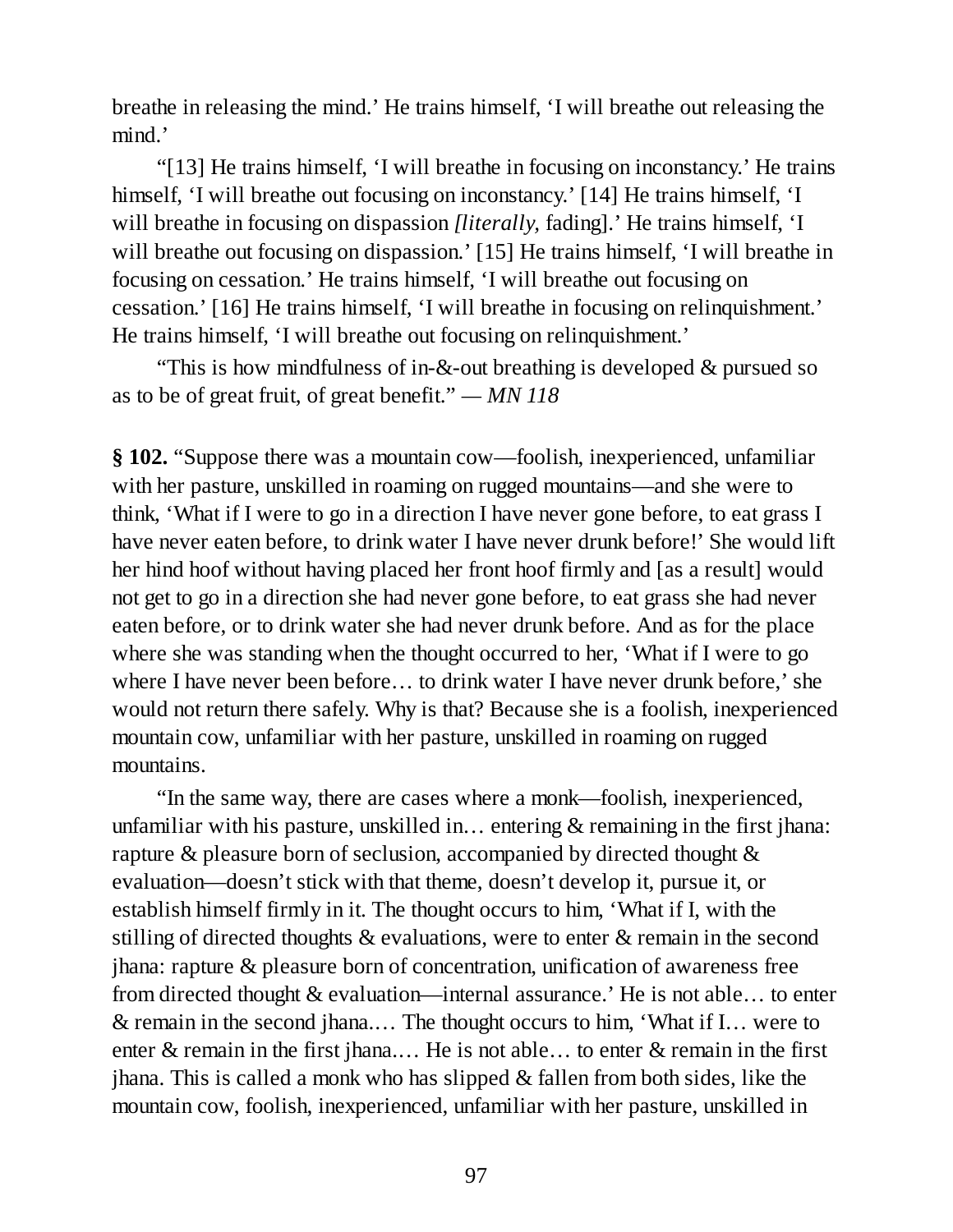roaming on rugged mountains.

"But suppose there was a mountain cow—wise, experienced, familiar with her pasture, skilled in roaming on rugged mountains—and she were to think, 'What if I were to go in a direction I have never gone before, to eat grass I have never eaten before, to drink water I have never drunk before!' She would lift her hind hoof only after having placed her front hoof firmly and [as a result] would get to go in a direction she had never gone before… to drink water she had never drunk before. And as for the place where she was standing when the thought occurred to her, 'What if I were to go in a direction I have never gone before… to drink water I have never drunk before,' she would return there safely. Why is that? Because she is a wise, experienced mountain cow, familiar with her pasture, skilled in roaming on rugged mountains.

"In the same way, there are some cases where a monk—wise, experienced, familiar with his pasture, skilled in... entering & remaining in the first jhana: rapture & pleasure born of seclusion, accompanied by directed thought & evaluation—sticks with that theme, develops it, pursues it, & establishes himself firmly in it.

"The thought occurs to him, 'What if, with the stilling of directed thoughts & evaluations, I were to enter & remain in the second jhana: rapture & pleasure born of concentration, unification of awareness free from directed thought & evaluation —internal assurance.' Without jumping at the second jhana, he—with the stilling of directed thoughts & evaluations—enters & remains in the second jhana: rapture & pleasure born of concentration, unification of awareness free from directed thought & evaluation—internal assurance. He sticks with that theme, develops it, pursues it, & establishes himself firmly in it. [Similarly with the remaining concentration attainments.]" *— AN 9:35*

**§ 103.** "Suppose that an archer or archer's apprentice were to practice on a straw man or mound of clay, so that after a while he would become able to shoot long distances, to fire accurate shots in rapid succession, and to pierce great masses. In the same way, there is the case where a monk… enters & remains in the first jhana: rapture & pleasure born of seclusion, accompanied by directed thought & evaluation. He regards whatever phenomena there that are connected with form, feeling, perceptions, fabrications, & consciousness, as inconstant, stressful, a disease, a cancer, an arrow, painful, an affliction, alien, a disintegration, a void, not-self. He turns his mind away from those phenomena, and having done so,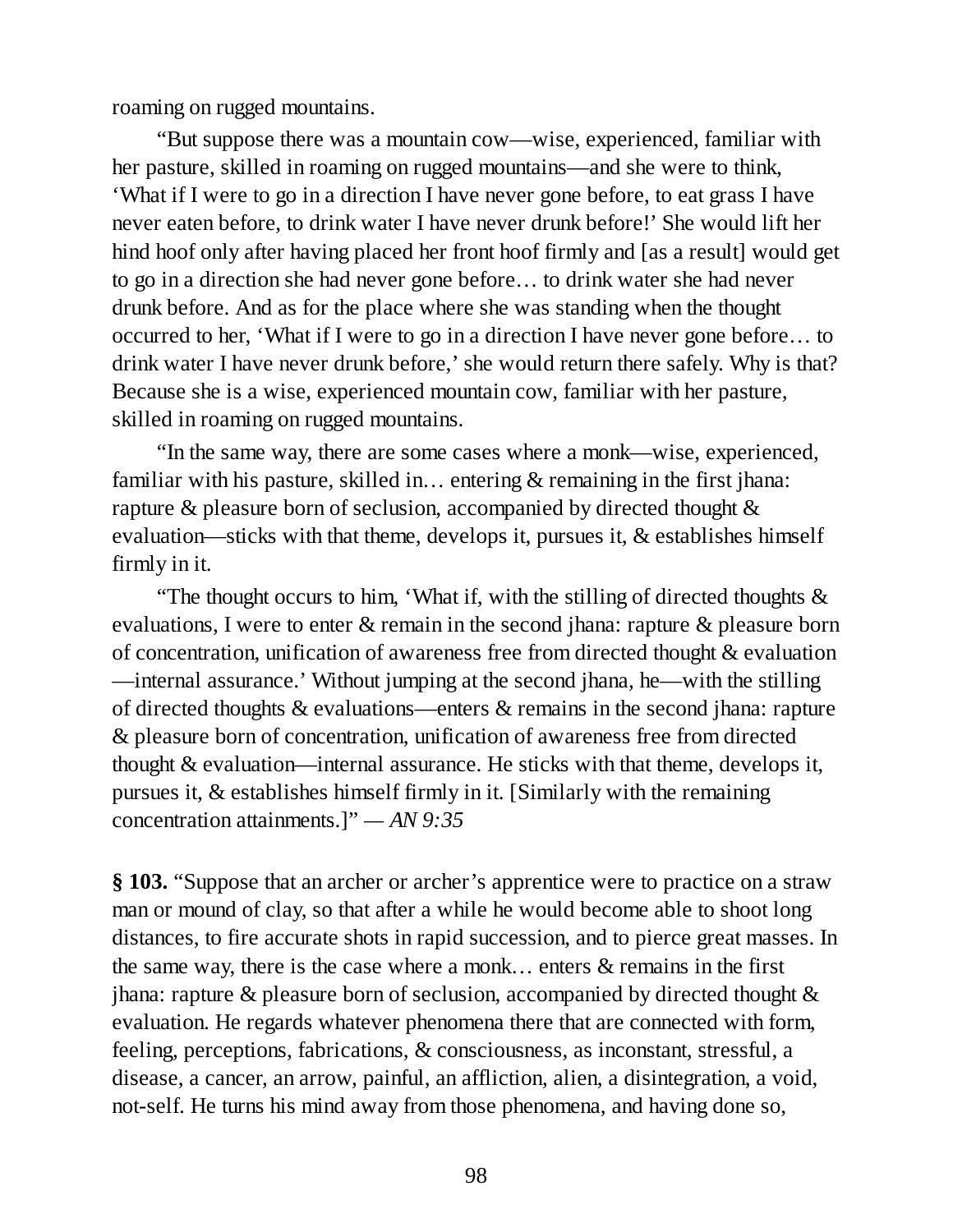inclines his mind to the property of deathlessness: 'This is peace, this is exquisite —the resolution of all fabrications; the relinquishment of all acquisitions; the ending of craving; dispassion; cessation; Unbinding.'

"Staying right there, he reaches the ending of the effluents. Or, if not, then through this very Dhamma-passion, this Dhamma-delight, and through the total wasting away of the first five fetters [self-identity views, grasping at habits & practices, uncertainty, sensual passion, and irritation]—he is due to be reborn [in the Pure Abodes], there to be totally unbound, never again to return from that world.

"'I tell you, the ending of the effluents depends on the first jhana.' Thus it was said, and in reference to this was it said.

"[Similarly with the second, third, and fourth jhana.]

".… Suppose that an archer or archer's apprentice were to practice on a straw man or mound of clay, so that after a while he would become able to shoot long distances, to fire accurate shots in rapid succession, and to pierce great masses. In the same way, there is the case where a monk… enters & remains in the dimension of the infinitude of space. He regards whatever phenomena there that are connected with feeling, perception, fabrications, & consciousness, as inconstant, stressful, a disease, a cancer, an arrow, painful, an affliction, alien, a disintegration, an emptiness, not-self. He turns his mind away from those phenomena, and having done so, inclines his mind to the property of deathlessness: 'This is peace, this is exquisite — the resolution of all fabrications; the relinquishment of all acquisitions; the ending of craving; dispassion; cessation; Unbinding.'

"Staying right there, he reaches the ending of the effluents. Or, if not, then through this very Dhamma-passion, this very Dhamma-delight, and from the total wasting away of the first five fetters—he is due to be reborn [in the Pure Abodes], there to be totally unbound, never again to return from that world.…

"[Similarly with the dimension of the infinitude of consciousness and the dimension of nothingness.]" *— AN 9:36*

**§ 104.** Ven. Ananda: "There is the case, householder, where a monk, secluded from sensuality, secluded from unskillful qualities, enters & remains in the first jhana: rapture & pleasure born of seclusion, accompanied by directed thought & evaluation. He reflects on this and discerns, 'This first jhana is fabricated & intended. Now whatever is fabricated & intended is inconstant & subject to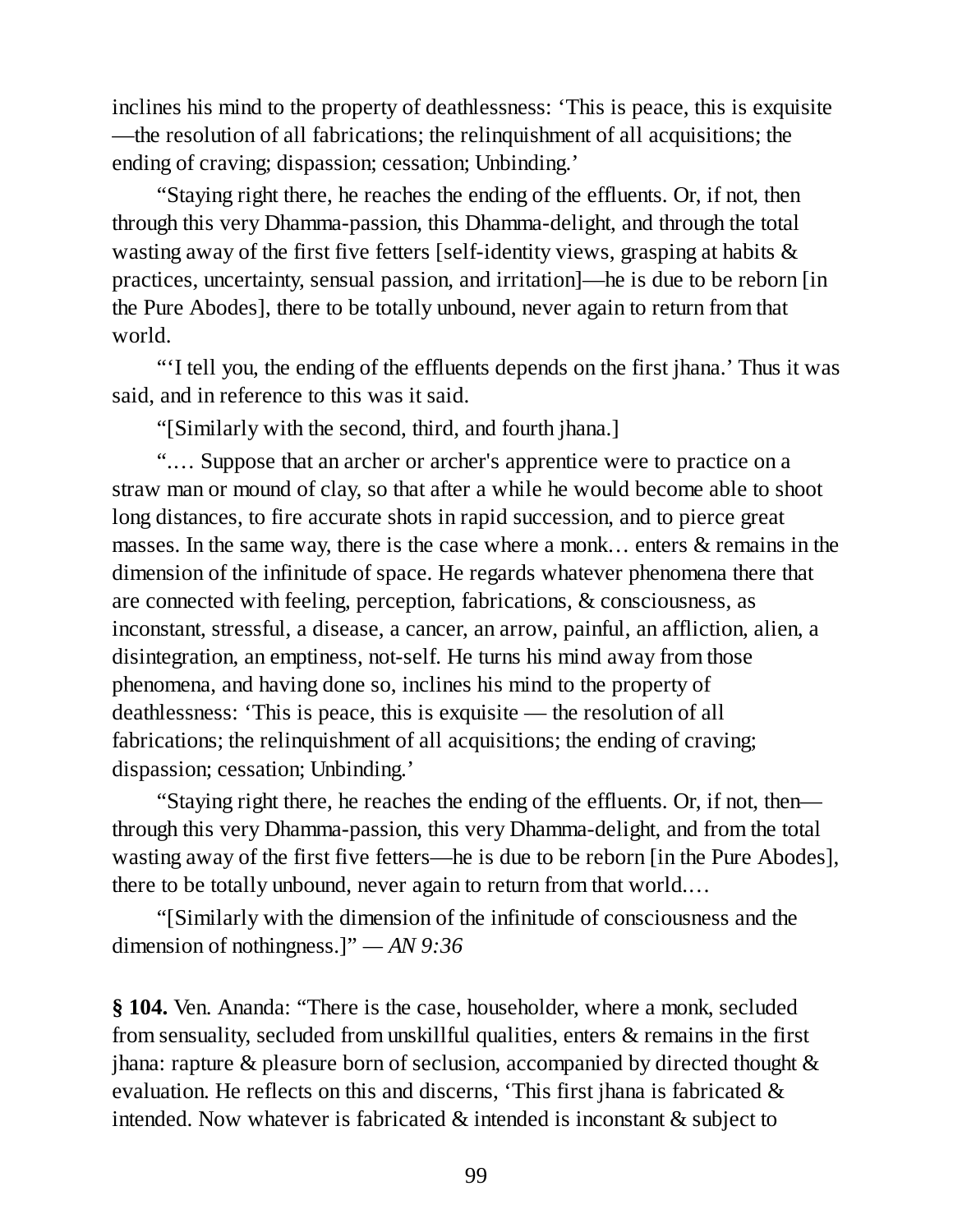cessation.' Staying right there, he reaches the ending of the effluents. Or, if not, then—through this very Dhamma-passion, this Dhamma-delight, and from the total wasting away of the five lower fetters [self-identity views, grasping at habits & practices, uncertainty, sensual passion, and irritation]—he is due to be reborn [in the Pure Abodes], there to be totally unbound, never again to return from that world.…

"[Similarly with the second, third, and fourth jhanas.]" *— AN 11:17*

**§ 105.** "And I have also taught the step-by-step cessation of fabrications. When one has attained the first jhana, speech has ceased. When one has attained the second jhana, directed thoughts & evaluations have ceased. When one has attained the third jhana, rapture has ceased. When one has attained the fourth jhana, in-andout breathing has ceased. When one has attained the dimension of the infinitude of space, the perception of forms has ceased. When one has attained the dimension of the infinitude of consciousness, the perception of the dimension of the infinitude of space has ceased. When one has attained the dimension of nothingness, the perception of the dimension of the infinitude of consciousness has ceased. When one has attained the dimension of neither perception nor non-perception, the perception of the dimension of nothingness has ceased. When one has attained the cessation of perception & feeling, perception & feeling have ceased. When a monk's effluents have ended, passion has ceased, aversion has ceased, delusion has ceased." *— SN 36:11*

**§ 106.** "This, monks, the Tathagata discerns. And he discerns that these standpoints, thus seized, thus grasped at, lead to such & such a destination, to such & such a state in the world beyond. And he discerns what is higher than this. And yet discerning that, he does not grasp at that act of discerning. And as he is not grasping at it, unbinding *[nibbuti]* is experienced right within. Knowing, as they have come to be, the origin, ending, allure, & drawbacks of feelings, along with the escape from feelings, the Tathagata, monks—through lack of clinging/sustenance—is released." *— DN 1*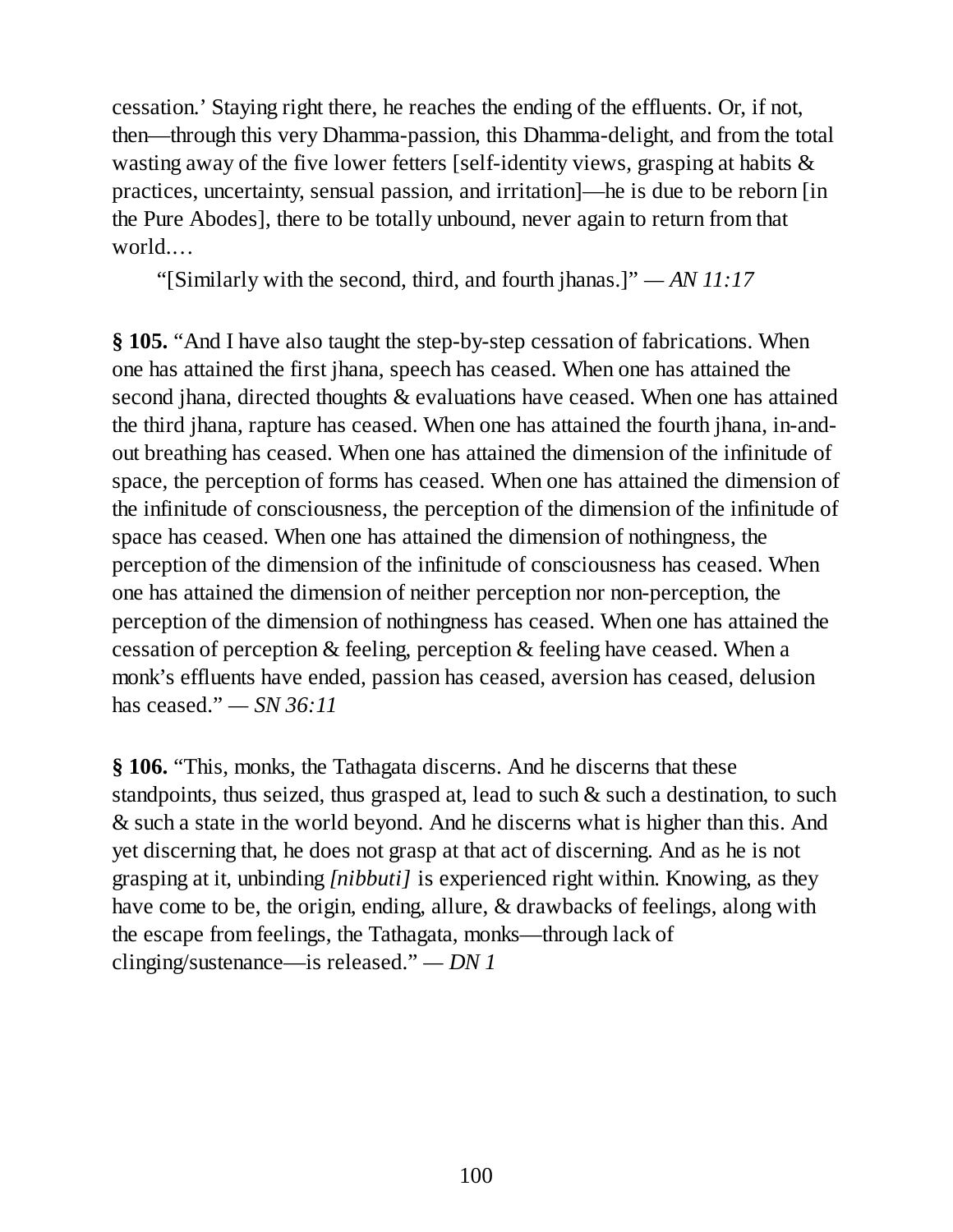### STAGES OF AWAKENING

**§ 107.** "There are these ten fetters. Which ten? Five lower fetters & five higher fetters. And which are the five lower fetters? Self-identity views, uncertainty, grasping at habits & practices, sensual desire, and ill will. These are the five lower fetters. And which are the five higher fetters? Passion for form, passion for what is formless, conceit, restlessness, and ignorance. These are the five higher fetters. And these are the ten fetters." *— AN 10:13*

**§ 108.** "There are in this community of monks, monks who, with the wasting away of [the first] three fetters, are stream-enterers, never again destined for states of woe, steadfast, headed for self-awakening.…

"There are… monks who, with the wasting away of [the first] three fetters and the attenuation of passion, aversion, & delusion, are once-returners. After returning only once to this world they will put an end to stress.…

"There are… monks who, with the wasting away of the five lower fetters, are due to be spontaneously reborn [in the Pure Abodes], there to be totally unbound, never again to return from that world.…

"There are… monks who are arahants, whose effluents are ended, who have reached fulfillment, done the task, laid down the burden, attained the true goal, totally destroyed the fetter of becoming, and who are released through right gnosis." *— MN 118*

**§ 109.** "There is the case where a monk is wholly accomplished in virtue, moderately accomplished in concentration, and moderately accomplished in discernment.… With the wasting away of [the first] three fetters, he is a streamenterer, never again destined for states of woe, steadfast, headed for selfawakening.

"There is the case where a monk is wholly accomplished in virtue, moderately accomplished in concentration, and moderately accomplished in discernment.… With the wasting away of [the first] three fetters, and with the attenuation of passion, aversion, & delusion, he is a once-returner, who—after returning only once to this world—will put an end to stress.

"There is the case where a monk is wholly accomplished in virtue, wholly accomplished in concentration, and moderately accomplished in discernment.…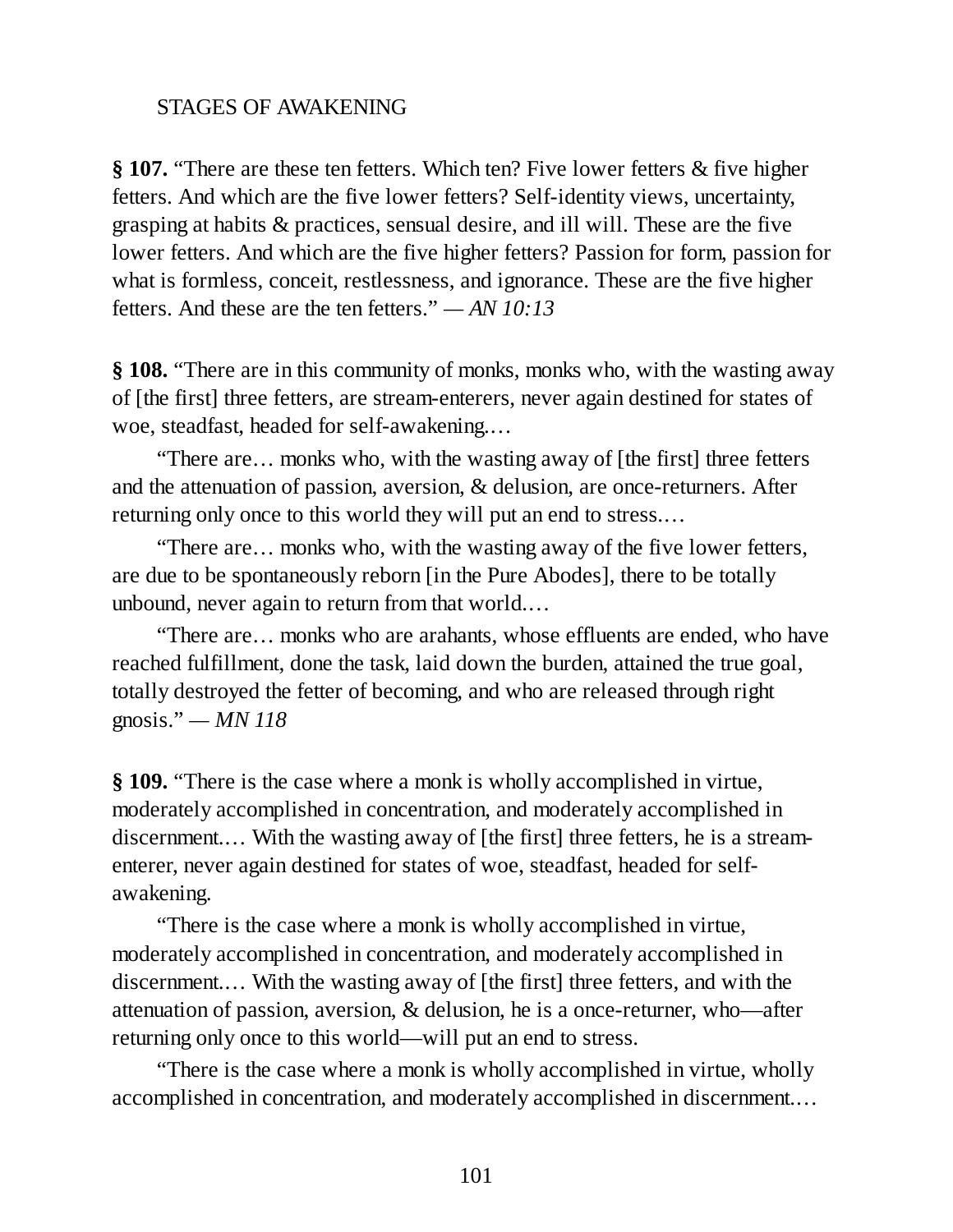With the wasting away of the five lower fetters, he is due to be spontaneously reborn [in the Pure Abodes], there to be totally unbound, never again to return from that world.

"There is the case where a monk is wholly accomplished in virtue, wholly accomplished in concentration, wholly accomplished in discernment.… With the ending of the effluents, he enters & remains in the effluent-free awareness-release and discernment-release, having directly known and realized them for himself right in the here-&-now." *— AN 3:87*

> **§ 110.** Unimpassionate for passion, not impassioned for dispassion, he [the arahant] has nothing here that he's grasped as supreme. *— Sn 4:4*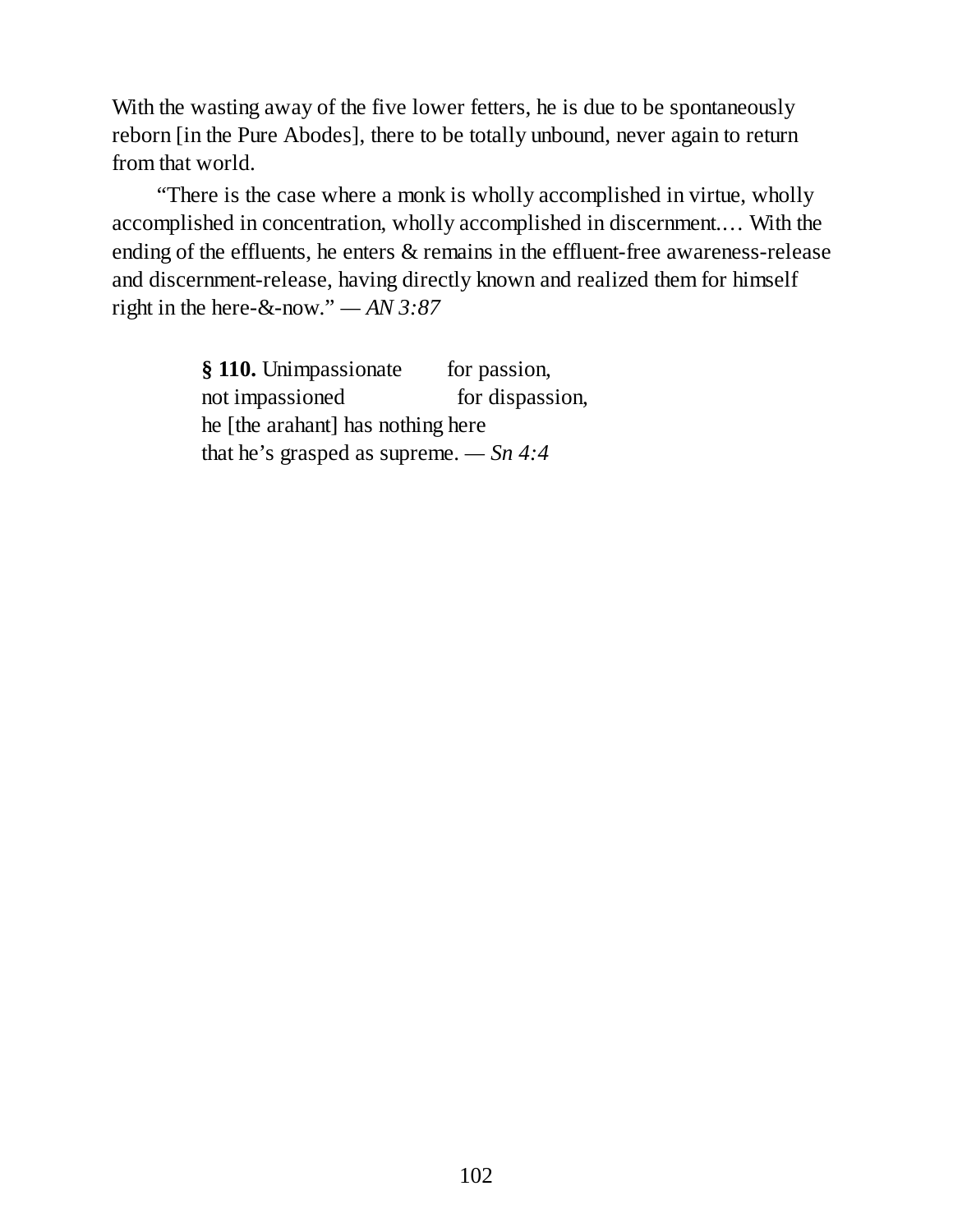#### THE BLISS OF TOTALFREEDOM

**§ 111.** I have heard that on one occasion Ven. Sariputta was staying near Rajagaha in the Bamboo Grove, the Squirrels' Feeding Sanctuary. There he said to the monks, "This Unbinding is pleasant, friends. This Unbinding is pleasant."

When this was said, Ven. Udayin said to Ven. Sariputta, "But what is the pleasure here, my friend, where there is nothing felt?"

"Just that is the pleasure here, my friend: where there is nothing felt. There are these five strings of sensuality. Which five? Forms cognizable via the eye agreeable, pleasing, charming, endearing, fostering desire, enticing; sounds cognizable via the ear… smells cognizable via the nose… tastes cognizable via the tongue… tactile sensations cognizable via the body—agreeable, pleasing, charming, endearing, fostering desire, enticing. Whatever pleasure or joy arises in dependence on these five strings of sensuality, that is sensual pleasure.

"Now there is the case where a monk—quite secluded from sensuality, secluded from unskillful qualities—enters & remains in the first jhana: rapture & pleasure born of seclusion, accompanied by directed thought & evaluation. If, as he remains there, he is beset with attention to perceptions dealing with *sensuality,* that is an affliction for him. Just as pain arises as an affliction in a healthy person for his affliction, even so the attention to perceptions dealing with sensuality that beset the monk is an affliction for him. Now, the Blessed One has said that whatever is an affliction is stress. So by this line of reasoning it may be known how Unbinding is pleasant.

"Then there is the case where a monk, with the stilling of directed thoughts & evaluations, enters & remains in the second jhana: rapture & pleasure born of concentration, unification of awareness free from directed thought & evaluation internal assurance. If, as he remains there, he is beset with attention to perceptions dealing with *directed thought,* that is an affliction for him.…

"Then there is the case where a monk, with the fading of rapture, remains equanimous, mindful, & alert, and senses pleasure with the body. He enters & remains in the third jhana, of which the noble ones declare, 'Equanimous & mindful, he has a pleasant abiding.' If, as he remains there, he is beset with attention to perceptions dealing with *rapture,* that is an affliction for him.…

"Then there is the case where a monk, with the abandoning of pleasure  $\&$ pain—as with the earlier disappearance of joy & distress—enters & remains in the fourth jhana: purity of equanimity & mindfulness, neither-pleasure-nor-pain. If,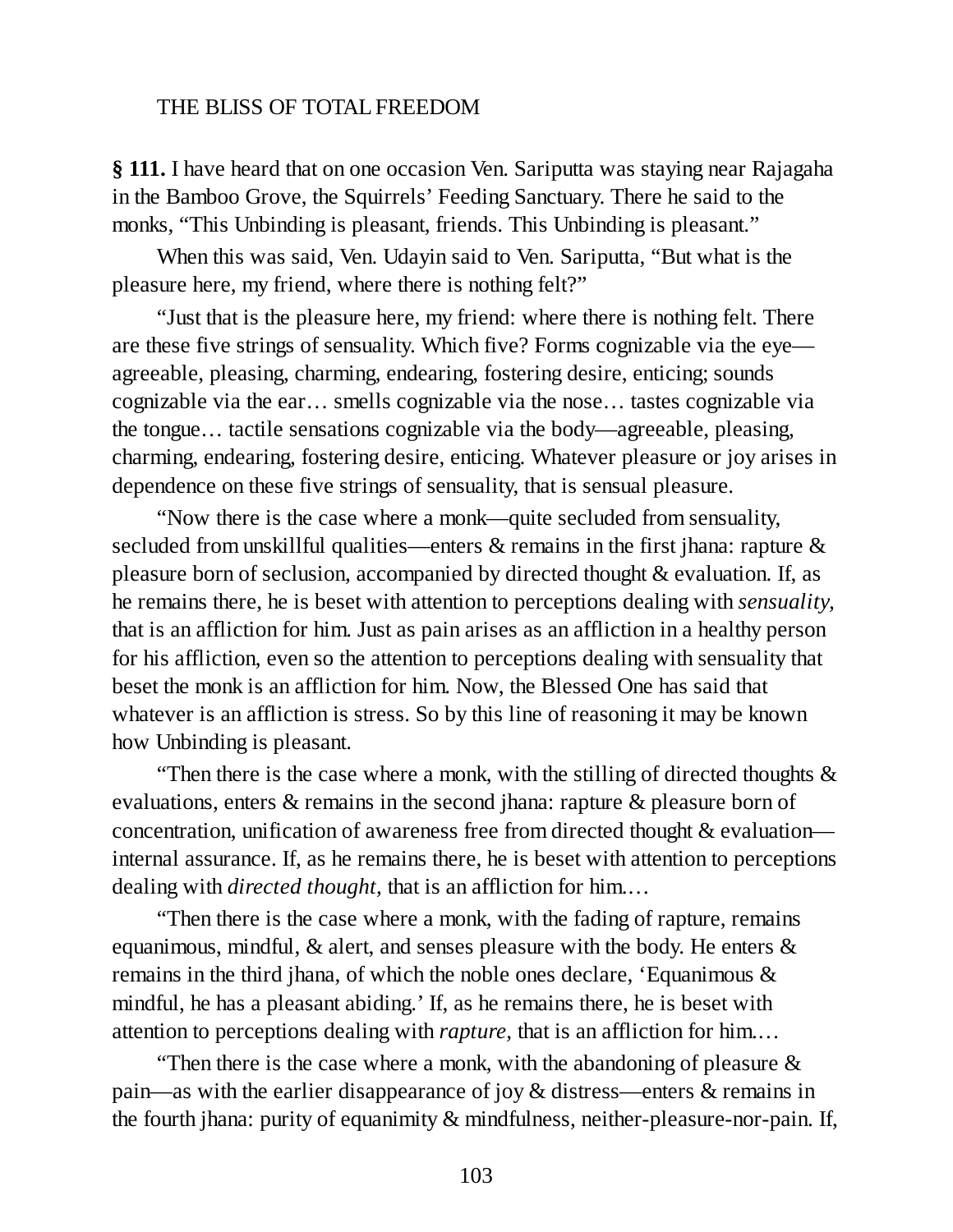as he remains there, he is beset with attention to perceptions dealing with *equanimity,* that is an affliction for him.…

"Then there is the case where a monk, with the complete transcending of perceptions of [physical] form, with the disappearance of perceptions of resistance, and not heeding perceptions of diversity, (perceiving,) 'Infinite space,' enters & remains in the dimension of the infinitude of space. If, as he remains there, he is beset with attention to perceptions dealing with *form,* that is an affliction for him.…

"Then there is the case where a monk, with the complete transcending of the dimension of the infinitude of space, (perceiving,) 'Infinite consciousness,' enters & remains in the dimension of the infinitude of consciousness. If, as he remains there, he is beset with attention to perceptions dealing with *the dimension of the infinitude of space,* that is an affliction for him.…

"Then there is the case where a monk, with the complete transcending of the dimension of the infinitude of consciousness, (perceiving,) 'There is nothing,' enters & remains in the dimension of nothingness. If, as he remains there, he is beset with attention to perceptions dealing with *the dimension of the infinitude of consciousness,* that is an affliction for him.…

"Then there is the case where a monk, with the complete transcending of the dimension of nothingness, enters & remains in the dimension of neither perception nor non-perception. If, as he remains there, he is beset with attention to perceptions dealing with *the dimension of nothingness,* that is an affliction for him. Now, the Blessed One has said that whatever is an affliction is stress. So by this line of reasoning it may be known how Unbinding is pleasant.

"Then there is the case where a monk, with the complete transcending of the dimension of neither perception nor non-perception, enters & remains in the cessation of perception & feeling. And, having seen [that] with discernment, his effluents are completely ended. So by this line of reasoning it may be known how Unbinding is pleasant." *— AN 9:34*

> **§ 112.** With the stilling of consciousness, the monk free from hunger is totally unbound.… While those who comprehend contact, delighting in stilling through discernment, they, by breaking through contact,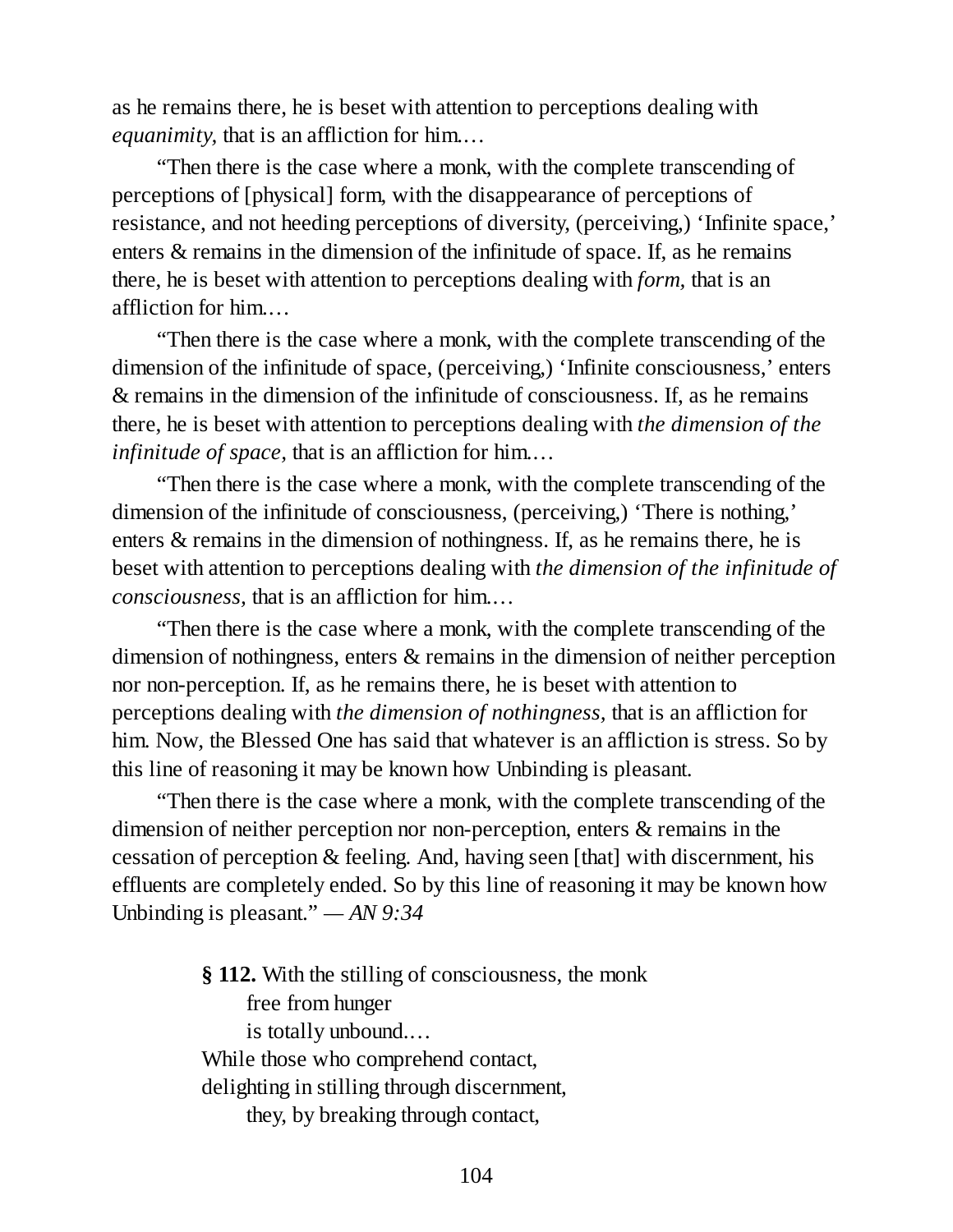free from hunger, are totally unbound.… See the world, together with its devas: conceiving not-self to be self. Entrenched in name & form, they conceive that 'This is true.' In whatever terms they conceive it it turns into something other than that, and that's what's false about it: changing, it's deceptive by nature. Undeceptive by nature is Unbinding: That the noble ones know as true. They, by breaking through to the truth, free from hunger, are totally unbound. *— Sn 3:12*

**§ 113.** Centered, alert, mindful, the Awakened One's disciple discerns searches, how searches come into play, where they cease, & the path to their ending. With the ending of searches, a monk free from hunger is totally unbound. *— Iti 54*

**§ 114.** [Ven. Nandaka:] "Just as if a skilled butcher or butcher's apprentice, having killed a cow, were to carve it up with a sharp carving knife so that without damaging the substance of the inner flesh, without damaging the substance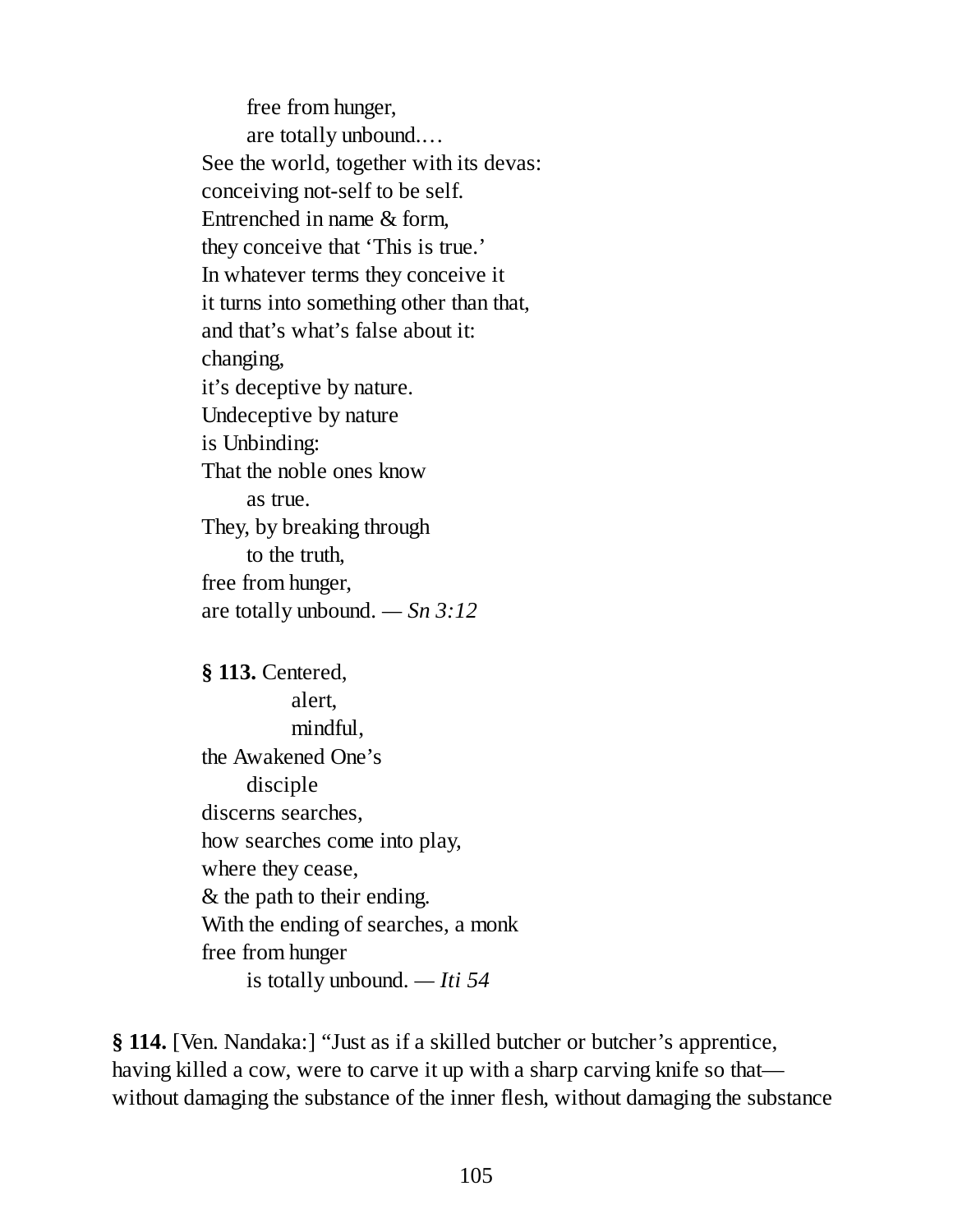of the outer hide—he would cut, sever, & detach only the skin muscles, connective tissues, & attachments in between. Having cut, severed, & detached the outer skin, and then covering the cow again with that very skin, if he were to say that the cow was joined to the skin just as it had been: would he be speaking rightly?"

[Some nuns:] "No, venerable sir. Why is that? Because if the skilled butcher or butcher's apprentice, having killed a cow, were to… cut, sever, & detach only the skin muscles, connective tissues, & attachments in between; and… having covered the cow again with that very skin, then no matter how much he might say that the cow was joined to the skin just as it had been, the cow would still be disjoined from the skin."

"This simile, sisters, I have given to convey a message. The message is this: The substance of the inner flesh stands for the six internal media; the substance of the outer hide, for the six external media. The skin muscles, connective tissues, & attachments in between stand for passion & delight. And the sharp knife stands for noble discernment—the noble discernment that cuts, severs, & detaches the defilements, fetters, & bonds in between." *— MN 146*

**§ 115.** "Monks, an uninstructed run-of-the-mill person feels feelings of pleasure, feelings of pain, feelings of neither-pleasure-nor-pain. A well-instructed disciple of the noble ones also feels feelings of pleasure, feelings of pain, feelings of neither-pleasure-nor-pain. So what difference, what distinction, what distinguishing factor is there between the well-instructed disciple of the noble ones and the uninstructed run-of-the-mill person?"

"For us, lord, the teachings have the Blessed One as their root, their guide, & their arbitrator. It would be good if the Blessed One himself would explicate the meaning of this statement. Having heard it from the Blessed One, the monks will remember it."

"In that case, monks, listen & pay close attention. I will speak."

"As you say, lord," the monks responded.

The Blessed One said, "When touched with a feeling of pain, the uninstructed run-of-the-mill person sorrows, grieves, & laments, beats his breast, becomes distraught. So he feels two pains, physical & mental. Just as if they were to shoot a man with an arrow and, right afterward, were to shoot him with another one, so that he would feel the pains of two arrows. In the same way, when touched with a feeling of pain, the uninstructed run-of-the-mill person sorrows, grieves, & laments, beats his breast, becomes distraught. So he feels two pains, physical &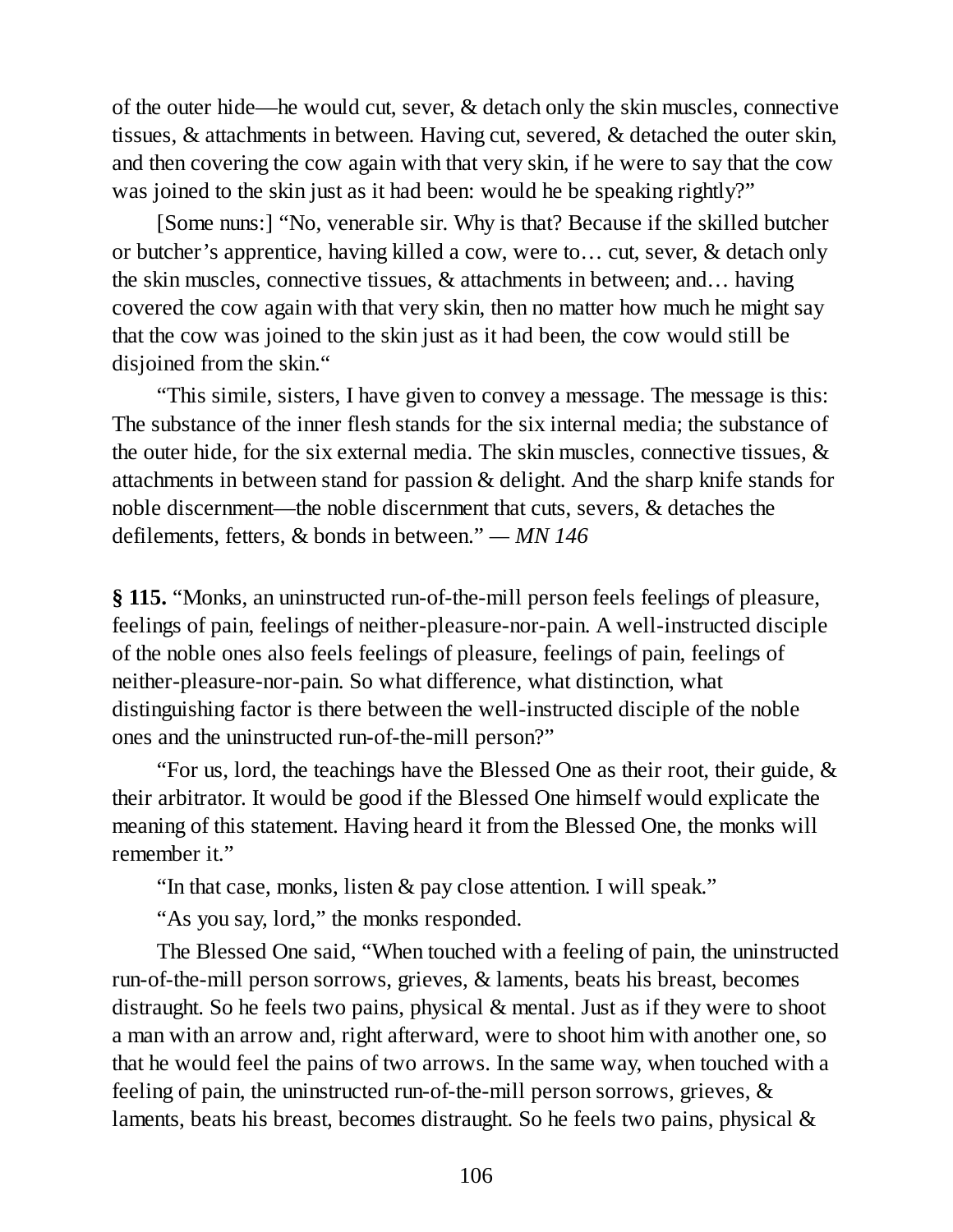mental.

"As he is touched by that painful feeling, he is resistant. Any resistanceobsession with regard to that painful feeling obsesses him. Touched by that painful feeling, he delights in sensuality. Why is that? Because the uninstructed run-of-themill person does not discern any escape from painful feeling aside from sensuality. As he is delighting in sensuality, any passion-obsession with regard to that feeling of pleasure obsesses him. He does not discern, as it has come to be, the origination, passing away, allure, drawback, or escape from that feeling. As he does not discern the origination, passing away, allure, drawback, or escape from that feeling, then any ignorance-obsession with regard to that feeling of neitherpleasure-nor-pain obsesses him.

"Sensing a feeling of pleasure, he senses it as though joined with it. Sensing a feeling of pain, he senses it as though joined with it. Sensing a feeling of neitherpleasure-nor-pain, he senses it as though joined with it. This is called an uninstructed run-of-the-mill person joined with birth, aging, & death; with sorrows, lamentations, pains, distresses, & despairs. He is joined, I tell you, with suffering & stress.

"Now, the well-instructed disciple of the noble ones, when touched with a feeling of pain, does not sorrow, grieve, or lament, does not beat his breast or become distraught. So he feels one pain: physical, but not mental. Just as if they were to shoot a man with an arrow and, right afterward, did not shoot him with another one, so that he would feel the pain of only one arrow. In the same way, when touched with a feeling of pain, the well-instructed disciple of the noble ones does not sorrow, grieve, or lament, does not beat his breast or become distraught. He feels one pain: physical, but not mental.

"As he is touched by that painful feeling, he is not resistant. No resistanceobsession with regard to that painful feeling obsesses him. Touched by that painful feeling, he does not delight in sensuality. Why is that? Because the well-instructed disciple of the noble ones discerns an escape from painful feeling aside from sensuality. As he is not delighting in sensuality, no passion-obsession with regard to that feeling of pleasure obsesses him. He discerns, as it has come to be, the origination, passing away, allure, drawback, and escape from that feeling. As he discerns the origination, passing away, allure, drawback, and escape from that feeling, no ignorance-obsession with regard to that feeling of neither-pleasurenor-pain obsesses him.

"Sensing a feeling of pleasure, he senses it disjoined from it. Sensing a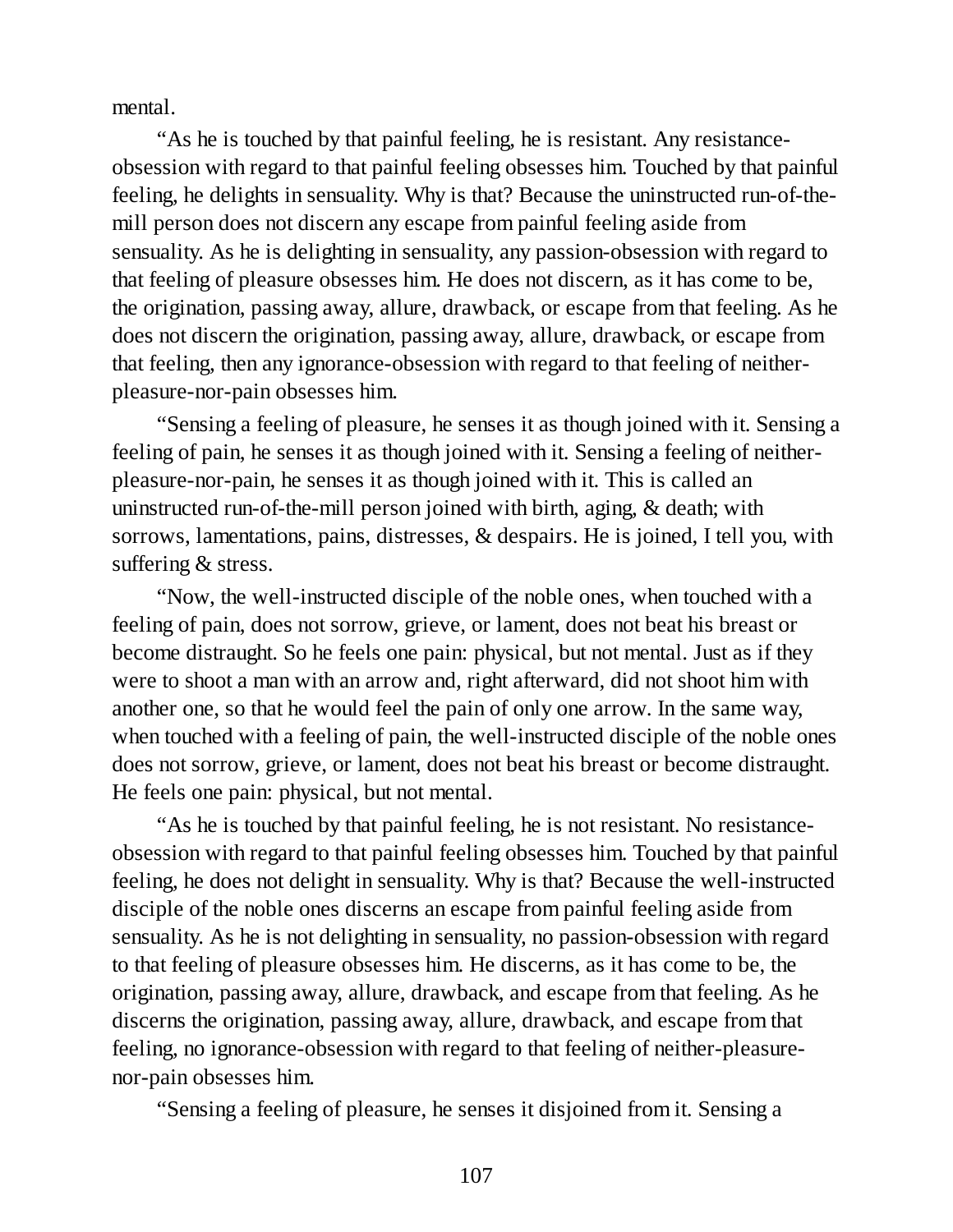feeling of pain, he senses it disjoined from it. Sensing a feeling of neitherpleasure-nor-pain, he senses it disjoined from it. This is called a well-instructed disciple of the noble ones disjoined from birth, aging, & death; from sorrows, lamentations, pains, distresses, & despairs. He is disjoined, I tell you, from suffering & stress.

"This is the difference, this the distinction, this the distinguishing factor between the well-instructed disciple of the noble ones and the uninstructed run-ofthe-mill person." *— SN 36:6*

**§ 116.** "Just as an oil lamp burns in dependence on oil & wick; and from the termination of the oil & wick—and from not being provided any other sustenance —it goes out unnourished; even so, when sensing a feeling limited to the body, one discerns that 'I am sensing a feeling limited to the body.' When sensing a feeling limited to life, one discerns that 'I am sensing a feeling limited to life.' One discerns that 'With the break-up of the body, after the termination of life, all that is sensed, not being relished, will grow cold right here.'

"Thus a monk so endowed is endowed with the highest determination for discernment, for this—the knowledge of the passing away of all suffering & stress —is the highest noble discernment.

"His release, being founded on truth, does not fluctuate, for whatever is deceptive is false; Unbinding—the undeceptive—is true. Thus a monk so endowed is endowed with the highest determination for truth, for this—Unbinding, the undeceptive—is the highest noble truth." *— MN 140*

**§ 117.** "Even so, Vaccha, any form by which one describing the Tathagata would describe him: That the Tathagata has abandoned, its root destroyed, like an uprooted palm tree, deprived of the conditions of existence, not destined for future arising. Freed from the classification of form, Vaccha, the Tathagata is deep, boundless, hard to fathom, like the ocean. 'Reappears' doesn't apply. 'Does not reappear' doesn't apply. 'Both does & does not reappear' doesn't apply. 'Neither reappears nor does not reappear' doesn't apply.

"Any feeling.… Any perception.… Any fabrication.…

"Any consciousness by which one describing the Tathagata would describe him: That the Tathagata has abandoned, its root destroyed, like an uprooted palm tree, deprived of the conditions of existence, not destined for future arising. Freed from the classification of consciousness, Vaccha, the Tathagata is deep, boundless,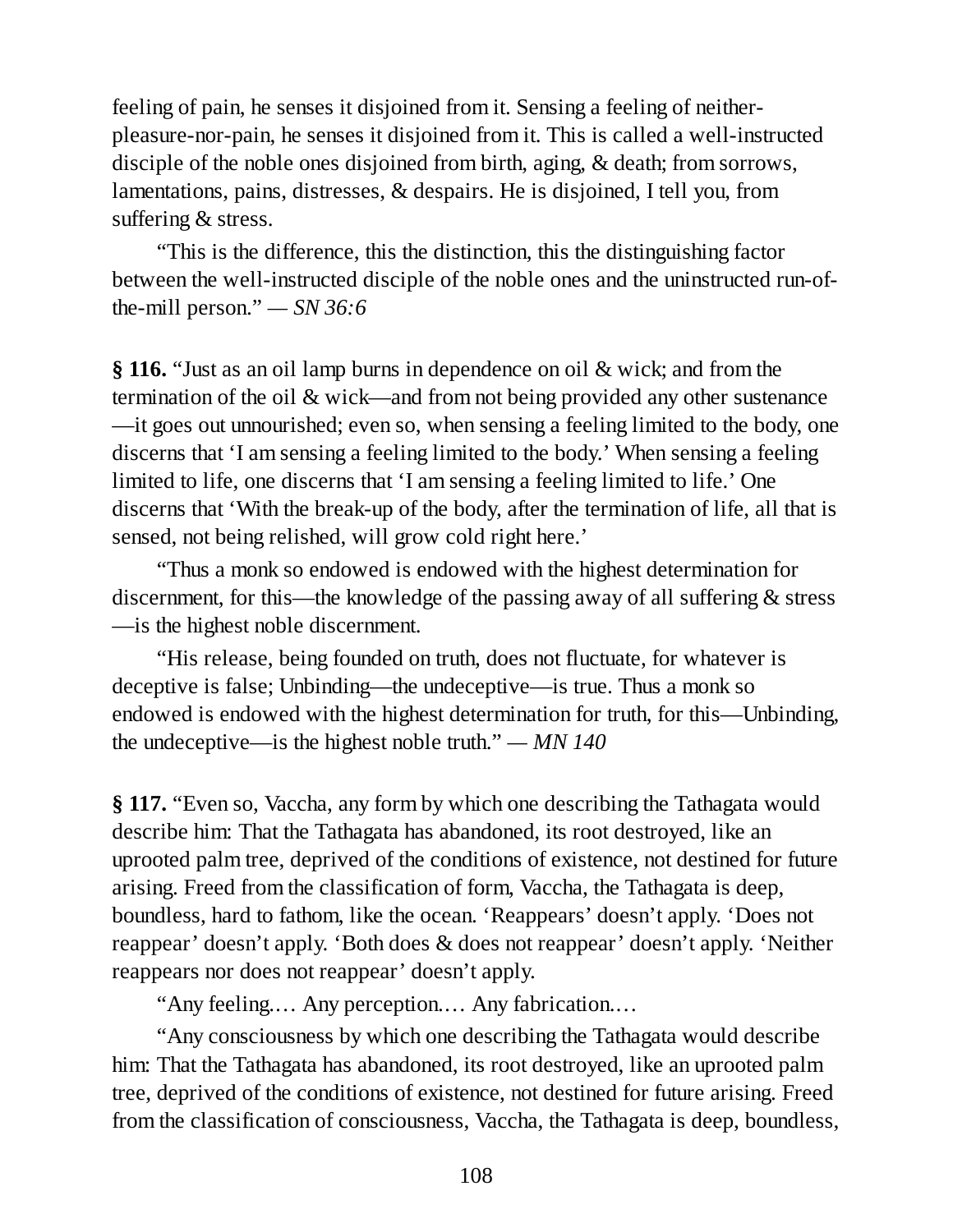hard to fathom, like the ocean." *— MN 72*

**§ 118.** "Freed, dissociated, & released from ten things, Bahuna, the Tathagata dwells with unrestricted awareness. Which ten? Freed, dissociated, & released from form, the Tathagata dwells with unrestricted awareness. Freed, dissociated, & released from feeling… Freed, dissociated, & released from perception… Freed, dissociated, & released from fabrications… Freed, dissociated, & released from consciousness… Freed, dissociated, & released from birth… Freed, dissociated, & released from aging… Freed, dissociated, & released from death… Freed, dissociated, & released from stress… Freed, dissociated, & released from defilement, the Tathagata dwells with unrestricted awareness.

"Just as a red, blue, or white lotus born in the water and growing in the water, rises up above the water and stands with no water adhering to it, in the same way the Tathagata—freed, dissociated, & released from these ten things dwells with unrestricted awareness." *— AN 10:81*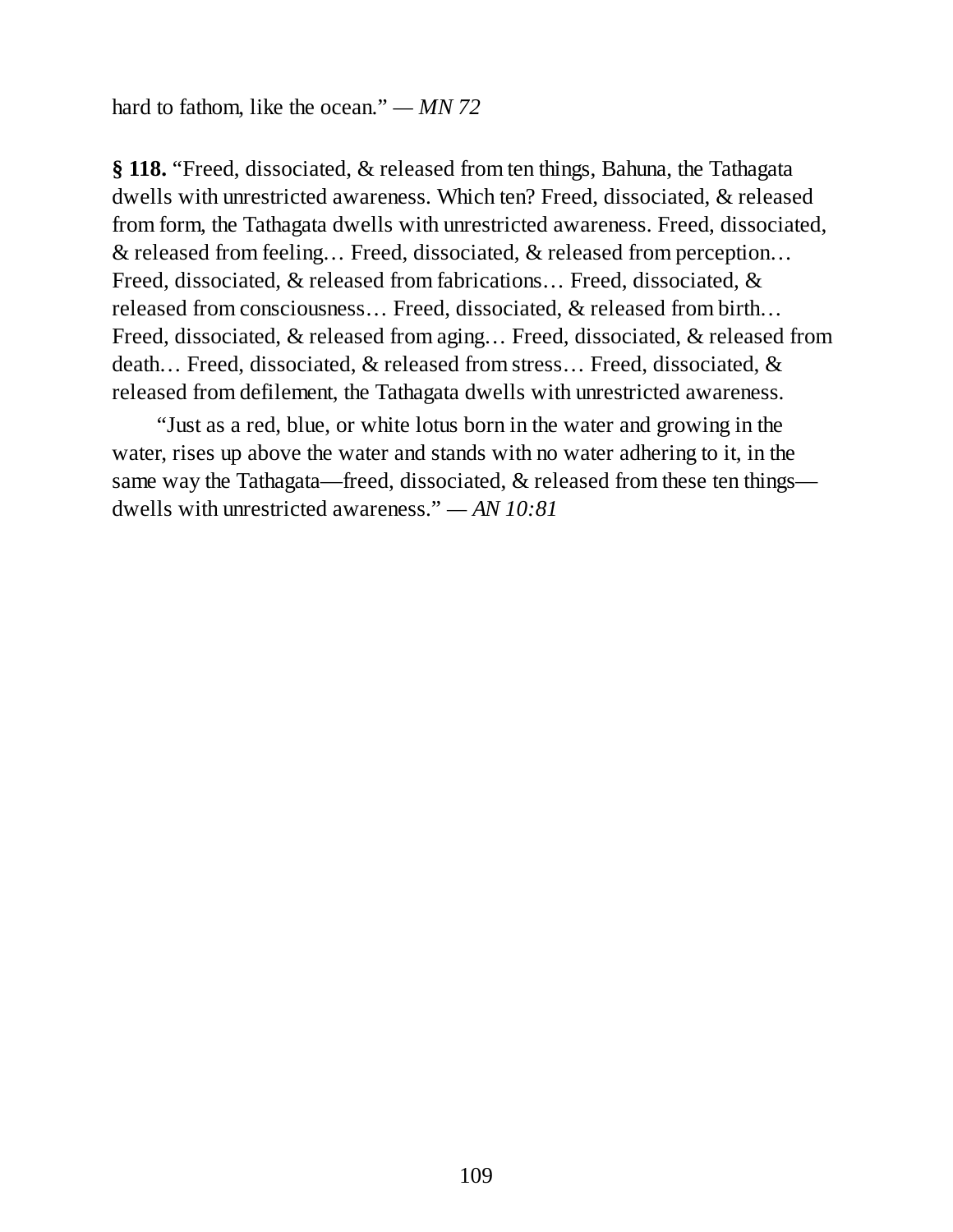## *Glossary*

*Arahant:* A "worthy one" or "pure one"; a person whose mind is free of defilement and is thus not subject to further rebirth. A title for the Buddha and his highest level of noble disciples.

*Asava:* Effluent; fermentation. Four qualities—sensuality, views, becoming, and ignorance—that "flow out" of the mind and create the flood of the round of death and rebirth.

*Bodhisatta:* A being *(satta)* intent on awakening *(bodhi).* The Buddha's term for himself prior to his awakening.

*Brahman:* A member of the priestly caste, which claimed to be the highest caste in India, based on birth. In a specifically Buddhist usage, "brahman" can also mean an arahant, conveying the point that excellence is based not on birth or race, but on the qualities attained in the mind.

*Deva (devata):* Literally, "shining one." An inhabitant of the heavenly realms.

*Dhamma:* (1) Event; action; (2) a phenomenon in and of itself; (3) mental quality; (4) doctrine, teaching; (5) *nibbana* (although there are passages describing nibbana as the abandoning of all dhammas). Sanskrit form: *Dharma.*

*Gotama:* The Buddha's clan name.

*Jhana:* Mental absorption. A state of strong concentration focused on a single sensation or mental notion. This term is related to the verb *jhayati,* which means to burn with a still, steady flame.

*Nibbana:* Literally, the "unbinding" of the mind from passion, aversion, and delusion, and from the entire round of death and rebirth. As this term also denotes the extinguishing of a fire, it carries connotations of stilling, cooling, and peace. In the time of the Buddha, the fire property was believed to cling to its fuel while burning, and to be released when it let go. Used to describe the liberated mind, the implication is that the mind is not trapped by fabrications. Rather, it is trapped by its own clinging to fabrications and will find freedom when it learns to let go.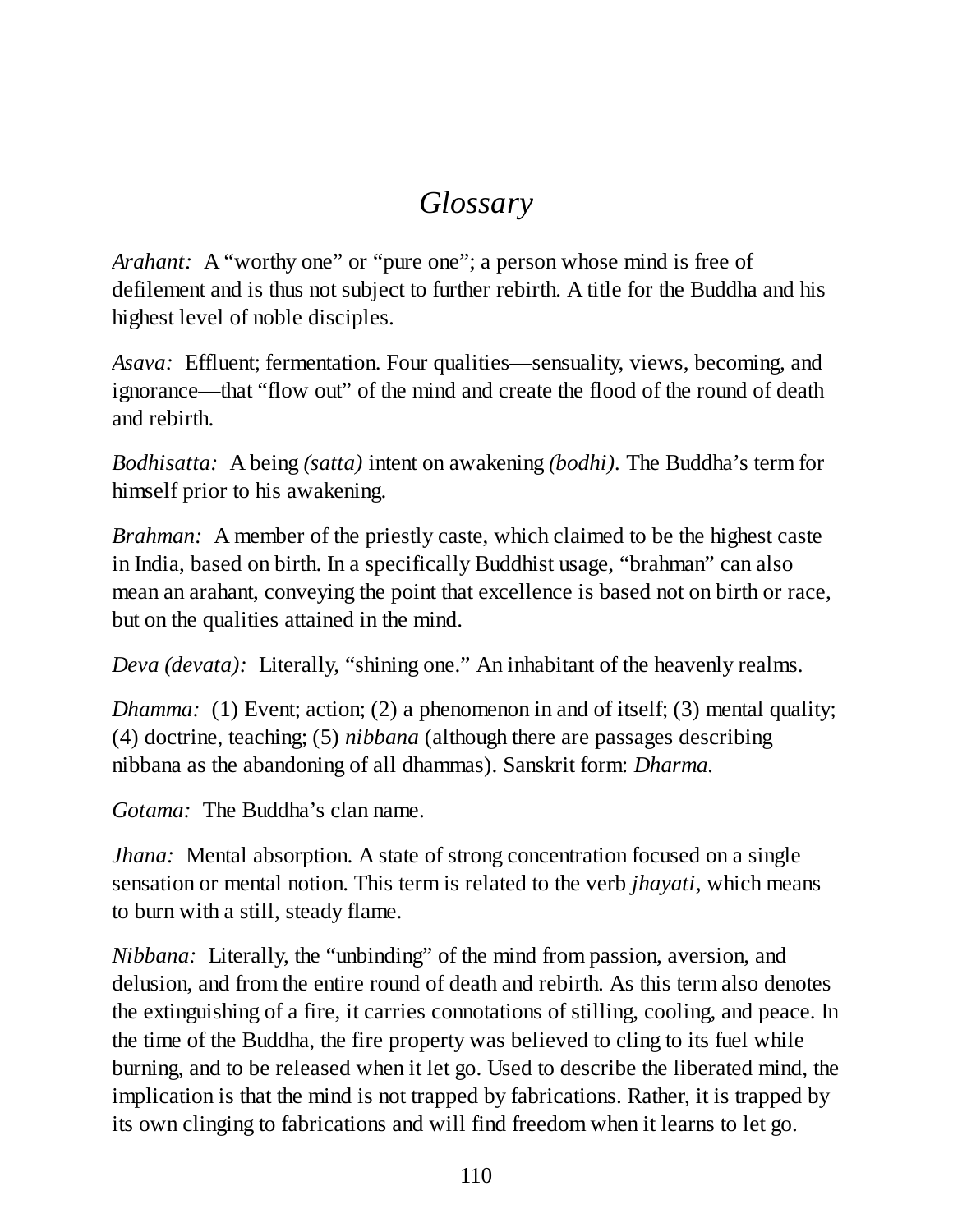Sanskrit form: *Nirvana.*

*Tathagata:* Literally, "one who has become authentic *(tatha-agata)"* or "one who is truly gone *(tatha-gata)."* An epithet used in ancient India for a person who has attained the highest religious goal. In Buddhism, it usually denotes the Buddha, although occasionally it also denotes any of his arahant disciples.

*Vinaya:* The monastic discipline. The Buddha's name for his own teaching was "this Dhamma-&-Vinaya."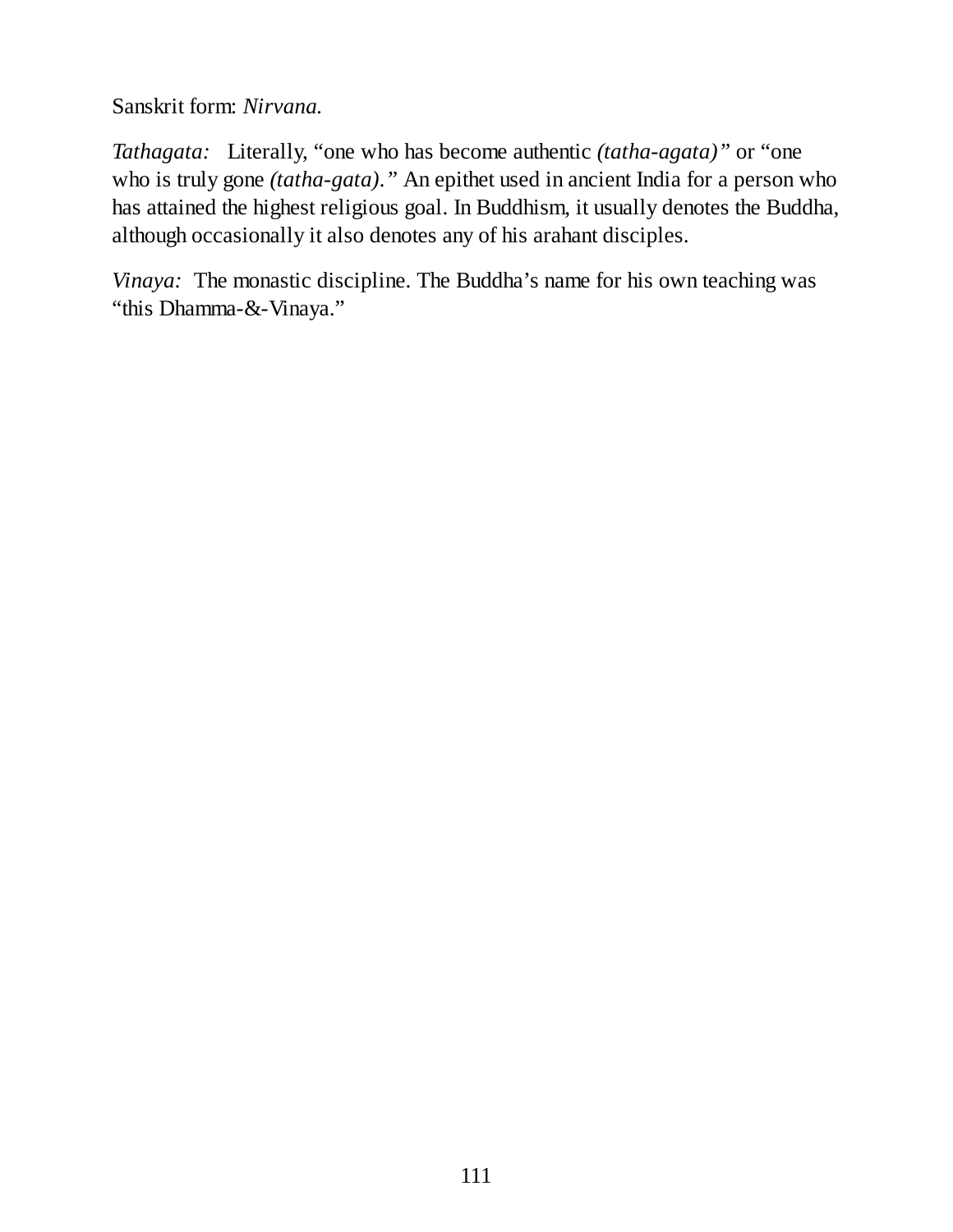## *Abbreviations*

## References are to texts from the Pali Canon:

| AN         | Anguttara Nikaya |
|------------|------------------|
| Dhp        | Dhammapada       |
| DN         | Digha Nikaya     |
| <b>Iti</b> | Itivuttaka       |
| MN         | Majjhima Nikaya  |
| <i>SN</i>  | Samyutta Nikaya  |
| Sn         | Sutta Nipata     |
| Ud         | Udana            |